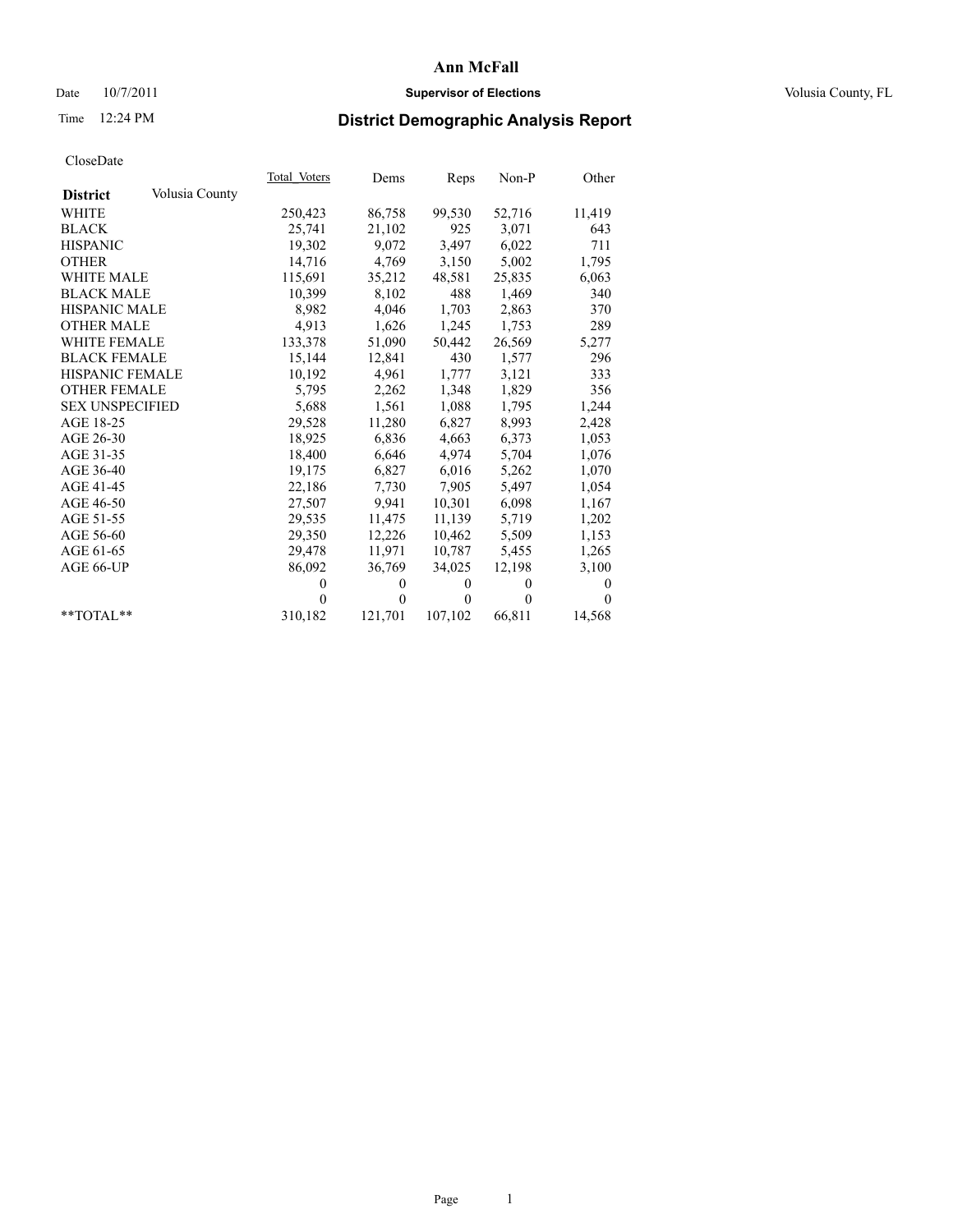## Date  $10/7/2011$  **Supervisor of Elections Supervisor of Elections** Volusia County, FL

# Time 12:24 PM **District Demographic Analysis Report**

|                                              | Total Voters | Dems         | Reps         | $Non-P$      | Other    |
|----------------------------------------------|--------------|--------------|--------------|--------------|----------|
| County Council District 1<br><b>District</b> |              |              |              |              |          |
| WHITE                                        | 48,596       | 16,757       | 20,067       | 9,323        | 2,449    |
| <b>BLACK</b>                                 | 4,149        | 3,402        | 145          | 507          | 95       |
| <b>HISPANIC</b>                              | 3,175        | 1,354        | 569          | 1,100        | 152      |
| <b>OTHER</b>                                 | 2,663        | 819          | 647          | 876          | 321      |
| <b>WHITE MALE</b>                            | 22,210       | 6,724        | 9,695        | 4,486        | 1,305    |
| <b>BLACK MALE</b>                            | 1,646        | 1,288        | 69           | 236          | 53       |
| <b>HISPANIC MALE</b>                         | 1,430        | 601          | 272          | 488          | 69       |
| <b>OTHER MALE</b>                            | 871          | 281          | 251          | 279          | 60       |
| <b>WHITE FEMALE</b>                          | 26,176       | 9,965        | 10,292       | 4,786        | 1,133    |
| <b>BLACK FEMALE</b>                          | 2,470        | 2,090        | 74           | 265          | 41       |
| HISPANIC FEMALE                              | 1,726        | 747          | 293          | 605          | 81       |
| <b>OTHER FEMALE</b>                          | 1,009        | 373          | 254          | 324          | 58       |
| <b>SEX UNSPECIFIED</b>                       | 1,045        | 263          | 228          | 337          | 217      |
| AGE 18-25                                    | 5,774        | 1,814        | 1,580        | 1,875        | 505      |
| AGE 26-30                                    | 3,704        | 1,230        | 991          | 1,245        | 238      |
| AGE 31-35                                    | 3,622        | 1,207        | 1,120        | 1,038        | 257      |
| AGE 36-40                                    | 3,745        | 1,234        | 1,303        | 974          | 234      |
| AGE 41-45                                    | 4,415        | 1,455        | 1,715        | 1,028        | 217      |
| AGE 46-50                                    | 5,390        | 1,839        | 2,171        | 1,127        | 253      |
| AGE 51-55                                    | 5,581        | 2,137        | 2,210        | 991          | 243      |
| AGE 56-60                                    | 5,489        | 2,294        | 2,047        | 899          | 249      |
| AGE 61-65                                    | 5,341        | 2,256        | 2,040        | 809          | 236      |
| AGE 66-UP                                    | 15,520       | 6,866        | 6,250        | 1,819        | 585      |
|                                              | $\theta$     | $\mathbf{0}$ | $\mathbf{0}$ | $\mathbf{0}$ | $\bf{0}$ |
|                                              | $\Omega$     | $\mathbf{0}$ | $\theta$     | $\Omega$     | $\Omega$ |
| $*$ $TOTAI.**$                               | 58,583       | 22,332       | 21,428       | 11,806       | 3,017    |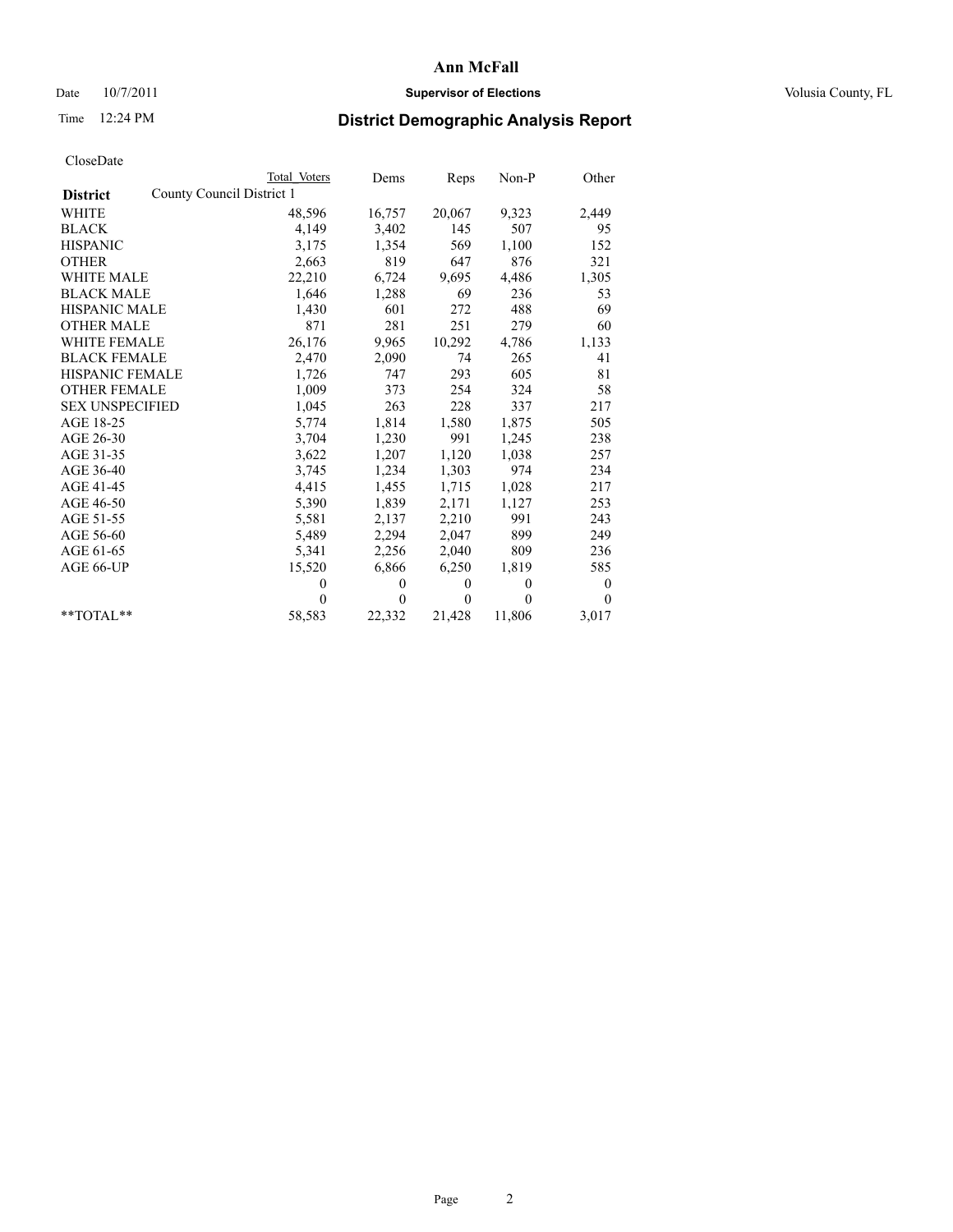## Date  $10/7/2011$  **Supervisor of Elections Supervisor of Elections** Volusia County, FL

# Time 12:24 PM **District Demographic Analysis Report**

|                                              | Total Voters | Dems     | Reps     | $Non-P$  | Other            |
|----------------------------------------------|--------------|----------|----------|----------|------------------|
| County Council District 2<br><b>District</b> |              |          |          |          |                  |
| WHITE                                        | 39,808       | 14,626   | 14,646   | 8,718    | 1,818            |
| <b>BLACK</b>                                 | 9,598        | 8,102    | 261      | 1,022    | 213              |
| <b>HISPANIC</b>                              | 1,169        | 512      | 248      | 366      | 43               |
| <b>OTHER</b>                                 | 2,775        | 1,050    | 501      | 889      | 335              |
| <b>WHITE MALE</b>                            | 18,608       | 6,024    | 7,244    | 4,339    | 1,001            |
| <b>BLACK MALE</b>                            | 3,725        | 3,047    | 128      | 459      | 91               |
| HISPANIC MALE                                | 558          | 239      | 118      | 180      | 21               |
| <b>OTHER MALE</b>                            | 915          | 344      | 204      | 322      | 45               |
| <b>WHITE FEMALE</b>                          | 20,957       | 8,510    | 7,319    | 4,327    | 801              |
| <b>BLACK FEMALE</b>                          | 5,798        | 4,996    | 130      | 552      | 120              |
| HISPANIC FEMALE                              | 604          | 270      | 129      | 184      | 21               |
| <b>OTHER FEMALE</b>                          | 1,106        | 492      | 215      | 336      | 63               |
| <b>SEX UNSPECIFIED</b>                       | 1,079        | 368      | 169      | 296      | 246              |
| AGE 18-25                                    | 6,107        | 3,331    | 942      | 1,387    | 447              |
| AGE 26-30                                    | 3,602        | 1,573    | 707      | 1,157    | 165              |
| AGE 31-35                                    | 2,885        | 1,260    | 599      | 871      | 155              |
| AGE 36-40                                    | 2,737        | 1,138    | 745      | 735      | 119              |
| AGE 41-45                                    | 3,357        | 1,430    | 931      | 842      | 154              |
| AGE 46-50                                    | 4,198        | 1,794    | 1,328    | 890      | 186              |
| AGE 51-55                                    | 4,735        | 2,150    | 1,520    | 887      | 178              |
| AGE 56-60                                    | 4,780        | 2,180    | 1,511    | 912      | 177              |
| AGE 61-65                                    | 5,058        | 2,193    | 1,649    | 994      | 222              |
| AGE 66-UP                                    | 15,891       | 7,241    | 5,724    | 2,320    | 606              |
|                                              | $\mathbf{0}$ | $\theta$ | $\theta$ | $\theta$ | $\boldsymbol{0}$ |
|                                              | $\Omega$     | $\theta$ | $\theta$ | $\theta$ | $\theta$         |
| $*$ $TOTAI.**$                               | 53,350       | 24,290   | 15,656   | 10,995   | 2,409            |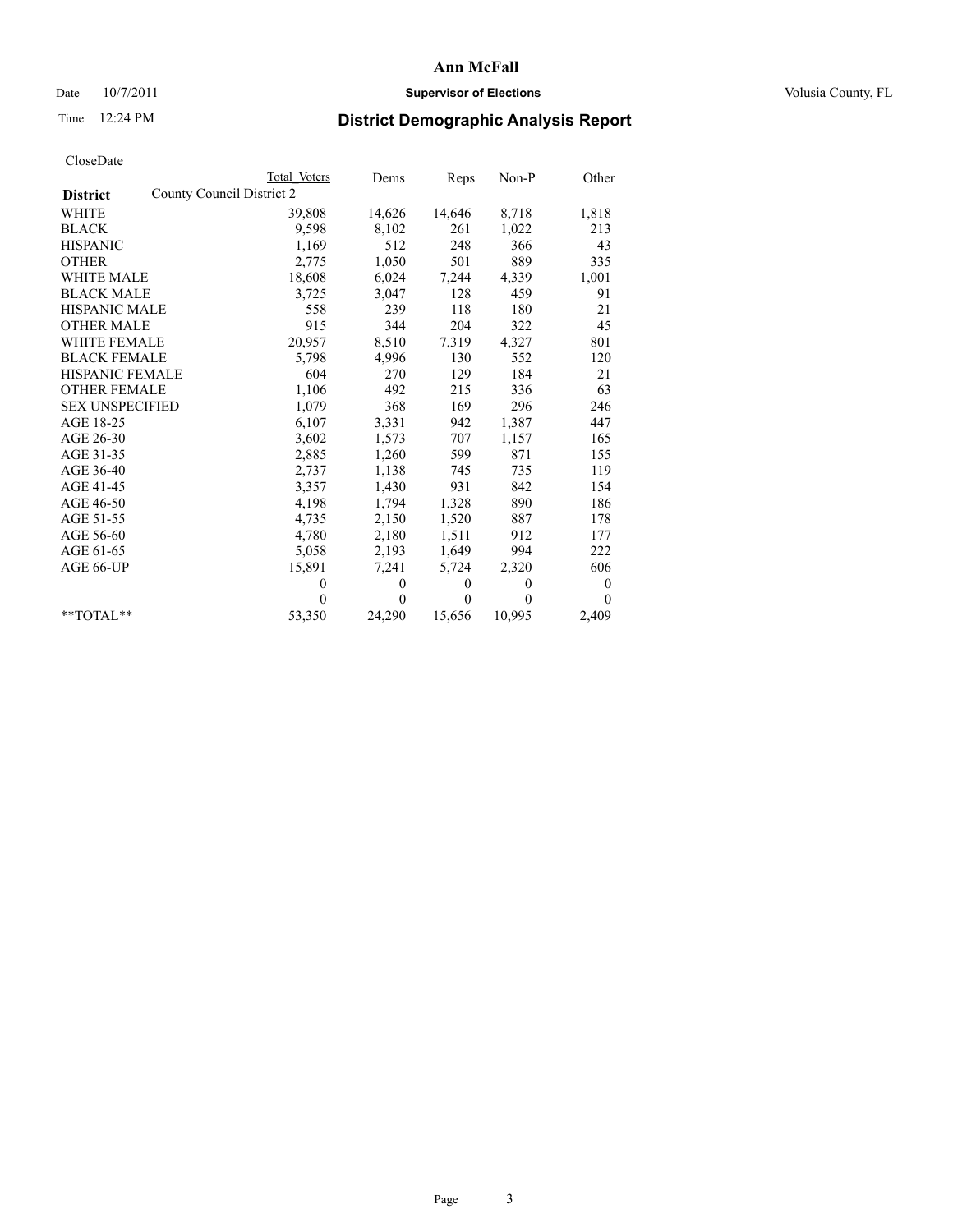## Date  $10/7/2011$  **Supervisor of Elections Supervisor of Elections** Volusia County, FL

# Time 12:24 PM **District Demographic Analysis Report**

|                        | <b>Total Voters</b>       | Dems         | Reps     | Non-P        | Other    |
|------------------------|---------------------------|--------------|----------|--------------|----------|
| <b>District</b>        | County Council District 3 |              |          |              |          |
| WHITE                  | 62,574                    | 21,914       | 24,376   | 13,785       | 2,499    |
| <b>BLACK</b>           | 1,857                     | 1,520        | 77       | 222          | 38       |
| <b>HISPANIC</b>        | 975                       | 385          | 247      | 299          | 44       |
| <b>OTHER</b>           | 2,492                     | 704          | 556      | 903          | 329      |
| <b>WHITE MALE</b>      | 28,877                    | 8,883        | 11,940   | 6,763        | 1,291    |
| <b>BLACK MALE</b>      | 823                       | 636          | 40       | 122          | 25       |
| <b>HISPANIC MALE</b>   | 431                       | 161          | 100      | 145          | 25       |
| <b>OTHER MALE</b>      | 832                       | 244          | 225      | 315          | 48       |
| WHITE FEMALE           | 33,330                    | 12,904       | 12,306   | 6,930        | 1,190    |
| <b>BLACK FEMALE</b>    | 1,021                     | 874          | 35       | 100          | 12       |
| HISPANIC FEMALE        | 532                       | 219          | 144      | 150          | 19       |
| <b>OTHER FEMALE</b>    | 963                       | 342          | 246      | 309          | 66       |
| <b>SEX UNSPECIFIED</b> | 1,089                     | 260          | 220      | 375          | 234      |
| AGE 18-25              | 4,897                     | 1,578        | 1,269    | 1,643        | 407      |
| AGE 26-30              | 3,358                     | 1,087        | 932      | 1,153        | 186      |
| AGE 31-35              | 3,450                     | 1,041        | 1,032    | 1,197        | 180      |
| AGE 36-40              | 3,774                     | 1,239        | 1,205    | 1,134        | 196      |
| AGE 41-45              | 4,491                     | 1,388        | 1,742    | 1,178        | 183      |
| AGE 46-50              | 5,815                     | 1,906        | 2,319    | 1,371        | 219      |
| AGE 51-55              | 6,462                     | 2,301        | 2,560    | 1,354        | 247      |
| AGE 56-60              | 6,960                     | 2,773        | 2,595    | 1,339        | 253      |
| AGE 61-65              | 7,182                     | 2,723        | 2,741    | 1,416        | 302      |
| AGE 66-UP              | 21,507                    | 8,487        | 8,860    | 3,423        | 737      |
|                        | $\theta$                  | $\mathbf{0}$ | $\Omega$ | $\mathbf{0}$ | $\bf{0}$ |
|                        | $\theta$                  | $\theta$     | $\theta$ | $\theta$     | $\theta$ |
| $*$ $TOTAI.**$         | 67,898                    | 24,523       | 25,256   | 15,209       | 2,910    |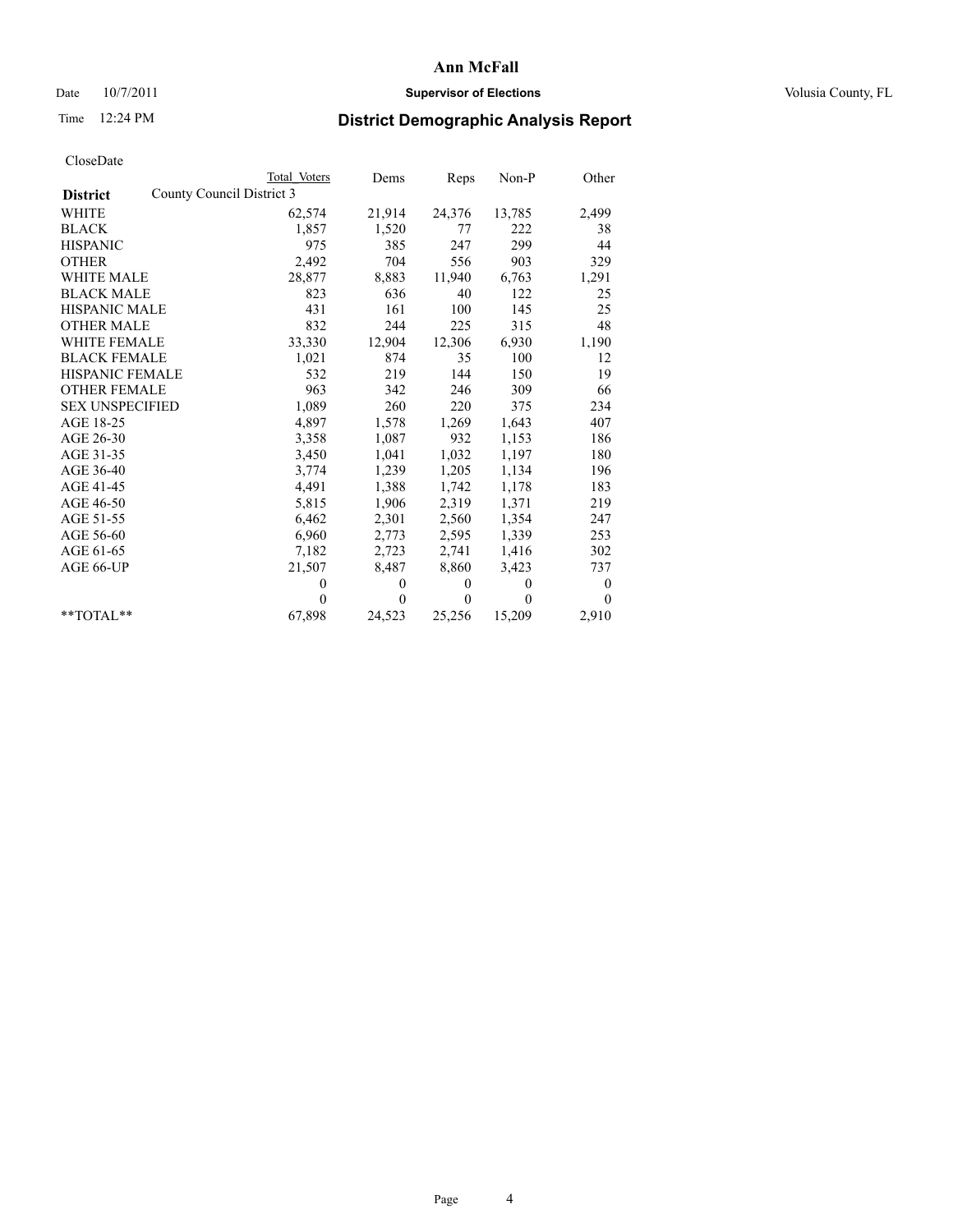## Date  $10/7/2011$  **Supervisor of Elections Supervisor of Elections** Volusia County, FL

# Time 12:24 PM **District Demographic Analysis Report**

|                        |                           | Total Voters | Dems         | Reps         | $Non-P$      | Other            |
|------------------------|---------------------------|--------------|--------------|--------------|--------------|------------------|
| <b>District</b>        | County Council District 4 |              |              |              |              |                  |
| <b>WHITE</b>           |                           | 52,659       | 18,576       | 21,195       | 10,733       | 2,155            |
| <b>BLACK</b>           |                           | 5,058        | 4,150        | 182          | 609          | 117              |
| <b>HISPANIC</b>        |                           | 1,247        | 536          | 314          | 346          | 51               |
| <b>OTHER</b>           |                           | 3,129        | 1,037        | 723          | 1,016        | 353              |
| <b>WHITE MALE</b>      |                           | 24,107       | 7,445        | 10,277       | 5,246        | 1,139            |
| <b>BLACK MALE</b>      |                           | 1,944        | 1,488        | 101          | 292          | 63               |
| <b>HISPANIC MALE</b>   |                           | 557          | 198          | 155          | 172          | 32               |
| <b>OTHER MALE</b>      |                           | 1,074        | 346          | 286          | 381          | 61               |
| WHITE FEMALE           |                           | 28,276       | 11,046       | 10,814       | 5,418        | 998              |
| <b>BLACK FEMALE</b>    |                           | 3,080        | 2,634        | 81           | 313          | 52               |
| HISPANIC FEMALE        |                           | 684          | 336          | 155          | 174          | 19               |
| <b>OTHER FEMALE</b>    |                           | 1,286        | 502          | 337          | 377          | 70               |
| <b>SEX UNSPECIFIED</b> |                           | 1,085        | 304          | 208          | 331          | 242              |
| AGE 18-25              |                           | 5,518        | 2,102        | 1,399        | 1,608        | 409              |
| AGE 26-30              |                           | 3,502        | 1,345        | 896          | 1,085        | 176              |
| AGE 31-35              |                           | 3,195        | 1,201        | 885          | 941          | 168              |
| AGE 36-40              |                           | 3,355        | 1,216        | 1,077        | 884          | 178              |
| AGE 41-45              |                           | 4,037        | 1,408        | 1,497        | 942          | 190              |
| AGE 46-50              |                           | 5,243        | 1,912        | 1,999        | 1,123        | 209              |
| AGE 51-55              |                           | 5,855        | 2,267        | 2,248        | 1,115        | 225              |
| AGE 56-60              |                           | 5,978        | 2,483        | 2,133        | 1,148        | 214              |
| AGE 61-65              |                           | 6,275        | 2,530        | 2,309        | 1,186        | 250              |
| AGE 66-UP              |                           | 19,134       | 7,835        | 7,970        | 2,672        | 657              |
|                        |                           | $\mathbf{0}$ | $\mathbf{0}$ | $\mathbf{0}$ | $\mathbf{0}$ | $\boldsymbol{0}$ |
|                        |                           | $\theta$     | $\theta$     | $\theta$     | $\theta$     | $\theta$         |
| $*$ $TOTAI.**$         |                           | 62,093       | 24,299       | 22,414       | 12,704       | 2,676            |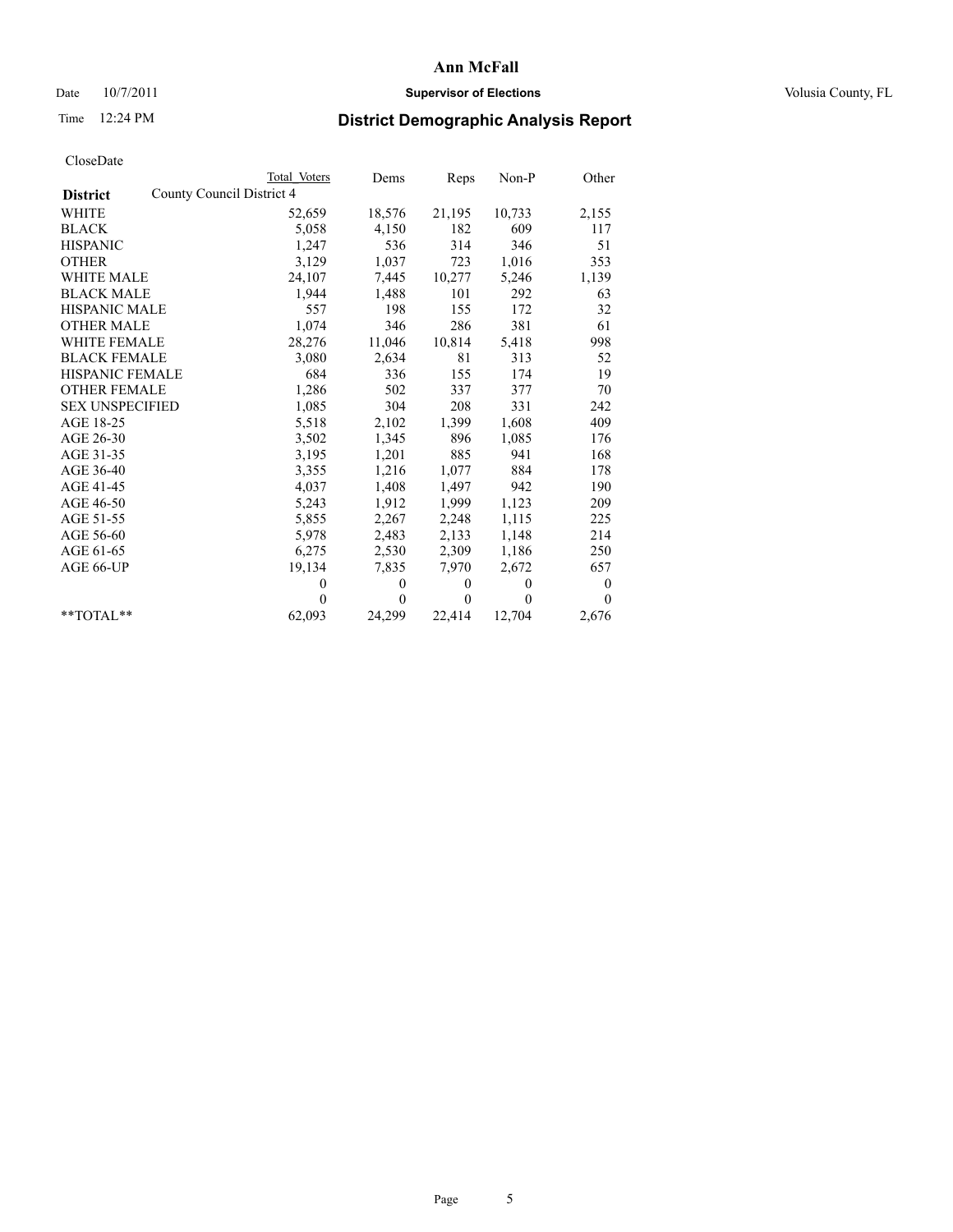# Date  $10/7/2011$  **Supervisor of Elections Supervisor of Elections** Volusia County, FL

# Time 12:24 PM **District Demographic Analysis Report**

|                        | Total Voters              | Dems         | Reps     | $Non-P$      | Other    |
|------------------------|---------------------------|--------------|----------|--------------|----------|
| <b>District</b>        | County Council District 5 |              |          |              |          |
| WHITE                  | 46,786                    | 14,885       | 19,246   | 10,157       | 2,498    |
| <b>BLACK</b>           | 5,079                     | 3,928        | 260      | 711          | 180      |
| <b>HISPANIC</b>        | 12,736                    | 6,285        | 2,119    | 3,911        | 421      |
| <b>OTHER</b>           | 3,657                     | 1,159        | 723      | 1,318        | 457      |
| <b>WHITE MALE</b>      | 21,889                    | 6,136        | 9,425    | 5,001        | 1,327    |
| <b>BLACK MALE</b>      | 2,261                     | 1,643        | 150      | 360          | 108      |
| <b>HISPANIC MALE</b>   | 6,006                     | 2,847        | 1,058    | 1,878        | 223      |
| <b>OTHER MALE</b>      | 1,221                     | 411          | 279      | 456          | 75       |
| <b>WHITE FEMALE</b>    | 24,639                    | 8,665        | 9,711    | 5,108        | 1,155    |
| <b>BLACK FEMALE</b>    | 2,775                     | 2,247        | 110      | 347          | 71       |
| HISPANIC FEMALE        | 6,646                     | 3,389        | 1,056    | 2,008        | 193      |
| <b>OTHER FEMALE</b>    | 1,431                     | 553          | 296      | 483          | 99       |
| <b>SEX UNSPECIFIED</b> | 1,390                     | 366          | 263      | 456          | 305      |
| AGE 18-25              | 7,232                     | 2,455        | 1,637    | 2,480        | 660      |
| AGE 26-30              | 4,759                     | 1,601        | 1,137    | 1,733        | 288      |
| AGE 31-35              | 5,248                     | 1,937        | 1,338    | 1,657        | 316      |
| AGE 36-40              | 5,564                     | 2,000        | 1,686    | 1,535        | 343      |
| AGE 41-45              | 5,886                     | 2,049        | 2,020    | 1,507        | 310      |
| AGE 46-50              | 6,861                     | 2,490        | 2,484    | 1,587        | 300      |
| AGE 51-55              | 6,902                     | 2,620        | 2,601    | 1,372        | 309      |
| AGE 56-60              | 6,143                     | 2,496        | 2,176    | 1,211        | 260      |
| AGE 61-65              | 5,622                     | 2,269        | 2,048    | 1,050        | 255      |
| AGE 66-UP              | 14,040                    | 6,340        | 5,221    | 1,964        | 515      |
|                        | $\theta$                  | $\mathbf{0}$ | $\theta$ | $\mathbf{0}$ | $\bf{0}$ |
|                        | $\theta$                  | $\mathbf{0}$ | $\theta$ | $\theta$     | $\Omega$ |
| $*$ $TOTAI.**$         | 68,258                    | 26,257       | 22,348   | 16,097       | 3,556    |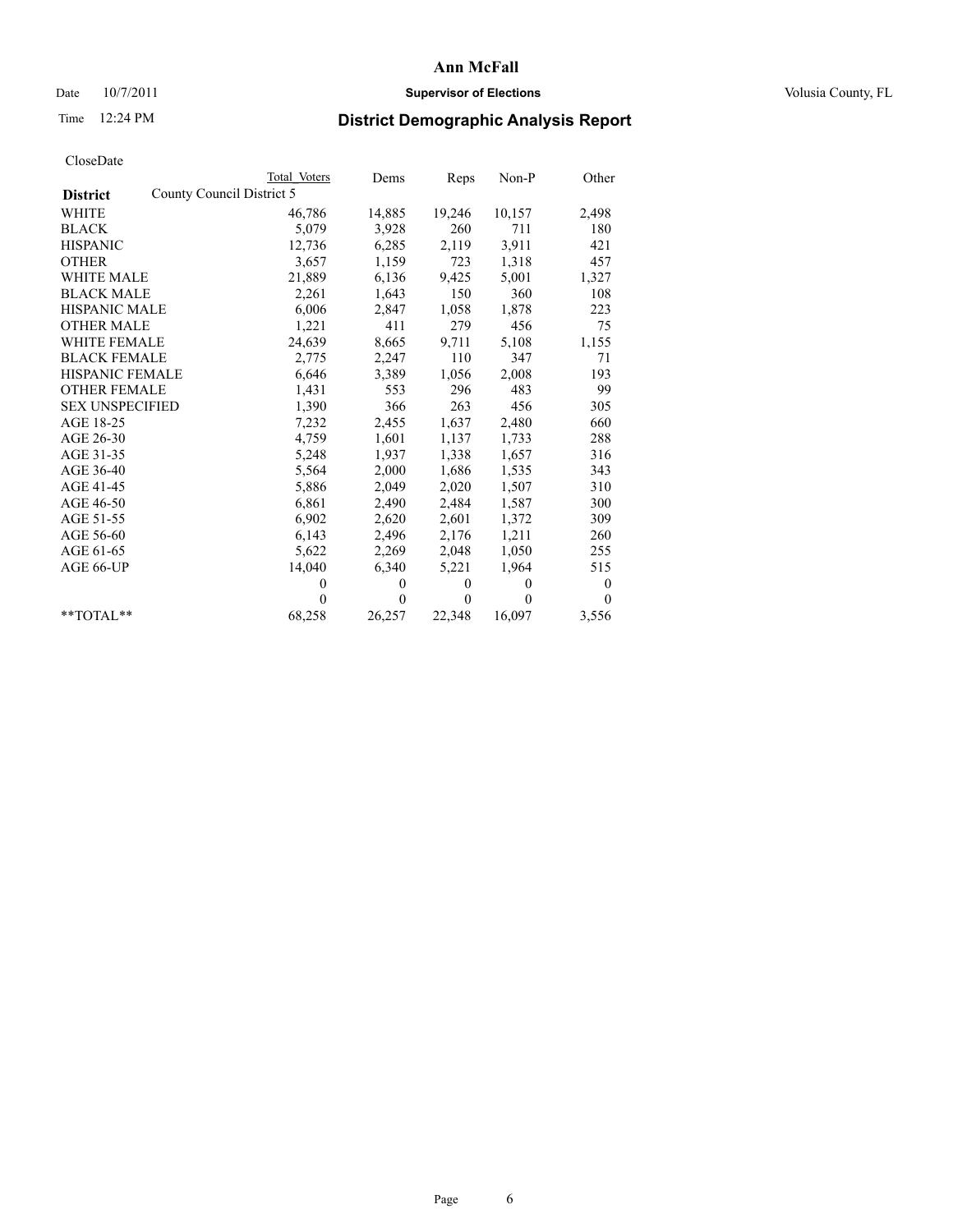## Date  $10/7/2011$  **Supervisor of Elections Supervisor of Elections** Volusia County, FL

# Time 12:24 PM **District Demographic Analysis Report**

|                                                 | <b>Total Voters</b> | Dems           | Reps     | Non-P        | Other            |
|-------------------------------------------------|---------------------|----------------|----------|--------------|------------------|
| Indigo Community Development<br><b>District</b> |                     |                |          |              |                  |
| <b>WHITE</b>                                    | 770                 | 202            | 380      | 151          | 37               |
| <b>BLACK</b>                                    | 73                  | 54             | 7        | 11           |                  |
| <b>HISPANIC</b>                                 | 36                  | 18             | 5        | 13           | $\boldsymbol{0}$ |
| <b>OTHER</b>                                    | 70                  | 21             | 22       | 22           | 5                |
| <b>WHITE MALE</b>                               | 381                 | 83             | 192      | 83           | 23               |
| <b>BLACK MALE</b>                               | 31                  | 21             | 5        | 5            | $\mathbf{0}$     |
| <b>HISPANIC MALE</b>                            | 13                  | 5              | 1        | 7            | $\boldsymbol{0}$ |
| <b>OTHER MALE</b>                               | 26                  | 6              | 8        | 10           | $\overline{c}$   |
| <b>WHITE FEMALE</b>                             | 385                 | 118            | 186      | 68           | 13               |
| <b>BLACK FEMALE</b>                             | 42                  | 33             | 2        | 6            |                  |
| HISPANIC FEMALE                                 | 23                  | 13             | 4        | 6            | $\theta$         |
| <b>OTHER FEMALE</b>                             | 33                  | 9              | 11       | 12           | 1                |
| <b>SEX UNSPECIFIED</b>                          | 15                  | 7              | 5        | $\theta$     | 3                |
| AGE 18-25                                       | 70                  | 14             | 27       | 22           | 7                |
| AGE 26-30                                       | 99                  | 26             | 34       | 34           | 5                |
| AGE 31-35                                       | 75                  | 25             | 23       | 25           | $\overline{c}$   |
| AGE 36-40                                       | 77                  | 20             | 35       | 20           | $\overline{c}$   |
| AGE 41-45                                       | 59                  | 19             | 26       | 14           | $\boldsymbol{0}$ |
| AGE 46-50                                       | 70                  | 29             | 32       | 6            | 3                |
| AGE 51-55                                       | 85                  | 27             | 44       | 12           | $\overline{c}$   |
| AGE 56-60                                       | 98                  | 35             | 49       | 10           | 4                |
| AGE 61-65                                       | 124                 | 34             | 51       | 30           | 9                |
| AGE 66-UP                                       | 192                 | 66             | 93       | 24           | 9                |
|                                                 | $\theta$            | $\overline{0}$ | $\theta$ | $\mathbf{0}$ | $\theta$         |
|                                                 | $\theta$            | $\theta$       | $\Omega$ | $\theta$     | $\Omega$         |
| $*$ $TOTAI.**$                                  | 949                 | 295            | 414      | 197          | 43               |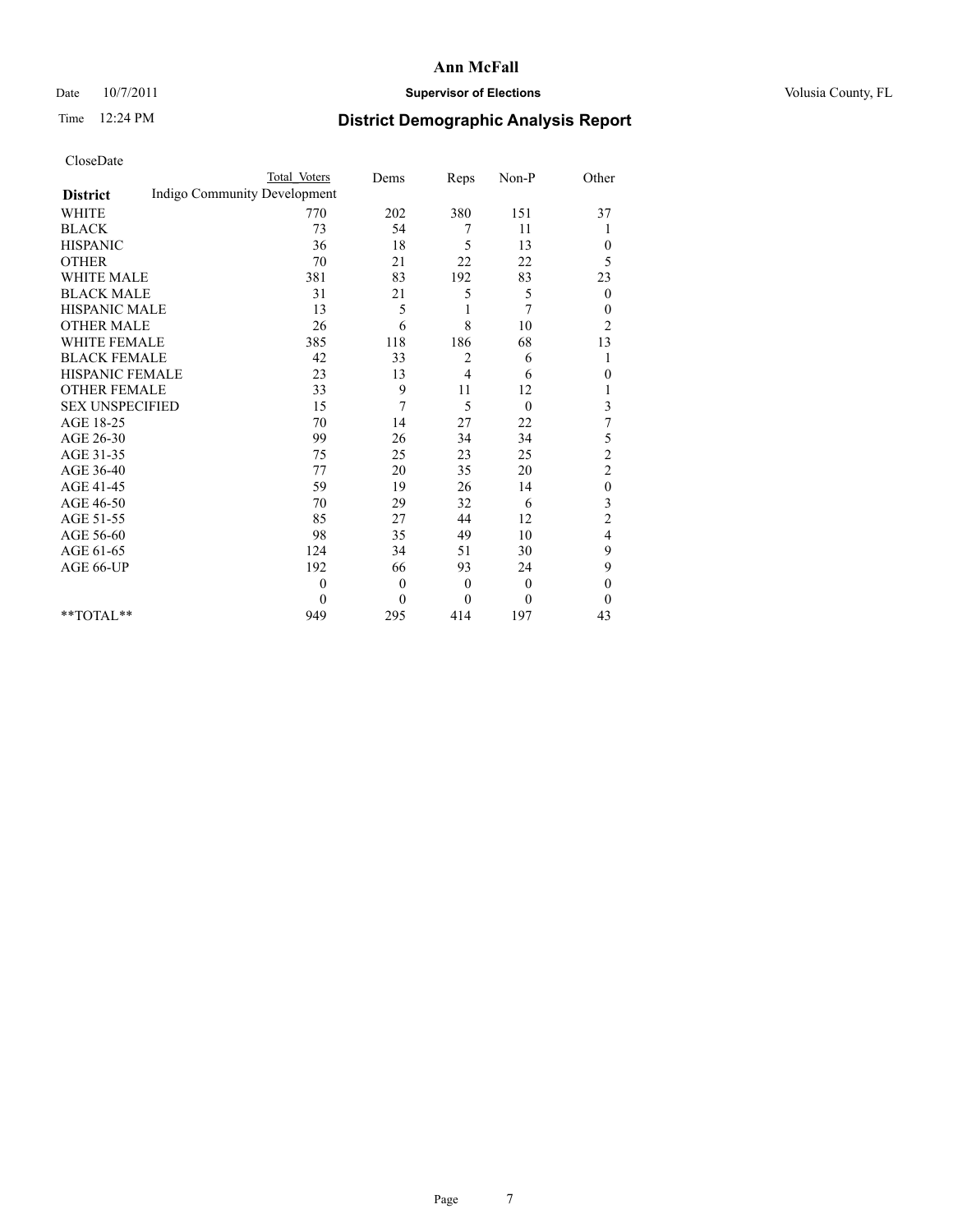## Date  $10/7/2011$  **Supervisor of Elections Supervisor of Elections** Volusia County, FL

# Time 12:24 PM **District Demographic Analysis Report**

|                        | <b>Total Voters</b>          | Dems           | Reps           | Non-P            | Other                   |
|------------------------|------------------------------|----------------|----------------|------------------|-------------------------|
| <b>District</b>        | DeBary Community Development |                |                |                  |                         |
| <b>WHITE</b>           | 642                          | 194            | 300            | 126              | 22                      |
| <b>BLACK</b>           | 10                           | 6              | 2              | 2                | $\theta$                |
| <b>HISPANIC</b>        | 11                           | 3              | 5              | $\overline{c}$   |                         |
| <b>OTHER</b>           | 29                           | 6              | 5              | 14               | 4                       |
| <b>WHITE MALE</b>      | 324                          | 90             | 154            | 70               | 10                      |
| <b>BLACK MALE</b>      | 6                            | 3              | 1              | 2                | $\theta$                |
| HISPANIC MALE          | 5                            |                | $\overline{c}$ |                  |                         |
| <b>OTHER MALE</b>      | 10                           | $\overline{c}$ |                | 7                | $\theta$                |
| <b>WHITE FEMALE</b>    | 310                          | 102            | 143            | 54               | 11                      |
| <b>BLACK FEMALE</b>    | $\overline{4}$               | 3              |                | $\boldsymbol{0}$ | $\mathbf{0}$            |
| HISPANIC FEMALE        | 6                            | 2              | 3              |                  | 0                       |
| <b>OTHER FEMALE</b>    | 11                           | 4              | 4              | 3                | 0                       |
| <b>SEX UNSPECIFIED</b> | 16                           | $\overline{c}$ | 3              | 6                | 5                       |
| AGE 18-25              | 80                           | 24             | 28             | 22               | 6                       |
| AGE 26-30              | 37                           | 9              | 12             | 15               |                         |
| AGE 31-35              | 31                           | 11             | 11             | 6                | 3                       |
| AGE 36-40              | 45                           | 12             | 20             | 12               |                         |
| AGE 41-45              | 63                           | 8              | 37             | 15               | 3                       |
| AGE 46-50              | 103                          | 33             | 46             | 20               | 4                       |
| AGE 51-55              | 94                           | 27             | 49             | 16               | $\overline{\mathbf{c}}$ |
| AGE 56-60              | 88                           | 28             | 46             | 12               | $\overline{c}$          |
| AGE 61-65              | 67                           | 20             | 30             | 15               | $\overline{c}$          |
| AGE 66-UP              | 84                           | 37             | 33             | 11               | 3                       |
|                        | $\theta$                     | $\overline{0}$ | $\mathbf{0}$   | $\theta$         | $\theta$                |
|                        | $\Omega$                     | $\mathbf{0}$   | $\theta$       | $\theta$         | $\theta$                |
| **TOTAL**              | 692                          | 209            | 312            | 144              | 27                      |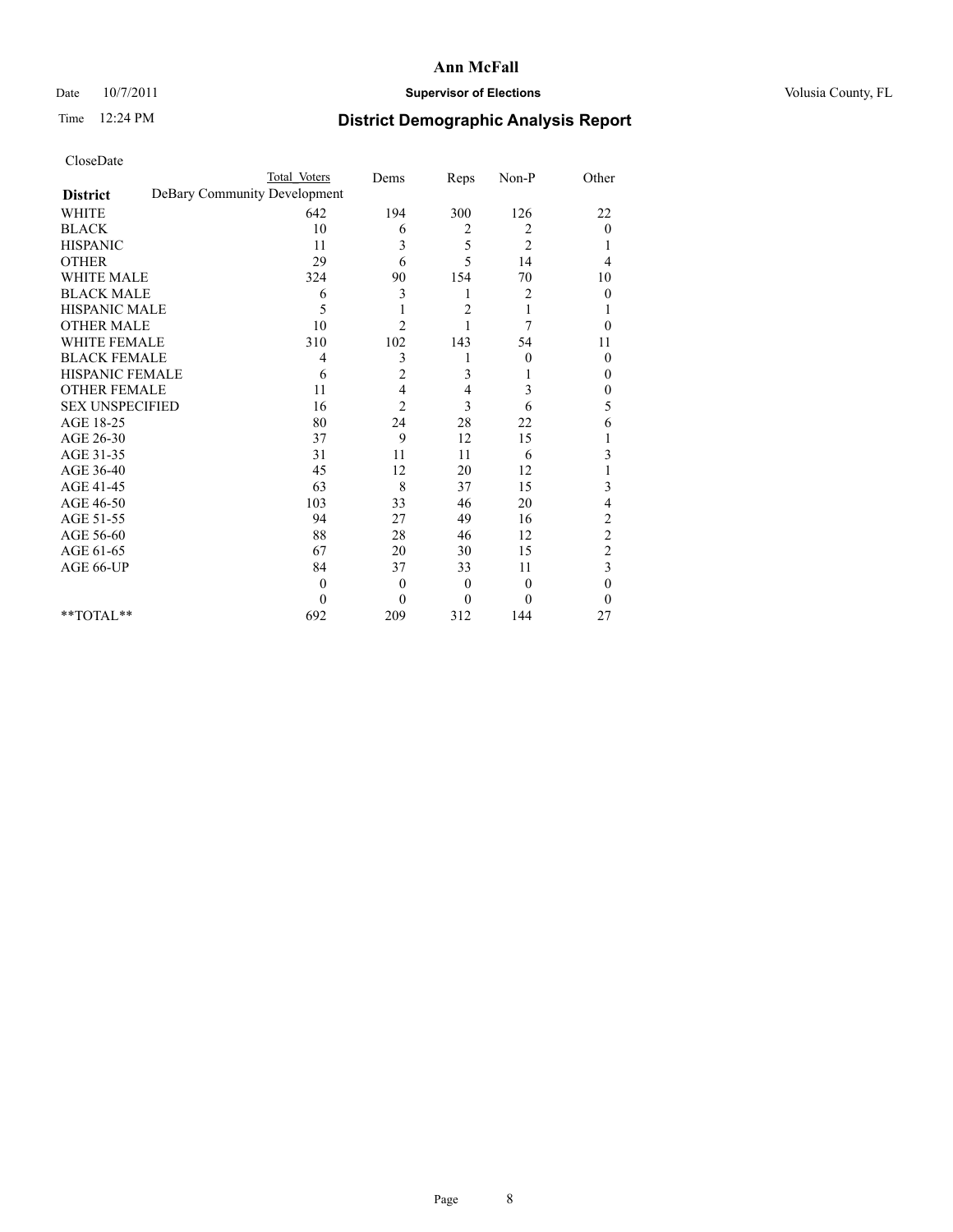## Date  $10/7/2011$  **Supervisor of Elections Supervisor of Elections** Volusia County, FL

# Time 12:24 PM **District Demographic Analysis Report**

|                                             | Total Voters | Dems         | Reps     | $Non-P$      | Other        |  |
|---------------------------------------------|--------------|--------------|----------|--------------|--------------|--|
| Congressional District 3<br><b>District</b> |              |              |          |              |              |  |
| <b>WHITE</b>                                | 5,110        | 1,716        | 2,227    | 914          | 253          |  |
| <b>BLACK</b>                                | 2,135        | 1,789        | 53       | 249          | 44           |  |
| <b>HISPANIC</b>                             | 420          | 167          | 63       | 167          | 23           |  |
| <b>OTHER</b>                                | 364          | 141          | 79       | 107          | 37           |  |
| <b>WHITE MALE</b>                           | 2,391        | 713          | 1,090    | 445          | 143          |  |
| <b>BLACK MALE</b>                           | 824          | 679          | 17       | 104          | 24           |  |
| <b>HISPANIC MALE</b>                        | 181          | 74           | 31       | 65           | 11           |  |
| <b>OTHER MALE</b>                           | 110          | 48           | 27       | 29           | 6            |  |
| WHITE FEMALE                                | 2,686        | 993          | 1,120    | 465          | 108          |  |
| <b>BLACK FEMALE</b>                         | 1,286        | 1,092        | 34       | 140          | 20           |  |
| HISPANIC FEMALE                             | 235          | 93           | 32       | 99           | 11           |  |
| <b>OTHER FEMALE</b>                         | 137          | 58           | 35       | 37           | 7            |  |
| <b>SEX UNSPECIFIED</b>                      | 179          | 63           | 36       | 53           | 27           |  |
| AGE 18-25                                   | 830          | 349          | 127      | 289          | 65           |  |
| AGE 26-30                                   | 492          | 239          | 82       | 138          | 33           |  |
| AGE 31-35                                   | 514          | 246          | 118      | 125          | 25           |  |
| AGE 36-40                                   | 530          | 256          | 131      | 117          | 26           |  |
| AGE 41-45                                   | 619          | 282          | 186      | 132          | 19           |  |
| AGE 46-50                                   | 728          | 344          | 232      | 131          | 21           |  |
| AGE 51-55                                   | 789          | 390          | 260      | 109          | 30           |  |
| AGE 56-60                                   | 758          | 382          | 237      | 103          | 36           |  |
| AGE 61-65                                   | 746          | 338          | 281      | 94           | 33           |  |
| AGE 66-UP                                   | 2,023        | 987          | 768      | 199          | 69           |  |
|                                             | $\mathbf{0}$ | $\mathbf{0}$ | $\theta$ | $\mathbf{0}$ | $\mathbf{0}$ |  |
|                                             | $\theta$     | $\theta$     | $\Omega$ | $\theta$     | $\mathbf{0}$ |  |
| $*$ $TOTAI.**$                              | 8,029        | 3,813        | 2,422    | 1,437        | 357          |  |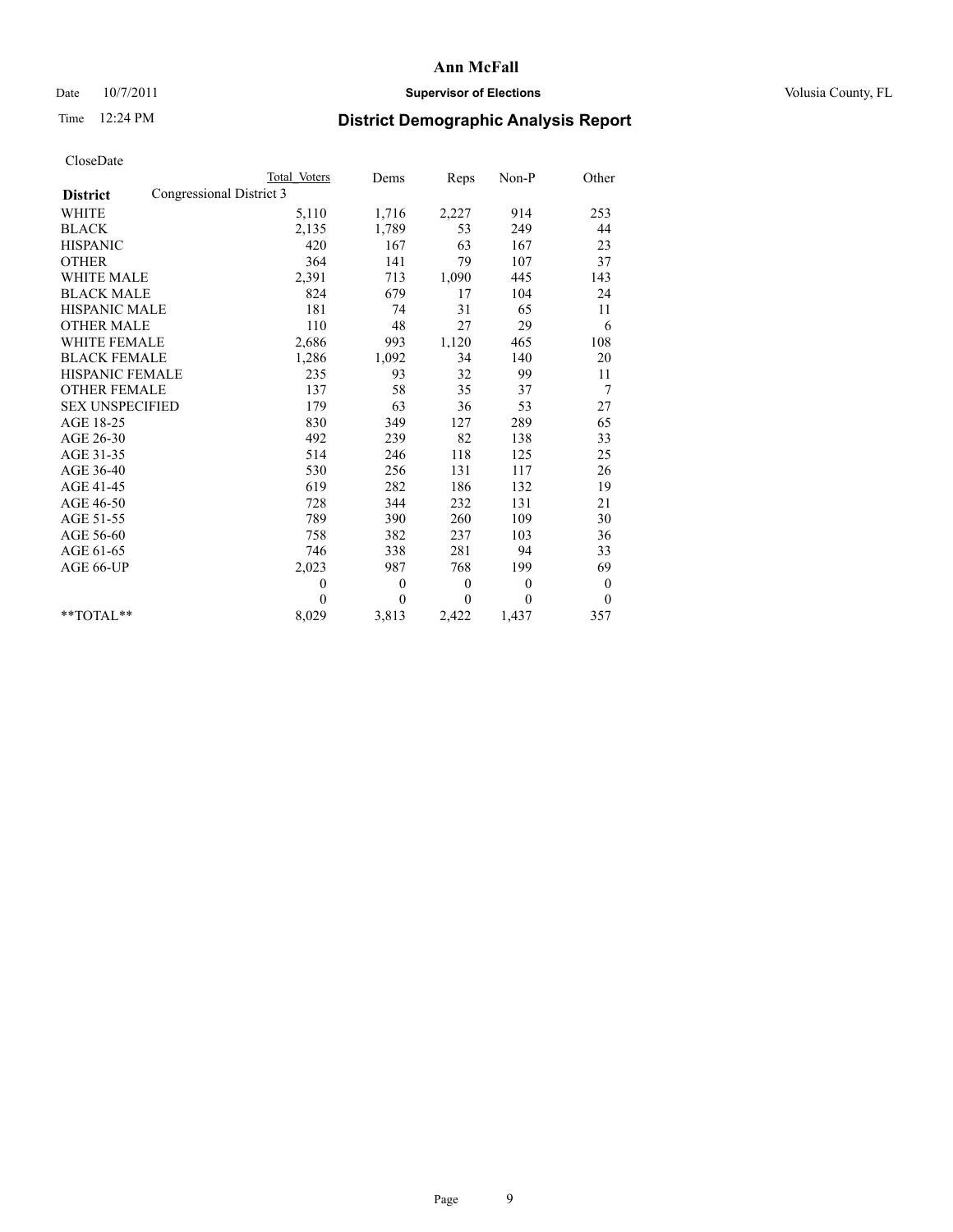# Date  $10/7/2011$  **Supervisor of Elections Supervisor of Elections** Volusia County, FL

# Time 12:24 PM **District Demographic Analysis Report**

|                        |                          | Total Voters | Dems         | Reps         | $Non-P$      | Other        |  |
|------------------------|--------------------------|--------------|--------------|--------------|--------------|--------------|--|
| <b>District</b>        | Congressional District 7 |              |              |              |              |              |  |
| <b>WHITE</b>           |                          | 137,185      | 47,927       | 54,554       | 28,171       | 6,533        |  |
| <b>BLACK</b>           |                          | 18,671       | 15,386       | 662          | 2,173        | 450          |  |
| <b>HISPANIC</b>        |                          | 13,144       | 6,241        | 2,360        | 4,072        | 471          |  |
| <b>OTHER</b>           |                          | 9,160        | 3,067        | 1,890        | 3,066        | 1,137        |  |
| <b>WHITE MALE</b>      |                          | 63,145       | 19,378       | 26,534       | 13,749       | 3,484        |  |
| <b>BLACK MALE</b>      |                          | 7,412        | 5,788        | 362          | 1,036        | 226          |  |
| <b>HISPANIC MALE</b>   |                          | 6,111        | 2,779        | 1,161        | 1,931        | 240          |  |
| <b>OTHER MALE</b>      |                          | 3,024        | 1,030        | 755          | 1,058        | 181          |  |
| <b>WHITE FEMALE</b>    |                          | 73,348       | 28,322       | 27,760       | 14,259       | 3,007        |  |
| <b>BLACK FEMALE</b>    |                          | 11,119       | 9,484        | 298          | 1,119        | 218          |  |
| <b>HISPANIC FEMALE</b> |                          | 6,944        | 3,415        | 1,187        | 2,117        | 225          |  |
| <b>OTHER FEMALE</b>    |                          | 3,605        | 1,452        | 805          | 1,131        | 217          |  |
| <b>SEX UNSPECIFIED</b> |                          | 3,452        | 973          | 604          | 1,082        | 793          |  |
| AGE 18-25              |                          | 18,581       | 7,595        | 4,032        | 5,417        | 1,537        |  |
| AGE 26-30              |                          | 11,357       | 4,272        | 2,705        | 3,766        | 614          |  |
| AGE 31-35              |                          | 10,918       | 4,093        | 2,875        | 3,286        | 664          |  |
| AGE 36-40              |                          | 11,192       | 4,054        | 3,483        | 3,003        | 652          |  |
| AGE 41-45              |                          | 13,047       | 4,650        | 4,609        | 3,140        | 648          |  |
| AGE 46-50              |                          | 16,055       | 5,976        | 5,854        | 3,513        | 712          |  |
| AGE 51-55              |                          | 17,056       | 6,876        | 6,249        | 3,197        | 734          |  |
| AGE 56-60              |                          | 16,611       | 7,099        | 5,756        | 3,069        | 687          |  |
| AGE 61-65              |                          | 16,306       | 6,941        | 5,818        | 2,871        | 676          |  |
| AGE 66-UP              |                          | 47,035       | 21,065       | 18,084       | 6,219        | 1,667        |  |
|                        |                          | $\theta$     | $\mathbf{0}$ | $\mathbf{0}$ | $\mathbf{0}$ | $\mathbf{0}$ |  |
|                        |                          | $\theta$     | $\theta$     | $\mathbf{0}$ | $\theta$     | $\theta$     |  |
| $*$ $TOTAI.**$         |                          | 178,160      | 72,621       | 59,466       | 37,482       | 8,591        |  |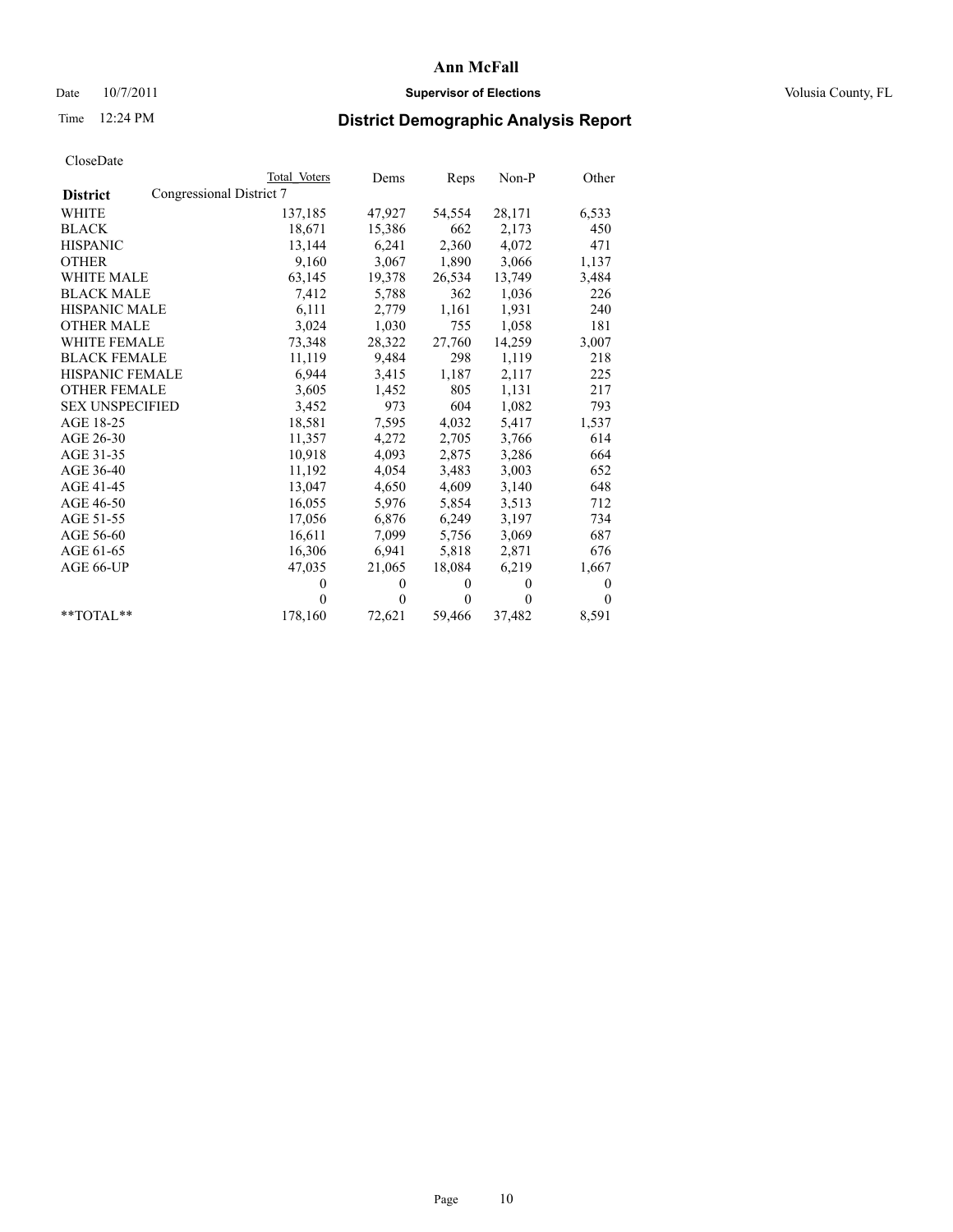## Date  $10/7/2011$  **Supervisor of Elections Supervisor of Elections** Volusia County, FL

# Time 12:24 PM **District Demographic Analysis Report**

|                        | Total Voters              | Dems         | Reps         | $Non-P$      | Other        |
|------------------------|---------------------------|--------------|--------------|--------------|--------------|
| <b>District</b>        | Congressional District 24 |              |              |              |              |
| <b>WHITE</b>           | 108,128                   | 37,115       | 42,749       | 23,631       | 4,633        |
| <b>BLACK</b>           | 4,935                     | 3,927        | 210          | 649          | 149          |
| <b>HISPANIC</b>        | 5,738                     | 2,664        | 1,074        | 1,783        | 217          |
| <b>OTHER</b>           | 5,192                     | 1,561        | 1,181        | 1,829        | 621          |
| <b>WHITE MALE</b>      | 50,155                    | 15,121       | 20,957       | 11,641       | 2,436        |
| <b>BLACK MALE</b>      | 2,163                     | 1,635        | 109          | 329          | 90           |
| <b>HISPANIC MALE</b>   | 2,690                     | 1,193        | 511          | 867          | 119          |
| <b>OTHER MALE</b>      | 1,779                     | 548          | 463          | 666          | 102          |
| <b>WHITE FEMALE</b>    | 57,344                    | 21,775       | 21,562       | 11,845       | 2,162        |
| <b>BLACK FEMALE</b>    | 2,739                     | 2,265        | 98           | 318          | 58           |
| <b>HISPANIC FEMALE</b> | 3,013                     | 1,453        | 558          | 905          | 97           |
| <b>OTHER FEMALE</b>    | 2,053                     | 752          | 508          | 661          | 132          |
| <b>SEX UNSPECIFIED</b> | 2,057                     | 525          | 448          | 660          | 424          |
| AGE 18-25              | 10,117                    | 3,336        | 2,668        | 3,287        | 826          |
| AGE 26-30              | 7,076                     | 2,325        | 1,876        | 2,469        | 406          |
| AGE 31-35              | 6,968                     | 2,307        | 1,981        | 2,293        | 387          |
| AGE 36-40              | 7,453                     | 2,517        | 2,402        | 2,142        | 392          |
| AGE 41-45              | 8,520                     | 2,798        | 3,110        | 2,225        | 387          |
| AGE 46-50              | 10,724                    | 3,621        | 4,215        | 2,454        | 434          |
| AGE 51-55              | 11,690                    | 4,209        | 4,630        | 2,413        | 438          |
| AGE 56-60              | 11,981                    | 4,745        | 4,469        | 2,337        | 430          |
| AGE 61-65              | 12,426                    | 4,692        | 4,688        | 2,490        | 556          |
| AGE 66-UP              | 37,034                    | 14,717       | 15,173       | 5,780        | 1,364        |
|                        | $\theta$                  | $\mathbf{0}$ | $\mathbf{0}$ | $\mathbf{0}$ | $\mathbf{0}$ |
|                        | $\theta$                  | $\theta$     | $\mathbf{0}$ | $\theta$     | $\theta$     |
| $*$ $TOTAI.**$         | 123,993                   | 45,267       | 45,214       | 27,892       | 5,620        |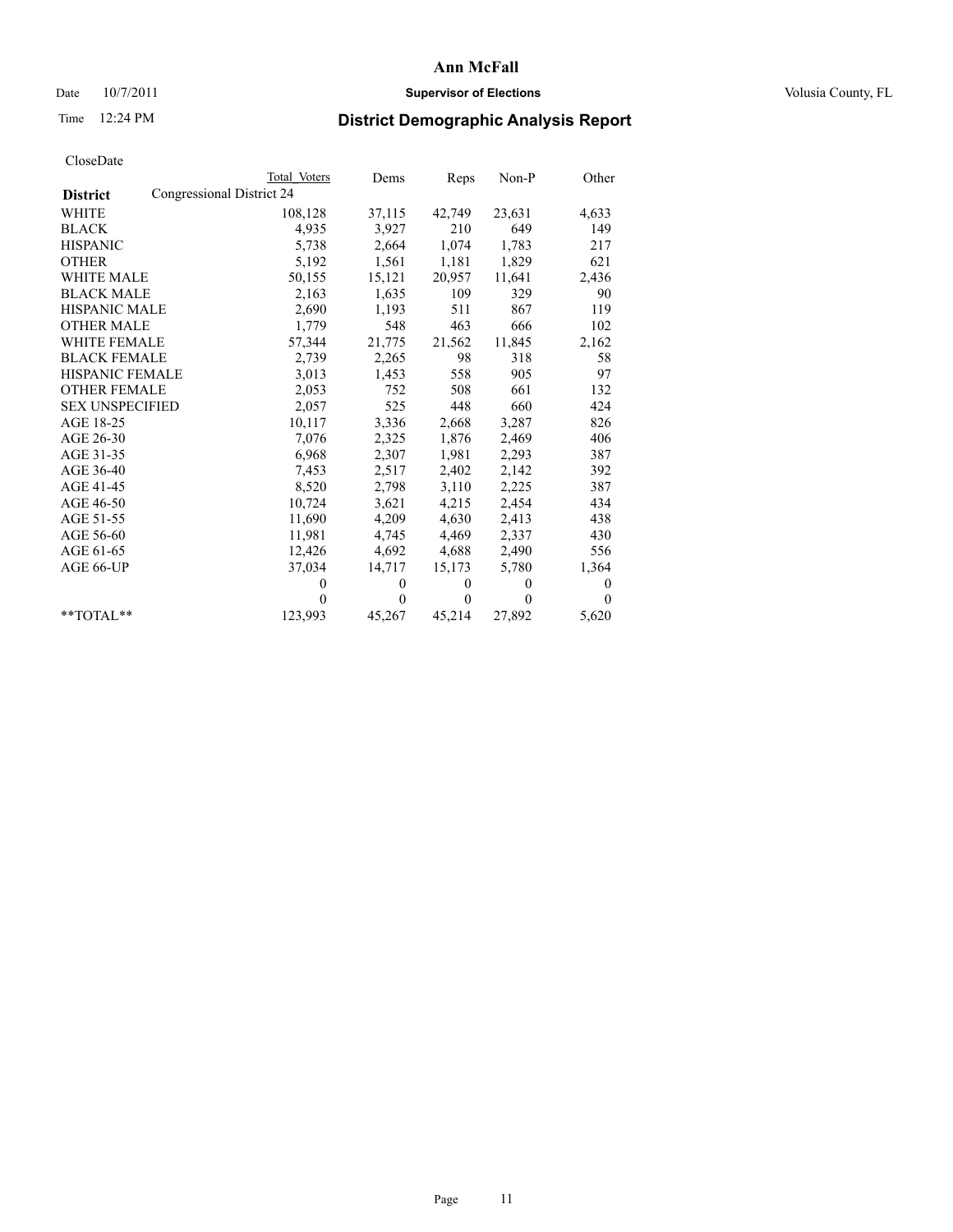# Date  $10/7/2011$  **Supervisor of Elections Supervisor of Elections** Volusia County, FL

# Time 12:24 PM **District Demographic Analysis Report**

|                        |               | Total Voters | Dems         | Reps         | $Non-P$  | Other            |  |
|------------------------|---------------|--------------|--------------|--------------|----------|------------------|--|
| <b>District</b>        | Daytona Beach |              |              |              |          |                  |  |
| <b>WHITE</b>           |               | 19,893       | 7,494        | 7,125        | 4,311    | 963              |  |
| <b>BLACK</b>           |               | 11,562       | 9,815        | 297          | 1,211    | 239              |  |
| <b>HISPANIC</b>        |               | 824          | 391          | 162          | 243      | 28               |  |
| <b>OTHER</b>           |               | 2,057        | 839          | 302          | 625      | 291              |  |
| <b>WHITE MALE</b>      |               | 9,509        | 3,146        | 3,644        | 2,136    | 583              |  |
| <b>BLACK MALE</b>      |               | 4,441        | 3,622        | 156          | 555      | 108              |  |
| <b>HISPANIC MALE</b>   |               | 394          | 170          | 79           | 127      | 18               |  |
| <b>OTHER MALE</b>      |               | 658          | 268          | 127          | 227      | 36               |  |
| <b>WHITE FEMALE</b>    |               | 10,282       | 4,303        | 3,453        | 2,153    | 373              |  |
| <b>BLACK FEMALE</b>    |               | 7,036        | 6,124        | 139          | 644      | 129              |  |
| HISPANIC FEMALE        |               | 427          | 219          | 83           | 116      | 9                |  |
| <b>OTHER FEMALE</b>    |               | 794          | 378          | 136          | 237      | 43               |  |
| <b>SEX UNSPECIFIED</b> |               | 795          | 309          | 69           | 195      | 222              |  |
| AGE 18-25              |               | 5,366        | 3,296        | 602          | 1,085    | 383              |  |
| AGE 26-30              |               | 2,783        | 1,423        | 432          | 792      | 136              |  |
| AGE 31-35              |               | 2,082        | 1,086        | 347          | 555      | 94               |  |
| AGE 36-40              |               | 1,915        | 949          | 413          | 466      | 87               |  |
| AGE 41-45              |               | 2,067        | 1,082        | 447          | 450      | 88               |  |
| AGE 46-50              |               | 2,640        | 1,399        | 624          | 513      | 104              |  |
| AGE 51-55              |               | 2,945        | 1,600        | 764          | 471      | 110              |  |
| AGE 56-60              |               | 2,943        | 1,557        | 766          | 510      | 110              |  |
| AGE 61-65              |               | 2,889        | 1,494        | 781          | 504      | 110              |  |
| AGE 66-UP              |               | 8,706        | 4,653        | 2,710        | 1,044    | 299              |  |
|                        |               | $\theta$     | $\mathbf{0}$ | $\mathbf{0}$ | $\theta$ | $\boldsymbol{0}$ |  |
|                        |               | $\theta$     | $\theta$     | $\theta$     | $\theta$ | $\theta$         |  |
| $*$ $TOTAI.**$         |               | 34,336       | 18,539       | 7,886        | 6,390    | 1,521            |  |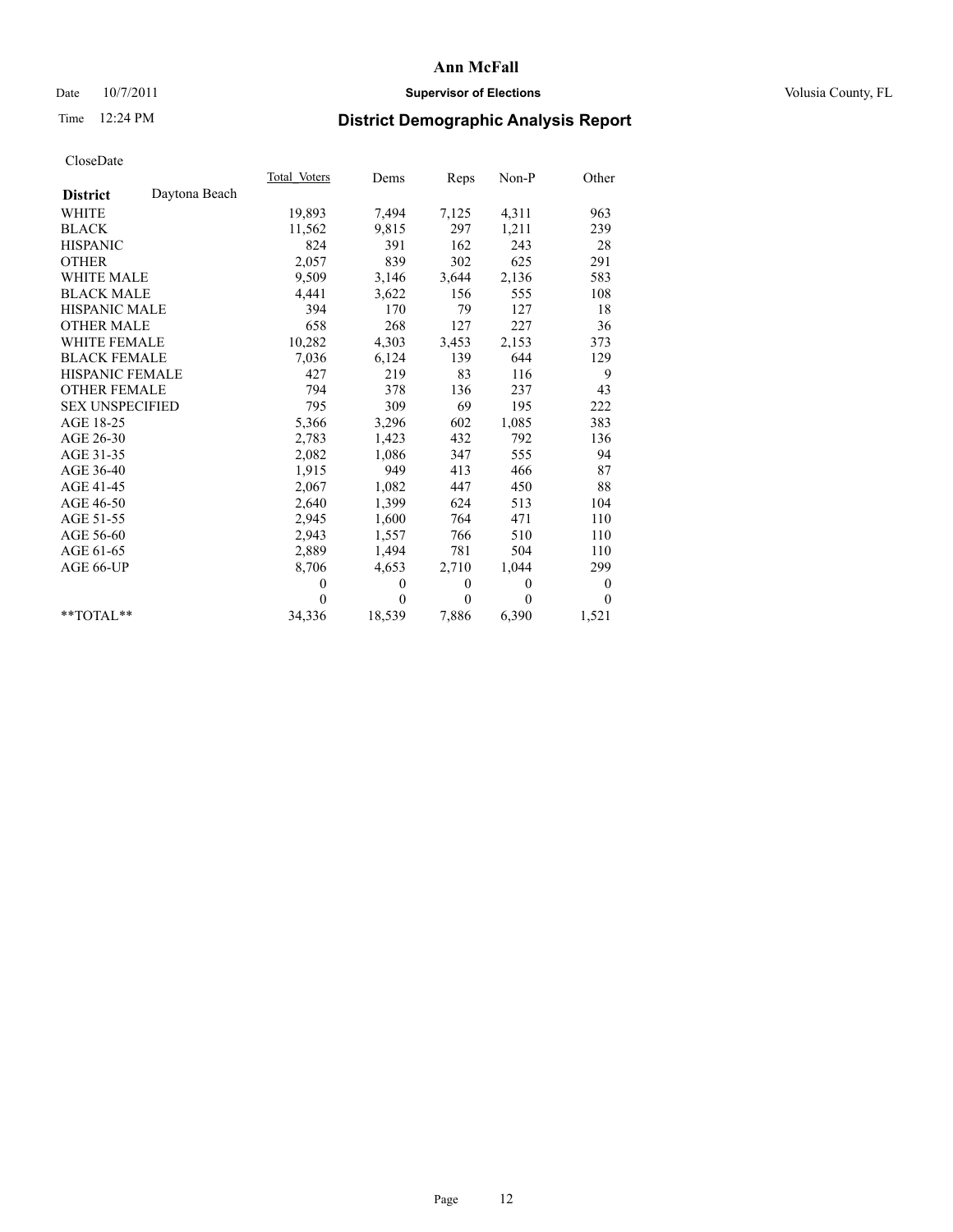# Date  $10/7/2011$  **Supervisor of Elections Supervisor of Elections** Volusia County, FL

# Time 12:24 PM **District Demographic Analysis Report**

|                                         | <b>Total Voters</b> | Dems         | Reps           | Non-P          | Other                   |
|-----------------------------------------|---------------------|--------------|----------------|----------------|-------------------------|
| Daytona Beach Shores<br><b>District</b> |                     |              |                |                |                         |
| <b>WHITE</b>                            | 3,155               | 892          | 1,483          | 646            | 134                     |
| <b>BLACK</b>                            | 31                  | 22           | 2              | 5              | 2                       |
| <b>HISPANIC</b>                         | 62                  | 21           | 22             | 15             | 4                       |
| <b>OTHER</b>                            | 157                 | 44           | 55             | 47             | 11                      |
| <b>WHITE MALE</b>                       | 1,493               | 390          | 700            | 331            | 72                      |
| <b>BLACK MALE</b>                       | 17                  | 12           | $\mathbf{0}$   | 3              | $\overline{\mathbf{c}}$ |
| <b>HISPANIC MALE</b>                    | 32                  | 12           | 10             | 7              | $\overline{\mathbf{3}}$ |
| <b>OTHER MALE</b>                       | 57                  | 18           | 18             | 20             |                         |
| <b>WHITE FEMALE</b>                     | 1,634               | 493          | 771            | 311            | 59                      |
| <b>BLACK FEMALE</b>                     | 14                  | 10           | $\overline{2}$ | 2              | $\boldsymbol{0}$        |
| HISPANIC FEMALE                         | 29                  | 9            | 11             | $\,8\,$        | 1                       |
| <b>OTHER FEMALE</b>                     | 75                  | 20           | 30             | 21             | 4                       |
| <b>SEX UNSPECIFIED</b>                  | 54                  | 15           | 20             | 10             | 9                       |
| AGE 18-25                               | 116                 | 29           | 34             | 41             | 12                      |
| AGE 26-30                               | 91                  | 27           | 30             | 31             | 3                       |
| AGE 31-35                               | 76                  | 26           | 26             | 18             | 6                       |
| AGE 36-40                               | 68                  | 17           | 25             | 22             | 4                       |
| AGE 41-45                               | 112                 | 30           | 37             | 42             | $\mathfrak{Z}$          |
| AGE 46-50                               | 166                 | 46           | 74             | 38             | 8                       |
| AGE 51-55                               | 229                 | 58           | 113            | 51             | 7                       |
| AGE 56-60                               | 297                 | 69           | 137            | 68             | 23                      |
| AGE 61-65                               | 409                 | 120          | 179            | 91             | 19                      |
| AGE 66-UP                               | 1,841               | 557          | 907            | 311            | 66                      |
|                                         | $\theta$            | $\theta$     | $\mathbf{0}$   | $\overline{0}$ | $\boldsymbol{0}$        |
|                                         | $\Omega$            | $\mathbf{0}$ | $\theta$       | $\theta$       | $\theta$                |
| $*$ $TOTAI.**$                          | 3,405               | 979          | 1,562          | 713            | 151                     |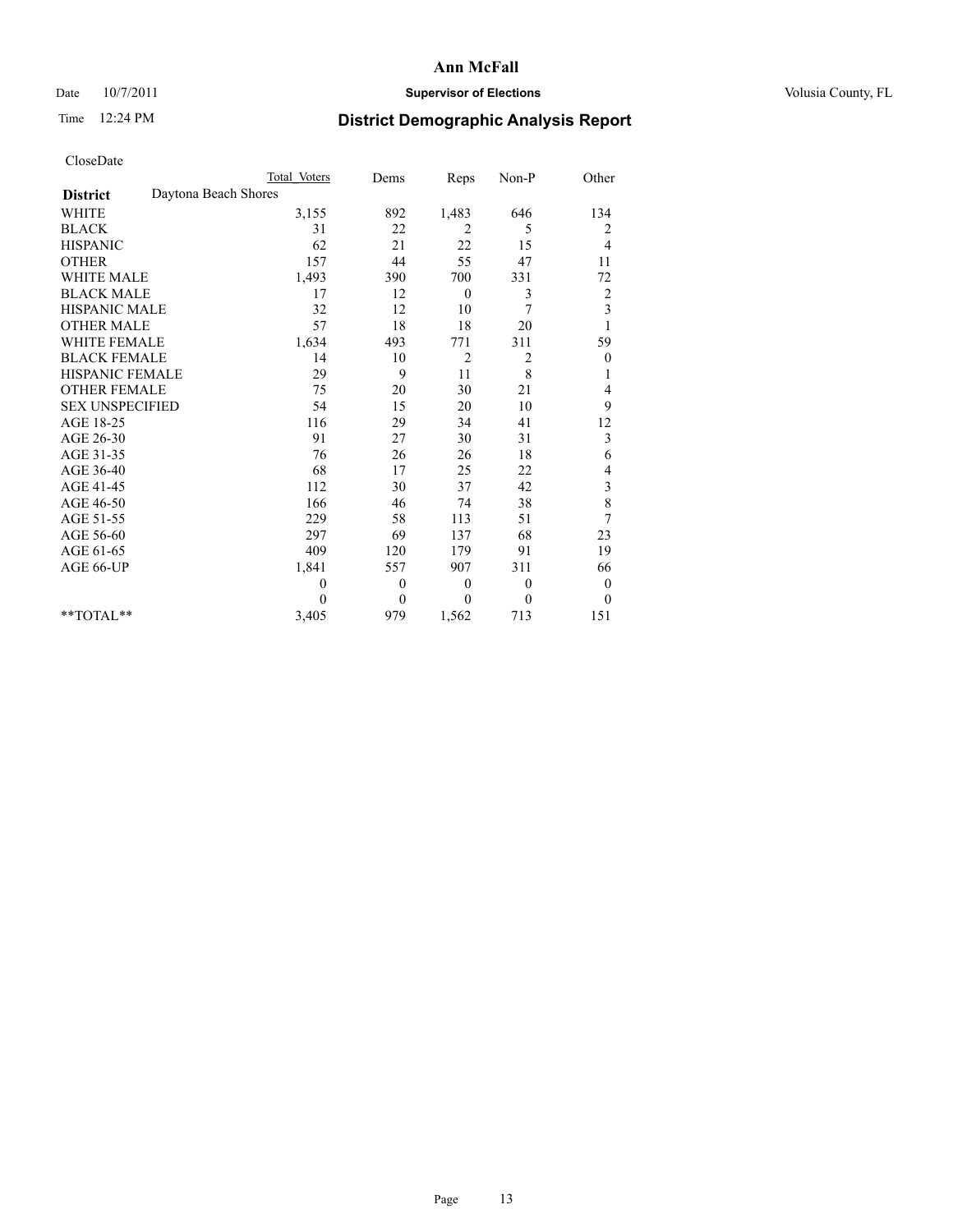# Date  $10/7/2011$  **Supervisor of Elections Supervisor of Elections** Volusia County, FL

# Time 12:24 PM **District Demographic Analysis Report**

|                           | Total Voters | Dems           | Reps         | $Non-P$  | Other            |  |
|---------------------------|--------------|----------------|--------------|----------|------------------|--|
| DeBary<br><b>District</b> |              |                |              |          |                  |  |
| <b>WHITE</b>              | 11,466       | 3,237          | 5,380        | 2,272    | 577              |  |
| <b>BLACK</b>              | 408          | 309            | 29           | 60       | 10               |  |
| <b>HISPANIC</b>           | 781          | 339            | 195          | 219      | 28               |  |
| <b>OTHER</b>              | 646          | 184            | 168          | 222      | 72               |  |
| <b>WHITE MALE</b>         | 5,369        | 1,293          | 2,636        | 1,137    | 303              |  |
| <b>BLACK MALE</b>         | 196          | 138            | 10           | 43       | 5                |  |
| <b>HISPANIC MALE</b>      | 364          | 145            | 100          | 103      | 16               |  |
| <b>OTHER MALE</b>         | 210          | 59             | 57           | 84       | 10               |  |
| WHITE FEMALE              | 6,027        | 1,928          | 2,707        | 1,125    | 267              |  |
| <b>BLACK FEMALE</b>       | 209          | 168            | 19           | 17       | 5                |  |
| HISPANIC FEMALE           | 411          | 191            | 95           | 113      | 12               |  |
| <b>OTHER FEMALE</b>       | 276          | 94             | 77           | 86       | 19               |  |
| <b>SEX UNSPECIFIED</b>    | 239          | 53             | 71           | 65       | 50               |  |
| AGE 18-25                 | 993          | 276            | 314          | 310      | 93               |  |
| AGE 26-30                 | 687          | 162            | 256          | 233      | 36               |  |
| AGE 31-35                 | 761          | 212            | 269          | 232      | 48               |  |
| AGE 36-40                 | 870          | 223            | 335          | 256      | 56               |  |
| AGE 41-45                 | 1,027        | 269            | 461          | 250      | 47               |  |
| AGE 46-50                 | 1,248        | 343            | 582          | 256      | 67               |  |
| AGE 51-55                 | 1,298        | 392            | 617          | 240      | 49               |  |
| AGE 56-60                 | 1,365        | 489            | 587          | 238      | 51               |  |
| AGE 61-65                 | 1,347        | 415            | 632          | 233      | 67               |  |
| AGE 66-UP                 | 3,705        | 1,288          | 1,719        | 525      | 173              |  |
|                           | $\mathbf{0}$ | $\theta$       | $\mathbf{0}$ | $\theta$ | $\boldsymbol{0}$ |  |
|                           | $\Omega$     | $\overline{0}$ | $\mathbf{0}$ | $\theta$ | $\theta$         |  |
| $*$ $TOTAI.**$            | 13,301       | 4,069          | 5,772        | 2,773    | 687              |  |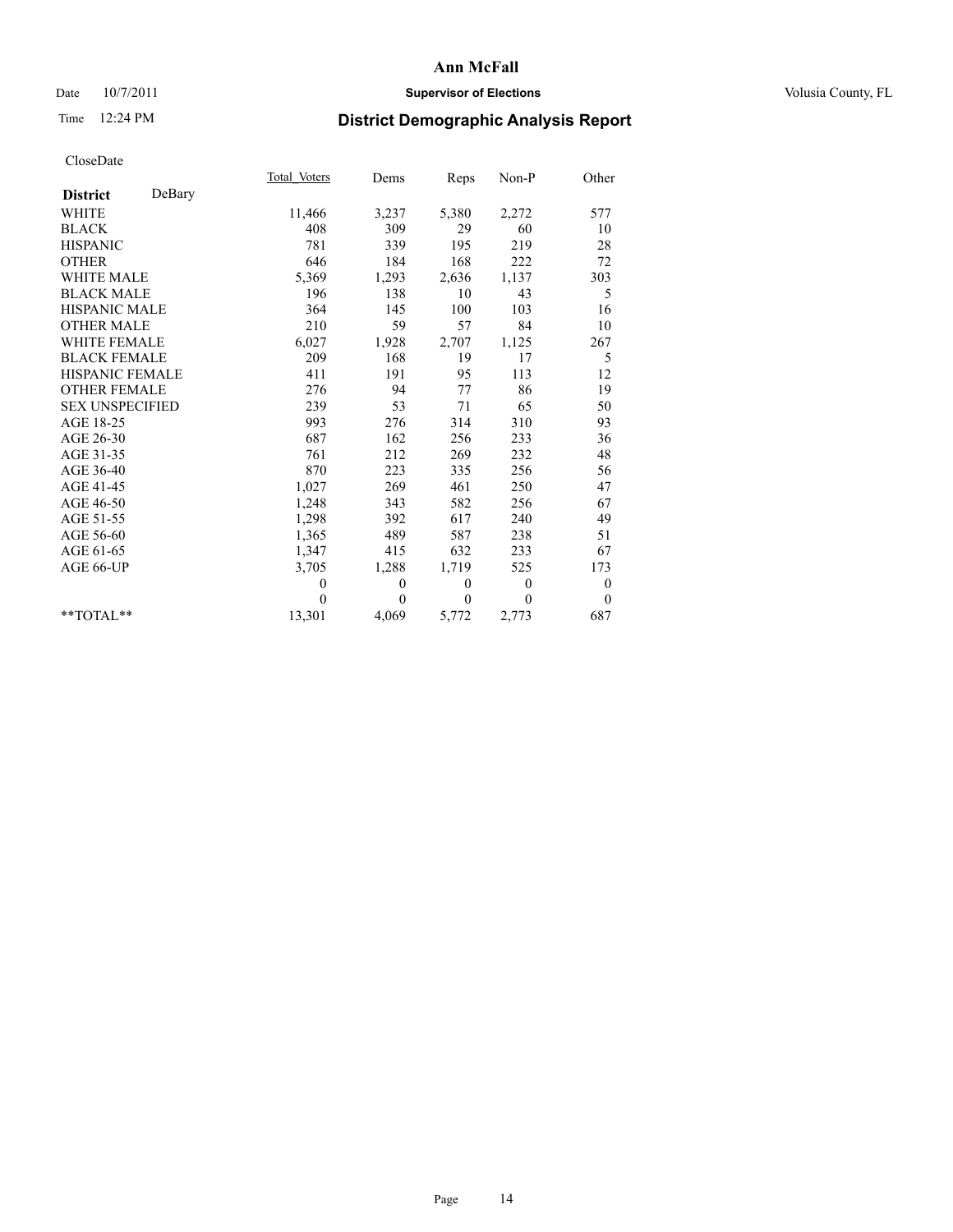# Date  $10/7/2011$  **Supervisor of Elections Supervisor of Elections** Volusia County, FL

# Time 12:24 PM **District Demographic Analysis Report**

|                        |        | Total Voters | Dems         | Reps         | $Non-P$      | Other            |  |
|------------------------|--------|--------------|--------------|--------------|--------------|------------------|--|
| <b>District</b>        | DeLand |              |              |              |              |                  |  |
| <b>WHITE</b>           |        | 11,311       | 3,964        | 4,614        | 2,110        | 623              |  |
| <b>BLACK</b>           |        | 2,236        | 1,842        | 73           | 268          | 53               |  |
| <b>HISPANIC</b>        |        | 862          | 376          | 156          | 271          | 59               |  |
| <b>OTHER</b>           |        | 792          | 262          | 165          | 238          | 127              |  |
| <b>WHITE MALE</b>      |        | 4,891        | 1,494        | 2,103        | 977          | 317              |  |
| <b>BLACK MALE</b>      |        | 852          | 667          | 33           | 124          | 28               |  |
| <b>HISPANIC MALE</b>   |        | 355          | 146          | 75           | 111          | 23               |  |
| <b>OTHER MALE</b>      |        | 244          | 89           | 63           | 66           | 26               |  |
| WHITE FEMALE           |        | 6,383        | 2,456        | 2,500        | 1,126        | 301              |  |
| <b>BLACK FEMALE</b>    |        | 1,364        | 1,160        | 39           | 141          | 24               |  |
| HISPANIC FEMALE        |        | 504          | 230          | 80           | 159          | 35               |  |
| <b>OTHER FEMALE</b>    |        | 300          | 117          | 62           | 95           | 26               |  |
| <b>SEX UNSPECIFIED</b> |        | 308          | 85           | 53           | 88           | 82               |  |
| AGE 18-25              |        | 1,878        | 746          | 415          | 544          | 173              |  |
| AGE 26-30              |        | 1,001        | 389          | 233          | 306          | 73               |  |
| AGE 31-35              |        | 1,003        | 400          | 287          | 250          | 66               |  |
| AGE 36-40              |        | 1,067        | 410          | 338          | 256          | 63               |  |
| AGE 41-45              |        | 1,109        | 441          | 382          | 232          | 54               |  |
| AGE 46-50              |        | 1,218        | 503          | 433          | 218          | 64               |  |
| AGE 51-55              |        | 1,190        | 513          | 410          | 211          | 56               |  |
| AGE 56-60              |        | 1,207        | 565          | 374          | 205          | 63               |  |
| AGE 61-65              |        | 1,267        | 572          | 453          | 184          | 58               |  |
| AGE 66-UP              |        | 4,261        | 1,905        | 1,683        | 481          | 192              |  |
|                        |        | $\mathbf{0}$ | $\mathbf{0}$ | $\mathbf{0}$ | $\mathbf{0}$ | $\boldsymbol{0}$ |  |
|                        |        | $\Omega$     | $\theta$     | $\theta$     | $\theta$     | $\theta$         |  |
| $*$ $TOTAI.**$         |        | 15,201       | 6,444        | 5,008        | 2,887        | 862              |  |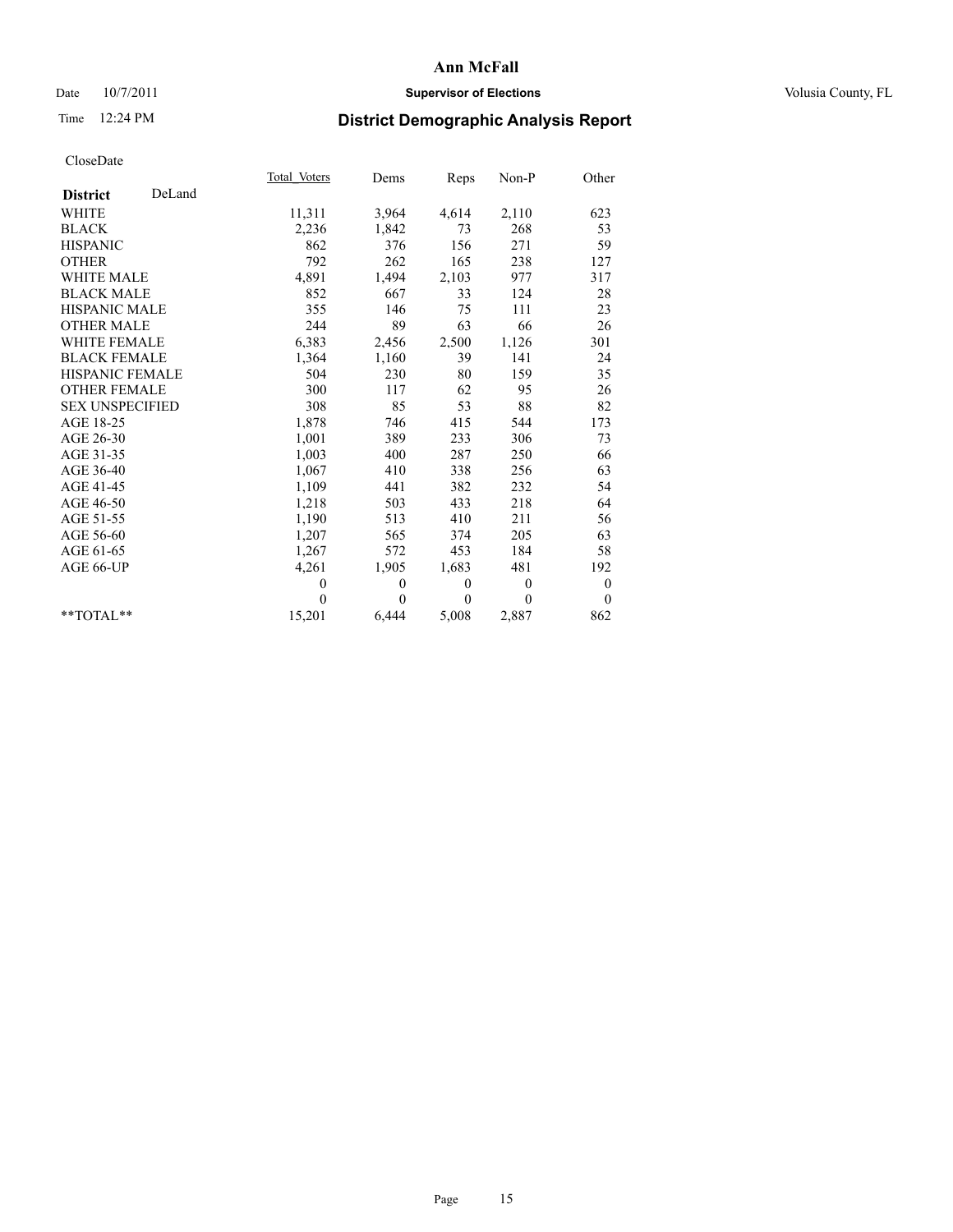# Date  $10/7/2011$  **Supervisor of Elections Supervisor of Elections** Volusia County, FL

# Time 12:24 PM **District Demographic Analysis Report**

|                        |         | Total Voters | Dems         | Reps         | Non-P        | Other    |
|------------------------|---------|--------------|--------------|--------------|--------------|----------|
| <b>District</b>        | Deltona |              |              |              |              |          |
| <b>WHITE</b>           |         | 32,226       | 10,778       | 12,376       | 7,289        | 1,783    |
| <b>BLACK</b>           |         | 4,496        | 3,484        | 217          | 629          | 166      |
| <b>HISPANIC</b>        |         | 11,685       | 5,842        | 1,857        | 3,604        | 382      |
| <b>OTHER</b>           |         | 2,850        | 932          | 508          | 1,042        | 368      |
| WHITE MALE             |         | 14,988       | 4,467        | 6,017        | 3,562        | 942      |
| <b>BLACK MALE</b>      |         | 1,989        | 1,452        | 132          | 304          | 101      |
| <b>HISPANIC MALE</b>   |         | 5,510        | 2,653        | 922          | 1,734        | 201      |
| <b>OTHER MALE</b>      |         | 950          | 335          | 202          | 352          | 61       |
| WHITE FEMALE           |         | 17,076       | 6,251        | 6,296        | 3,696        | 833      |
| <b>BLACK FEMALE</b>    |         | 2,467        | 1,997        | 85           | 321          | 64       |
| <b>HISPANIC FEMALE</b> |         | 6,099        | 3,145        | 930          | 1,848        | 176      |
| <b>OTHER FEMALE</b>    |         | 1,090        | 440          | 199          | 375          | 76       |
| <b>SEX UNSPECIFIED</b> |         | 1,088        | 296          | 175          | 372          | 245      |
| AGE 18-25              |         | 5,881        | 2,088        | 1,195        | 2,059        | 539      |
| AGE 26-30              |         | 3,880        | 1,394        | 809          | 1,434        | 243      |
| AGE 31-35              |         | 4,289        | 1,668        | 1,008        | 1,362        | 251      |
| AGE 36-40              |         | 4,428        | 1,699        | 1,244        | 1,214        | 271      |
| AGE 41-45              |         | 4,545        | 1,694        | 1,420        | 1,180        | 251      |
| AGE 46-50              |         | 5,215        | 2,048        | 1,706        | 1,249        | 212      |
| AGE 51-55              |         | 5,180        | 2,101        | 1,770        | 1,064        | 245      |
| AGE 56-60              |         | 4,382        | 1,882        | 1,411        | 894          | 195      |
| AGE 61-65              |         | 3,907        | 1,741        | 1,244        | 750          | 172      |
| AGE 66-UP              |         | 9,549        | 4,721        | 3,151        | 1,357        | 320      |
|                        |         | $\theta$     | $\mathbf{0}$ | $\mathbf{0}$ | $\mathbf{0}$ | $\bf{0}$ |
|                        |         | $\Omega$     | $\theta$     | $\theta$     | $\Omega$     | $\theta$ |
| **TOTAL**              |         | 51,257       | 21,036       | 14,958       | 12,564       | 2,699    |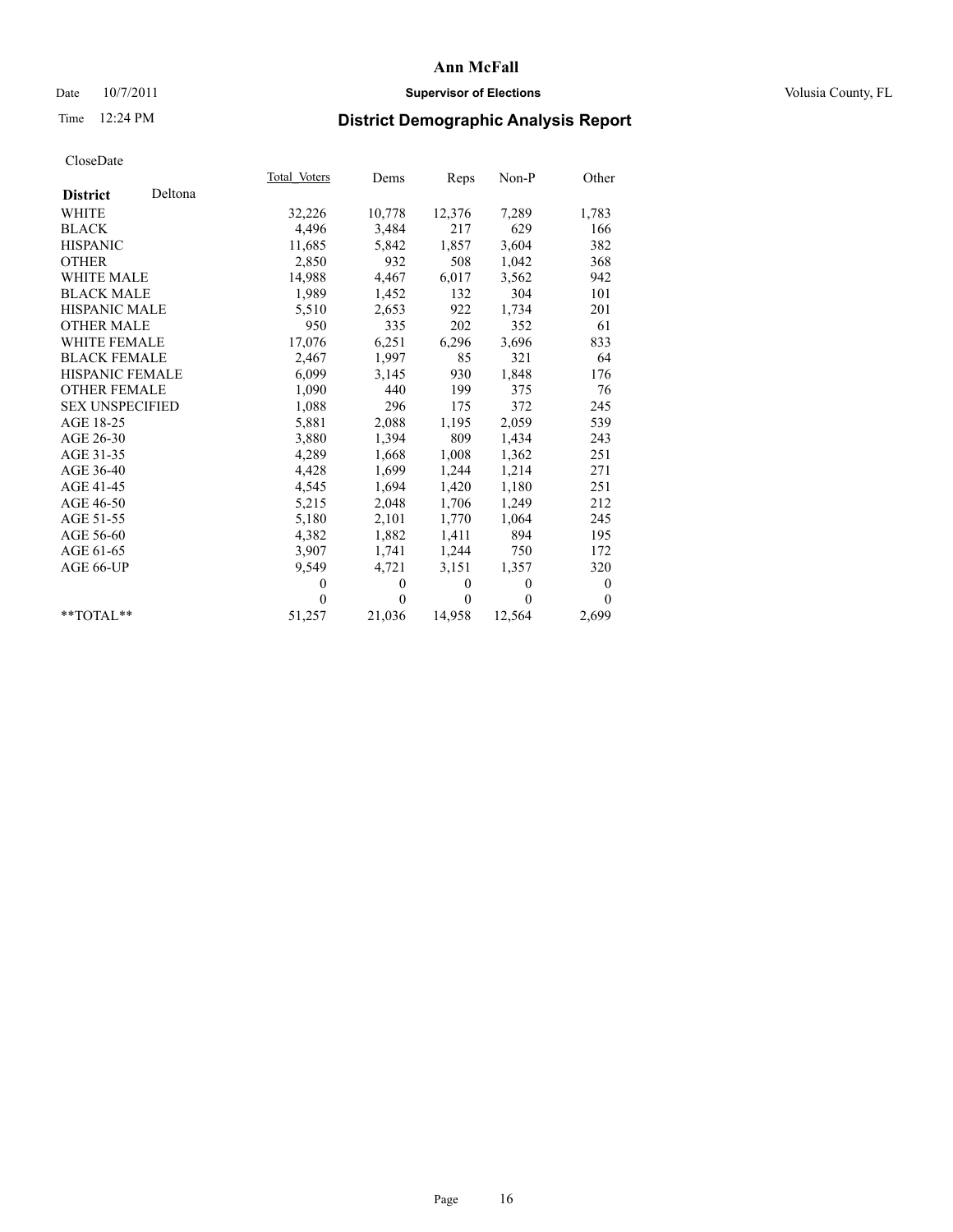## Date  $10/7/2011$  **Supervisor of Elections Supervisor of Elections** Volusia County, FL

# Time 12:24 PM **District Demographic Analysis Report**

|                        |           | Total Voters | Dems         | Reps     | $Non-P$        | Other            |
|------------------------|-----------|--------------|--------------|----------|----------------|------------------|
| <b>District</b>        | Edgewater |              |              |          |                |                  |
| <b>WHITE</b>           |           | 12,647       | 4,782        | 4,301    | 3,076          | 488              |
| <b>BLACK</b>           |           | 256          | 193          | 13       | 41             | 9                |
| <b>HISPANIC</b>        |           | 168          | 75           | 37       | 44             | 12               |
| <b>OTHER</b>           |           | 429          | 129          | 85       | 156            | 59               |
| <b>WHITE MALE</b>      |           | 5,720        | 1,912        | 2,101    | 1,461          | 246              |
| <b>BLACK MALE</b>      |           | 122          | 88           | 7        | 23             | 4                |
| <b>HISPANIC MALE</b>   |           | 71           | 34           | 11       | 19             | $\boldsymbol{7}$ |
| <b>OTHER MALE</b>      |           | 141          | 49           | 40       | 45             | 7                |
| <b>WHITE FEMALE</b>    |           | 6,863        | 2,845        | 2,174    | 1,603          | 241              |
| <b>BLACK FEMALE</b>    |           | 131          | 103          | 6        | 18             | 4                |
| HISPANIC FEMALE        |           | 94           | 40           | 26       | 23             | 5                |
| <b>OTHER FEMALE</b>    |           | 163          | 59           | 37       | 56             | 11               |
| <b>SEX UNSPECIFIED</b> |           | 195          | 49           | 34       | 69             | 43               |
| AGE 18-25              |           | 1,059        | 345          | 235      | 398            | 81               |
| AGE 26-30              |           | 793          | 249          | 223      | 284            | 37               |
| AGE 31-35              |           | 850          | 267          | 237      | 308            | 38               |
| AGE 36-40              |           | 877          | 290          | 234      | 302            | 51               |
| AGE 41-45              |           | 964          | 329          | 331      | 265            | 39               |
| AGE 46-50              |           | 1,194        | 442          | 416      | 292            | 44               |
| AGE 51-55              |           | 1,271        | 467          | 446      | 310            | 48               |
| AGE 56-60              |           | 1,308        | 552          | 449      | 269            | 38               |
| AGE 61-65              |           | 1,281        | 514          | 447      | 262            | 58               |
| AGE 66-UP              |           | 3,902        | 1,724        | 1,418    | 626            | 134              |
|                        |           | $\mathbf{0}$ | $\mathbf{0}$ | $\theta$ | $\overline{0}$ | $\boldsymbol{0}$ |
|                        |           | $\theta$     | $\theta$     | $\theta$ | $\theta$       | $\theta$         |
| $*$ $TOTAI.**$         |           | 13,500       | 5,179        | 4,436    | 3,317          | 568              |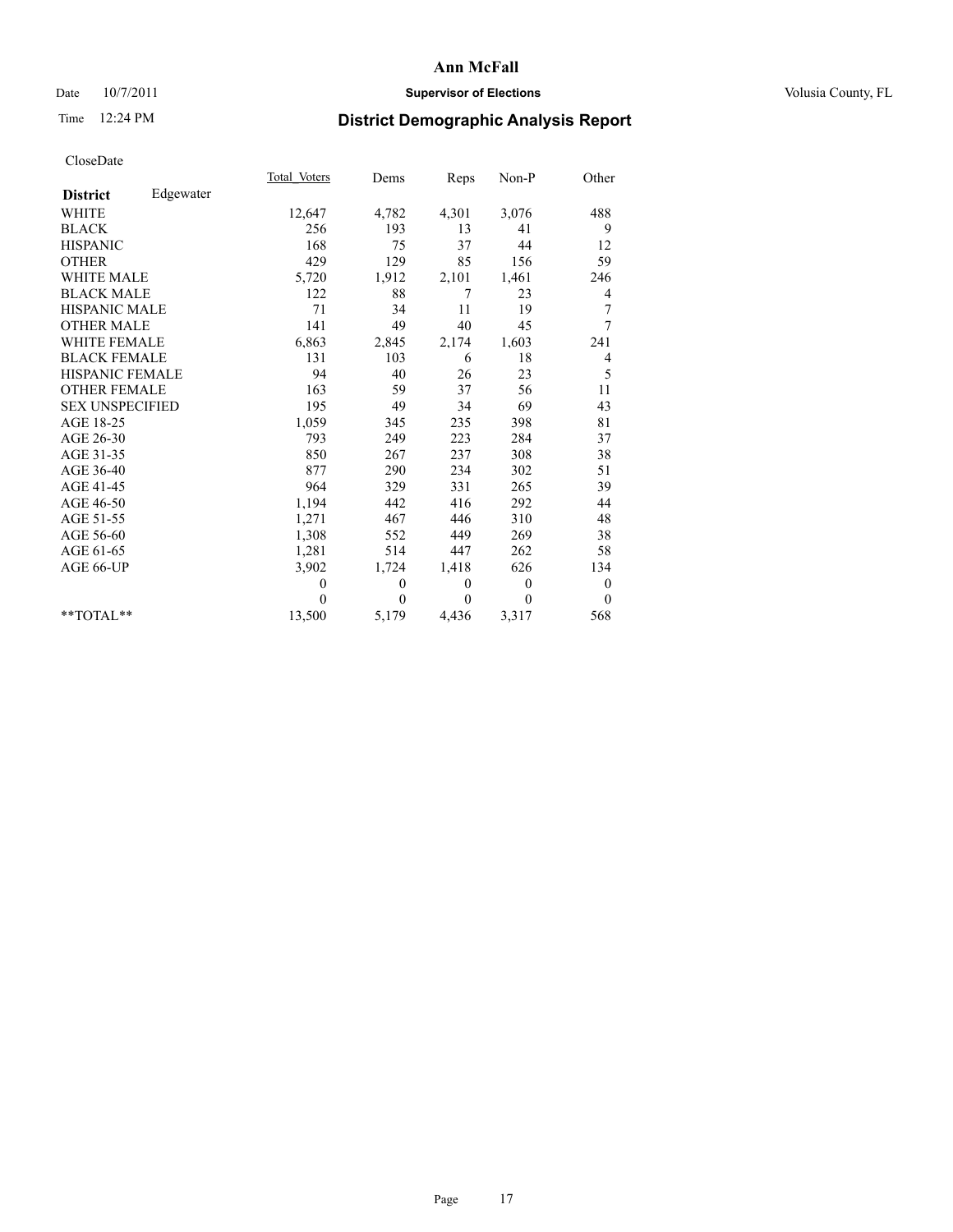## Date  $10/7/2011$  **Supervisor of Elections Supervisor of Elections** Volusia County, FL

# Time 12:24 PM **District Demographic Analysis Report**

|                               | Total Voters     | Dems     | Reps             | Non-P    | Other            |
|-------------------------------|------------------|----------|------------------|----------|------------------|
| Holly Hill<br><b>District</b> |                  |          |                  |          |                  |
| <b>WHITE</b>                  | 5,348            | 2,243    | 1,639            | 1,196    | 270              |
| <b>BLACK</b>                  | 666              | 550      | 24               | 83       | 9                |
| <b>HISPANIC</b>               | 137              | 65       | 22               | 45       | 5                |
| <b>OTHER</b>                  | 319              | 112      | 52               | 112      | 43               |
| <b>WHITE MALE</b>             | 2,423            | 902      | 795              | 601      | 125              |
| <b>BLACK MALE</b>             | 220              | 174      | 9                | 34       | 3                |
| <b>HISPANIC MALE</b>          | 62               | 21       | 13               | 25       | 3                |
| <b>OTHER MALE</b>             | 86               | 28       | 15               | 33       | 10               |
| <b>WHITE FEMALE</b>           | 2,898            | 1,331    | 838              | 589      | 140              |
| <b>BLACK FEMALE</b>           | 442              | 374      | 15               | 48       | 5                |
| <b>HISPANIC FEMALE</b>        | 75               | 44       | 9                | 20       | $\overline{c}$   |
| <b>OTHER FEMALE</b>           | 138              | 59       | 29               | 46       | 4                |
| <b>SEX UNSPECIFIED</b>        | 126              | 37       | 14               | 40       | 35               |
| AGE 18-25                     | 586              | 243      | 104              | 186      | 53               |
| AGE 26-30                     | 408              | 182      | 84               | 125      | 17               |
| AGE 31-35                     | 421              | 184      | 89               | 126      | 22               |
| AGE 36-40                     | 379              | 165      | 87               | 110      | 17               |
| AGE 41-45                     | 502              | 207      | 131              | 136      | 28               |
| AGE 46-50                     | 644              | 247      | 192              | 161      | 44               |
| AGE 51-55                     | 644              | 288      | 180              | 136      | 40               |
| AGE 56-60                     | 627              | 302      | 151              | 146      | 28               |
| AGE 61-65                     | 543              | 270      | 140              | 110      | 23               |
| AGE 66-UP                     | 1,716            | 882      | 579              | 200      | 55               |
|                               | $\boldsymbol{0}$ | $\theta$ | $\boldsymbol{0}$ | $\theta$ | $\boldsymbol{0}$ |
|                               | $\theta$         | $\theta$ | $\theta$         | $\theta$ | $\theta$         |
| $*$ $TOTAI.**$                | 6,470            | 2,970    | 1,737            | 1,436    | 327              |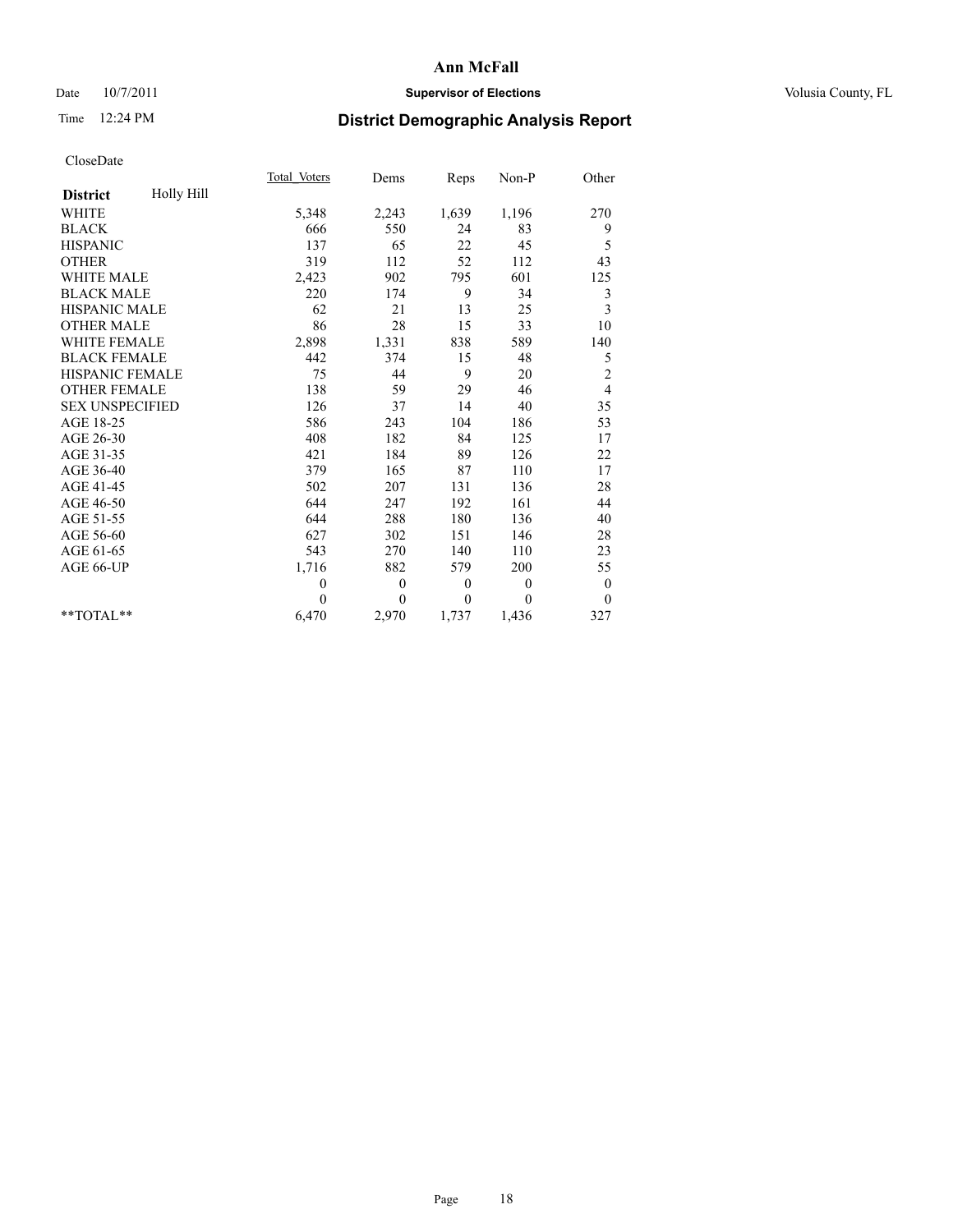# Date  $10/7/2011$  **Supervisor of Elections Supervisor of Elections** Volusia County, FL

# Time 12:24 PM **District Demographic Analysis Report**

|                        |            | <b>Total Voters</b> | Dems             | Reps         | Non-P        | Other                   |  |
|------------------------|------------|---------------------|------------------|--------------|--------------|-------------------------|--|
| <b>District</b>        | Lake Helen |                     |                  |              |              |                         |  |
| <b>WHITE</b>           |            | 1,564               | 598              | 576          | 321          | 69                      |  |
| <b>BLACK</b>           |            | 169                 | 148              | 5            | 13           | 3                       |  |
| <b>HISPANIC</b>        |            | 29                  | 9                | 11           | 5            | 4                       |  |
| <b>OTHER</b>           |            | 56                  | 19               | 13           | 19           | 5                       |  |
| <b>WHITE MALE</b>      |            | 712                 | 243              | 282          | 154          | 33                      |  |
| <b>BLACK MALE</b>      |            | 72                  | 64               | 3            | 4            | 1                       |  |
| HISPANIC MALE          |            | 9                   | 3                | 5            | $\mathbf{0}$ | 1                       |  |
| <b>OTHER MALE</b>      |            | 17                  | 7                |              | 7            | $\overline{c}$          |  |
| <b>WHITE FEMALE</b>    |            | 842                 | 353              | 289          | 164          | 36                      |  |
| <b>BLACK FEMALE</b>    |            | 97                  | 84               | 2            | 9            | $\overline{c}$          |  |
| HISPANIC FEMALE        |            | 19                  | 6                | 5            | 5            | $\overline{\mathbf{3}}$ |  |
| <b>OTHER FEMALE</b>    |            | 23                  | 11               | 4            | 7            | 1                       |  |
| <b>SEX UNSPECIFIED</b> |            | 27                  | 3                | 14           | 8            | $\overline{2}$          |  |
| AGE 18-25              |            | 155                 | 54               | 40           | 50           | 11                      |  |
| AGE 26-30              |            | 111                 | 37               | 31           | 39           | 4                       |  |
| AGE 31-35              |            | 101                 | 37               | 27           | 28           | 9                       |  |
| AGE 36-40              |            | 117                 | 40               | 33           | 32           | 12                      |  |
| AGE 41-45              |            | 141                 | 53               | 47           | 32           | 9                       |  |
| AGE 46-50              |            | 164                 | 60               | 62           | 34           | 8                       |  |
| AGE 51-55              |            | 196                 | 86               | 75           | 29           | 6                       |  |
| AGE 56-60              |            | 199                 | 89               | 71           | 33           | 6                       |  |
| AGE 61-65              |            | 179                 | 87               | 60           | 28           | 4                       |  |
| AGE 66-UP              |            | 455                 | 231              | 159          | 53           | 12                      |  |
|                        |            | $\theta$            | $\boldsymbol{0}$ | $\mathbf{0}$ | $\theta$     | $\boldsymbol{0}$        |  |
|                        |            | $\Omega$            | $\mathbf{0}$     | $\mathbf{0}$ | $\theta$     | $\mathbf{0}$            |  |
| $*$ $TOTAI.**$         |            | 1,818               | 774              | 605          | 358          | 81                      |  |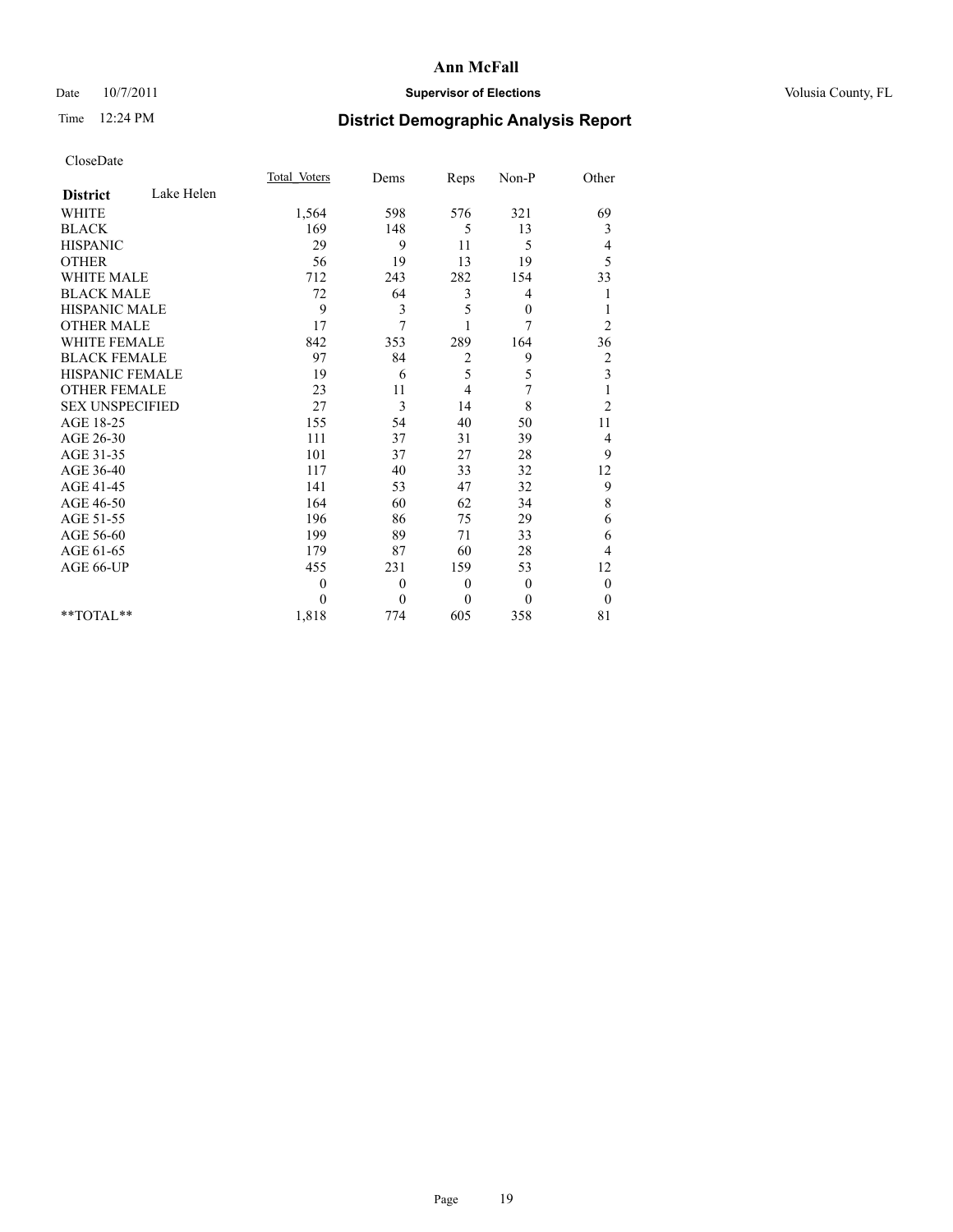## Date  $10/7/2011$  **Supervisor of Elections Supervisor of Elections** Volusia County, FL

# Time 12:24 PM **District Demographic Analysis Report**

|                                     | Total Voters | Dems         | Reps         | $Non-P$      | Other            |
|-------------------------------------|--------------|--------------|--------------|--------------|------------------|
| New Smyrna Beach<br><b>District</b> |              |              |              |              |                  |
| <b>WHITE</b>                        | 14,930       | 5,072        | 6,081        | 3,190        | 587              |
| <b>BLACK</b>                        | 689          | 585          | 21           | 72           | 11               |
| <b>HISPANIC</b>                     | 188          | 66           | 49           | 64           | 9                |
| <b>OTHER</b>                        | 523          | 135          | 109          | 195          | 84               |
| <b>WHITE MALE</b>                   | 6,846        | 2,009        | 2,912        | 1,625        | 300              |
| <b>BLACK MALE</b>                   | 284          | 229          | 8            | 39           | 8                |
| <b>HISPANIC MALE</b>                | 91           | 27           | 23           | 36           | 5                |
| <b>OTHER MALE</b>                   | 156          | 42           | 39           | 69           | 6                |
| <b>WHITE FEMALE</b>                 | 7,994        | 3,026        | 3,138        | 1,545        | 285              |
| <b>BLACK FEMALE</b>                 | 401          | 352          | 13           | 33           | 3                |
| HISPANIC FEMALE                     | 97           | 39           | 26           | 28           | 4                |
| <b>OTHER FEMALE</b>                 | 197          | 67           | 53           | 61           | 16               |
| <b>SEX UNSPECIFIED</b>              | 264          | 67           | 48           | 85           | 64               |
| AGE 18-25                           | 985          | 336          | 221          | 358          | 70               |
| AGE 26-30                           | 737          | 258          | 193          | 238          | 48               |
| AGE 31-35                           | 786          | 226          | 238          | 276          | 46               |
| AGE 36-40                           | 781          | 279          | 225          | 236          | 41               |
| AGE 41-45                           | 894          | 300          | 338          | 220          | 36               |
| AGE 46-50                           | 1,150        | 375          | 475          | 257          | 43               |
| AGE 51-55                           | 1,452        | 530          | 547          | 304          | 71               |
| AGE 56-60                           | 1,654        | 648          | 603          | 338          | 65               |
| AGE 61-65                           | 1,843        | 674          | 723          | 382          | 64               |
| AGE 66-UP                           | 6,048        | 2,232        | 2,697        | 912          | 207              |
|                                     | $\theta$     | $\mathbf{0}$ | $\mathbf{0}$ | $\mathbf{0}$ | $\boldsymbol{0}$ |
|                                     | $\theta$     | $\theta$     | $\theta$     | $\theta$     | $\theta$         |
| $*$ $TOTAI.**$                      | 16,330       | 5,858        | 6,260        | 3,521        | 691              |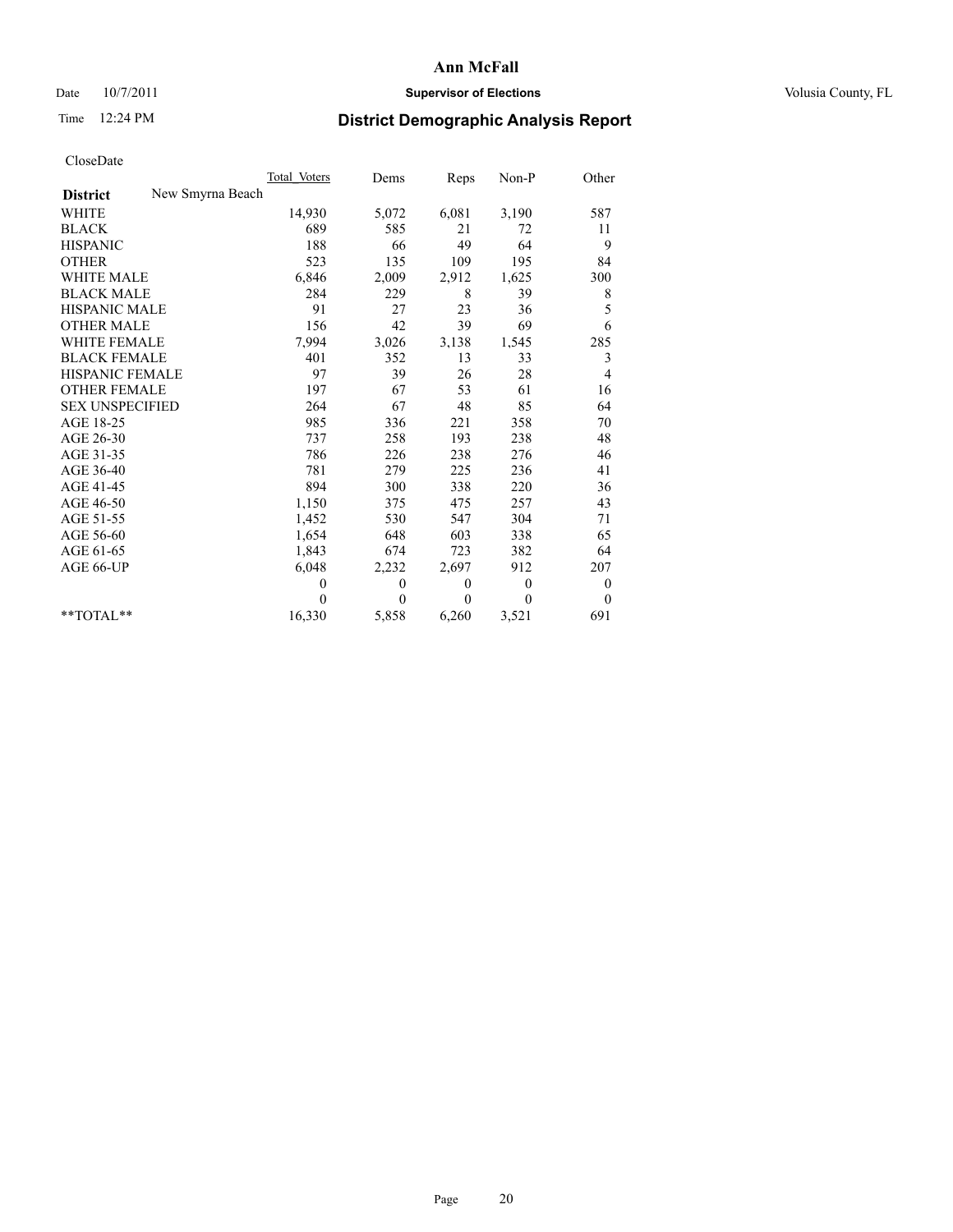# Date  $10/7/2011$  **Supervisor of Elections Supervisor of Elections** Volusia County, FL

# Time 12:24 PM **District Demographic Analysis Report**

|                             | Total Voters | Dems         | Reps           | Non-P        | Other            |
|-----------------------------|--------------|--------------|----------------|--------------|------------------|
| Oak Hill<br><b>District</b> |              |              |                |              |                  |
| <b>WHITE</b>                | 1,064        | 387          | 410            | 235          | 32               |
| <b>BLACK</b>                | 174          | 149          | 5              | 19           |                  |
| <b>HISPANIC</b>             | 6            | 3            | 2              | $\mathbf{0}$ |                  |
| <b>OTHER</b>                | 39           | 9            | 9              | 14           | 7                |
| <b>WHITE MALE</b>           | 518          | 172          | 210            | 117          | 19               |
| <b>BLACK MALE</b>           | 77           | 64           | 3              | 9            |                  |
| HISPANIC MALE               | 3            | $\mathbf{0}$ | 2              | $\theta$     |                  |
| <b>OTHER MALE</b>           | 18           | 4            | $\overline{4}$ | 9            |                  |
| <b>WHITE FEMALE</b>         | 539          | 214          | 196            | 116          | 13               |
| <b>BLACK FEMALE</b>         | 96           | 85           |                | 10           | $\mathbf{0}$     |
| HISPANIC FEMALE             | 3            | 3            | $\mathbf{0}$   | $\mathbf{0}$ | 0                |
| <b>OTHER FEMALE</b>         | 15           | 5            | 4              | 3            | 3                |
| <b>SEX UNSPECIFIED</b>      | 14           |              | 6              | 4            | 3                |
| AGE 18-25                   | 96           | 39           | 21             | 28           | 8                |
| AGE 26-30                   | 52           | 26           | 12             | 12           | $\overline{c}$   |
| AGE 31-35                   | 62           | 18           | 26             | 18           | $\boldsymbol{0}$ |
| AGE 36-40                   | 60           | 27           | 16             | 15           | $\overline{c}$   |
| AGE 41-45                   | 69           | 29           | 22             | 15           | 3                |
| AGE 46-50                   | 100          | 44           | 34             | 22           | $\boldsymbol{0}$ |
| AGE 51-55                   | 150          | 75           | 47             | 25           | 3                |
| AGE 56-60                   | 115          | 49           | 38             | 22           | 6                |
| AGE 61-65                   | 164          | 71           | 47             | 37           | 9                |
| AGE 66-UP                   | 415          | 170          | 163            | 74           | 8                |
|                             | $\theta$     | $\theta$     | $\mathbf{0}$   | $\theta$     | $\mathbf{0}$     |
|                             | $\theta$     | $\mathbf{0}$ | $\theta$       | $\Omega$     | $\mathbf{0}$     |
| $**TOTAL**$                 | 1,283        | 548          | 426            | 268          | 41               |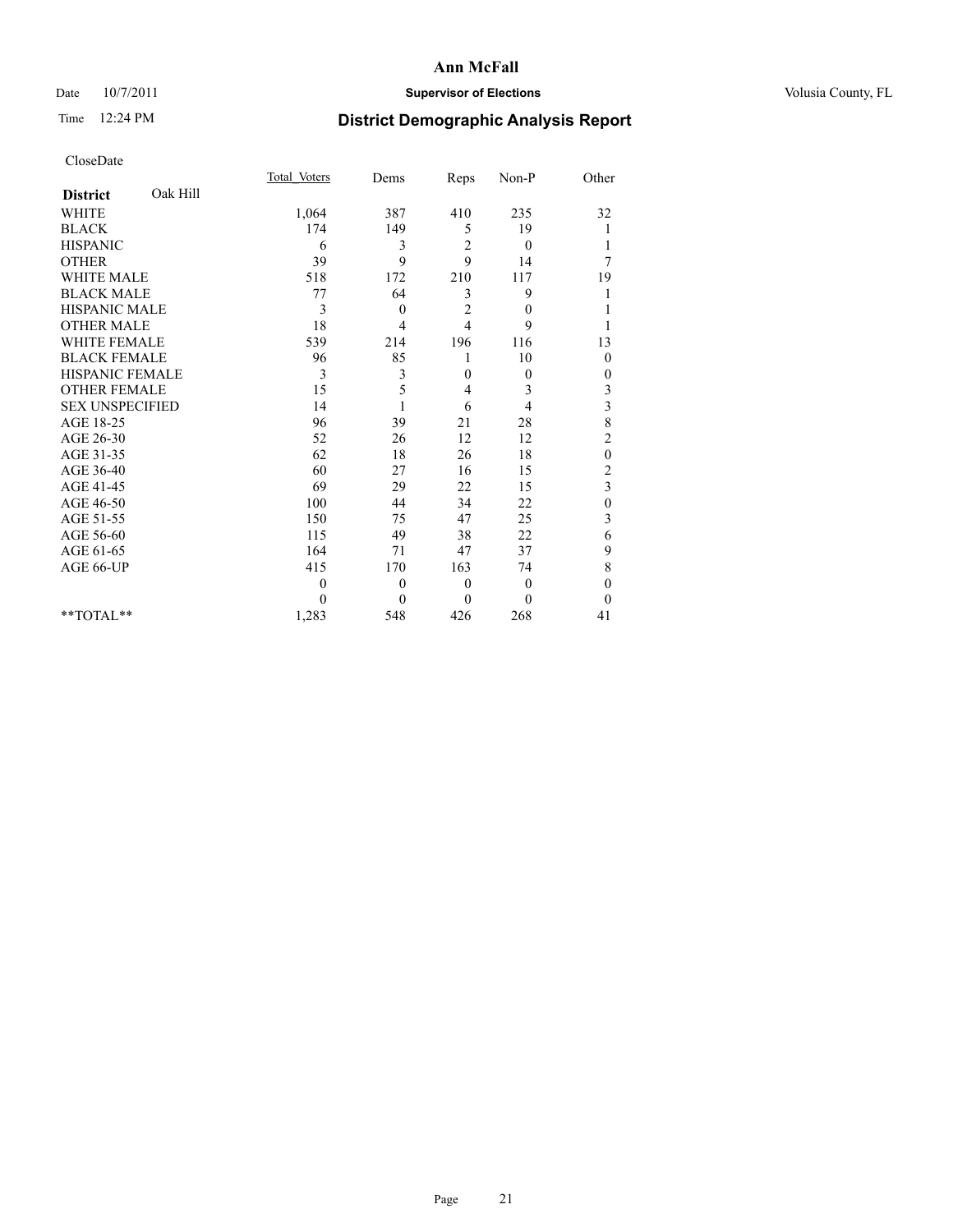# Date  $10/7/2011$  **Supervisor of Elections Supervisor of Elections** Volusia County, FL

# Time 12:24 PM **District Demographic Analysis Report**

|                        |             | <b>Total Voters</b> | Dems     | Reps     | $Non-P$  | Other            |
|------------------------|-------------|---------------------|----------|----------|----------|------------------|
| <b>District</b>        | Orange City |                     |          |          |          |                  |
| <b>WHITE</b>           |             | 4,892               | 1,667    | 1,994    | 983      | 248              |
| <b>BLACK</b>           |             | 294                 | 240      | 11       | 39       | $\overline{4}$   |
| <b>HISPANIC</b>        |             | 635                 | 297      | 104      | 215      | 19               |
| <b>OTHER</b>           |             | 267                 | 89       | 61       | 94       | 23               |
| <b>WHITE MALE</b>      |             | 2,105               | 643      | 885      | 445      | 132              |
| <b>BLACK MALE</b>      |             | 110                 | 78       | 6        | 23       | 3                |
| <b>HISPANIC MALE</b>   |             | 270                 | 123      | 47       | 92       | 8                |
| <b>OTHER MALE</b>      |             | 90                  | 32       | 26       | 27       | 5                |
| <b>WHITE FEMALE</b>    |             | 2,768               | 1,017    | 1,102    | 533      | 116              |
| <b>BLACK FEMALE</b>    |             | 181                 | 159      | 5        | 16       | 1                |
| HISPANIC FEMALE        |             | 363                 | 174      | 56       | 122      | 11               |
| <b>OTHER FEMALE</b>    |             | 103                 | 38       | 21       | 39       | 5                |
| <b>SEX UNSPECIFIED</b> |             | 98                  | 29       | 22       | 34       | 13               |
| AGE 18-25              |             | 468                 | 149      | 127      | 159      | 33               |
| AGE 26-30              |             | 374                 | 138      | 101      | 114      | 21               |
| AGE 31-35              |             | 401                 | 132      | 126      | 121      | 22               |
| AGE 36-40              |             | 324                 | 110      | 104      | 91       | 19               |
| AGE 41-45              |             | 379                 | 144      | 108      | 111      | 16               |
| AGE 46-50              |             | 445                 | 144      | 148      | 130      | 23               |
| AGE 51-55              |             | 447                 | 163      | 166      | 98       | 20               |
| AGE 56-60              |             | 489                 | 213      | 150      | 107      | 19               |
| AGE 61-65              |             | 484                 | 191      | 172      | 96       | 25               |
| AGE 66-UP              |             | 2,277               | 909      | 968      | 304      | 96               |
|                        |             | $\mathbf{0}$        | $\theta$ | $\theta$ | $\theta$ | $\boldsymbol{0}$ |
|                        |             | $\Omega$            | $\theta$ | $\theta$ | $\theta$ | $\theta$         |
| $*$ $TOTAI.**$         |             | 6,088               | 2,293    | 2,170    | 1,331    | 294              |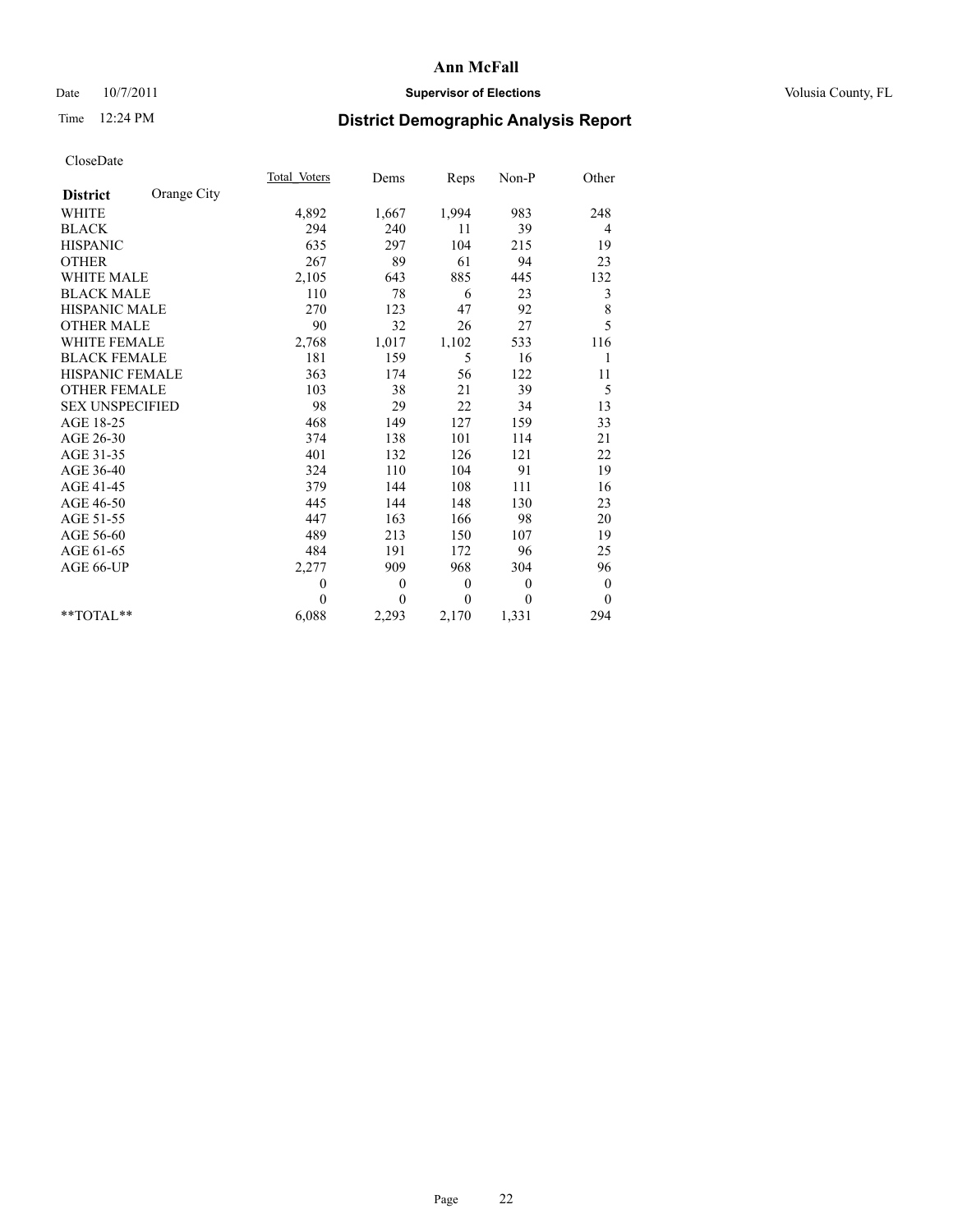# Date  $10/7/2011$  **Supervisor of Elections Supervisor of Elections** Volusia County, FL

# Time 12:24 PM **District Demographic Analysis Report**

|                        |              | Total Voters | Dems     | <b>Reps</b>  | $Non-P$  | Other            |  |
|------------------------|--------------|--------------|----------|--------------|----------|------------------|--|
| <b>District</b>        | Ormond Beach |              |          |              |          |                  |  |
| <b>WHITE</b>           |              | 24,823       | 8,605    | 10,554       | 4,734    | 930              |  |
| <b>BLACK</b>           |              | 765          | 574      | 48           | 113      | 30               |  |
| <b>HISPANIC</b>        |              | 477          | 195      | 132          | 132      | 18               |  |
| <b>OTHER</b>           |              | 1,343        | 447      | 341          | 412      | 143              |  |
| WHITE MALE             |              | 11,228       | 3,448    | 5,008        | 2,292    | 480              |  |
| <b>BLACK MALE</b>      |              | 345          | 248      | 26           | 55       | 16               |  |
| <b>HISPANIC MALE</b>   |              | 201          | 62       | 71           | 59       | 9                |  |
| <b>OTHER MALE</b>      |              | 490          | 158      | 138          | 171      | 23               |  |
| <b>WHITE FEMALE</b>    |              | 13,474       | 5,121    | 5,507        | 2,403    | 443              |  |
| <b>BLACK FEMALE</b>    |              | 412          | 320      | 22           | 57       | 13               |  |
| <b>HISPANIC FEMALE</b> |              | 271          | 131      | 58           | 73       | 9                |  |
| <b>OTHER FEMALE</b>    |              | 549          | 218      | 156          | 147      | 28               |  |
| <b>SEX UNSPECIFIED</b> |              | 438          | 115      | 89           | 134      | 100              |  |
| AGE 18-25              |              | 2,162        | 675      | 698          | 629      | 160              |  |
| AGE 26-30              |              | 1,262        | 402      | 398          | 401      | 61               |  |
| AGE 31-35              |              | 1,248        | 367      | 421          | 389      | 71               |  |
| AGE 36-40              |              | 1,450        | 465      | 528          | 377      | 80               |  |
| AGE 41-45              |              | 1,872        | 541      | 843          | 406      | 82               |  |
| AGE 46-50              |              | 2,414        | 796      | 1,051        | 486      | 81               |  |
| AGE 51-55              |              | 2,618        | 927      | 1,124        | 487      | 80               |  |
| AGE 56-60              |              | 2,708        | 1,044    | 1,089        | 485      | 90               |  |
| AGE 61-65              |              | 2,805        | 1,102    | 1,103        | 493      | 107              |  |
| AGE 66-UP              |              | 8,868        | 3,502    | 3,819        | 1,238    | 309              |  |
|                        |              | $\mathbf{0}$ | 0        | $\mathbf{0}$ | $\theta$ | $\boldsymbol{0}$ |  |
|                        |              | $\Omega$     | $\theta$ | $\theta$     | $\theta$ | $\mathbf{0}$     |  |
| **TOTAL**              |              | 27,408       | 9,821    | 11,075       | 5,391    | 1,121            |  |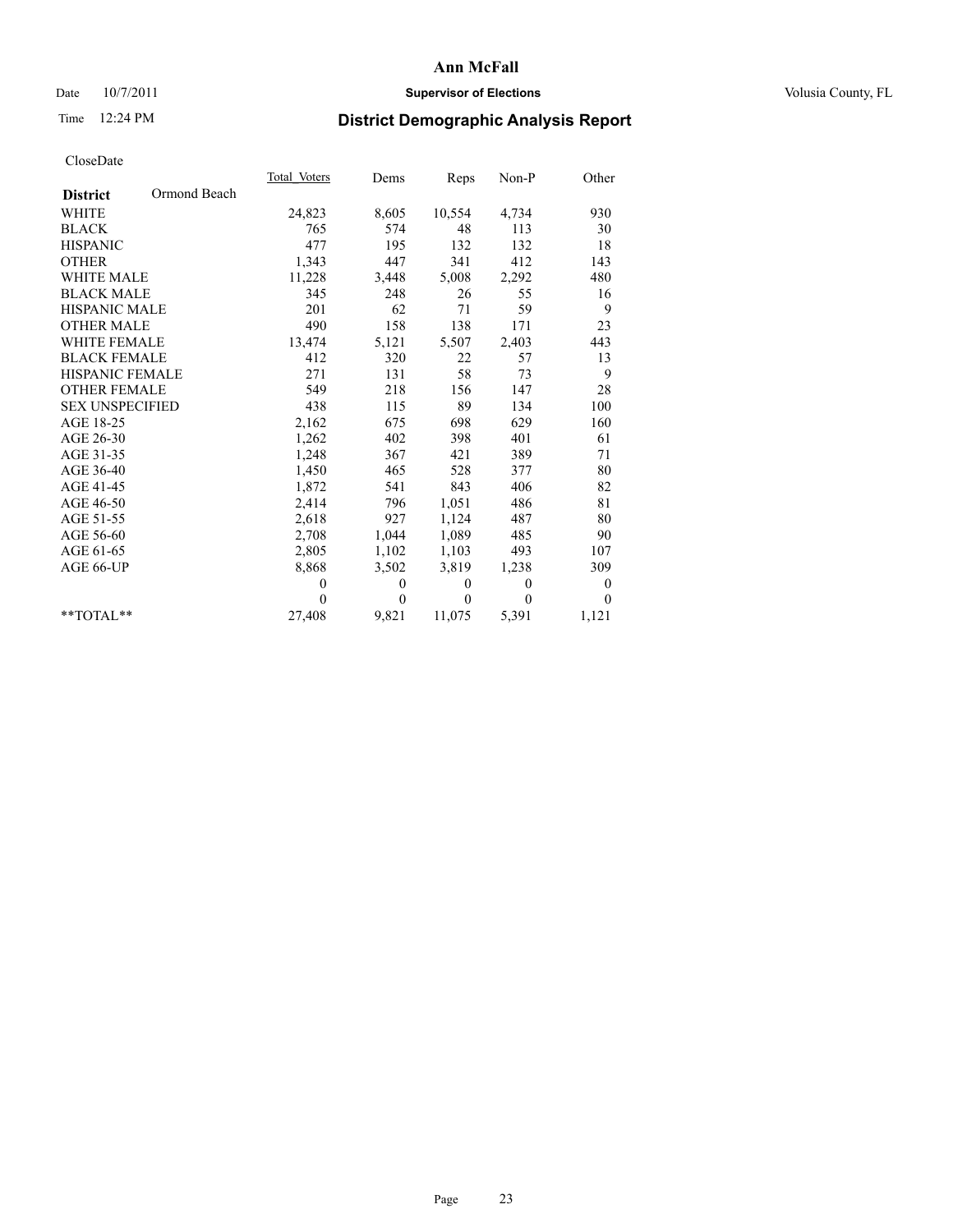# Date  $10/7/2011$  **Supervisor of Elections Supervisor of Elections** Volusia County, FL

# Time 12:24 PM **District Demographic Analysis Report**

|                        |         | Total Voters | Dems           | Reps           | Non-P          | Other                   |  |
|------------------------|---------|--------------|----------------|----------------|----------------|-------------------------|--|
| <b>District</b>        | Pierson |              |                |                |                |                         |  |
| <b>WHITE</b>           |         | 522          | 211            | 216            | 76             | 19                      |  |
| <b>BLACK</b>           |         | 55           | 46             | 3              | 6              | $\boldsymbol{0}$        |  |
| <b>HISPANIC</b>        |         | 95           | 36             | 6              | 49             | 4                       |  |
| <b>OTHER</b>           |         | 20           | $\overline{4}$ | 3              | 13             | $\mathbf{0}$            |  |
| <b>WHITE MALE</b>      |         | 250          | 97             | 110            | 29             | 14                      |  |
| <b>BLACK MALE</b>      |         | 23           | 18             | 1              | $\overline{4}$ | $\mathbf{0}$            |  |
| HISPANIC MALE          |         | 38           | 21             |                | 15             | 1                       |  |
| <b>OTHER MALE</b>      |         | 10           | $\overline{2}$ | $\overline{c}$ | 6              | $\mathbf{0}$            |  |
| <b>WHITE FEMALE</b>    |         | 270          | 114            | 105            | 46             | 5                       |  |
| <b>BLACK FEMALE</b>    |         | 32           | 28             | 2              | $\overline{2}$ | $\boldsymbol{0}$        |  |
| HISPANIC FEMALE        |         | 55           | 15             | 5              | 32             | 3                       |  |
| <b>OTHER FEMALE</b>    |         | 4            | 2              | 1              | 1              | $\boldsymbol{0}$        |  |
| <b>SEX UNSPECIFIED</b> |         | 10           | $\mathbf{0}$   | 1              | 9              | $\boldsymbol{0}$        |  |
| AGE 18-25              |         | 88           | 25             | 19             | 41             | 3                       |  |
| AGE 26-30              |         | 55           | 17             | 14             | 22             | $\overline{c}$          |  |
| AGE 31-35              |         | 52           | 13             | 16             | 19             | $\overline{\mathbf{4}}$ |  |
| AGE 36-40              |         | 44           | 18             | 15             | 9              | $\overline{c}$          |  |
| AGE 41-45              |         | 43           | 21             | 13             | 9              | $\boldsymbol{0}$        |  |
| AGE 46-50              |         | 58           | 25             | 18             | 10             | 5                       |  |
| AGE 51-55              |         | 70           | 36             | 27             | 7              | $\boldsymbol{0}$        |  |
| AGE 56-60              |         | 78           | 31             | 34             | 10             | 3                       |  |
| AGE 61-65              |         | 49           | 29             | 15             | 4              |                         |  |
| AGE 66-UP              |         | 155          | 82             | 57             | 13             | 3                       |  |
|                        |         | $\theta$     | $\mathbf{0}$   | $\theta$       | $\mathbf{0}$   | $\overline{0}$          |  |
|                        |         | $\theta$     | $\mathbf{0}$   | $\theta$       | $\theta$       | $\theta$                |  |
| $**TOTAL**$            |         | 692          | 297            | 228            | 144            | 23                      |  |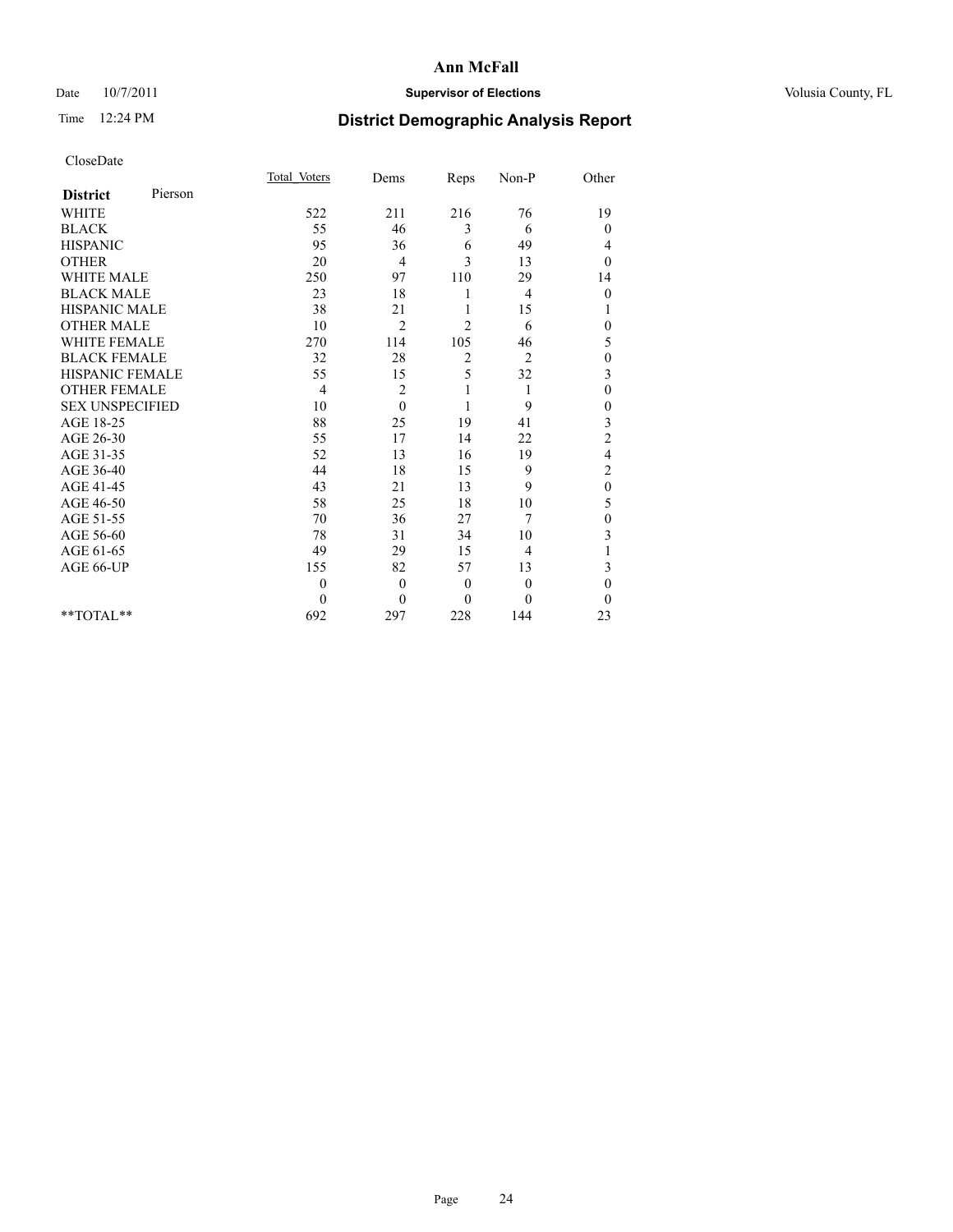# Date  $10/7/2011$  **Supervisor of Elections Supervisor of Elections** Volusia County, FL

# Time 12:24 PM **District Demographic Analysis Report**

|                                | <b>Total Voters</b> | Dems     | Reps           | Non-P    | Other            |
|--------------------------------|---------------------|----------|----------------|----------|------------------|
| Ponce Inlet<br><b>District</b> |                     |          |                |          |                  |
| <b>WHITE</b>                   | 2,522               | 649      | 1,279          | 491      | 103              |
| <b>BLACK</b>                   | 4                   | 2        | $\overline{0}$ | 2        | $\boldsymbol{0}$ |
| <b>HISPANIC</b>                | 39                  | 12       | 15             | 11       | 1                |
| <b>OTHER</b>                   | 99                  | 28       | 32             | 28       | 11               |
| <b>WHITE MALE</b>              | 1,200               | 267      | 633            | 246      | 54               |
| <b>BLACK MALE</b>              | 2                   |          | $\mathbf{0}$   | 1        | $\boldsymbol{0}$ |
| <b>HISPANIC MALE</b>           | 17                  | 7        | 6              | 3        | 1                |
| <b>OTHER MALE</b>              | 36                  | 9        | 13             | 10       | 4                |
| <b>WHITE FEMALE</b>            | 1,306               | 378      | 640            | 240      | 48               |
| <b>BLACK FEMALE</b>            | $\overline{2}$      |          | $\mathbf{0}$   |          | $\theta$         |
| HISPANIC FEMALE                | 22                  | 5        | 9              | 8        | $\boldsymbol{0}$ |
| <b>OTHER FEMALE</b>            | 39                  | 14       | 13             | 9        | $\mathfrak{Z}$   |
| <b>SEX UNSPECIFIED</b>         | 40                  | 9        | 12             | 14       | 5                |
| AGE 18-25                      | 133                 | 38       | 55             | 30       | 10               |
| AGE 26-30                      | 76                  | 21       | 25             | 27       | 3                |
| AGE 31-35                      | 73                  | 15       | 24             | 28       | 6                |
| AGE 36-40                      | 76                  | 19       | 34             | 20       | 3                |
| AGE 41-45                      | 106                 | 25       | 49             | 26       | 6                |
| AGE 46-50                      | 168                 | 43       | 84             | 36       | 5                |
| AGE 51-55                      | 244                 | 59       | 127            | 49       | 9                |
| AGE 56-60                      | 291                 | 82       | 136            | 63       | 10               |
| AGE 61-65                      | 407                 | 104      | 200            | 81       | 22               |
| AGE 66-UP                      | 1,090               | 285      | 592            | 172      | 41               |
|                                | $\mathbf{0}$        | $\theta$ | $\mathbf{0}$   | $\theta$ | $\boldsymbol{0}$ |
|                                | $\Omega$            | $\theta$ | $\theta$       | $\theta$ | $\theta$         |
| $*$ $TOTAI.**$                 | 2,664               | 691      | 1,326          | 532      | 115              |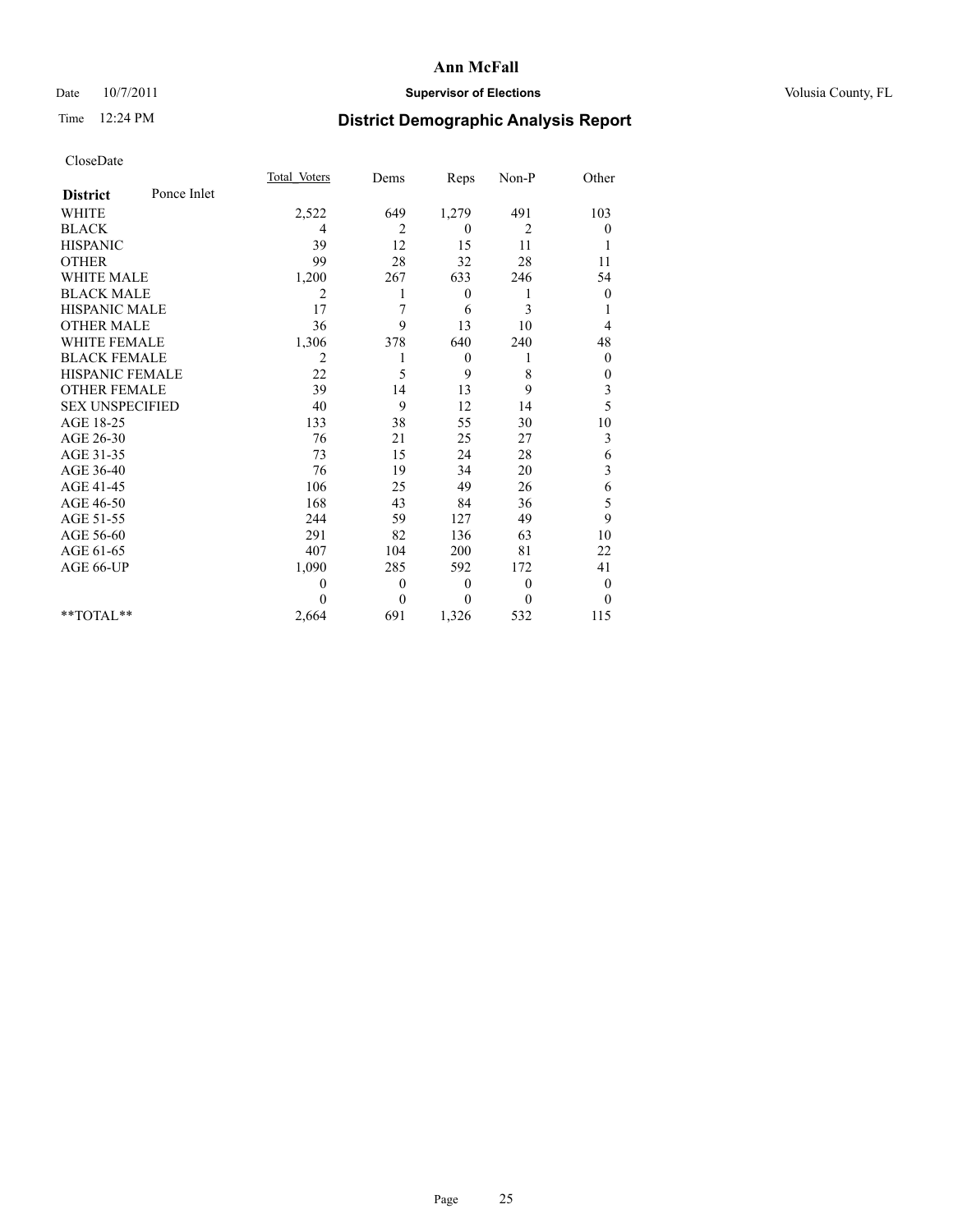# Date  $10/7/2011$  **Supervisor of Elections Supervisor of Elections** Volusia County, FL

# Time 12:24 PM **District Demographic Analysis Report**

|                                | Total Voters | Dems     | Reps         | $Non-P$  | Other            |
|--------------------------------|--------------|----------|--------------|----------|------------------|
| Port Orange<br><b>District</b> |              |          |              |          |                  |
| <b>WHITE</b>                   | 33,123       | 11,608   | 12,752       | 7,330    | 1,433            |
| <b>BLACK</b>                   | 931          | 736      | 51           | 114      | 30               |
| <b>HISPANIC</b>                | 824          | 329      | 188          | 276      | 31               |
| <b>OTHER</b>                   | 1,698        | 544      | 380          | 596      | 178              |
| <b>WHITE MALE</b>              | 15,092       | 4,654    | 6,137        | 3,576    | 725              |
| <b>BLACK MALE</b>              | 416          | 315      | 31           | 51       | 19               |
| <b>HISPANIC MALE</b>           | 355          | 138      | 79           | 126      | 12               |
| <b>OTHER MALE</b>              | 614          | 198      | 148          | 231      | 37               |
| WHITE FEMALE                   | 17,821       | 6,892    | 6,539        | 3,701    | 689              |
| <b>BLACK FEMALE</b>            | 512          | 419      | 19           | 63       | 11               |
| HISPANIC FEMALE                | 462          | 190      | 106          | 147      | 19               |
| <b>OTHER FEMALE</b>            | 685          | 259      | 159          | 225      | 42               |
| <b>SEX UNSPECIFIED</b>         | 619          | 152      | 153          | 196      | 118              |
| AGE 18-25                      | 3,016        | 1,036    | 847          | 892      | 241              |
| AGE 26-30                      | 2,273        | 738      | 646          | 777      | 112              |
| AGE 31-35                      | 2,115        | 691      | 623          | 682      | 119              |
| AGE 36-40                      | 2,214        | 722      | 773          | 620      | 99               |
| AGE 41-45                      | 2,589        | 815      | 984          | 687      | 103              |
| AGE 46-50                      | 3,231        | 1,010    | 1,317        | 764      | 140              |
| AGE 51-55                      | 3,338        | 1,195    | 1,355        | 676      | 112              |
| AGE 56-60                      | 3,415        | 1,361    | 1,281        | 646      | 127              |
| AGE 61-65                      | 3,603        | 1,401    | 1,307        | 714      | 181              |
| AGE 66-UP                      | 10,781       | 4,248    | 4,237        | 1,858    | 438              |
|                                | $\mathbf{0}$ | $\theta$ | $\mathbf{0}$ | $\theta$ | $\boldsymbol{0}$ |
|                                | $\theta$     | $\theta$ | $\mathbf{0}$ | $\theta$ | $\theta$         |
| $*$ $TOTAI.**$                 | 36,576       | 13,217   | 13,371       | 8,316    | 1,672            |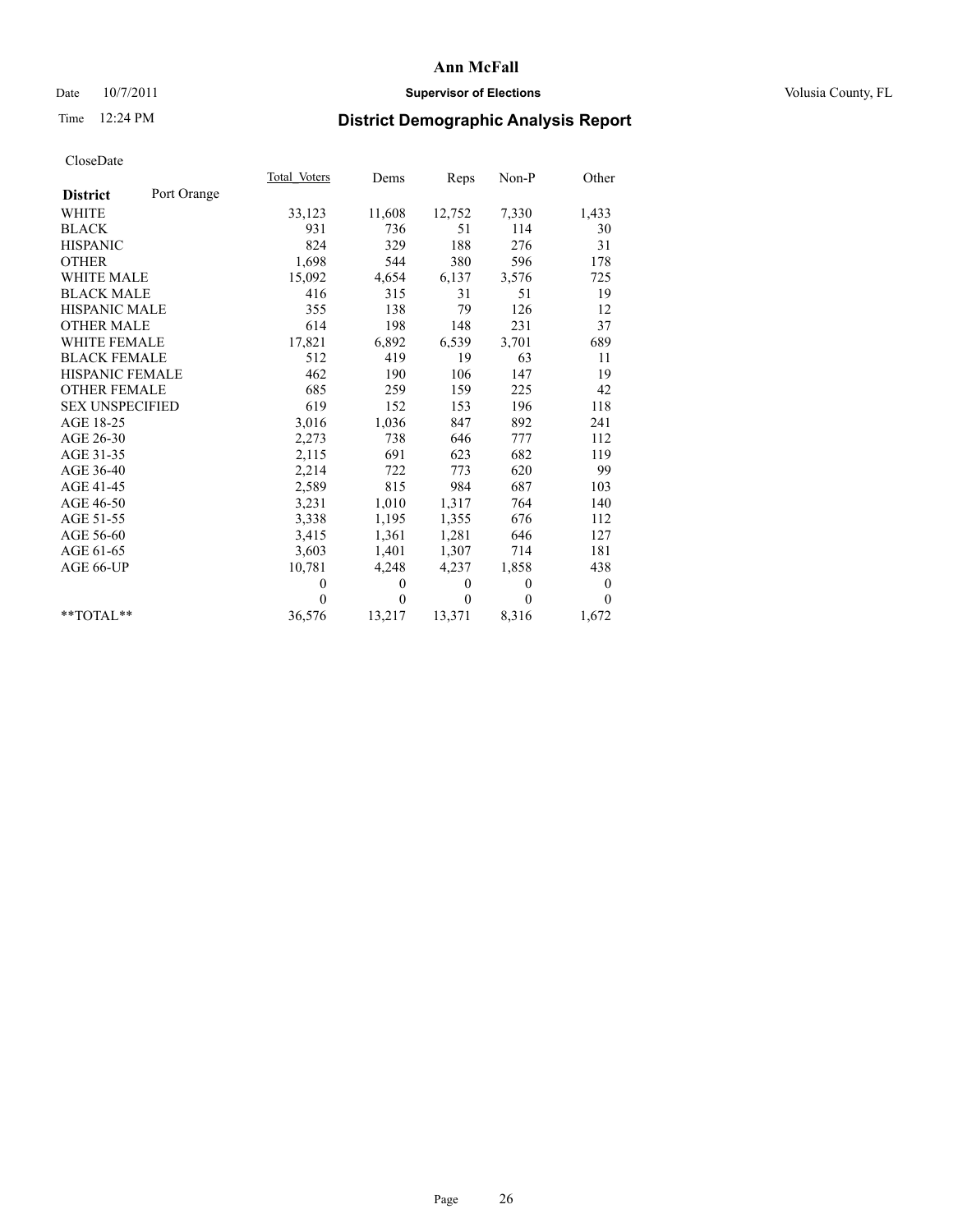# Date  $10/7/2011$  **Supervisor of Elections Supervisor of Elections** Volusia County, FL

# Time 12:24 PM **District Demographic Analysis Report**

|                                  | Total Voters | Dems         | Reps         | $Non-P$      | Other            |  |
|----------------------------------|--------------|--------------|--------------|--------------|------------------|--|
| South Daytona<br><b>District</b> |              |              |              |              |                  |  |
| <b>WHITE</b>                     | 6,294        | 2,574        | 2,140        | 1,343        | 237              |  |
| <b>BLACK</b>                     | 553          | 438          | 15           | 85           | 15               |  |
| <b>HISPANIC</b>                  | 154          | 81           | 29           | 39           | 5                |  |
| <b>OTHER</b>                     | 336          | 127          | 64           | 122          | 23               |  |
| <b>WHITE MALE</b>                | 2,884        | 1,021        | 1,073        | 654          | 136              |  |
| <b>BLACK MALE</b>                | 199          | 146          | 5            | 44           | 4                |  |
| <b>HISPANIC MALE</b>             | 75           | 38           | 16           | 18           | 3                |  |
| <b>OTHER MALE</b>                | 95           | 36           | 24           | 33           | $\overline{c}$   |  |
| <b>WHITE FEMALE</b>              | 3,377        | 1,534        | 1,057        | 685          | 101              |  |
| <b>BLACK FEMALE</b>              | 348          | 287          | 9            | 41           | 11               |  |
| HISPANIC FEMALE                  | 78           | 42           | 13           | 21           | $\overline{c}$   |  |
| <b>OTHER FEMALE</b>              | 149          | 66           | 31           | 48           | $\overline{4}$   |  |
| <b>SEX UNSPECIFIED</b>           | 132          | 50           | 20           | 45           | 17               |  |
| AGE 18-25                        | 664          | 260          | 141          | 220          | 43               |  |
| AGE 26-30                        | 519          | 217          | 112          | 171          | 19               |  |
| AGE 31-35                        | 449          | 171          | 103          | 147          | 28               |  |
| AGE 36-40                        | 434          | 165          | 137          | 111          | 21               |  |
| AGE 41-45                        | 626          | 247          | 197          | 154          | 28               |  |
| AGE 46-50                        | 700          | 272          | 251          | 150          | 27               |  |
| AGE 51-55                        | 707          | 320          | 221          | 138          | 28               |  |
| AGE 56-60                        | 685          | 331          | 223          | 112          | 19               |  |
| AGE 61-65                        | 670          | 275          | 228          | 137          | 30               |  |
| AGE 66-UP                        | 1,883        | 962          | 635          | 249          | 37               |  |
|                                  | $\mathbf{0}$ | $\mathbf{0}$ | $\mathbf{0}$ | $\mathbf{0}$ | $\boldsymbol{0}$ |  |
|                                  | $\theta$     | $\theta$     | $\theta$     | $\theta$     | $\theta$         |  |
| $*$ $TOTAI.**$                   | 7,337        | 3,220        | 2,248        | 1,589        | 280              |  |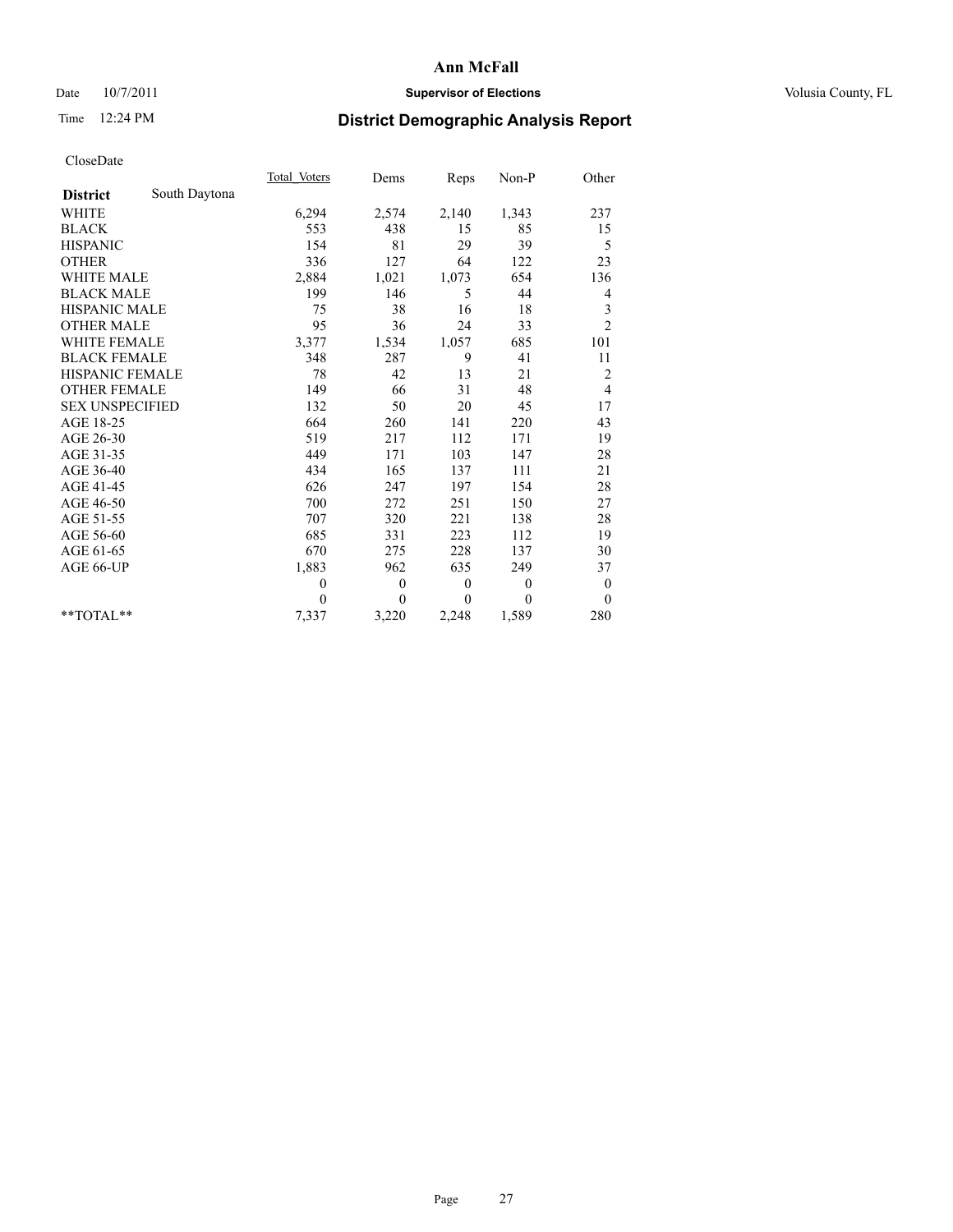# Date  $10/7/2011$  **Supervisor of Elections Supervisor of Elections** Volusia County, FL

# Time 12:24 PM **District Demographic Analysis Report**

|                        |               | Total Voters | Dems     | Reps     | $Non-P$  | Other |  |
|------------------------|---------------|--------------|----------|----------|----------|-------|--|
| <b>District</b>        | Flagler Beach |              |          |          |          |       |  |
| <b>WHITE</b>           |               | 52           | 23       | 14       | 14       |       |  |
| <b>BLACK</b>           |               | 0            | $\theta$ | $\theta$ | $\theta$ | 0     |  |
| <b>HISPANIC</b>        |               | 0            | 0        | $\Omega$ | $\Omega$ | 0     |  |
| <b>OTHER</b>           |               | 3            |          | 2        | 0        | 0     |  |
| <b>WHITE MALE</b>      |               | 25           | 10       | 8        | 6        |       |  |
| <b>BLACK MALE</b>      |               | $\theta$     | $\theta$ | 0        | 0        | 0     |  |
| HISPANIC MALE          |               | 0            | 0        | 0        | 0        | 0     |  |
| <b>OTHER MALE</b>      |               | 2            |          |          | 0        | 0     |  |
| WHITE FEMALE           |               | 27           | 13       | 6        | 8        | 0     |  |
| <b>BLACK FEMALE</b>    |               | 0            | 0        | 0        | 0        | 0     |  |
| HISPANIC FEMALE        |               |              | 0        | 0        | 0        | 0     |  |
| <b>OTHER FEMALE</b>    |               |              | 0        |          | 0        | 0     |  |
| <b>SEX UNSPECIFIED</b> |               |              | 0        | 0        | 0        | 0     |  |
| AGE 18-25              |               |              | 0        | 0        | 0        | 0     |  |
| AGE 26-30              |               |              | 0        | 0        | 0        | 0     |  |
| AGE 31-35              |               |              | 0        | 0        | 0        | 0     |  |
| AGE 36-40              |               |              | 0        | 0        |          | 0     |  |
| AGE 41-45              |               |              |          | 0        | 0        | 0     |  |
| AGE 46-50              |               |              |          | 0        | 0        | 0     |  |
| AGE 51-55              |               | 2            | 0        | 0        | 2        | 0     |  |
| AGE 56-60              |               |              | 0        |          | 0        | 0     |  |
| AGE 61-65              |               | 9            | 4        |          | 4        |       |  |
| AGE 66-UP              |               | 41           | 19       | 14       |          |       |  |
|                        |               | 0            | $\theta$ | $\theta$ | 0        |       |  |
|                        |               | $_{0}$       | 0        | $\Omega$ | 0        |       |  |
| $*$ $TOTAI.**$         |               | 55           | 24       | 16       | 14       |       |  |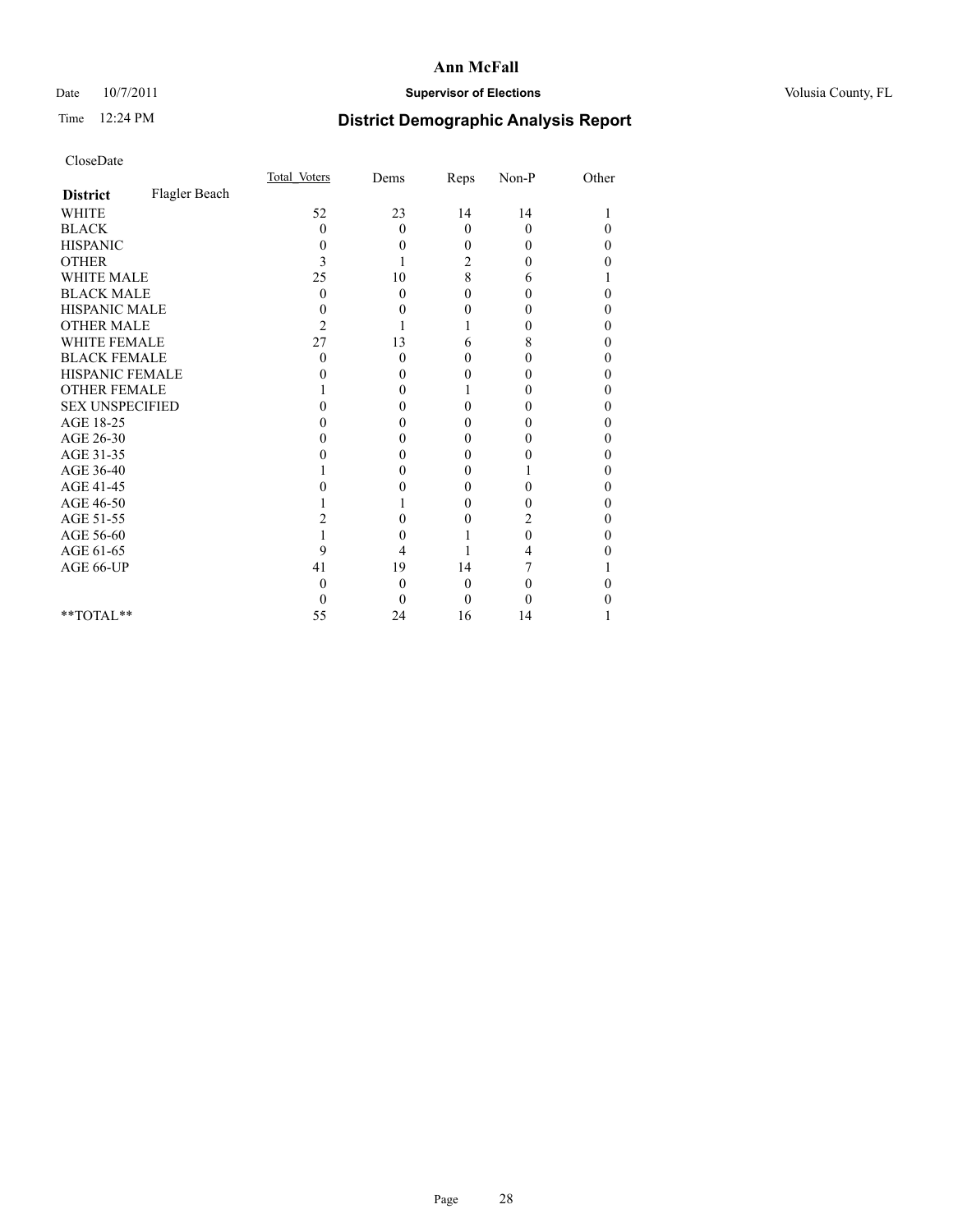# Date  $10/7/2011$  **Supervisor of Elections Supervisor of Elections** Volusia County, FL

# Time 12:24 PM **District Demographic Analysis Report**

|                                              | Total Voters | Dems         | Reps         | $Non-P$  | Other            |
|----------------------------------------------|--------------|--------------|--------------|----------|------------------|
| <b>Hospital Authority</b><br><b>District</b> |              |              |              |          |                  |
| <b>WHITE</b>                                 | 94,618       | 31,266       | 39,106       | 19,324   | 4,922            |
| <b>BLACK</b>                                 | 9,225        | 7,320        | 405          | 1,226    | 274              |
| <b>HISPANIC</b>                              | 15,907       | 7,639        | 2,686        | 5,006    | 576              |
| <b>OTHER</b>                                 | 6,302        | 1,965        | 1,368        | 2,192    | 777              |
| <b>WHITE MALE</b>                            | 43,755       | 12,689       | 19,047       | 9,404    | 2,615            |
| <b>BLACK MALE</b>                            | 3,905        | 2,925        | 220          | 600      | 160              |
| <b>HISPANIC MALE</b>                         | 7,439        | 3,448        | 1,330        | 2,367    | 294              |
| <b>OTHER MALE</b>                            | 2,082        | 685          | 532          | 733      | 132              |
| <b>WHITE FEMALE</b>                          | 50,398       | 18,428       | 19,867       | 9,823    | 2,280            |
| <b>BLACK FEMALE</b>                          | 5,245        | 4,334        | 183          | 616      | 112              |
| HISPANIC FEMALE                              | 8,364        | 4,135        | 1,347        | 2,607    | 275              |
| <b>OTHER FEMALE</b>                          | 2,439        | 923          | 552          | 806      | 158              |
| <b>SEX UNSPECIFIED</b>                       | 2,425        | 623          | 487          | 792      | 523              |
| AGE 18-25                                    | 12,939       | 4,244        | 3,205        | 4,327    | 1,163            |
| AGE 26-30                                    | 8,402        | 2,806        | 2,120        | 2,954    | 522              |
| AGE 31-35                                    | 8,820        | 3,131        | 2,436        | 2,680    | 573              |
| AGE 36-40                                    | 9,277        | 3,223        | 2,987        | 2,493    | 574              |
| AGE 41-45                                    | 10,251       | 3,472        | 3,745        | 2,509    | 525              |
| AGE 46-50                                    | 12,202       | 4,298        | 4,637        | 2,715    | 552              |
| AGE 51-55                                    | 12,416       | 4,706        | 4,798        | 2,359    | 553              |
| AGE 56-60                                    | 11,507       | 4,736        | 4,164        | 2,101    | 506              |
| AGE 61-65                                    | 10,868       | 4,472        | 4,061        | 1,848    | 487              |
| AGE 66-UP                                    | 29,369       | 13,102       | 11,412       | 3,761    | 1,094            |
|                                              | $\theta$     | $\mathbf{0}$ | $\mathbf{0}$ | $\theta$ | $\boldsymbol{0}$ |
|                                              | $\theta$     | $\Omega$     | $\mathbf{0}$ | $\theta$ | $\theta$         |
| $*$ TOTAL $*$                                | 126,052      | 48,190       | 43,565       | 27,748   | 6,549            |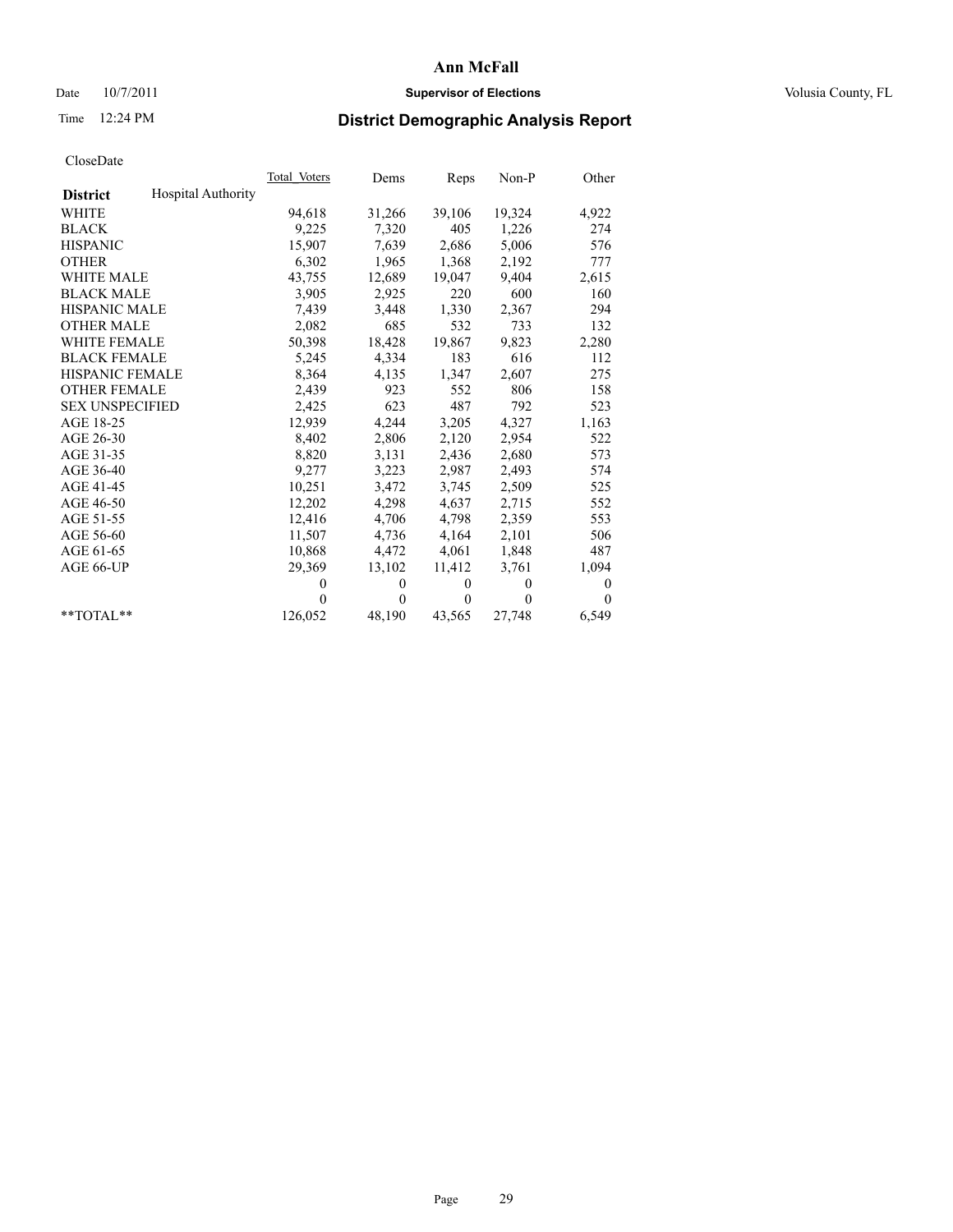# Date  $10/7/2011$  **Supervisor of Elections Supervisor of Elections** Volusia County, FL

# Time 12:24 PM **District Demographic Analysis Report**

|                                          | Total Voters   | Dems     | Reps         | Non-P        | Other            |
|------------------------------------------|----------------|----------|--------------|--------------|------------------|
| Florida House Seat 21<br><b>District</b> |                |          |              |              |                  |
| <b>WHITE</b>                             | 2,149          | 772      | 934          | 367          | 76               |
| <b>BLACK</b>                             | 159            | 136      | 8            | 15           | $\boldsymbol{0}$ |
| <b>HISPANIC</b>                          | 195            | 76       | 27           | 85           | 7                |
| <b>OTHER</b>                             | 100            | 28       | 28           | 39           | 5                |
| <b>WHITE MALE</b>                        | 1,042          | 335      | 482          | 180          | 45               |
| <b>BLACK MALE</b>                        | 68             | 57       | 4            | 7            | $\mathbf{0}$     |
| <b>HISPANIC MALE</b>                     | 91             | 42       | 10           | 37           | $\overline{c}$   |
| <b>OTHER MALE</b>                        | 33             | 11       | 10           | 12           | $\theta$         |
| <b>WHITE FEMALE</b>                      | 1.097          | 432      | 448          | 186          | 31               |
| <b>BLACK FEMALE</b>                      | 91             | 79       | 4            | 8            | $\boldsymbol{0}$ |
| HISPANIC FEMALE                          | 101            | 34       | 17           | 45           | 5                |
| <b>OTHER FEMALE</b>                      | 38             | 13       | 10           | 14           | 1                |
| <b>SEX UNSPECIFIED</b>                   | 42             | 9        | 12           | 17           | 4                |
| AGE 18-25                                | 251            | 56       | 79           | 106          | 10               |
| AGE 26-30                                | 143            | 47       | 41           | 49           | 6                |
| AGE 31-35                                | 169            | 45       | 68           | 51           | 5                |
| AGE 36-40                                | 144            | 44       | 58           | 37           | 5                |
| AGE 41-45                                | 168            | 52       | 73           | 36           | 7                |
| AGE 46-50                                | 237            | 89       | 92           | 43           | 13               |
| AGE 51-55                                | 263            | 110      | 109          | 39           | 5                |
| AGE 56-60                                | 270            | 103      | 113          | 42           | 12               |
| AGE 61-65                                | 262            | 117      | 97           | 40           | 8                |
| AGE 66-UP                                | 696            | 349      | 267          | 63           | 17               |
|                                          | $\overline{0}$ | $\theta$ | $\theta$     | $\mathbf{0}$ | $\boldsymbol{0}$ |
|                                          | $\theta$       | $\theta$ | $\mathbf{0}$ | $\theta$     | $\theta$         |
| $*$ $TOTAI.**$                           | 2,603          | 1,012    | 997          | 506          | 88               |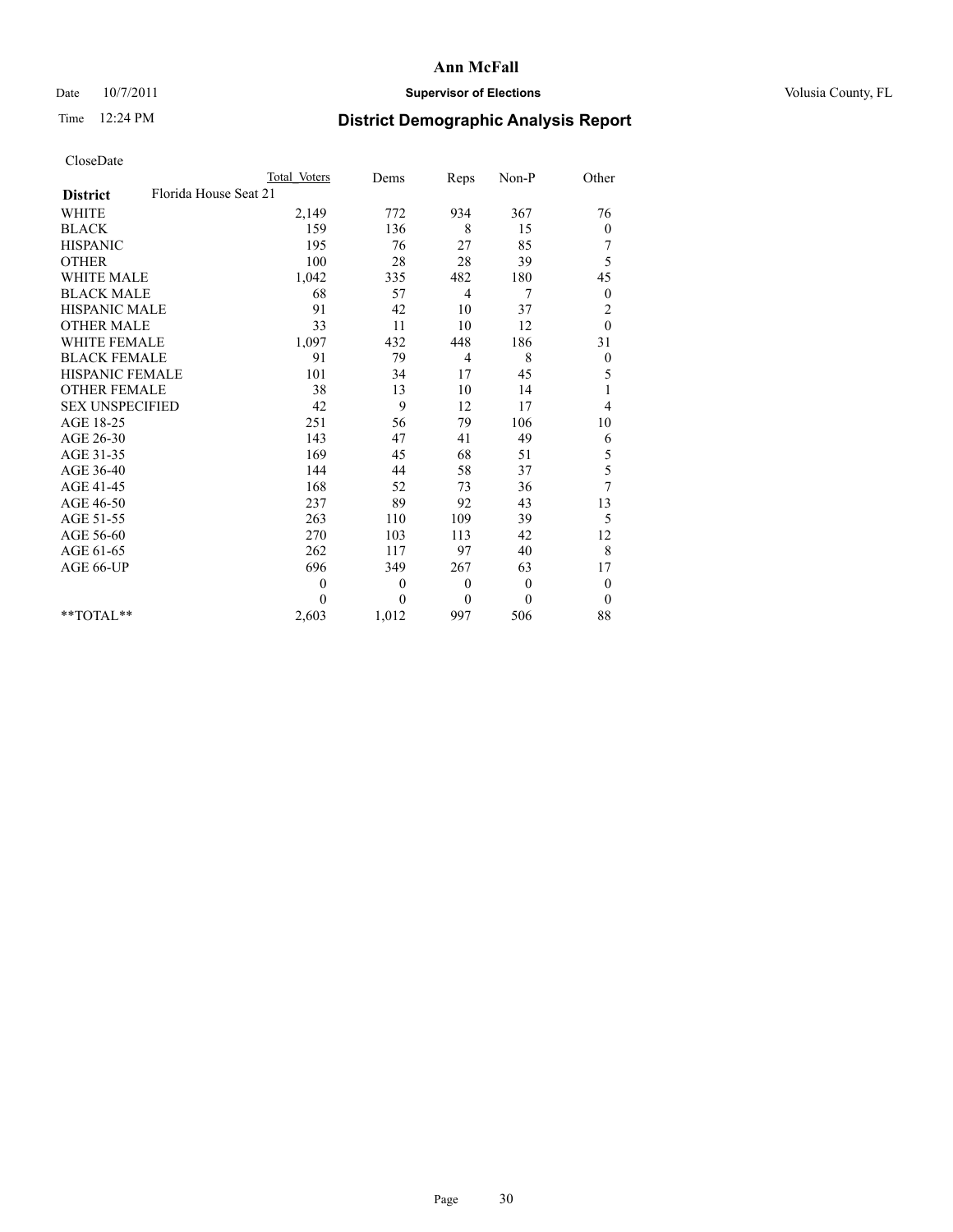# Date  $10/7/2011$  **Supervisor of Elections Supervisor of Elections** Volusia County, FL

# Time 12:24 PM **District Demographic Analysis Report**

|                                          | Total Voters | Dems         | Reps         | $Non-P$  | Other            |  |
|------------------------------------------|--------------|--------------|--------------|----------|------------------|--|
| Florida House Seat 25<br><b>District</b> |              |              |              |          |                  |  |
| <b>WHITE</b>                             | 15,071       | 4,963        | 5,999        | 3,306    | 803              |  |
| <b>BLACK</b>                             | 1,270        | 976          | 69           | 187      | 38               |  |
| <b>HISPANIC</b>                          | 3,982        | 1,954        | 685          | 1,209    | 134              |  |
| <b>OTHER</b>                             | 1,151        | 368          | 237          | 400      | 146              |  |
| <b>WHITE MALE</b>                        | 6,955        | 2,009        | 2,909        | 1,616    | 421              |  |
| <b>BLACK MALE</b>                        | 563          | 400          | 40           | 101      | 22               |  |
| <b>HISPANIC MALE</b>                     | 1,857        | 874          | 341          | 569      | 73               |  |
| <b>OTHER MALE</b>                        | 386          | 129          | 88           | 147      | 22               |  |
| <b>WHITE FEMALE</b>                      | 8,027        | 2,922        | 3,055        | 1,676    | 374              |  |
| <b>BLACK FEMALE</b>                      | 696          | 566          | 29           | 85       | 16               |  |
| HISPANIC FEMALE                          | 2,097        | 1,061        | 342          | 634      | 60               |  |
| <b>OTHER FEMALE</b>                      | 470          | 178          | 102          | 155      | 35               |  |
| <b>SEX UNSPECIFIED</b>                   | 423          | 122          | 84           | 119      | 98               |  |
| AGE 18-25                                | 2,094        | 720          | 461          | 713      | 200              |  |
| AGE 26-30                                | 1,512        | 494          | 374          | 556      | 88               |  |
| AGE 31-35                                | 1,720        | 629          | 427          | 555      | 109              |  |
| AGE 36-40                                | 1,774        | 594          | 566          | 507      | 107              |  |
| AGE 41-45                                | 1,836        | 629          | 652          | 463      | 92               |  |
| AGE 46-50                                | 2,114        | 768          | 742          | 509      | 95               |  |
| AGE 51-55                                | 2,078        | 786          | 769          | 416      | 107              |  |
| AGE 56-60                                | 1,946        | 801          | 677          | 387      | 81               |  |
| AGE 61-65                                | 1,776        | 713          | 644          | 343      | 76               |  |
| AGE 66-UP                                | 4,624        | 2,127        | 1,678        | 653      | 166              |  |
|                                          | $\theta$     | $\mathbf{0}$ | $\mathbf{0}$ | $\theta$ | $\boldsymbol{0}$ |  |
|                                          | $\theta$     | $\theta$     | $\theta$     | $\theta$ | $\theta$         |  |
| $*$ $TOTAI.**$                           | 21,474       | 8,261        | 6,990        | 5,102    | 1,121            |  |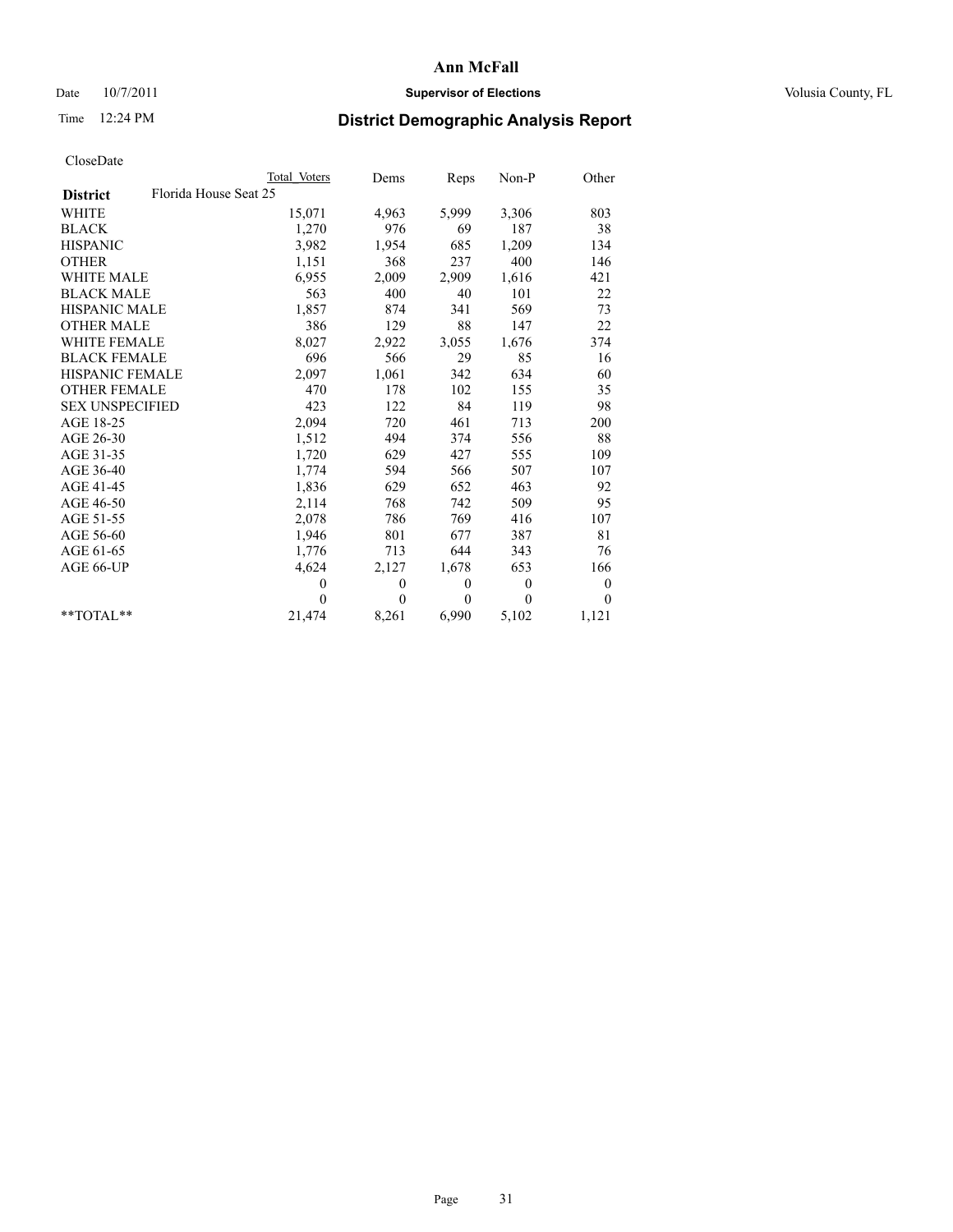# Date  $10/7/2011$  **Supervisor of Elections Supervisor of Elections** Volusia County, FL

# Time 12:24 PM **District Demographic Analysis Report**

|                                          | Total Voters | Dems     | Reps         | $Non-P$  | Other    |  |
|------------------------------------------|--------------|----------|--------------|----------|----------|--|
| Florida House Seat 26<br><b>District</b> |              |          |              |          |          |  |
| <b>WHITE</b>                             | 87,202       | 29,092   | 37,001       | 17,056   | 4,053    |  |
| <b>BLACK</b>                             | 3,942        | 3,038    | 215          | 554      | 135      |  |
| <b>HISPANIC</b>                          | 7,267        | 3,373    | 1,353        | 2,290    | 251      |  |
| <b>OTHER</b>                             | 4,875        | 1,459    | 1,208        | 1,625    | 583      |  |
| <b>WHITE MALE</b>                        | 40,023       | 11,730   | 17,860       | 8,295    | 2,138    |  |
| <b>BLACK MALE</b>                        | 1,693        | 1,218    | 122          | 280      | 73       |  |
| HISPANIC MALE                            | 3,355        | 1,492    | 665          | 1,077    | 121      |  |
| <b>OTHER MALE</b>                        | 1,687        | 517      | 488          | 578      | 104      |  |
| <b>WHITE FEMALE</b>                      | 46,742       | 17,239   | 18,958       | 8,653    | 1,892    |  |
| <b>BLACK FEMALE</b>                      | 2,218        | 1,794    | 93           | 272      | 59       |  |
| HISPANIC FEMALE                          | 3,865        | 1,859    | 678          | 1,202    | 126      |  |
| <b>OTHER FEMALE</b>                      | 1,888        | 695      | 489          | 581      | 123      |  |
| <b>SEX UNSPECIFIED</b>                   | 1,815        | 418      | 424          | 587      | 386      |  |
| AGE 18-25                                | 9,208        | 2,829    | 2,610        | 2,986    | 783      |  |
| AGE 26-30                                | 5,761        | 1,811    | 1,665        | 1,931    | 354      |  |
| AGE 31-35                                | 5,737        | 1,827    | 1,803        | 1,727    | 380      |  |
| AGE 36-40                                | 6,202        | 1,980    | 2,188        | 1,649    | 385      |  |
| AGE 41-45                                | 7,574        | 2,345    | 3,034        | 1,839    | 356      |  |
| AGE 46-50                                | 9,252        | 2,978    | 3,840        | 2,037    | 397      |  |
| AGE 51-55                                | 9,938        | 3,473    | 4,205        | 1,846    | 414      |  |
| AGE 56-60                                | 9.983        | 3,906    | 3,846        | 1,810    | 421      |  |
| AGE 61-65                                | 10,212       | 3,956    | 4,066        | 1,755    | 435      |  |
| AGE 66-UP                                | 29,418       | 11,857   | 12,519       | 3,945    | 1,097    |  |
|                                          | $\Omega$     | $\theta$ | $\mathbf{0}$ | $\theta$ | 0        |  |
|                                          | $\Omega$     | $\theta$ | $\mathbf{0}$ | $\theta$ | $\Omega$ |  |
| $*$ $TOTAI.**$                           | 103,286      | 36,962   | 39,777       | 21,525   | 5,022    |  |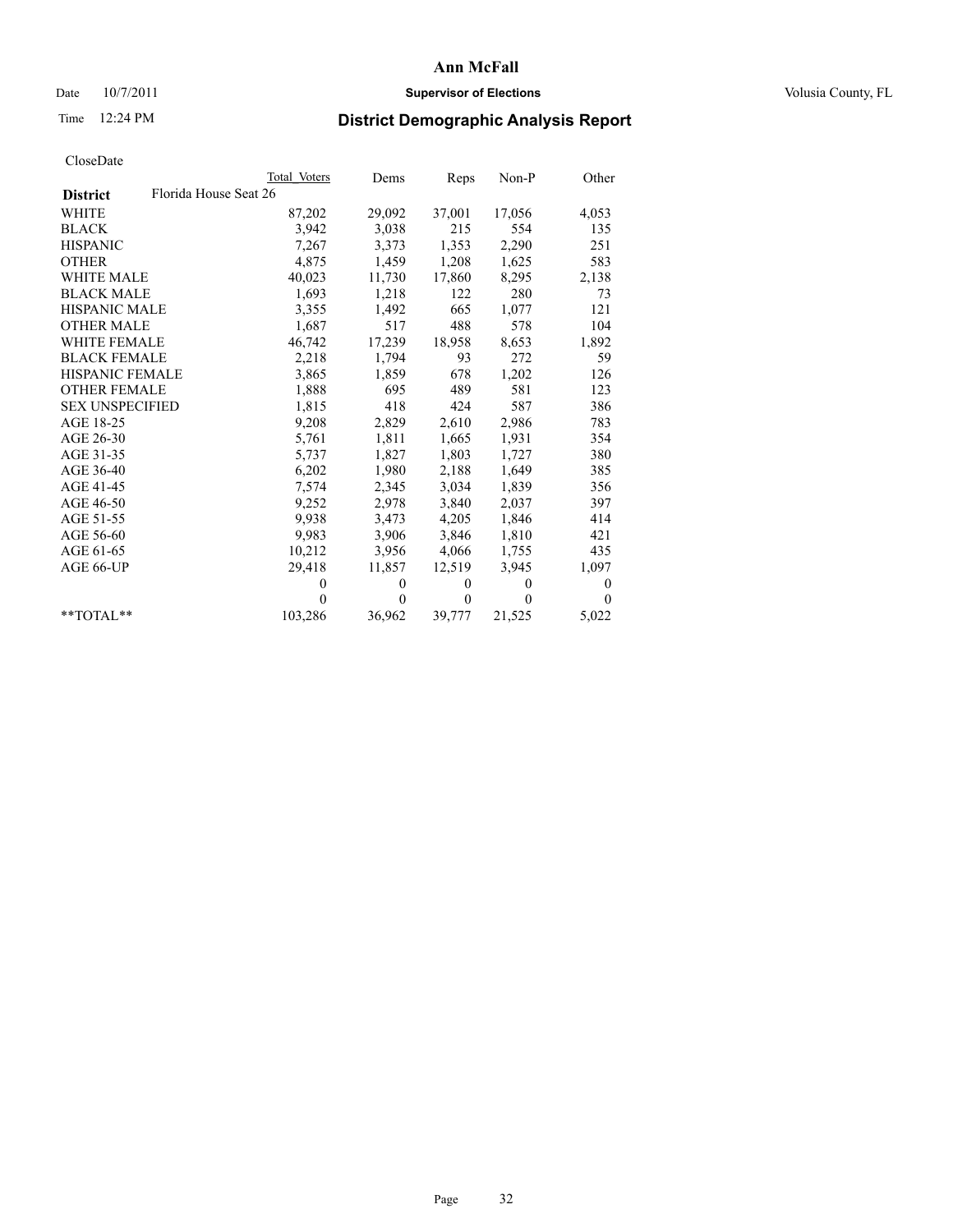# Date  $10/7/2011$  **Supervisor of Elections Supervisor of Elections** Volusia County, FL

# Time 12:24 PM **District Demographic Analysis Report**

|                                          | Total Voters | Dems         | Reps         | $Non-P$      | Other    |
|------------------------------------------|--------------|--------------|--------------|--------------|----------|
| Florida House Seat 27<br><b>District</b> |              |              |              |              |          |
| <b>WHITE</b>                             | 50,326       | 19,838       | 16,956       | 11,160       | 2,372    |
| <b>BLACK</b>                             | 15,806       | 13,326       | 439          | 1,709        | 332      |
| <b>HISPANIC</b>                          | 1,812        | 830          | 327          | 572          | 83       |
| <b>OTHER</b>                             | 3,869        | 1,522        | 614          | 1,255        | 478      |
| <b>WHITE MALE</b>                        | 23,064       | 7,973        | 8,355        | 5,438        | 1,298    |
| <b>BLACK MALE</b>                        | 6,052        | 4,911        | 216          | 771          | 154      |
| <b>HISPANIC MALE</b>                     | 824          | 352          | 155          | 273          | 44       |
| <b>OTHER MALE</b>                        | 1,191        | 472          | 245          | 408          | 66       |
| WHITE FEMALE                             | 26,999       | 11,755       | 8,522        | 5,665        | 1,057    |
| <b>BLACK FEMALE</b>                      | 9,625        | 8,313        | 218          | 919          | 175      |
| <b>HISPANIC FEMALE</b>                   | 977          | 475          | 172          | 294          | 36       |
| <b>OTHER FEMALE</b>                      | 1,535        | 703          | 289          | 470          | 73       |
| <b>SEX UNSPECIFIED</b>                   | 1,546        | 562          | 164          | 458          | 362      |
| AGE 18-25                                | 8,748        | 4,696        | 1,213        | 2,181        | 658      |
| AGE 26-30                                | 5,224        | 2,409        | 907          | 1,653        | 255      |
| AGE 31-35                                | 4,440        | 2,044        | 859          | 1,301        | 236      |
| AGE 36-40                                | 4,225        | 1,898        | 1,007        | 1,116        | 204      |
| AGE 41-45                                | 4,862        | 2,214        | 1,245        | 1,164        | 239      |
| AGE 46-50                                | 6,154        | 2,876        | 1,730        | 1,265        | 283      |
| AGE 51-55                                | 6,643        | 3,297        | 1,813        | 1,246        | 287      |
| AGE 56-60                                | 6,389        | 3,212        | 1,790        | 1,149        | 238      |
| AGE 61-65                                | 6,126        | 3,007        | 1,746        | 1,125        | 248      |
| AGE 66-UP                                | 19,001       | 9,863        | 6,026        | 2,495        | 617      |
|                                          | $\theta$     | $\mathbf{0}$ | $\mathbf{0}$ | $\mathbf{0}$ | $\bf{0}$ |
|                                          | $\theta$     | $\theta$     | $\theta$     | $\theta$     | $\theta$ |
| $*$ $TOTAI$ **                           | 71,813       | 35,516       | 18,336       | 14,696       | 3,265    |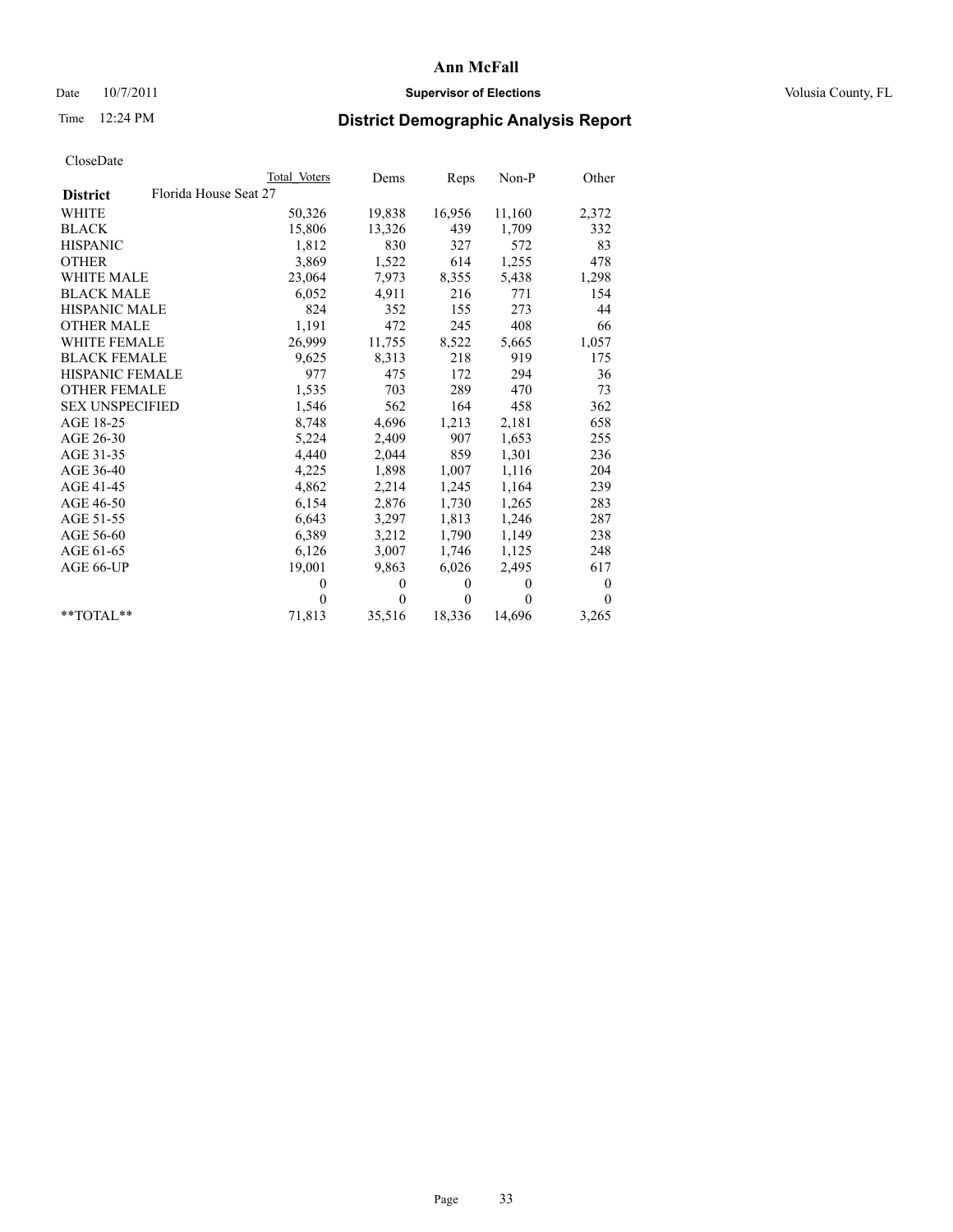# Date  $10/7/2011$  **Supervisor of Elections Supervisor of Elections** Volusia County, FL

# Time 12:24 PM **District Demographic Analysis Report**

|                                          | Total Voters | Dems     | Reps         | $Non-P$  | Other    |
|------------------------------------------|--------------|----------|--------------|----------|----------|
| Florida House Seat 28<br><b>District</b> |              |          |              |          |          |
| <b>WHITE</b>                             | 90,756       | 30,601   | 36,472       | 19,800   | 3,883    |
| <b>BLACK</b>                             | 4,053        | 3,228    | 167          | 533      | 125      |
| <b>HISPANIC</b>                          | 4,957        | 2,321    | 941          | 1,505    | 190      |
| <b>OTHER</b>                             | 4,369        | 1,290    | 975          | 1,566    | 538      |
| <b>WHITE MALE</b>                        | 42,263       | 12,561   | 17,878       | 9,779    | 2,045    |
| <b>BLACK MALE</b>                        | 1,799        | 1,344    | 93           | 280      | 82       |
| <b>HISPANIC MALE</b>                     | 2,327        | 1,050    | 445          | 723      | 109      |
| <b>OTHER MALE</b>                        | 1,487        | 455      | 382          | 560      | 90       |
| <b>WHITE FEMALE</b>                      | 47,970       | 17,864   | 18,403       | 9,894    | 1,809    |
| <b>BLACK FEMALE</b>                      | 2,232        | 1,868    | 72           | 250      | 42       |
| HISPANIC FEMALE                          | 2,600        | 1,254    | 492          | 773      | 81       |
| <b>OTHER FEMALE</b>                      | 1,740        | 631      | 423          | 570      | 116      |
| <b>SEX UNSPECIFIED</b>                   | 1,717        | 413      | 367          | 575      | 362      |
| AGE 18-25                                | 8,461        | 2,737    | 2,265        | 2,743    | 716      |
| AGE 26-30                                | 5,800        | 1,916    | 1,566        | 1,998    | 320      |
| AGE 31-35                                | 5,870        | 1,939    | 1,684        | 1,932    | 315      |
| AGE 36-40                                | 6,263        | 2,115    | 2,018        | 1,799    | 331      |
| AGE 41-45                                | 7,213        | 2,308    | 2,702        | 1,865    | 338      |
| AGE 46-50                                | 9,000        | 2,992    | 3,597        | 2,074    | 337      |
| AGE 51-55                                | 9,854        | 3,532    | 3,925        | 2,037    | 360      |
| AGE 56-60                                | 10,091       | 3,937    | 3,774        | 2,002    | 378      |
| AGE 61-65                                | 10,511       | 3,953    | 3,999        | 2,085    | 474      |
| AGE 66-UP                                | 31,068       | 12,011   | 13,023       | 4,867    | 1,167    |
|                                          | $\Omega$     | $\theta$ | $\Omega$     | $\theta$ | 0        |
|                                          | $\Omega$     | $\theta$ | $\mathbf{0}$ | $\theta$ | $\theta$ |
| $*$ $TOTAI.**$                           | 104,135      | 37,440   | 38,555       | 23,404   | 4,736    |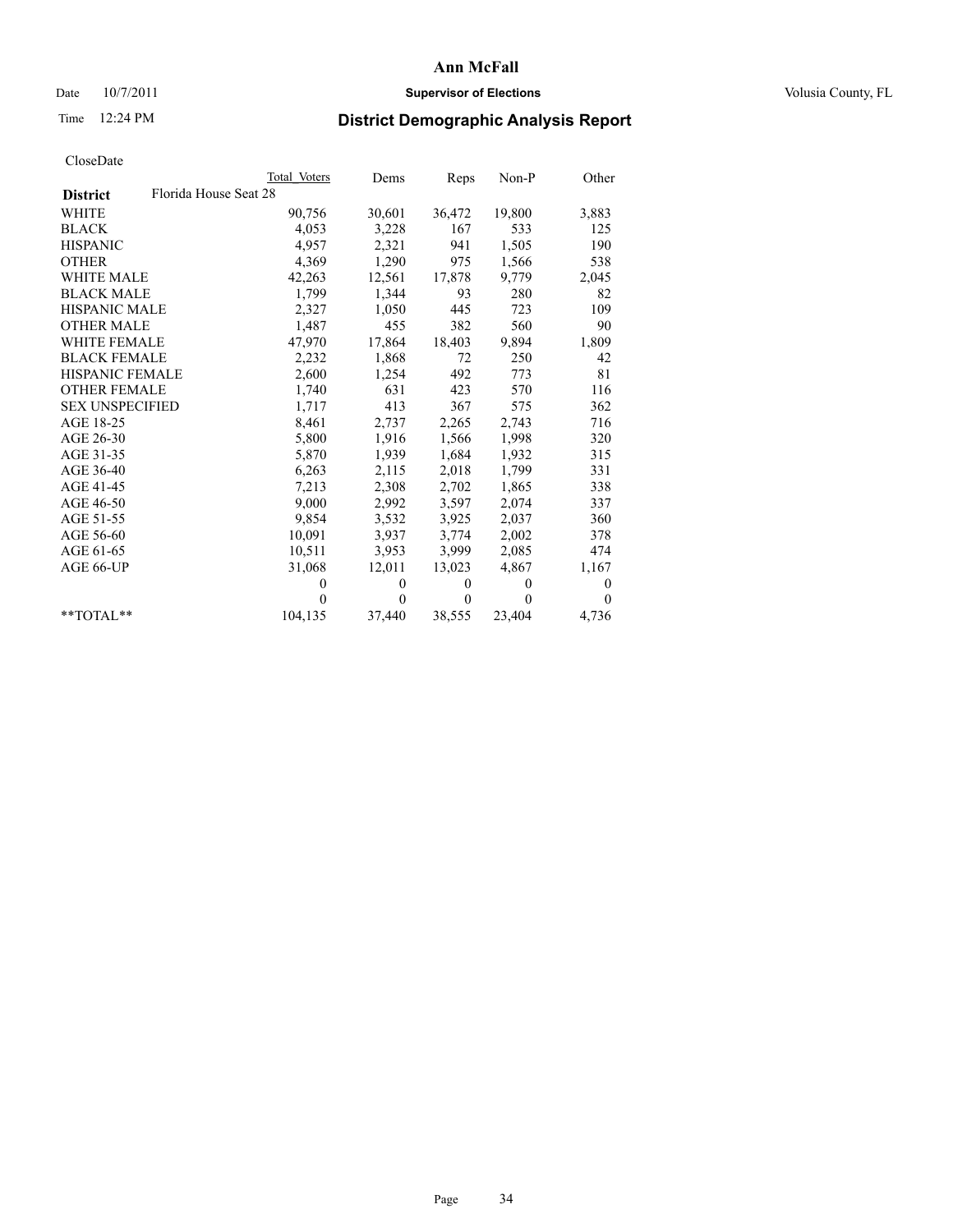# Date  $10/7/2011$  **Supervisor of Elections Supervisor of Elections** Volusia County, FL

# Time 12:24 PM **District Demographic Analysis Report**

|                                          | Total Voters | Dems         | <b>Reps</b>  | Non-P    | Other            |  |
|------------------------------------------|--------------|--------------|--------------|----------|------------------|--|
| Florida House Seat 33<br><b>District</b> |              |              |              |          |                  |  |
| <b>WHITE</b>                             | 4,919        | 1,492        | 2,168        | 1,027    | 232              |  |
| <b>BLACK</b>                             | 511          | 398          | 27           | 73       | 13               |  |
| <b>HISPANIC</b>                          | 1,089        | 518          | 164          | 361      | 46               |  |
| <b>OTHER</b>                             | 352          | 102          | 88           | 117      | 45               |  |
| <b>WHITE MALE</b>                        | 2,344        | 604          | 1,097        | 527      | 116              |  |
| <b>BLACK MALE</b>                        | 224          | 172          | 13           | 30       | 9                |  |
| <b>HISPANIC MALE</b>                     | 528          | 236          | 87           | 184      | 21               |  |
| <b>OTHER MALE</b>                        | 129          | 42           | 32           | 48       | 7                |  |
| WHITE FEMALE                             | 2,543        | 878          | 1,056        | 495      | 114              |  |
| <b>BLACK FEMALE</b>                      | 282          | 221          | 14           | 43       | $\overline{4}$   |  |
| HISPANIC FEMALE                          | 552          | 278          | 76           | 173      | 25               |  |
| <b>OTHER FEMALE</b>                      | 124          | 42           | 35           | 39       | 8                |  |
| <b>SEX UNSPECIFIED</b>                   | 145          | 37           | 37           | 39       | 32               |  |
| AGE 18-25                                | 766          | 242          | 199          | 264      | 61               |  |
| AGE 26-30                                | 485          | 159          | 110          | 186      | 30               |  |
| AGE 31-35                                | 464          | 162          | 133          | 138      | 31               |  |
| AGE 36-40                                | 567          | 196          | 179          | 154      | 38               |  |
| AGE 41-45                                | 533          | 182          | 199          | 130      | 22               |  |
| AGE 46-50                                | 750          | 238          | 300          | 170      | 42               |  |
| AGE 51-55                                | 759          | 277          | 318          | 135      | 29               |  |
| AGE 56-60                                | 671          | 267          | 262          | 119      | 23               |  |
| AGE 61-65                                | 591          | 225          | 235          | 107      | 24               |  |
| AGE 66-UP                                | 1,285        | 562          | 512          | 175      | 36               |  |
|                                          | $\mathbf{0}$ | $\mathbf{0}$ | $\mathbf{0}$ | $\theta$ | $\boldsymbol{0}$ |  |
|                                          | $\Omega$     | $\mathbf{0}$ | $\mathbf{0}$ | $\theta$ | $\mathbf{0}$     |  |
| $*$ $TOTAI.**$                           | 6,871        | 2,510        | 2,447        | 1,578    | 336              |  |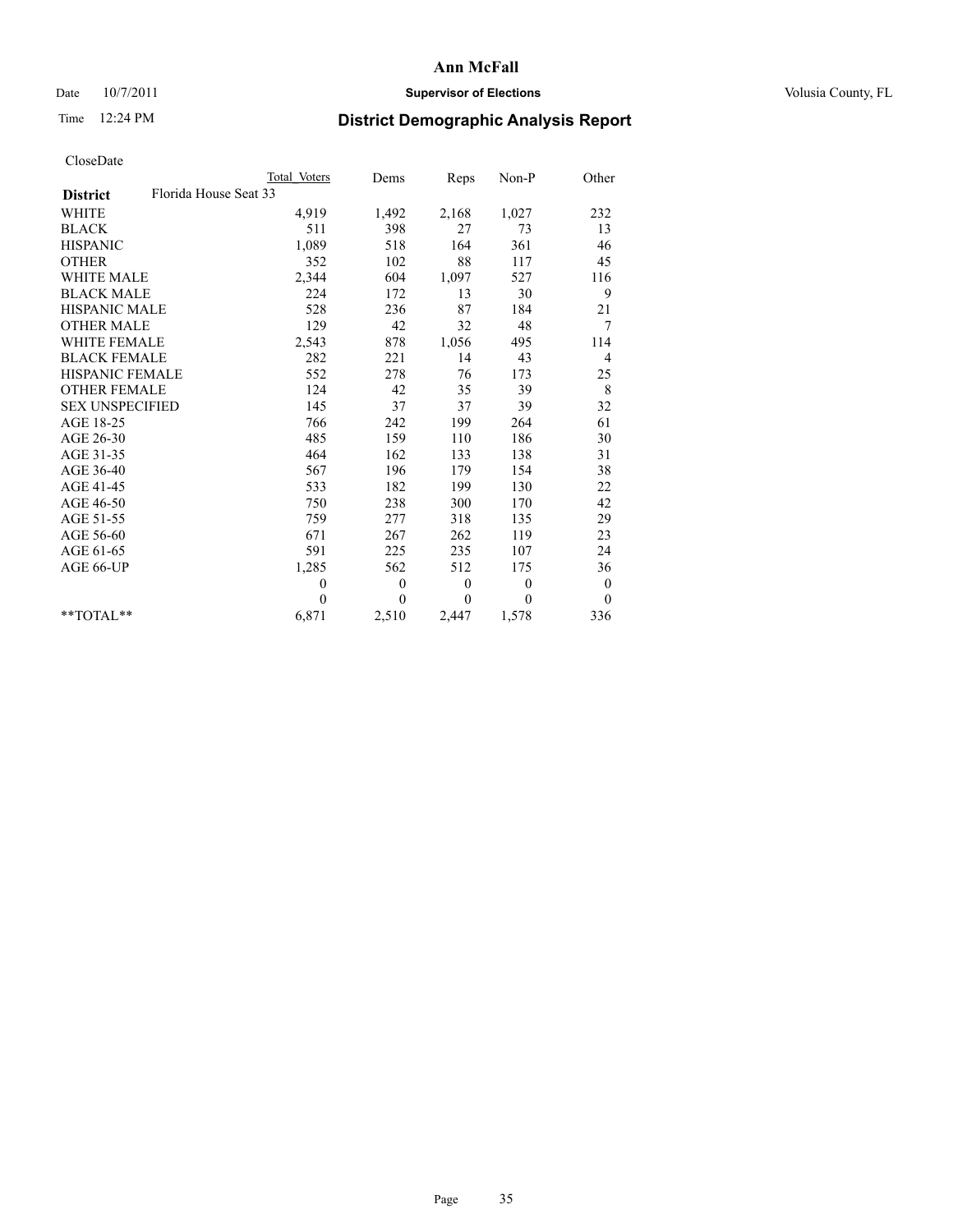# Date  $10/7/2011$  **Supervisor of Elections Supervisor of Elections** Volusia County, FL

# Time 12:24 PM **District Demographic Analysis Report**

|                                            | Total Voters | Dems         | Reps         | Non-P        | Other    |
|--------------------------------------------|--------------|--------------|--------------|--------------|----------|
| School Board District 1<br><b>District</b> |              |              |              |              |          |
| WHITE                                      | 48,596       | 16,757       | 20,067       | 9,323        | 2,449    |
| <b>BLACK</b>                               | 4,149        | 3,402        | 145          | 507          | 95       |
| <b>HISPANIC</b>                            | 3,175        | 1,354        | 569          | 1,100        | 152      |
| <b>OTHER</b>                               | 2,663        | 819          | 647          | 876          | 321      |
| <b>WHITE MALE</b>                          | 22,210       | 6,724        | 9,695        | 4,486        | 1,305    |
| <b>BLACK MALE</b>                          | 1,646        | 1,288        | 69           | 236          | 53       |
| <b>HISPANIC MALE</b>                       | 1,430        | 601          | 272          | 488          | 69       |
| <b>OTHER MALE</b>                          | 871          | 281          | 251          | 279          | 60       |
| <b>WHITE FEMALE</b>                        | 26,176       | 9.965        | 10,292       | 4,786        | 1,133    |
| <b>BLACK FEMALE</b>                        | 2,470        | 2,090        | 74           | 265          | 41       |
| HISPANIC FEMALE                            | 1,726        | 747          | 293          | 605          | 81       |
| <b>OTHER FEMALE</b>                        | 1,009        | 373          | 254          | 324          | 58       |
| <b>SEX UNSPECIFIED</b>                     | 1,045        | 263          | 228          | 337          | 217      |
| AGE 18-25                                  | 5,774        | 1,814        | 1,580        | 1,875        | 505      |
| AGE 26-30                                  | 3,704        | 1,230        | 991          | 1,245        | 238      |
| AGE 31-35                                  | 3,622        | 1,207        | 1,120        | 1,038        | 257      |
| AGE 36-40                                  | 3,745        | 1,234        | 1,303        | 974          | 234      |
| AGE 41-45                                  | 4,415        | 1,455        | 1,715        | 1,028        | 217      |
| AGE 46-50                                  | 5,390        | 1,839        | 2,171        | 1,127        | 253      |
| AGE 51-55                                  | 5,581        | 2,137        | 2,210        | 991          | 243      |
| AGE 56-60                                  | 5,489        | 2,294        | 2,047        | 899          | 249      |
| AGE 61-65                                  | 5,341        | 2,256        | 2,040        | 809          | 236      |
| AGE 66-UP                                  | 15,520       | 6,866        | 6,250        | 1,819        | 585      |
|                                            | $\theta$     | $\mathbf{0}$ | $\mathbf{0}$ | $\mathbf{0}$ | 0        |
|                                            | $\Omega$     | $\theta$     | $\theta$     | $\theta$     | $\theta$ |
| $*$ $TOTAI.**$                             | 58,583       | 22,332       | 21,428       | 11,806       | 3,017    |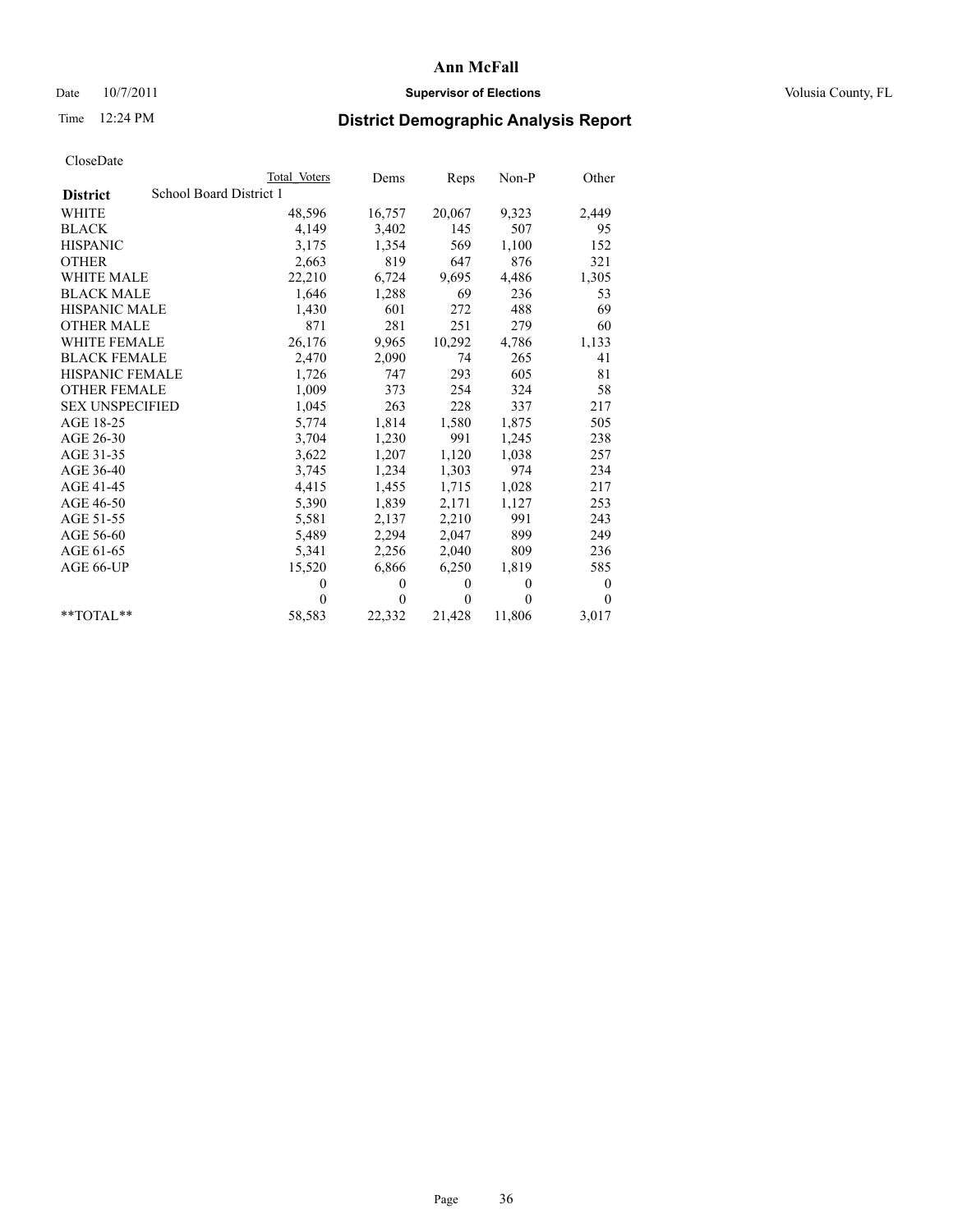## Date  $10/7/2011$  **Supervisor of Elections Supervisor of Elections** Volusia County, FL

# Time 12:24 PM **District Demographic Analysis Report**

|                        | <b>Total Voters</b>     | Dems         | Reps         | $Non-P$  | Other            |
|------------------------|-------------------------|--------------|--------------|----------|------------------|
| <b>District</b>        | School Board District 2 |              |              |          |                  |
| <b>WHITE</b>           | 39,808                  | 14,626       | 14,646       | 8,718    | 1,818            |
| <b>BLACK</b>           | 9,598                   | 8,102        | 261          | 1,022    | 213              |
| <b>HISPANIC</b>        | 1,169                   | 512          | 248          | 366      | 43               |
| <b>OTHER</b>           | 2,775                   | 1,050        | 501          | 889      | 335              |
| <b>WHITE MALE</b>      | 18,608                  | 6,024        | 7,244        | 4,339    | 1,001            |
| <b>BLACK MALE</b>      | 3,725                   | 3,047        | 128          | 459      | 91               |
| <b>HISPANIC MALE</b>   | 558                     | 239          | 118          | 180      | 21               |
| <b>OTHER MALE</b>      | 915                     | 344          | 204          | 322      | 45               |
| WHITE FEMALE           | 20,957                  | 8,510        | 7,319        | 4,327    | 801              |
| <b>BLACK FEMALE</b>    | 5,798                   | 4,996        | 130          | 552      | 120              |
| HISPANIC FEMALE        | 604                     | 270          | 129          | 184      | 21               |
| <b>OTHER FEMALE</b>    | 1,106                   | 492          | 215          | 336      | 63               |
| <b>SEX UNSPECIFIED</b> | 1,079                   | 368          | 169          | 296      | 246              |
| AGE 18-25              | 6,107                   | 3,331        | 942          | 1,387    | 447              |
| AGE 26-30              | 3,602                   | 1,573        | 707          | 1,157    | 165              |
| AGE 31-35              | 2,885                   | 1,260        | 599          | 871      | 155              |
| AGE 36-40              | 2,737                   | 1,138        | 745          | 735      | 119              |
| AGE 41-45              | 3,357                   | 1,430        | 931          | 842      | 154              |
| AGE 46-50              | 4,198                   | 1,794        | 1,328        | 890      | 186              |
| AGE 51-55              | 4,735                   | 2,150        | 1,520        | 887      | 178              |
| AGE 56-60              | 4,780                   | 2,180        | 1,511        | 912      | 177              |
| AGE 61-65              | 5,058                   | 2,193        | 1,649        | 994      | 222              |
| AGE 66-UP              | 15,891                  | 7,241        | 5,724        | 2,320    | 606              |
|                        | $\theta$                | $\mathbf{0}$ | $\mathbf{0}$ | $\theta$ | $\boldsymbol{0}$ |
|                        | $\theta$                | $\theta$     | $\theta$     | $\theta$ | $\theta$         |
| $*$ $TOTAI.**$         | 53,350                  | 24,290       | 15,656       | 10,995   | 2,409            |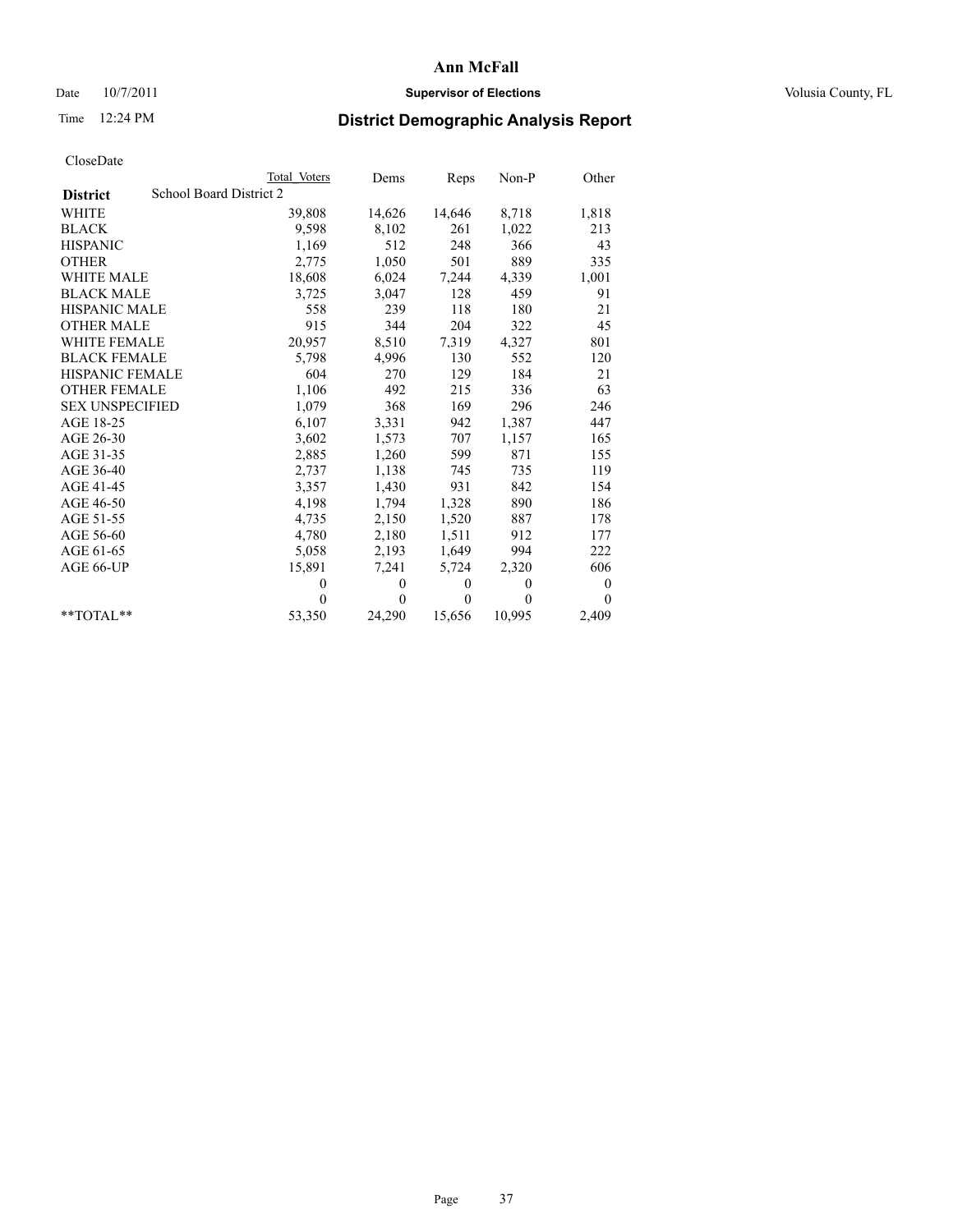## Date  $10/7/2011$  **Supervisor of Elections Supervisor of Elections** Volusia County, FL

# Time 12:24 PM **District Demographic Analysis Report**

|                        |                         | Total Voters | Dems         | Reps         | $Non-P$      | Other    |
|------------------------|-------------------------|--------------|--------------|--------------|--------------|----------|
| <b>District</b>        | School Board District 3 |              |              |              |              |          |
| <b>WHITE</b>           |                         | 62,574       | 21,914       | 24,376       | 13,785       | 2,499    |
| <b>BLACK</b>           |                         | 1,857        | 1,520        | 77           | 222          | 38       |
| <b>HISPANIC</b>        |                         | 975          | 385          | 247          | 299          | 44       |
| <b>OTHER</b>           |                         | 2,492        | 704          | 556          | 903          | 329      |
| <b>WHITE MALE</b>      |                         | 28,877       | 8,883        | 11,940       | 6,763        | 1,291    |
| <b>BLACK MALE</b>      |                         | 823          | 636          | 40           | 122          | 25       |
| <b>HISPANIC MALE</b>   |                         | 431          | 161          | 100          | 145          | 25       |
| <b>OTHER MALE</b>      |                         | 832          | 244          | 225          | 315          | 48       |
| <b>WHITE FEMALE</b>    |                         | 33,330       | 12,904       | 12,306       | 6,930        | 1,190    |
| <b>BLACK FEMALE</b>    |                         | 1,021        | 874          | 35           | 100          | 12       |
| HISPANIC FEMALE        |                         | 532          | 219          | 144          | 150          | 19       |
| <b>OTHER FEMALE</b>    |                         | 963          | 342          | 246          | 309          | 66       |
| <b>SEX UNSPECIFIED</b> |                         | 1,089        | 260          | 220          | 375          | 234      |
| AGE 18-25              |                         | 4,897        | 1,578        | 1,269        | 1,643        | 407      |
| AGE 26-30              |                         | 3,358        | 1,087        | 932          | 1,153        | 186      |
| AGE 31-35              |                         | 3,450        | 1,041        | 1,032        | 1,197        | 180      |
| AGE 36-40              |                         | 3,774        | 1,239        | 1,205        | 1,134        | 196      |
| AGE 41-45              |                         | 4,491        | 1,388        | 1,742        | 1,178        | 183      |
| AGE 46-50              |                         | 5,815        | 1,906        | 2,319        | 1,371        | 219      |
| AGE 51-55              |                         | 6,462        | 2,301        | 2,560        | 1,354        | 247      |
| AGE 56-60              |                         | 6,960        | 2,773        | 2,595        | 1,339        | 253      |
| AGE 61-65              |                         | 7,182        | 2,723        | 2,741        | 1,416        | 302      |
| AGE 66-UP              |                         | 21,507       | 8,487        | 8,860        | 3,423        | 737      |
|                        |                         | $\theta$     | $\mathbf{0}$ | $\mathbf{0}$ | $\mathbf{0}$ | $\bf{0}$ |
|                        |                         | $\theta$     | $\theta$     | $\theta$     | $\theta$     | $\theta$ |
| $*$ $TOTAI.**$         |                         | 67,898       | 24,523       | 25,256       | 15,209       | 2,910    |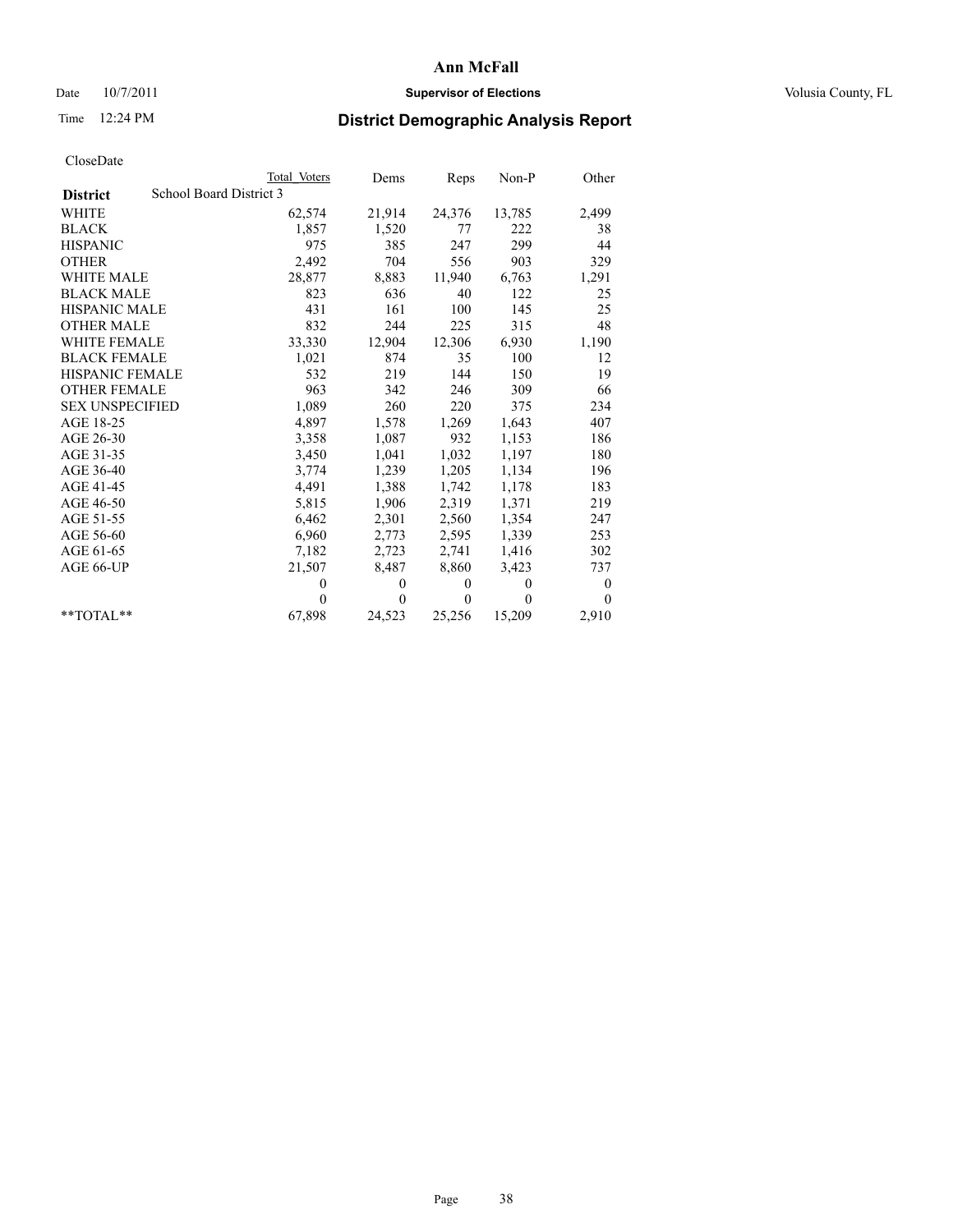### Date  $10/7/2011$  **Supervisor of Elections Supervisor of Elections** Volusia County, FL

# Time 12:24 PM **District Demographic Analysis Report**

|                        | Total Voters            | Dems         | Reps         | $Non-P$      | Other    |
|------------------------|-------------------------|--------------|--------------|--------------|----------|
| <b>District</b>        | School Board District 4 |              |              |              |          |
| WHITE                  | 52,659                  | 18,576       | 21,195       | 10,733       | 2,155    |
| <b>BLACK</b>           | 5,058                   | 4,150        | 182          | 609          | 117      |
| <b>HISPANIC</b>        | 1,247                   | 536          | 314          | 346          | 51       |
| <b>OTHER</b>           | 3,129                   | 1,037        | 723          | 1,016        | 353      |
| <b>WHITE MALE</b>      | 24,107                  | 7,445        | 10,277       | 5,246        | 1,139    |
| <b>BLACK MALE</b>      | 1,944                   | 1,488        | 101          | 292          | 63       |
| HISPANIC MALE          | 557                     | 198          | 155          | 172          | 32       |
| <b>OTHER MALE</b>      | 1,074                   | 346          | 286          | 381          | 61       |
| <b>WHITE FEMALE</b>    | 28,276                  | 11,046       | 10,814       | 5,418        | 998      |
| <b>BLACK FEMALE</b>    | 3,080                   | 2,634        | 81           | 313          | 52       |
| HISPANIC FEMALE        | 684                     | 336          | 155          | 174          | 19       |
| <b>OTHER FEMALE</b>    | 1,286                   | 502          | 337          | 377          | 70       |
| <b>SEX UNSPECIFIED</b> | 1,085                   | 304          | 208          | 331          | 242      |
| AGE 18-25              | 5,518                   | 2,102        | 1,399        | 1,608        | 409      |
| AGE 26-30              | 3,502                   | 1,345        | 896          | 1,085        | 176      |
| AGE 31-35              | 3,195                   | 1,201        | 885          | 941          | 168      |
| AGE 36-40              | 3,355                   | 1,216        | 1,077        | 884          | 178      |
| AGE 41-45              | 4,037                   | 1,408        | 1,497        | 942          | 190      |
| AGE 46-50              | 5,243                   | 1,912        | 1,999        | 1,123        | 209      |
| AGE 51-55              | 5,855                   | 2,267        | 2,248        | 1,115        | 225      |
| AGE 56-60              | 5,978                   | 2,483        | 2,133        | 1,148        | 214      |
| AGE 61-65              | 6,275                   | 2,530        | 2,309        | 1,186        | 250      |
| AGE 66-UP              | 19,134                  | 7,835        | 7,970        | 2,672        | 657      |
|                        | $\theta$                | $\mathbf{0}$ | $\mathbf{0}$ | $\mathbf{0}$ | 0        |
|                        | $\Omega$                | $\theta$     | $\mathbf{0}$ | $\theta$     | $\theta$ |
| $*$ $TOTAI.**$         | 62,093                  | 24,299       | 22,414       | 12,704       | 2,676    |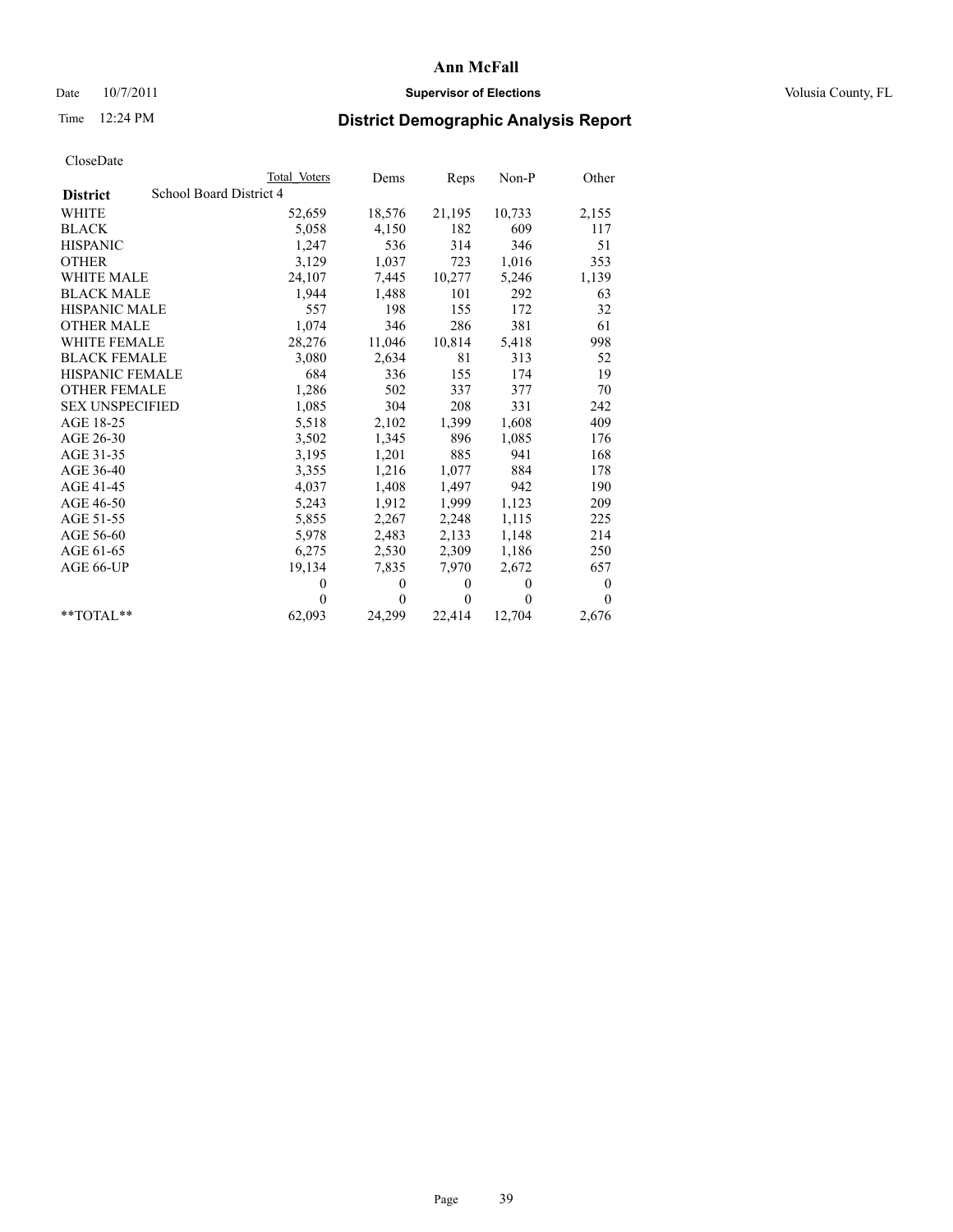## Date  $10/7/2011$  **Supervisor of Elections Supervisor of Elections** Volusia County, FL

# Time 12:24 PM **District Demographic Analysis Report**

|                                            | Total Voters | Dems         | Reps         | Non-P        | Other        |  |  |
|--------------------------------------------|--------------|--------------|--------------|--------------|--------------|--|--|
| School Board District 5<br><b>District</b> |              |              |              |              |              |  |  |
| WHITE                                      | 46,786       | 14,885       | 19,246       | 10,157       | 2,498        |  |  |
| <b>BLACK</b>                               | 5,079        | 3,928        | 260          | 711          | 180          |  |  |
| <b>HISPANIC</b>                            | 12,736       | 6,285        | 2,119        | 3.911        | 421          |  |  |
| <b>OTHER</b>                               | 3,657        | 1,159        | 723          | 1,318        | 457          |  |  |
| <b>WHITE MALE</b>                          | 21,889       | 6,136        | 9,425        | 5,001        | 1,327        |  |  |
| <b>BLACK MALE</b>                          | 2,261        | 1,643        | 150          | 360          | 108          |  |  |
| <b>HISPANIC MALE</b>                       | 6,006        | 2,847        | 1,058        | 1,878        | 223          |  |  |
| <b>OTHER MALE</b>                          | 1,221        | 411          | 279          | 456          | 75           |  |  |
| <b>WHITE FEMALE</b>                        | 24,639       | 8,665        | 9,711        | 5,108        | 1,155        |  |  |
| <b>BLACK FEMALE</b>                        | 2,775        | 2,247        | 110          | 347          | 71           |  |  |
| HISPANIC FEMALE                            | 6,646        | 3,389        | 1,056        | 2,008        | 193          |  |  |
| <b>OTHER FEMALE</b>                        | 1,431        | 553          | 296          | 483          | 99           |  |  |
| <b>SEX UNSPECIFIED</b>                     | 1,390        | 366          | 263          | 456          | 305          |  |  |
| AGE 18-25                                  | 7,232        | 2,455        | 1,637        | 2,480        | 660          |  |  |
| AGE 26-30                                  | 4,759        | 1,601        | 1,137        | 1,733        | 288          |  |  |
| AGE 31-35                                  | 5,248        | 1,937        | 1,338        | 1,657        | 316          |  |  |
| AGE 36-40                                  | 5,564        | 2,000        | 1,686        | 1,535        | 343          |  |  |
| AGE 41-45                                  | 5,886        | 2,049        | 2,020        | 1,507        | 310          |  |  |
| AGE 46-50                                  | 6,861        | 2,490        | 2,484        | 1,587        | 300          |  |  |
| AGE 51-55                                  | 6,902        | 2,620        | 2,601        | 1,372        | 309          |  |  |
| AGE 56-60                                  | 6,143        | 2,496        | 2,176        | 1,211        | 260          |  |  |
| AGE 61-65                                  | 5,622        | 2,269        | 2,048        | 1,050        | 255          |  |  |
| AGE 66-UP                                  | 14,040       | 6,340        | 5,221        | 1,964        | 515          |  |  |
|                                            | $\theta$     | $\mathbf{0}$ | $\mathbf{0}$ | $\mathbf{0}$ | $\mathbf{0}$ |  |  |
|                                            | $\theta$     | $\theta$     | $\Omega$     | $\theta$     | $\theta$     |  |  |
| $*$ $TOTAI.**$                             | 68,258       | 26,257       | 22,348       | 16,097       | 3,556        |  |  |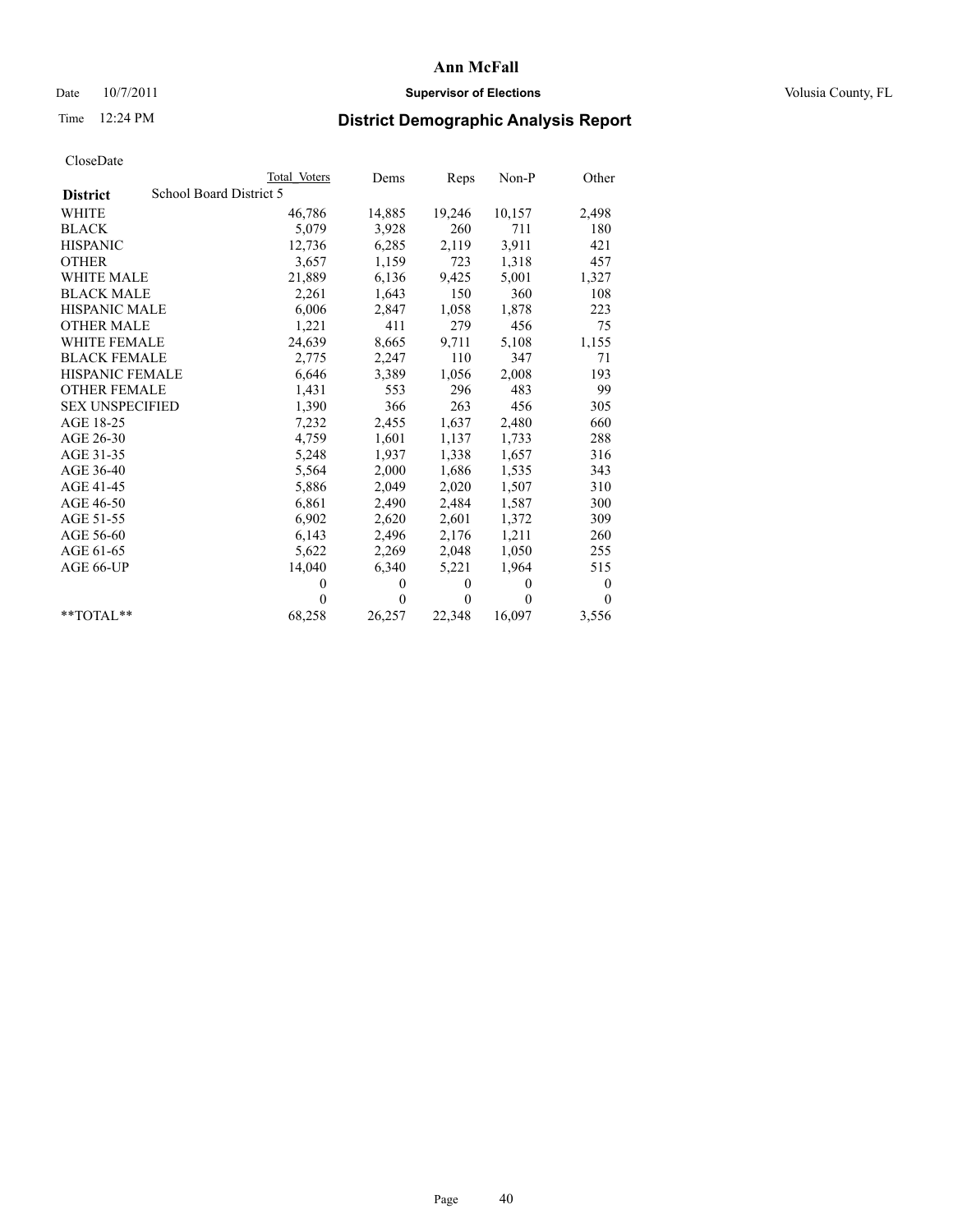## Date  $10/7/2011$  **Supervisor of Elections Supervisor of Elections** Volusia County, FL

# Time 12:24 PM **District Demographic Analysis Report**

|                                          | Total Voters | Dems     | Reps         | Non-P        | Other            |
|------------------------------------------|--------------|----------|--------------|--------------|------------------|
| Florida Senate Seat 1<br><b>District</b> |              |          |              |              |                  |
| <b>WHITE</b>                             | 5,960        | 2,185    | 2,094        | 1,359        | 322              |
| <b>BLACK</b>                             | 10,073       | 8,594    | 262          | 1,017        | 200              |
| <b>HISPANIC</b>                          | 439          | 209      | 73           | 141          | 16               |
| <b>OTHER</b>                             | 1,146        | 520      | 117          | 311          | 198              |
| <b>WHITE MALE</b>                        | 2,775        | 841      | 1,087        | 659          | 188              |
| <b>BLACK MALE</b>                        | 3,809        | 3,132    | 135          | 457          | 85               |
| <b>HISPANIC MALE</b>                     | 205          | 83       | 33           | 80           | 9                |
| <b>OTHER MALE</b>                        | 306          | 137      | 49           | 101          | 19               |
| <b>WHITE FEMALE</b>                      | 3,162        | 1,335    | 1,001        | 696          | 130              |
| <b>BLACK FEMALE</b>                      | 6,180        | 5,393    | 125          | 549          | 113              |
| HISPANIC FEMALE                          | 232          | 125      | 40           | 61           | 6                |
| <b>OTHER FEMALE</b>                      | 429          | 240      | 55           | 113          | 21               |
| <b>SEX UNSPECIFIED</b>                   | 520          | 222      | 21           | 112          | 165              |
| AGE 18-25                                | 3,802        | 2,606    | 266          | 635          | 295              |
| AGE 26-30                                | 1,637        | 942      | 184          | 452          | 59               |
| AGE 31-35                                | 1,256        | 748      | 152          | 309          | 47               |
| AGE 36-40                                | 1,103        | 649      | 184          | 225          | 45               |
| AGE 41-45                                | 1,183        | 743      | 183          | 207          | 50               |
| AGE 46-50                                | 1,494        | 936      | 269          | 227          | 62               |
| AGE 51-55                                | 1,543        | 999      | 310          | 191          | 43               |
| AGE 56-60                                | 1,326        | 872      | 239          | 174          | 41               |
| AGE 61-65                                | 1,227        | 804      | 230          | 163          | 30               |
| AGE 66-UP                                | 3,046        | 2,209    | 529          | 244          | 64               |
|                                          | $\mathbf{0}$ | $\theta$ | $\mathbf{0}$ | $\mathbf{0}$ | $\boldsymbol{0}$ |
|                                          | $\theta$     | $\theta$ | $\theta$     | $\theta$     | $\mathbf{0}$     |
| $*$ $TOTAI.**$                           | 17,618       | 11,508   | 2,546        | 2,828        | 736              |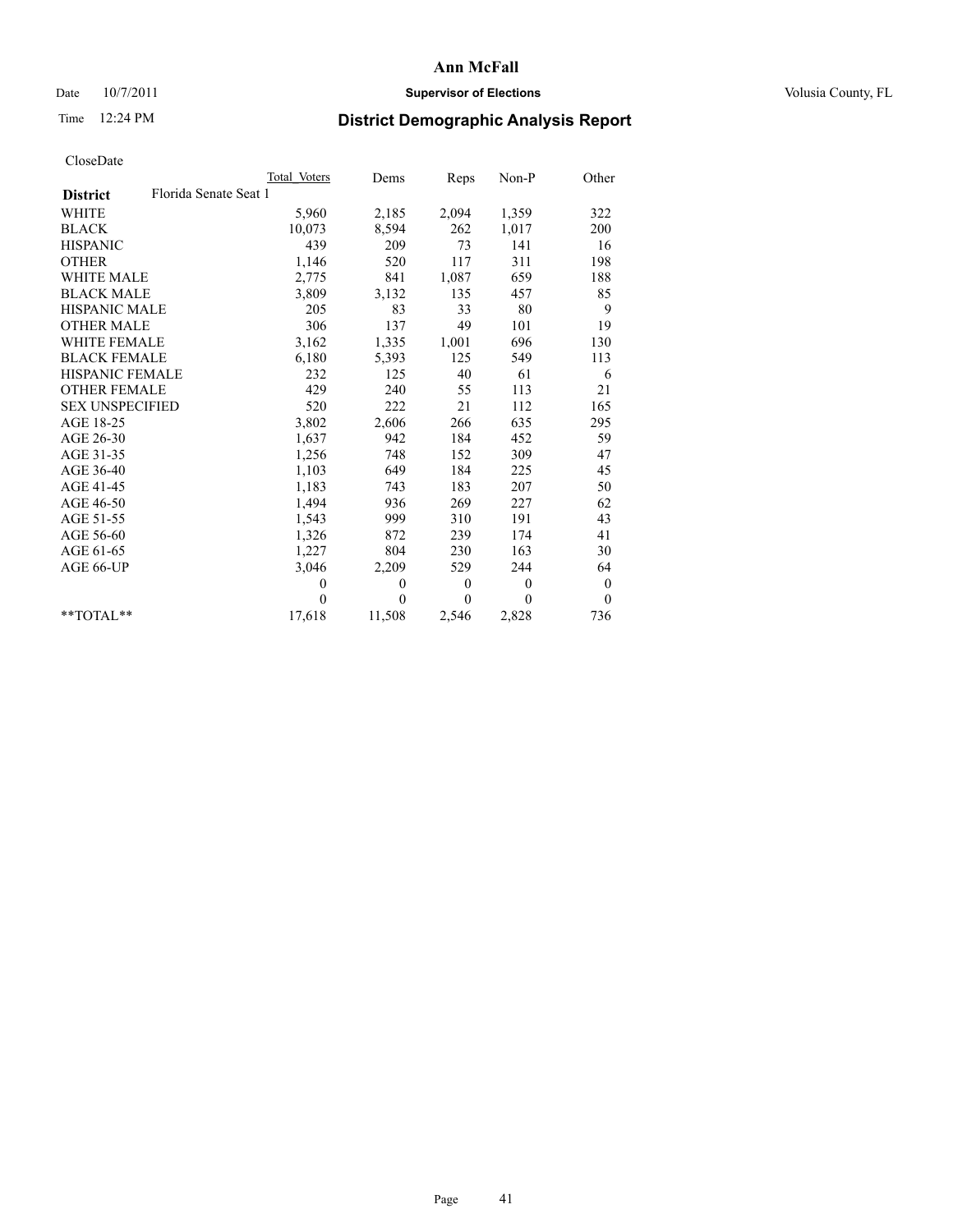## Date  $10/7/2011$  **Supervisor of Elections Supervisor of Elections** Volusia County, FL

# Time 12:24 PM **District Demographic Analysis Report**

|                                          | Total Voters | Dems         | Reps         | $Non-P$      | Other          |
|------------------------------------------|--------------|--------------|--------------|--------------|----------------|
| Florida Senate Seat 7<br><b>District</b> |              |              |              |              |                |
| <b>WHITE</b>                             | 150,813      | 53,339       | 58,839       | 32,203       | 6,432          |
| <b>BLACK</b>                             | 7,078        | 5,669        | 303          | 930          | 176            |
| <b>HISPANIC</b>                          | 5,793        | 2,601        | 1,141        | 1,809        | 242            |
| <b>OTHER</b>                             | 7,473        | 2,282        | 1,740        | 2,593        | 858            |
| <b>WHITE MALE</b>                        | 69,907       | 21,747       | 28,835       | 15,912       | 3,413          |
| <b>BLACK MALE</b>                        | 2,993        | 2,267        | 159          | 466          | 101            |
| <b>HISPANIC MALE</b>                     | 2,704        | 1,167        | 538          | 866          | 133            |
| <b>OTHER MALE</b>                        | 2,578        | 789          | 689          | 951          | 149            |
| <b>WHITE FEMALE</b>                      | 80,054       | 31,295       | 29,697       | 16,084       | 2,978          |
| <b>BLACK FEMALE</b>                      | 4,044        | 3,370        | 141          | 461          | 72             |
| HISPANIC FEMALE                          | 3,048        | 1,416        | 594          | 929          | 109            |
| <b>OTHER FEMALE</b>                      | 2,955        | 1,095        | 759          | 930          | 171            |
| <b>SEX UNSPECIFIED</b>                   | 2,874        | 745          | 611          | 936          | 582            |
| AGE 18-25                                | 13,724       | 4,600        | 3,590        | 4,451        | 1,083          |
| AGE 26-30                                | 9,534        | 3,238        | 2,471        | 3,304        | 521            |
| AGE 31-35                                | 9,057        | 2,985        | 2,602        | 2,953        | 517            |
| AGE 36-40                                | 9,663        | 3,259        | 3,109        | 2,774        | 521            |
| AGE 41-45                                | 11,632       | 3,808        | 4,290        | 2,999        | 535            |
| AGE 46-50                                | 14,919       | 5,045        | 5,875        | 3,372        | 627            |
| AGE 51-55                                | 16,450       | 6,095        | 6,376        | 3,325        | 654            |
| AGE 56-60                                | 16,975       | 6,851        | 6,210        | 3,280        | 634            |
| AGE 61-65                                | 17,368       | 6,756        | 6,475        | 3,360        | 777            |
| AGE 66-UP                                | 51,830       | 21,254       | 21,022       | 7,715        | 1,839          |
|                                          | $\theta$     | $\mathbf{0}$ | $\mathbf{0}$ | $\mathbf{0}$ | $\overline{0}$ |
|                                          | $\theta$     | $\theta$     | $\mathbf{0}$ | $\Omega$     | $\theta$       |
| $*$ $TOTAI.**$                           | 171,157      | 63,891       | 62,023       | 37,535       | 7,708          |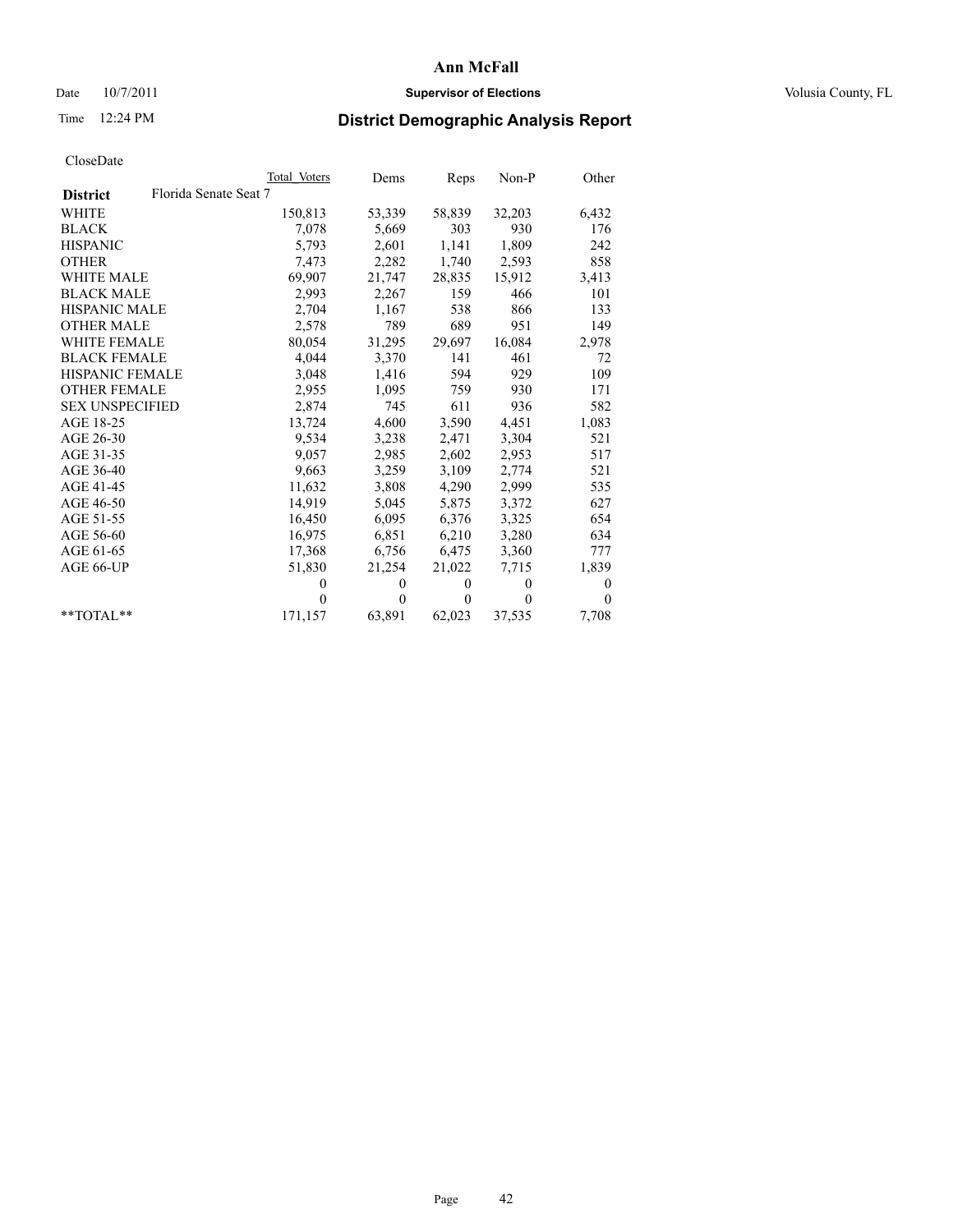## Date  $10/7/2011$  **Supervisor of Elections Supervisor of Elections** Volusia County, FL

# Time 12:24 PM **District Demographic Analysis Report**

|                                          | Total Voters | Dems         | Reps         | Non-P          | Other    |  |
|------------------------------------------|--------------|--------------|--------------|----------------|----------|--|
| Florida Senate Seat 8<br><b>District</b> |              |              |              |                |          |  |
| <b>WHITE</b>                             | 23,106       | 7,640        | 9,897        | 4,653          | 916      |  |
| <b>BLACK</b>                             | 1,025        | 805          | 40           | 141            | 39       |  |
| <b>HISPANIC</b>                          | 495          | 197          | 133          | 145            | 20       |  |
| <b>OTHER</b>                             | 1,283        | 417          | 299          | 434            | 133      |  |
| <b>WHITE MALE</b>                        | 10,627       | 3,084        | 4,818        | 2,251          | 474      |  |
| <b>BLACK MALE</b>                        | 420          | 310          | 20           | 68             | 22       |  |
| <b>HISPANIC MALE</b>                     | 231          | 76           | 72           | 72             | 11       |  |
| <b>OTHER MALE</b>                        | 458          | 156          | 122          | 159            | 21       |  |
| WHITE FEMALE                             | 12,336       | 4,515        | 5,021        | 2,367          | 433      |  |
| <b>BLACK FEMALE</b>                      | 597          | 489          | 20           | 71             | 17       |  |
| HISPANIC FEMALE                          | 263          | 121          | 60           | 73             | 9        |  |
| <b>OTHER FEMALE</b>                      | 539          | 201          | 132          | 173            | 33       |  |
| <b>SEX UNSPECIFIED</b>                   | 438          | 107          | 104          | 139            | 88       |  |
| AGE 18-25                                | 2,216        | 712          | 669          | 679            | 156      |  |
| AGE 26-30                                | 1,297        | 445          | 394          | 389            | 69       |  |
| AGE 31-35                                | 1,215        | 400          | 371          | 369            | 75       |  |
| AGE 36-40                                | 1,330        | 408          | 505          | 345            | 72       |  |
| AGE 41-45                                | 1,625        | 478          | 704          | 376            | 67       |  |
| AGE 46-50                                | 2,072        | 670          | 875          | 450            | 77       |  |
| AGE 51-55                                | 2,409        | 844          | 1,044        | 450            | 71       |  |
| AGE 56-60                                | 2,456        | 897          | 1,007        | 460            | 92       |  |
| AGE 61-65                                | 2,776        | 1,038        | 1,096        | 540            | 102      |  |
| AGE 66-UP                                | 8,513        | 3,167        | 3,704        | 1,315          | 327      |  |
|                                          | $\theta$     | $\mathbf{0}$ | $\mathbf{0}$ | $\overline{0}$ | 0        |  |
|                                          | $\theta$     | $\mathbf{0}$ | $\theta$     | $\theta$       | $\theta$ |  |
| $*$ $TOTAI.**$                           | 25,909       | 9,059        | 10,369       | 5,373          | 1,108    |  |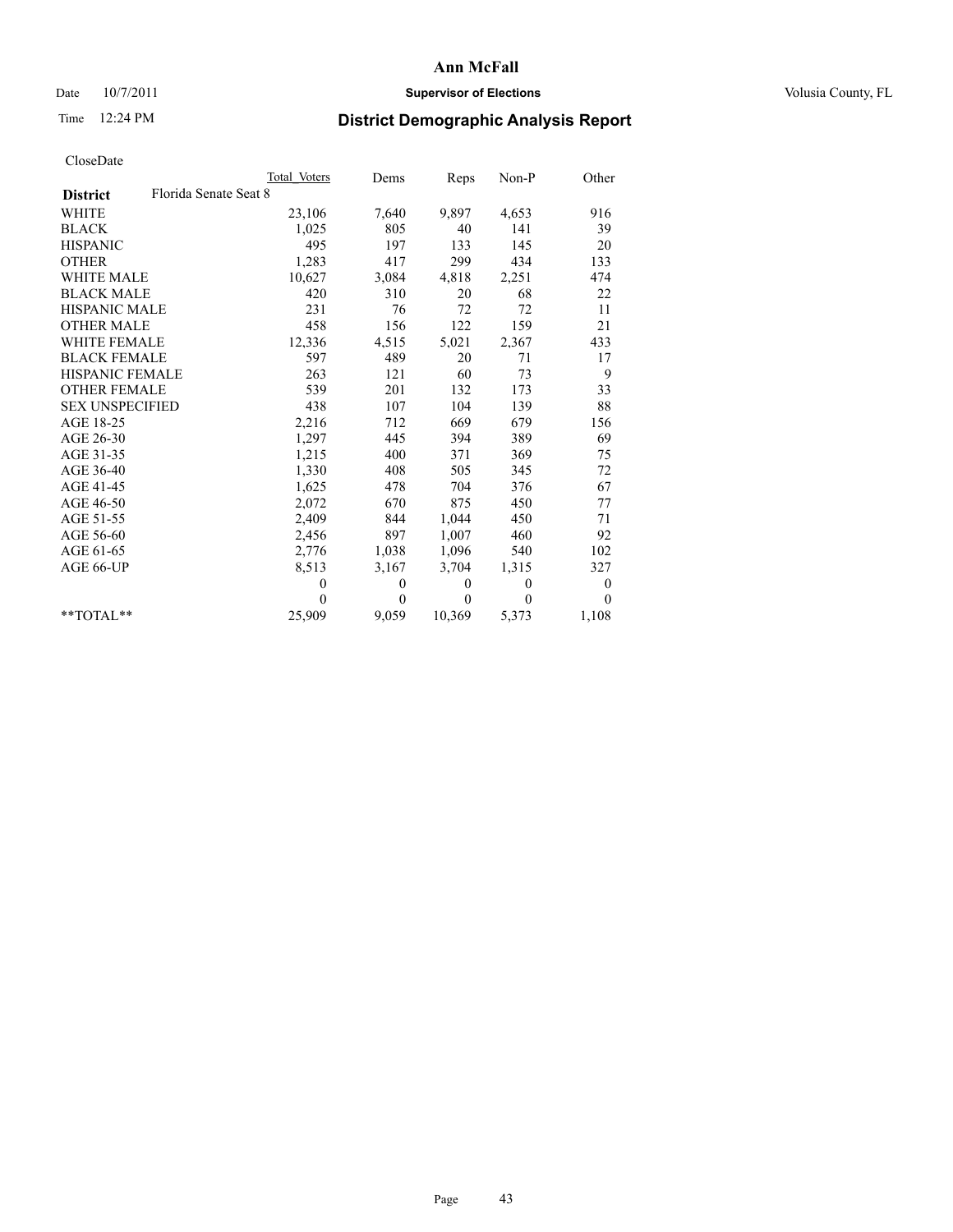## Date  $10/7/2011$  **Supervisor of Elections Supervisor of Elections** Volusia County, FL

# Time 12:24 PM **District Demographic Analysis Report**

|                                           | Total Voters | Dems     | Reps         | $Non-P$  | Other            |
|-------------------------------------------|--------------|----------|--------------|----------|------------------|
| Florida Senate Seat 20<br><b>District</b> |              |          |              |          |                  |
| <b>WHITE</b>                              | 70,544       | 23,594   | 28,700       | 14,501   | 3,749            |
| <b>BLACK</b>                              | 7,565        | 6,034    | 320          | 983      | 228              |
| <b>HISPANIC</b>                           | 12,575       | 6,065    | 2,150        | 3,927    | 433              |
| <b>OTHER</b>                              | 4,814        | 1,550    | 994          | 1,664    | 606              |
| WHITE MALE                                | 32,382       | 9,540    | 13,841       | 7,013    | 1,988            |
| <b>BLACK MALE</b>                         | 3,177        | 2,393    | 174          | 478      | 132              |
| <b>HISPANIC MALE</b>                      | 5,842        | 2,720    | 1,060        | 1,845    | 217              |
| <b>OTHER MALE</b>                         | 1,571        | 544      | 385          | 542      | 100              |
| <b>WHITE FEMALE</b>                       | 37,826       | 13,945   | 14,723       | 7,422    | 1,736            |
| <b>BLACK FEMALE</b>                       | 4,323        | 3,589    | 144          | 496      | 94               |
| HISPANIC FEMALE                           | 6,649        | 3,299    | 1,083        | 2,058    | 209              |
| <b>OTHER FEMALE</b>                       | 1,872        | 726      | 402          | 613      | 131              |
| <b>SEX UNSPECIFIED</b>                    | 1,856        | 487      | 352          | 608      | 409              |
| AGE 18-25                                 | 9,786        | 3,362    | 2,302        | 3,228    | 894              |
| AGE 26-30                                 | 6,457        | 2,211    | 1,614        | 2,228    | 404              |
| AGE 31-35                                 | 6,872        | 2,513    | 1,849        | 2,073    | 437              |
| AGE 36-40                                 | 7,079        | 2,511    | 2,218        | 1,918    | 432              |
| AGE 41-45                                 | 7,746        | 2,701    | 2,728        | 1,915    | 402              |
| AGE 46-50                                 | 9,022        | 3,290    | 3,282        | 2,049    | 401              |
| AGE 51-55                                 | 9,133        | 3,537    | 3,409        | 1,753    | 434              |
| AGE 56-60                                 | 8,593        | 3,606    | 3,006        | 1,595    | 386              |
| AGE 61-65                                 | 8,107        | 3,373    | 2,986        | 1,392    | 356              |
| AGE 66-UP                                 | 22,703       | 10,139   | 8,770        | 2,924    | 870              |
|                                           | $\Omega$     | $\theta$ | $\mathbf{0}$ | $\theta$ | $\boldsymbol{0}$ |
|                                           | $\Omega$     | $\theta$ | $\theta$     | $\theta$ | $\Omega$         |
| $*$ $TOTAI.**$                            | 95,498       | 37,243   | 32,164       | 21,075   | 5,016            |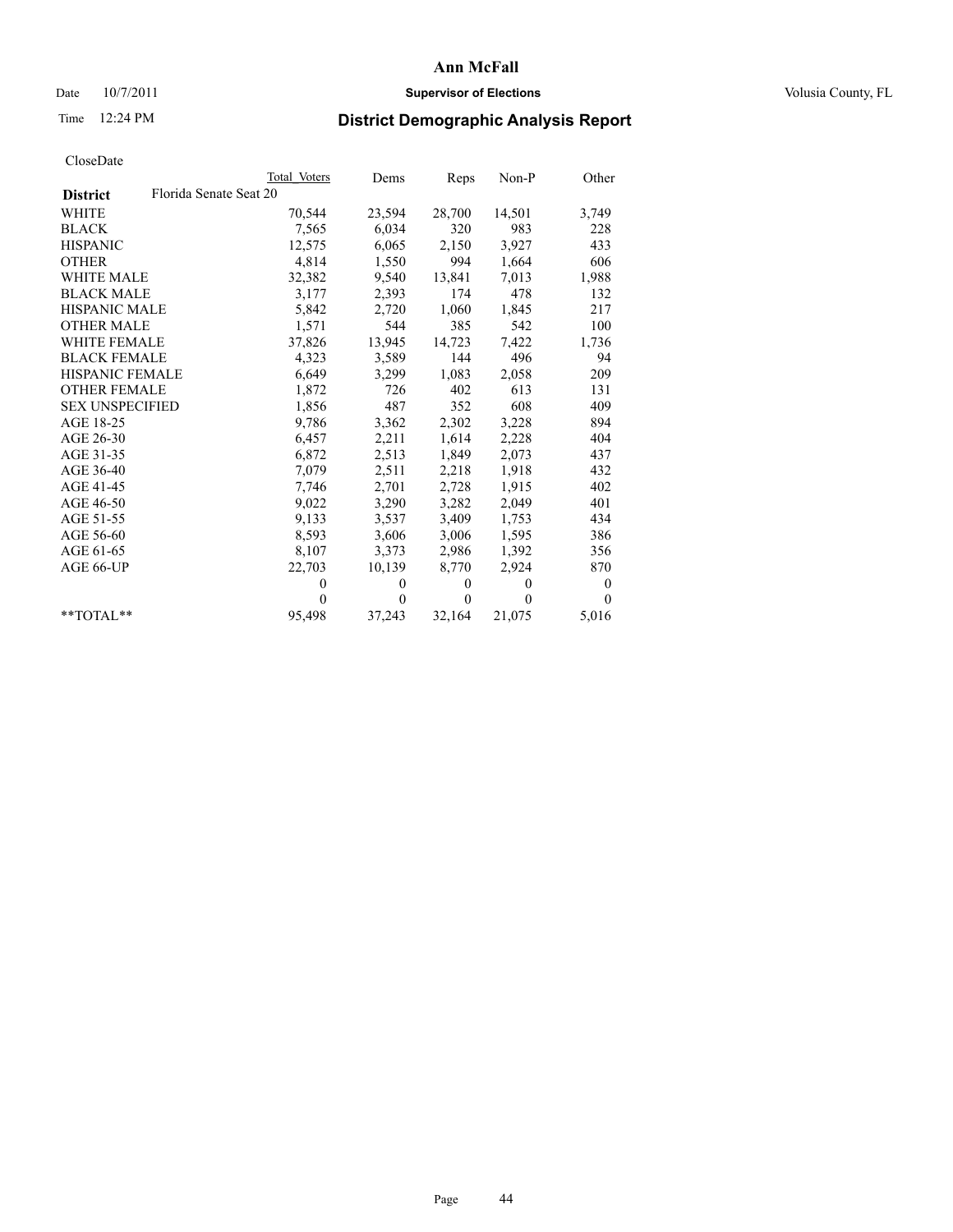## Date  $10/7/2011$  **Supervisor of Elections Supervisor of Elections** Volusia County, FL

# Time 12:24 PM **District Demographic Analysis Report**

|                                       | Total Voters | Dems         | Reps     | $Non-P$      | Other            |
|---------------------------------------|--------------|--------------|----------|--------------|------------------|
| Daytona Bch Zone 1<br><b>District</b> |              |              |          |              |                  |
| WHITE                                 | 4,182        | 1,652        | 1,413    | 930          | 187              |
| <b>BLACK</b>                          | 835          | 680          | 27       | 114          | 14               |
| <b>HISPANIC</b>                       | 119          | 56           | 33       | 27           | 3                |
| <b>OTHER</b>                          | 303          | 110          | 62       | 89           | 42               |
| <b>WHITE MALE</b>                     | 1,945        | 663          | 707      | 469          | 106              |
| <b>BLACK MALE</b>                     | 344          | 267          | 16       | 52           | 9                |
| <b>HISPANIC MALE</b>                  | 60           | 24           | 17       | 17           | $\overline{c}$   |
| <b>OTHER MALE</b>                     | 118          | 45           | 29       | 38           | 6                |
| WHITE FEMALE                          | 2,218        | 982          | 703      | 453          | 80               |
| <b>BLACK FEMALE</b>                   | 489          | 412          | 11       | 61           | 5                |
| HISPANIC FEMALE                       | 59           | 32           | 16       | 10           | $\mathbf{1}$     |
| <b>OTHER FEMALE</b>                   | 120          | 50           | 26       | 34           | 10               |
| <b>SEX UNSPECIFIED</b>                | 86           | 23           | 10       | 26           | 27               |
| AGE 18-25                             | 507          | 227          | 88       | 151          | 41               |
| AGE 26-30                             | 360          | 174          | 50       | 118          | 18               |
| AGE 31-35                             | 294          | 132          | 59       | 89           | 14               |
| AGE 36-40                             | 285          | 117          | 69       | 87           | 12               |
| AGE 41-45                             | 334          | 138          | 99       | 81           | 16               |
| AGE 46-50                             | 454          | 194          | 146      | 92           | 22               |
| AGE 51-55                             | 508          | 225          | 161      | 95           | 27               |
| AGE 56-60                             | 511          | 239          | 148      | 103          | 21               |
| AGE 61-65                             | 547          | 249          | 160      | 124          | 14               |
| AGE 66-UP                             | 1,639        | 803          | 555      | 220          | 61               |
|                                       | $\theta$     | $\mathbf{0}$ | $\theta$ | $\mathbf{0}$ | $\boldsymbol{0}$ |
|                                       | $\theta$     | $\theta$     | $\theta$ | $\theta$     | $\theta$         |
| **TOTAL**                             | 5,439        | 2,498        | 1,535    | 1,160        | 246              |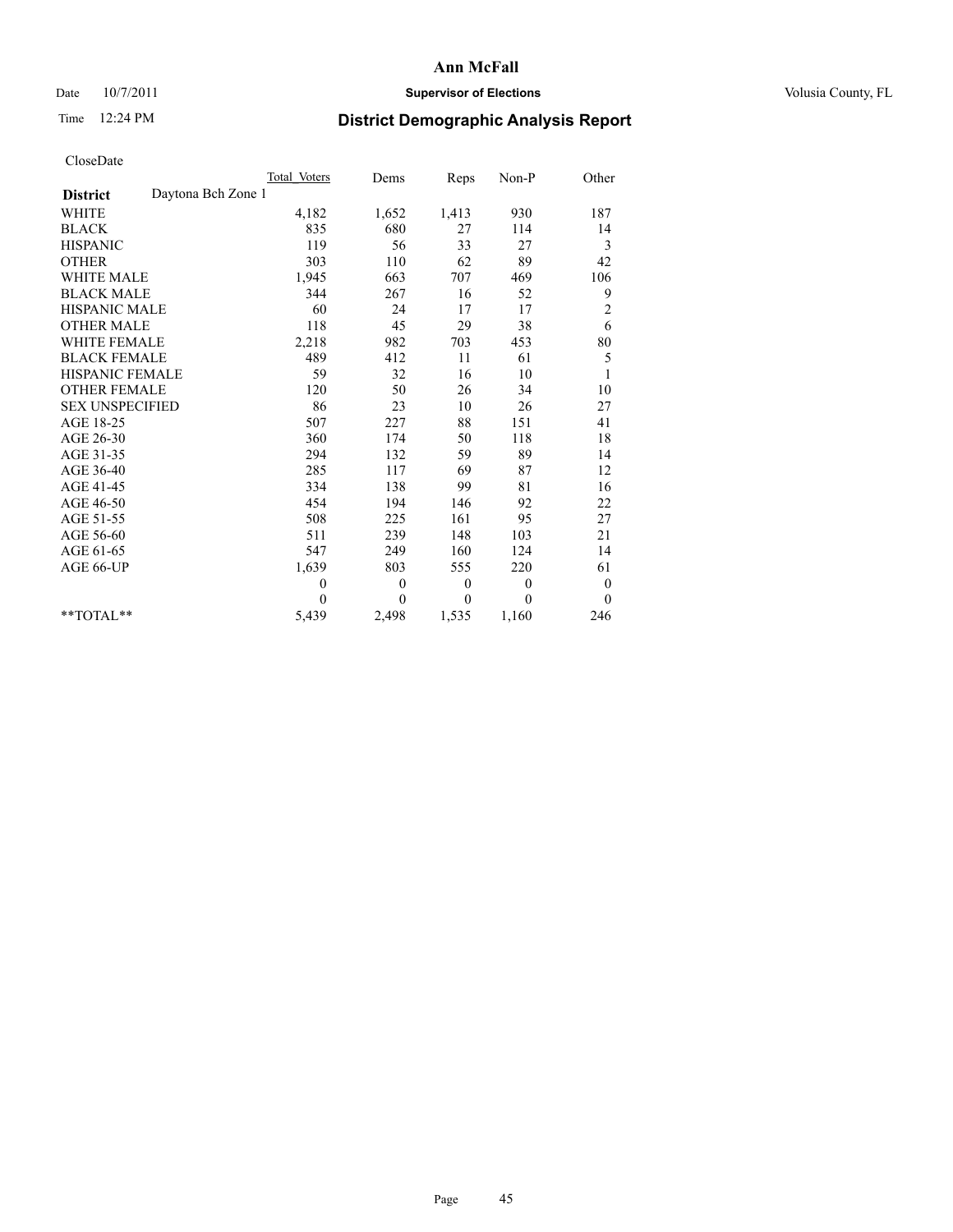## Date  $10/7/2011$  **Supervisor of Elections Supervisor of Elections** Volusia County, FL

# Time 12:24 PM **District Demographic Analysis Report**

|                                       | Total Voters   | Dems         | Reps         | $Non-P$      | Other            |  |
|---------------------------------------|----------------|--------------|--------------|--------------|------------------|--|
| Daytona Bch Zone 2<br><b>District</b> |                |              |              |              |                  |  |
| <b>WHITE</b>                          | 3,776          | 1,516        | 1,294        | 809          | 157              |  |
| <b>BLACK</b>                          | 1,184          | 992          | 39           | 128          | 25               |  |
| <b>HISPANIC</b>                       | 119            | 50           | 25           | 38           | 6                |  |
| <b>OTHER</b>                          | 270            | 106          | 47           | 95           | 22               |  |
| <b>WHITE MALE</b>                     | 1,830          | 691          | 661          | 390          | 88               |  |
| <b>BLACK MALE</b>                     | 469            | 376          | 17           | 66           | 10               |  |
| <b>HISPANIC MALE</b>                  | 54             | 23           | 10           | 16           | 5                |  |
| <b>OTHER MALE</b>                     | 93             | 35           | 20           | 34           | 4                |  |
| <b>WHITE FEMALE</b>                   | 1,921          | 812          | 624          | 416          | 69               |  |
| <b>BLACK FEMALE</b>                   | 710            | 612          | 22           | 61           | 15               |  |
| HISPANIC FEMALE                       | 65             | 27           | 15           | 22           | 1                |  |
| <b>OTHER FEMALE</b>                   | 120            | 52           | 27           | 37           | 4                |  |
| <b>SEX UNSPECIFIED</b>                | 87             | 36           | 9            | 28           | 14               |  |
| AGE 18-25                             | 478            | 234          | 79           | 130          | 35               |  |
| AGE 26-30                             | 346            | 159          | 63           | 105          | 19               |  |
| AGE 31-35                             | 285            | 140          | 45           | 88           | 12               |  |
| AGE 36-40                             | 286            | 135          | 63           | 76           | 12               |  |
| AGE 41-45                             | 340            | 149          | 91           | 85           | 15               |  |
| AGE 46-50                             | 475            | 214          | 135          | 108          | 18               |  |
| AGE 51-55                             | 535            | 283          | 149          | 91           | 12               |  |
| AGE 56-60                             | 537            | 248          | 152          | 118          | 19               |  |
| AGE 61-65                             | 464            | 245          | 120          | 80           | 19               |  |
| AGE 66-UP                             | 1,603          | 857          | 508          | 189          | 49               |  |
|                                       | $\overline{0}$ | $\mathbf{0}$ | $\mathbf{0}$ | $\mathbf{0}$ | $\boldsymbol{0}$ |  |
|                                       | $\theta$       | $\theta$     | $\Omega$     | $\theta$     | $\mathbf{0}$     |  |
| $*$ $TOTAI.**$                        | 5,349          | 2,664        | 1,405        | 1,070        | 210              |  |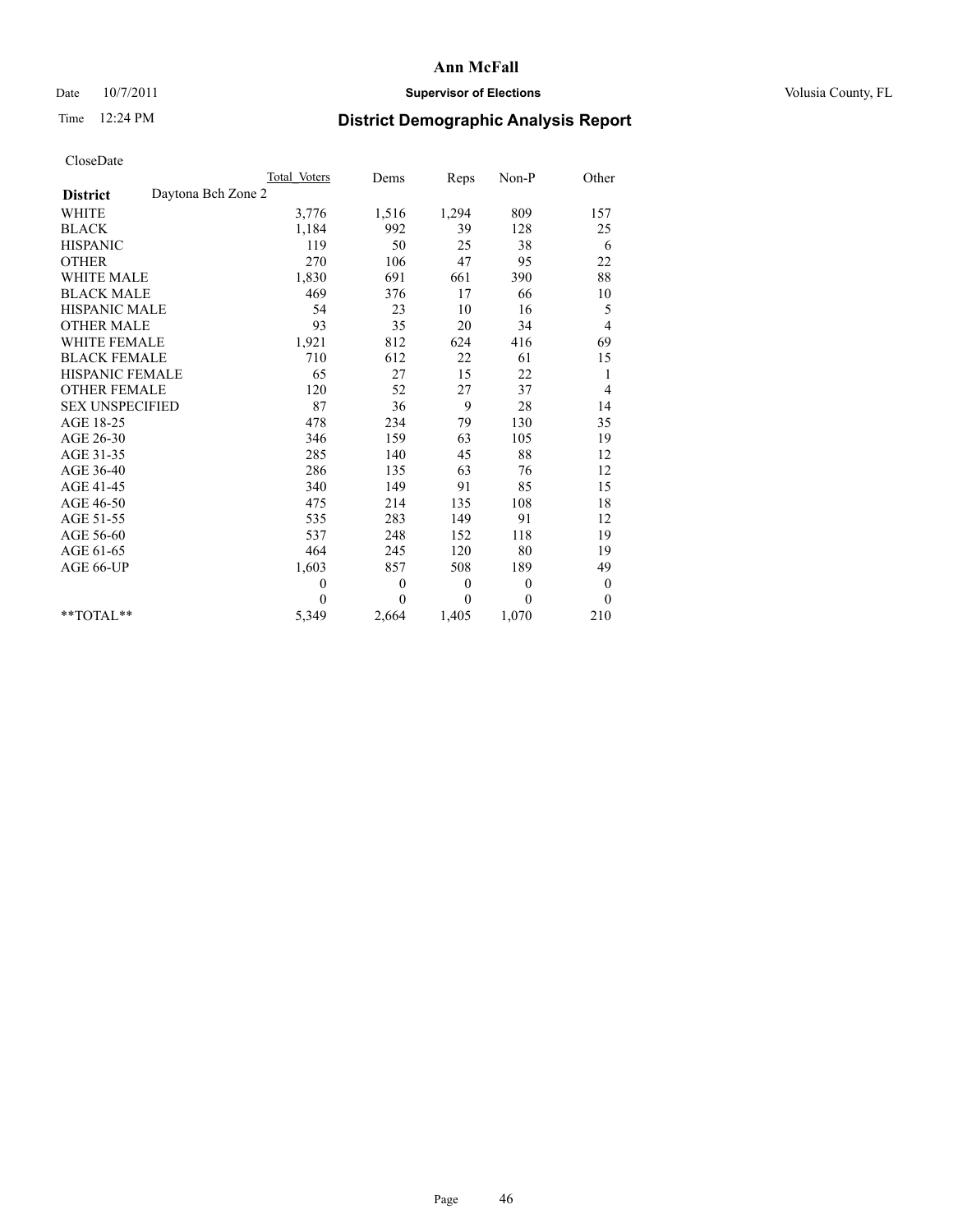## Date  $10/7/2011$  **Supervisor of Elections Supervisor of Elections** Volusia County, FL

# Time 12:24 PM **District Demographic Analysis Report**

|                                       | Total Voters | Dems         | Reps     | $Non-P$      | Other            |  |
|---------------------------------------|--------------|--------------|----------|--------------|------------------|--|
| Daytona Bch Zone 3<br><b>District</b> |              |              |          |              |                  |  |
| WHITE                                 | 3,060        | 1,237        | 918      | 730          | 175              |  |
| <b>BLACK</b>                          | 1,865        | 1,623        | 38       | 161          | 43               |  |
| <b>HISPANIC</b>                       | 111          | 54           | 20       | 36           | 1                |  |
| <b>OTHER</b>                          | 400          | 158          | 36       | 109          | 97               |  |
| <b>WHITE MALE</b>                     | 1,559        | 549          | 506      | 381          | 123              |  |
| <b>BLACK MALE</b>                     | 569          | 484          | 15       | 50           | 20               |  |
| <b>HISPANIC MALE</b>                  | 53           | 25           | 9        | 18           | 1                |  |
| <b>OTHER MALE</b>                     | 100          | 44           | 17       | 33           | 6                |  |
| WHITE FEMALE                          | 1,482        | 680          | 407      | 344          | 51               |  |
| <b>BLACK FEMALE</b>                   | 1,286        | 1,132        | 23       | 108          | 23               |  |
| HISPANIC FEMALE                       | 57           | 28           | 11       | 18           | $\boldsymbol{0}$ |  |
| <b>OTHER FEMALE</b>                   | 138          | 71           | 9        | 47           | 11               |  |
| <b>SEX UNSPECIFIED</b>                | 192          | 59           | 15       | 37           | 81               |  |
| AGE 18-25                             | 1,641        | 1,274        | 66       | 179          | 122              |  |
| AGE 26-30                             | 366          | 182          | 48       | 117          | 19               |  |
| AGE 31-35                             | 204          | 88           | 33       | 70           | 13               |  |
| AGE 36-40                             | 213          | 89           | 38       | 77           | 9                |  |
| AGE 41-45                             | 270          | 112          | 64       | 81           | 13               |  |
| AGE 46-50                             | 306          | 137          | 76       | 80           | 13               |  |
| AGE 51-55                             | 412          | 192          | 96       | 94           | 30               |  |
| AGE 56-60                             | 479          | 249          | 125      | 85           | 20               |  |
| AGE 61-65                             | 434          | 193          | 133      | 86           | 22               |  |
| AGE 66-UP                             | 1,111        | 556          | 333      | 167          | 55               |  |
|                                       | $\theta$     | $\mathbf{0}$ | $\theta$ | $\mathbf{0}$ | $\boldsymbol{0}$ |  |
|                                       | $\Omega$     | $\theta$     | $\theta$ | $\theta$     | $\theta$         |  |
| **TOTAL**                             | 5,436        | 3,072        | 1,012    | 1,036        | 316              |  |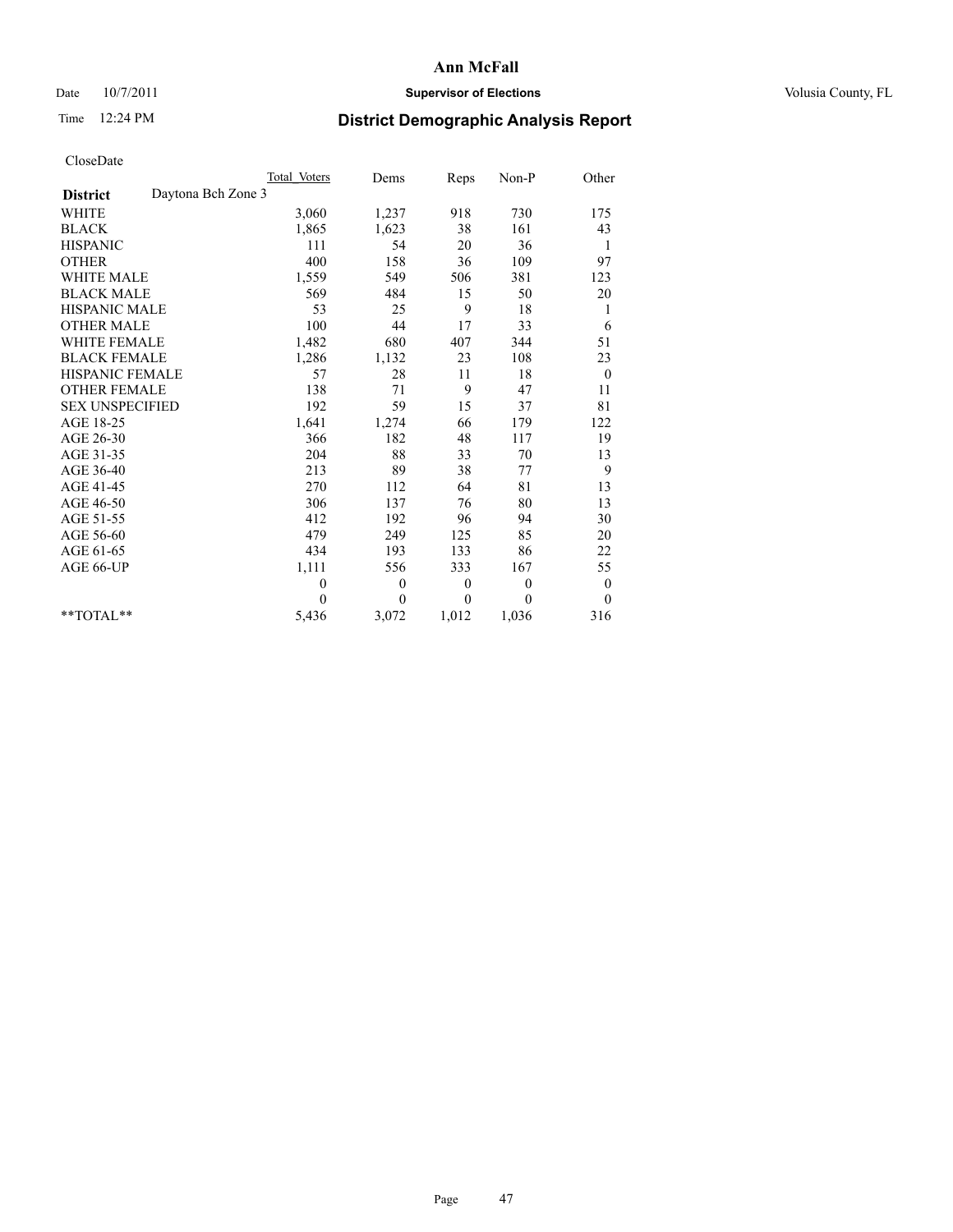### Date  $10/7/2011$  **Supervisor of Elections Supervisor of Elections** Volusia County, FL

# Time 12:24 PM **District Demographic Analysis Report**

|                                       | Total Voters     | Dems         | Reps         | $Non-P$      | Other            |
|---------------------------------------|------------------|--------------|--------------|--------------|------------------|
| Daytona Bch Zone 4<br><b>District</b> |                  |              |              |              |                  |
| <b>WHITE</b>                          | 5,774            | 1,815        | 2,567        | 1,125        | 267              |
| <b>BLACK</b>                          | 748              | 593          | 25           | 107          | 23               |
| <b>HISPANIC</b>                       | 197              | 89           | 46           | 56           | 6                |
| <b>OTHER</b>                          | 400              | 119          | 97           | 143          | 41               |
| <b>WHITE MALE</b>                     | 2,743            | 735          | 1,281        | 567          | 160              |
| <b>BLACK MALE</b>                     | 302              | 219          | 16           | 57           | 10               |
| HISPANIC MALE                         | 90               | 36           | 25           | 25           | 4                |
| <b>OTHER MALE</b>                     | 158              | 45           | 38           | 66           | 9                |
| <b>WHITE FEMALE</b>                   | 3,004            | 1,068        | 1,278        | 553          | 105              |
| <b>BLACK FEMALE</b>                   | 445              | 373          | 9            | 50           | 13               |
| HISPANIC FEMALE                       | 107              | 53           | 21           | 31           | $\overline{c}$   |
| <b>OTHER FEMALE</b>                   | 160              | 53           | 44           | 56           | $\tau$           |
| <b>SEX UNSPECIFIED</b>                | 110              | 34           | 23           | 26           | 27               |
| AGE 18-25                             | 885              | 349          | 237          | 249          | 50               |
| AGE 26-30                             | 624              | 235          | 174          | 172          | 43               |
| AGE 31-35                             | 461              | 184          | 146          | 109          | 22               |
| AGE 36-40                             | 420              | 142          | 159          | 93           | 26               |
| AGE 41-45                             | 361              | 132          | 125          | 92           | 12               |
| AGE 46-50                             | 422              | 157          | 157          | 95           | 13               |
| AGE 51-55                             | 509              | 190          | 216          | 85           | 18               |
| AGE 56-60                             | 553              | 203          | 222          | 106          | 22               |
| AGE 61-65                             | 633              | 212          | 258          | 124          | 39               |
| AGE 66-UP                             | 2,251            | 812          | 1,041        | 306          | 92               |
|                                       | $\boldsymbol{0}$ | $\mathbf{0}$ | $\mathbf{0}$ | $\mathbf{0}$ | $\boldsymbol{0}$ |
|                                       | $\theta$         | $\theta$     | $\mathbf{0}$ | $\Omega$     | $\mathbf{0}$     |
| $*$ $TOTAI.**$                        | 7,119            | 2,616        | 2,735        | 1,431        | 337              |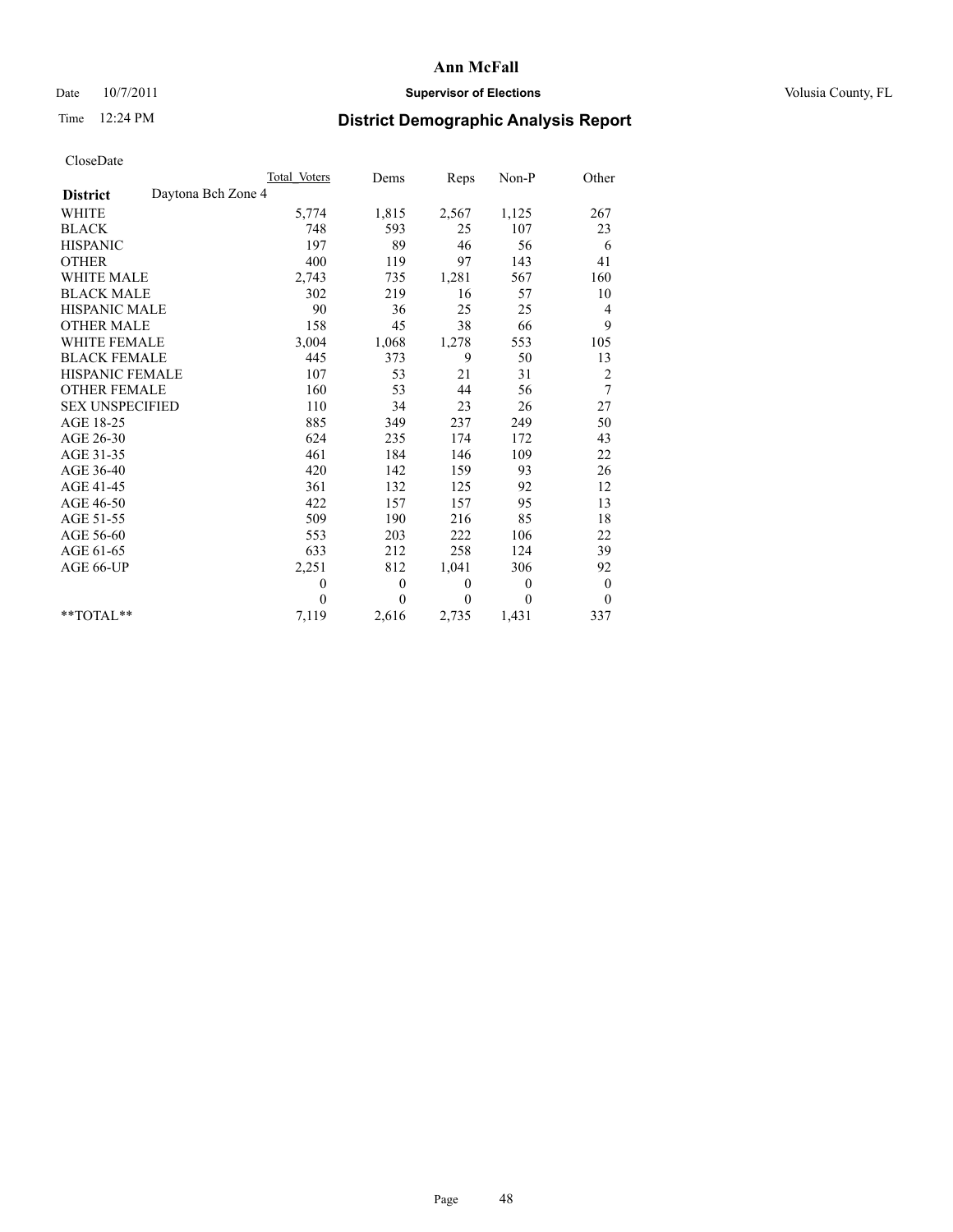### Date  $10/7/2011$  **Supervisor of Elections Supervisor of Elections** Volusia County, FL

# Time 12:24 PM **District Demographic Analysis Report**

|                                       | Total Voters | Dems         | Reps     | Non-P          | Other            |  |
|---------------------------------------|--------------|--------------|----------|----------------|------------------|--|
| Daytona Bch Zone 5<br><b>District</b> |              |              |          |                |                  |  |
| <b>WHITE</b>                          | 1,932        | 781          | 593      | 447            | 111              |  |
| <b>BLACK</b>                          | 3,425        | 2,926        | 86       | 351            | 62               |  |
| <b>HISPANIC</b>                       | 162          | 92           | 26       | 39             | 5                |  |
| <b>OTHER</b>                          | 369          | 180          | 42       | 98             | 49               |  |
| <b>WHITE MALE</b>                     | 874          | 313          | 306      | 192            | 63               |  |
| <b>BLACK MALE</b>                     | 1,266        | 1,030        | 46       | 156            | 34               |  |
| <b>HISPANIC MALE</b>                  | 79           | 40           | 12       | 23             | $\overline{4}$   |  |
| <b>OTHER MALE</b>                     | 96           | 46           | 14       | 28             | 8                |  |
| WHITE FEMALE                          | 1,050        | 467          | 284      | 254            | 45               |  |
| <b>BLACK FEMALE</b>                   | 2,130        | 1,869        | 40       | 193            | 28               |  |
| HISPANIC FEMALE                       | 83           | 52           | 14       | 16             | 1                |  |
| <b>OTHER FEMALE</b>                   | 154          | 85           | 24       | 37             | 8                |  |
| <b>SEX UNSPECIFIED</b>                | 156          | 77           | 7        | 36             | 36               |  |
| AGE 18-25                             | 952          | 607          | 80       | 197            | 68               |  |
| AGE 26-30                             | 582          | 359          | 62       | 144            | 17               |  |
| AGE 31-35                             | 449          | 281          | 42       | 108            | 18               |  |
| AGE 36-40                             | 417          | 268          | 54       | 81             | 14               |  |
| AGE 41-45                             | 404          | 285          | 42       | 59             | 18               |  |
| AGE 46-50                             | 545          | 372          | 79       | 74             | 20               |  |
| AGE 51-55                             | 513          | 365          | 78       | 58             | 12               |  |
| AGE 56-60                             | 461          | 329          | 65       | 50             | 17               |  |
| AGE 61-65                             | 457          | 324          | 66       | 55             | 12               |  |
| AGE 66-UP                             | 1,108        | 789          | 179      | 109            | 31               |  |
|                                       | $\theta$     | $\mathbf{0}$ | $\theta$ | $\overline{0}$ | $\boldsymbol{0}$ |  |
|                                       | $\Omega$     | $\theta$     | $\theta$ | $\theta$       | $\theta$         |  |
| $*$ $TOTAI.**$                        | 5,888        | 3,979        | 747      | 935            | 227              |  |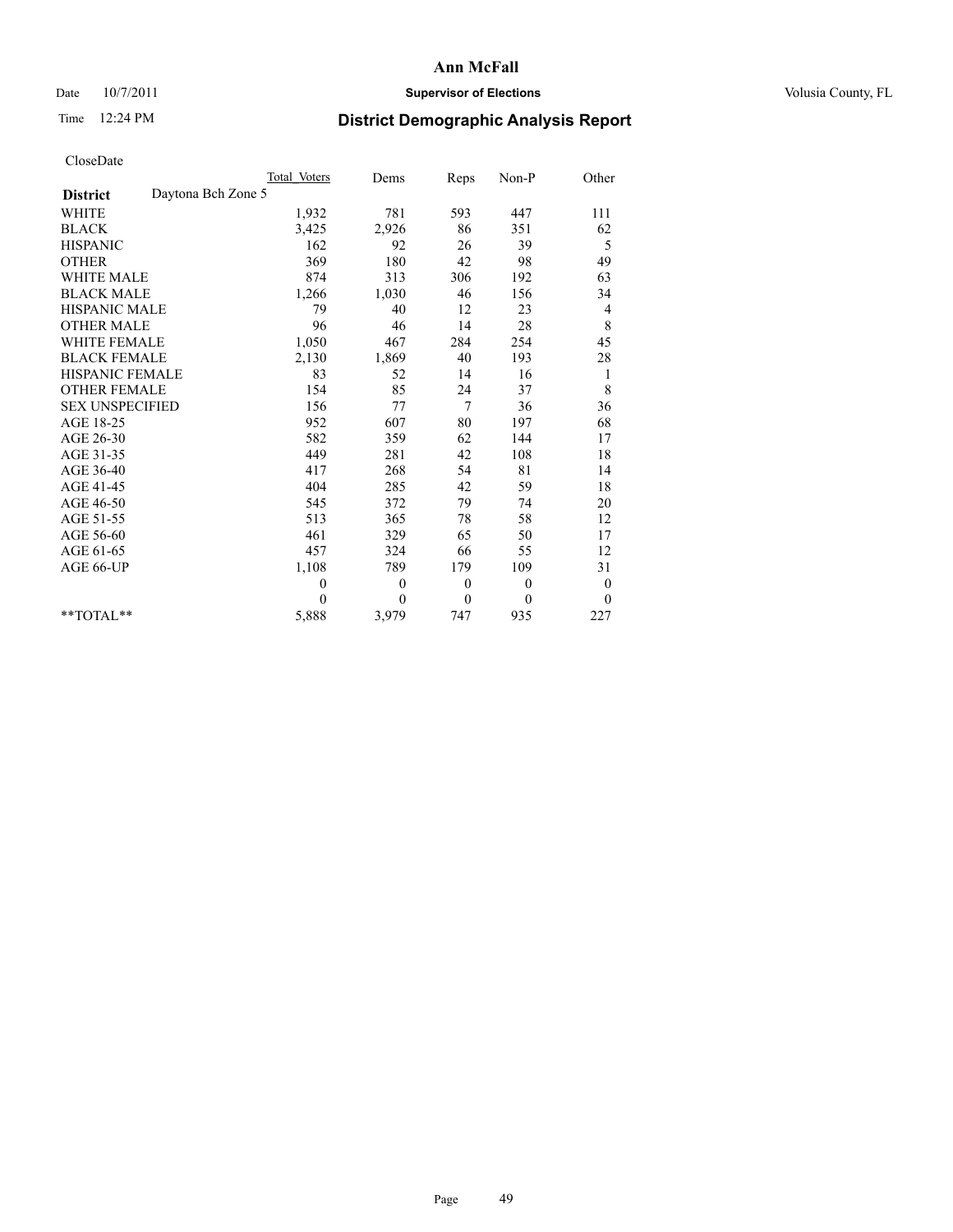### Date  $10/7/2011$  **Supervisor of Elections Supervisor of Elections** Volusia County, FL

# Time 12:24 PM **District Demographic Analysis Report**

|                                       | Total Voters | Dems         | Reps         | $Non-P$      | Other            |
|---------------------------------------|--------------|--------------|--------------|--------------|------------------|
| Daytona Bch Zone 6<br><b>District</b> |              |              |              |              |                  |
| WHITE                                 | 1,169        | 493          | 340          | 270          | 66               |
| <b>BLACK</b>                          | 3,505        | 3,001        | 82           | 350          | 72               |
| <b>HISPANIC</b>                       | 116          | 50           | 12           | 47           | 7                |
| <b>OTHER</b>                          | 315          | 166          | 18           | 91           | 40               |
| <b>WHITE MALE</b>                     | 558          | 195          | 183          | 137          | 43               |
| <b>BLACK MALE</b>                     | 1,491        | 1,246        | 46           | 174          | 25               |
| <b>HISPANIC MALE</b>                  | 58           | 22           | 6            | 28           | $\overline{c}$   |
| <b>OTHER MALE</b>                     | 93           | 53           | 9            | 28           | $\overline{3}$   |
| WHITE FEMALE                          | 607          | 294          | 157          | 133          | 23               |
| <b>BLACK FEMALE</b>                   | 1,976        | 1,726        | 34           | 171          | 45               |
| HISPANIC FEMALE                       | 56           | 27           | 6            | 19           | 4                |
| <b>OTHER FEMALE</b>                   | 102          | 67           | 6            | 26           | 3                |
| <b>SEX UNSPECIFIED</b>                | 164          | 80           | 5            | 42           | 37               |
| AGE 18-25                             | 903          | 605          | 52           | 179          | 67               |
| AGE 26-30                             | 505          | 314          | 35           | 136          | 20               |
| AGE 31-35                             | 389          | 261          | 22           | 91           | 15               |
| AGE 36-40                             | 294          | 198          | 30           | 52           | 14               |
| AGE 41-45                             | 358          | 266          | 26           | 52           | 14               |
| AGE 46-50                             | 438          | 325          | 31           | 64           | 18               |
| AGE 51-55                             | 468          | 345          | 64           | 48           | 11               |
| AGE 56-60                             | 402          | 289          | 54           | 48           | 11               |
| AGE 61-65                             | 354          | 271          | 44           | 35           | $\overline{4}$   |
| AGE 66-UP                             | 994          | 836          | 94           | 53           | 11               |
|                                       | $\theta$     | $\mathbf{0}$ | $\mathbf{0}$ | $\mathbf{0}$ | $\boldsymbol{0}$ |
|                                       | $\Omega$     | $\theta$     | $\mathbf{0}$ | $\theta$     | $\theta$         |
| **TOTAL**                             | 5,105        | 3,710        | 452          | 758          | 185              |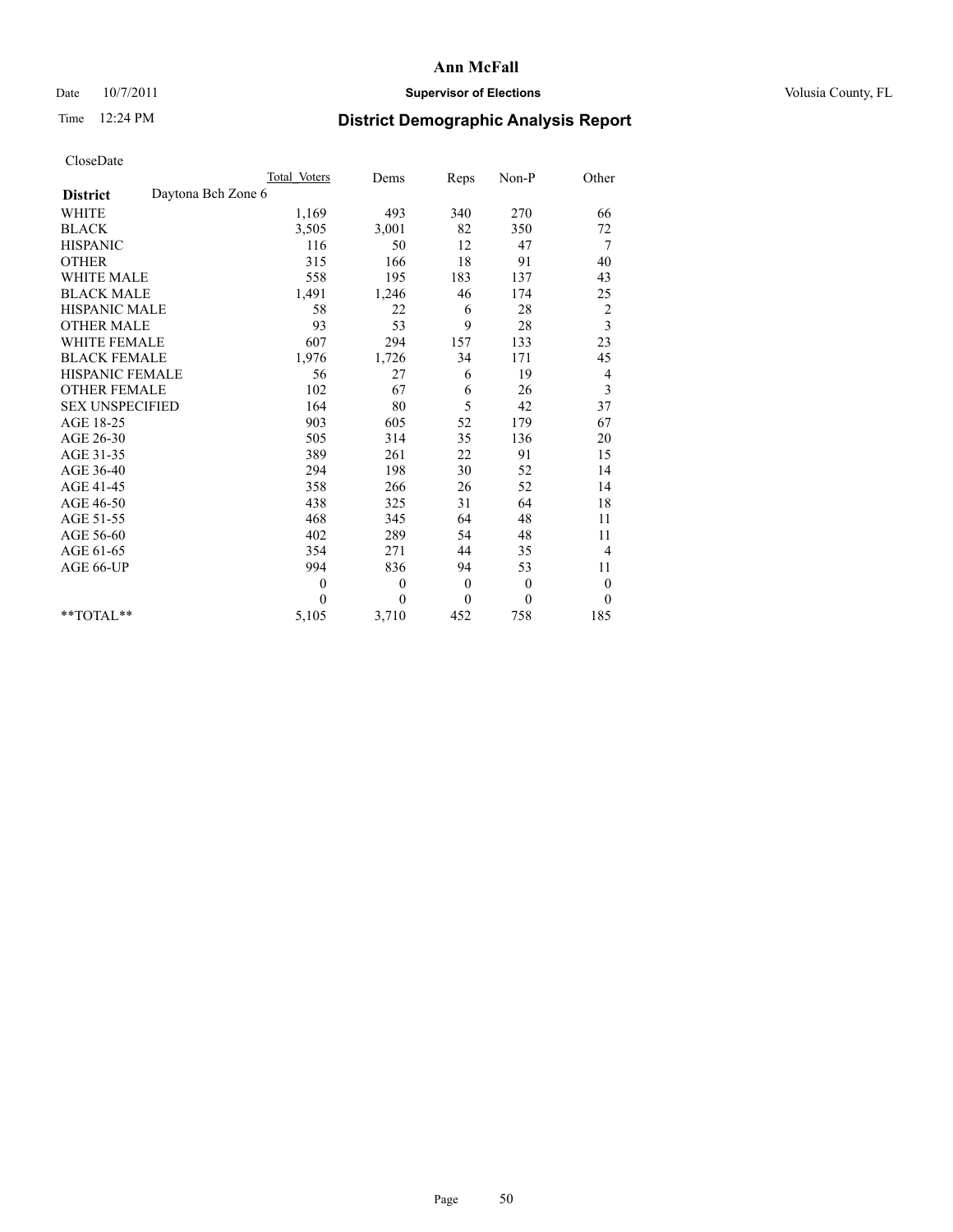## Date  $10/7/2011$  **Supervisor of Elections Supervisor of Elections** Volusia County, FL

# Time 12:24 PM **District Demographic Analysis Report**

|                                       | Total Voters | Dems     | Reps         | Non-P    | Other            |  |
|---------------------------------------|--------------|----------|--------------|----------|------------------|--|
| Deltona District 1<br><b>District</b> |              |          |              |          |                  |  |
| <b>WHITE</b>                          | 5,028        | 1,761    | 1,793        | 1,207    | 267              |  |
| <b>BLACK</b>                          | 920          | 712      | 42           | 128      | 38               |  |
| <b>HISPANIC</b>                       | 1,969        | 989      | 290          | 628      | 62               |  |
| <b>OTHER</b>                          | 518          | 166      | 79           | 213      | 60               |  |
| <b>WHITE MALE</b>                     | 2,380        | 751      | 889          | 589      | 151              |  |
| <b>BLACK MALE</b>                     | 429          | 314      | 29           | 58       | 28               |  |
| <b>HISPANIC MALE</b>                  | 936          | 443      | 148          | 312      | 33               |  |
| <b>OTHER MALE</b>                     | 157          | 51       | 32           | 66       | 8                |  |
| WHITE FEMALE                          | 2,626        | 1,001    | 898          | 613      | 114              |  |
| <b>BLACK FEMALE</b>                   | 486          | 395      | 13           | 68       | 10               |  |
| HISPANIC FEMALE                       | 1,022        | 540      | 142          | 311      | 29               |  |
| <b>OTHER FEMALE</b>                   | 201          | 81       | 36           | 71       | 13               |  |
| <b>SEX UNSPECIFIED</b>                | 198          | 52       | 17           | 88       | 41               |  |
| AGE 18-25                             | 1,111        | 411      | 217          | 389      | 94               |  |
| AGE 26-30                             | 768          | 281      | 172          | 275      | 40               |  |
| AGE 31-35                             | 796          | 336      | 168          | 256      | 36               |  |
| AGE 36-40                             | 780          | 323      | 187          | 225      | 45               |  |
| AGE 41-45                             | 836          | 311      | 259          | 209      | 57               |  |
| AGE 46-50                             | 883          | 367      | 277          | 214      | 25               |  |
| AGE 51-55                             | 885          | 367      | 278          | 200      | 40               |  |
| AGE 56-60                             | 646          | 293      | 193          | 130      | 30               |  |
| AGE 61-65                             | 583          | 291      | 144          | 120      | 28               |  |
| AGE 66-UP                             | 1,147        | 648      | 309          | 158      | 32               |  |
|                                       | $\mathbf{0}$ | $\theta$ | $\theta$     | $\theta$ | $\boldsymbol{0}$ |  |
|                                       | $\Omega$     | $\theta$ | $\mathbf{0}$ | $\theta$ | $\theta$         |  |
| **TOTAL**                             | 8,435        | 3,628    | 2,204        | 2,176    | 427              |  |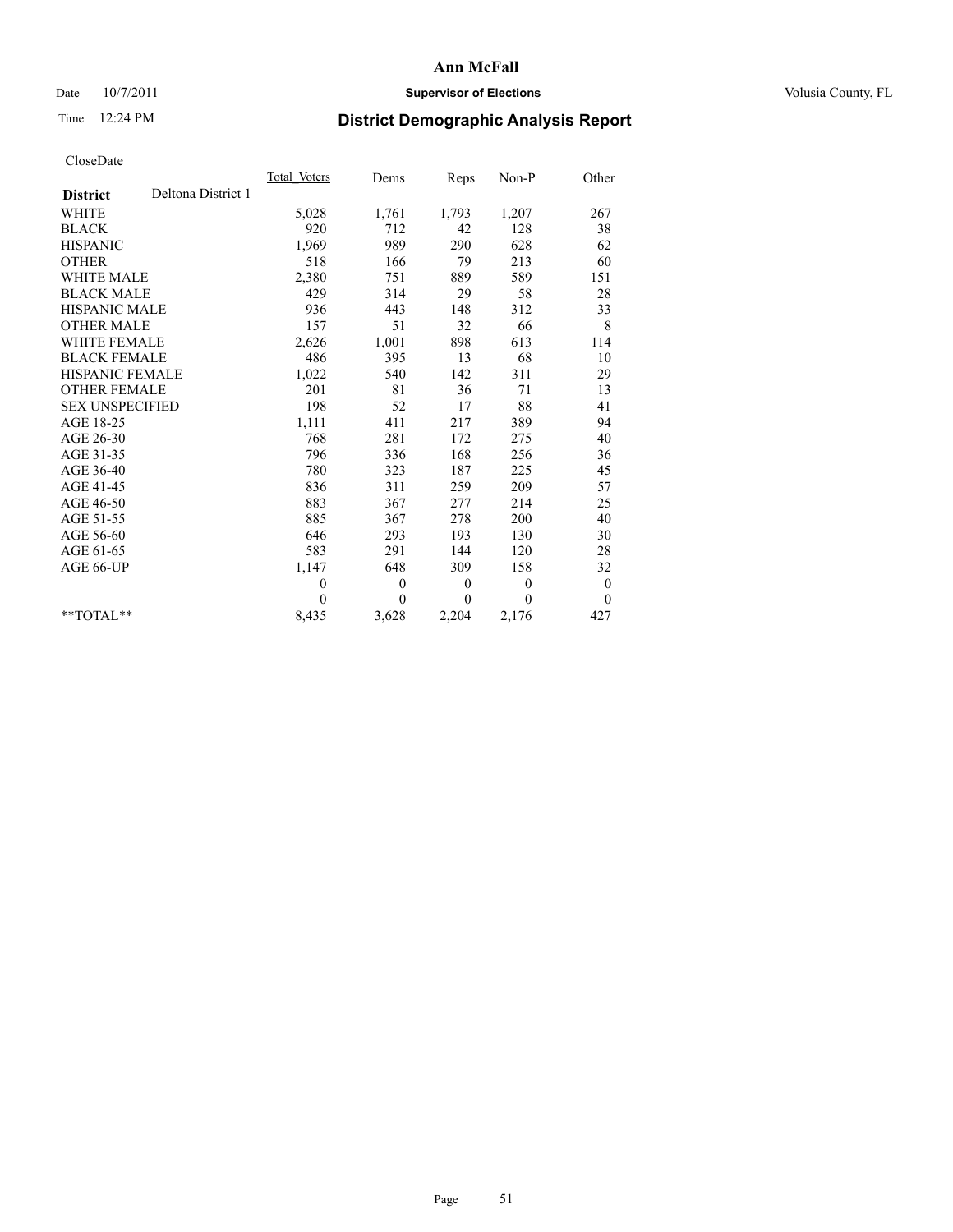## Date  $10/7/2011$  **Supervisor of Elections Supervisor of Elections** Volusia County, FL

# Time 12:24 PM **District Demographic Analysis Report**

|                                       | Total Voters | Dems         | Reps         | Non-P          | Other            |  |
|---------------------------------------|--------------|--------------|--------------|----------------|------------------|--|
| Deltona District 2<br><b>District</b> |              |              |              |                |                  |  |
| <b>WHITE</b>                          | 6,255        | 2,022        | 2,512        | 1,380          | 341              |  |
| <b>BLACK</b>                          | 737          | 568          | 41           | 96             | 32               |  |
| <b>HISPANIC</b>                       | 1,999        | 980          | 357          | 613            | 49               |  |
| <b>OTHER</b>                          | 497          | 162          | 89           | 189            | 57               |  |
| <b>WHITE MALE</b>                     | 2,913        | 845          | 1,209        | 677            | 182              |  |
| <b>BLACK MALE</b>                     | 324          | 227          | 31           | 48             | 18               |  |
| <b>HISPANIC MALE</b>                  | 957          | 466          | 174          | 293            | 24               |  |
| <b>OTHER MALE</b>                     | 176          | 64           | 33           | 68             | 11               |  |
| WHITE FEMALE                          | 3,313        | 1,167        | 1,292        | 695            | 159              |  |
| <b>BLACK FEMALE</b>                   | 404          | 333          | 10           | 48             | 13               |  |
| HISPANIC FEMALE                       | 1,029        | 506          | 182          | 318            | 23               |  |
| <b>OTHER FEMALE</b>                   | 183          | 74           | 37           | 60             | 12               |  |
| <b>SEX UNSPECIFIED</b>                | 189          | 50           | 31           | 71             | 37               |  |
| AGE 18-25                             | 968          | 342          | 198          | 351            | 77               |  |
| AGE 26-30                             | 672          | 232          | 163          | 228            | 49               |  |
| AGE 31-35                             | 694          | 240          | 188          | 223            | 43               |  |
| AGE 36-40                             | 751          | 277          | 215          | 204            | 55               |  |
| AGE 41-45                             | 807          | 291          | 247          | 227            | 42               |  |
| AGE 46-50                             | 947          | 345          | 318          | 243            | 41               |  |
| AGE 51-55                             | 962          | 380          | 363          | 182            | 37               |  |
| AGE 56-60                             | 861          | 349          | 295          | 178            | 39               |  |
| AGE 61-65                             | 749          | 333          | 251          | 130            | 35               |  |
| AGE 66-UP                             | 2,077        | 943          | 761          | 312            | 61               |  |
|                                       | $\theta$     | $\mathbf{0}$ | $\mathbf{0}$ | $\overline{0}$ | $\boldsymbol{0}$ |  |
|                                       | $\Omega$     | $\Omega$     | $\mathbf{0}$ | $\theta$       | $\theta$         |  |
| $*$ $TOTAI.**$                        | 9,488        | 3,732        | 2,999        | 2,278          | 479              |  |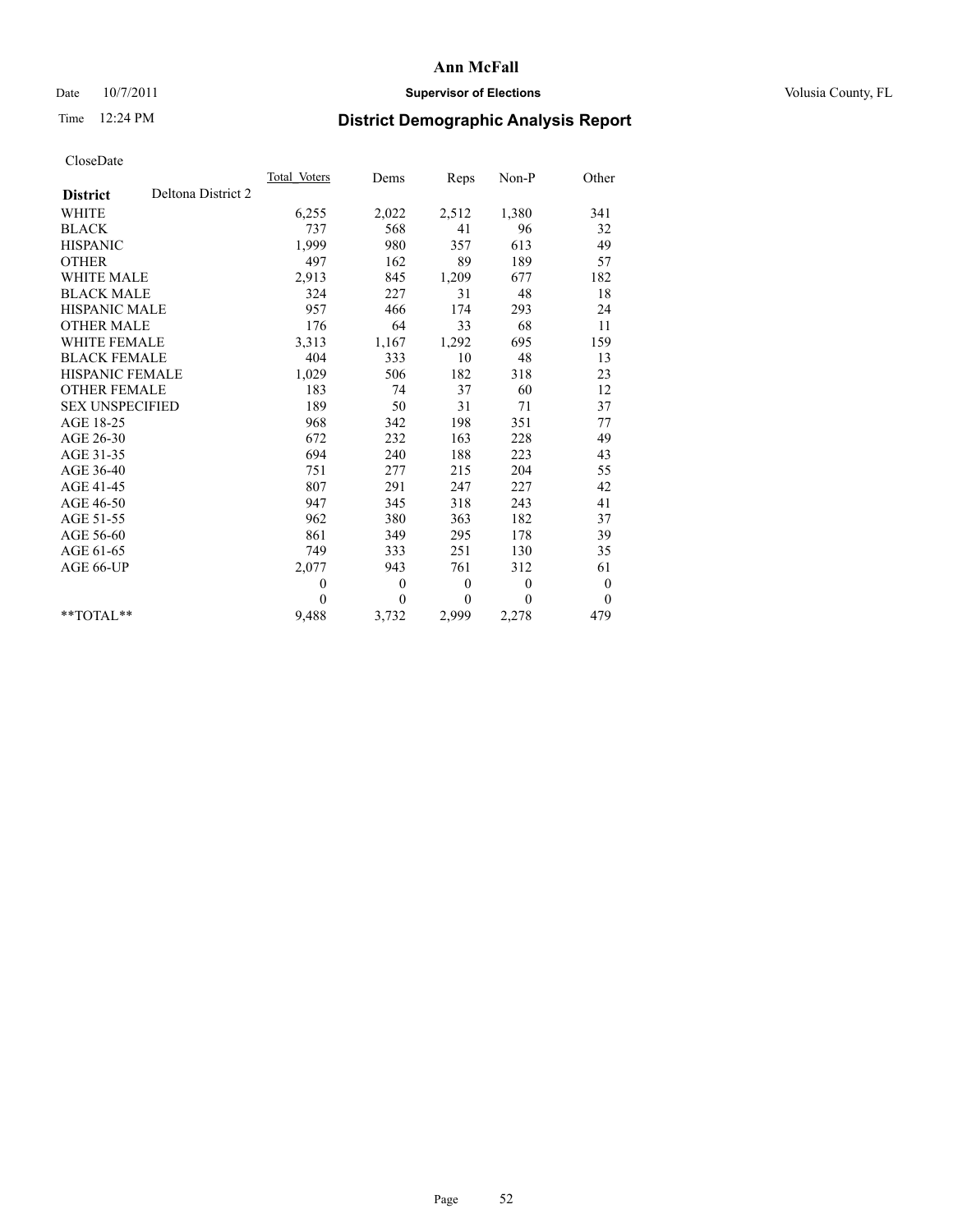## Date  $10/7/2011$  **Supervisor of Elections Supervisor of Elections** Volusia County, FL

# Time 12:24 PM **District Demographic Analysis Report**

|                        |                    | Total Voters | Dems         | Reps         | Non-P        | Other            |  |
|------------------------|--------------------|--------------|--------------|--------------|--------------|------------------|--|
| <b>District</b>        | Deltona District 3 |              |              |              |              |                  |  |
| <b>WHITE</b>           |                    | 4,789        | 1,633        | 1,786        | 1,123        | 247              |  |
| <b>BLACK</b>           |                    | 570          | 449          | 25           | 75           | 21               |  |
| <b>HISPANIC</b>        |                    | 1,954        | 977          | 336          | 578          | 63               |  |
| <b>OTHER</b>           |                    | 442          | 146          | 77           | 159          | 60               |  |
| <b>WHITE MALE</b>      |                    | 2,150        | 661          | 842          | 522          | 125              |  |
| <b>BLACK MALE</b>      |                    | 244          | 178          | 12           | 40           | 14               |  |
| <b>HISPANIC MALE</b>   |                    | 918          | 452          | 162          | 268          | 36               |  |
| <b>OTHER MALE</b>      |                    | 160          | 57           | 27           | 65           | 11               |  |
| <b>WHITE FEMALE</b>    |                    | 2,617        | 962          | 939          | 597          | 119              |  |
| <b>BLACK FEMALE</b>    |                    | 321          | 267          | 13           | 34           | 7                |  |
| HISPANIC FEMALE        |                    | 1,018        | 512          | 172          | 308          | 26               |  |
| <b>OTHER FEMALE</b>    |                    | 183          | 72           | 35           | 62           | 14               |  |
| <b>SEX UNSPECIFIED</b> |                    | 144          | 44           | 22           | 39           | 39               |  |
| AGE 18-25              |                    | 777          | 291          | 144          | 266          | 76               |  |
| AGE 26-30              |                    | 577          | 209          | 114          | 219          | 35               |  |
| AGE 31-35              |                    | 662          | 241          | 150          | 233          | 38               |  |
| AGE 36-40              |                    | 681          | 253          | 202          | 187          | 39               |  |
| AGE 41-45              |                    | 655          | 262          | 205          | 157          | 31               |  |
| AGE 46-50              |                    | 742          | 293          | 231          | 197          | 21               |  |
| AGE 51-55              |                    | 720          | 293          | 224          | 155          | 48               |  |
| AGE 56-60              |                    | 644          | 279          | 196          | 136          | 33               |  |
| AGE 61-65              |                    | 604          | 258          | 196          | 130          | 20               |  |
| AGE 66-UP              |                    | 1,693        | 826          | 562          | 255          | 50               |  |
|                        |                    | $\mathbf{0}$ | $\mathbf{0}$ | $\mathbf{0}$ | $\mathbf{0}$ | $\boldsymbol{0}$ |  |
|                        |                    | $\theta$     | $\theta$     | $\theta$     | $\theta$     | $\theta$         |  |
| $*$ $TOTAI.**$         |                    | 7,755        | 3,205        | 2,224        | 1,935        | 391              |  |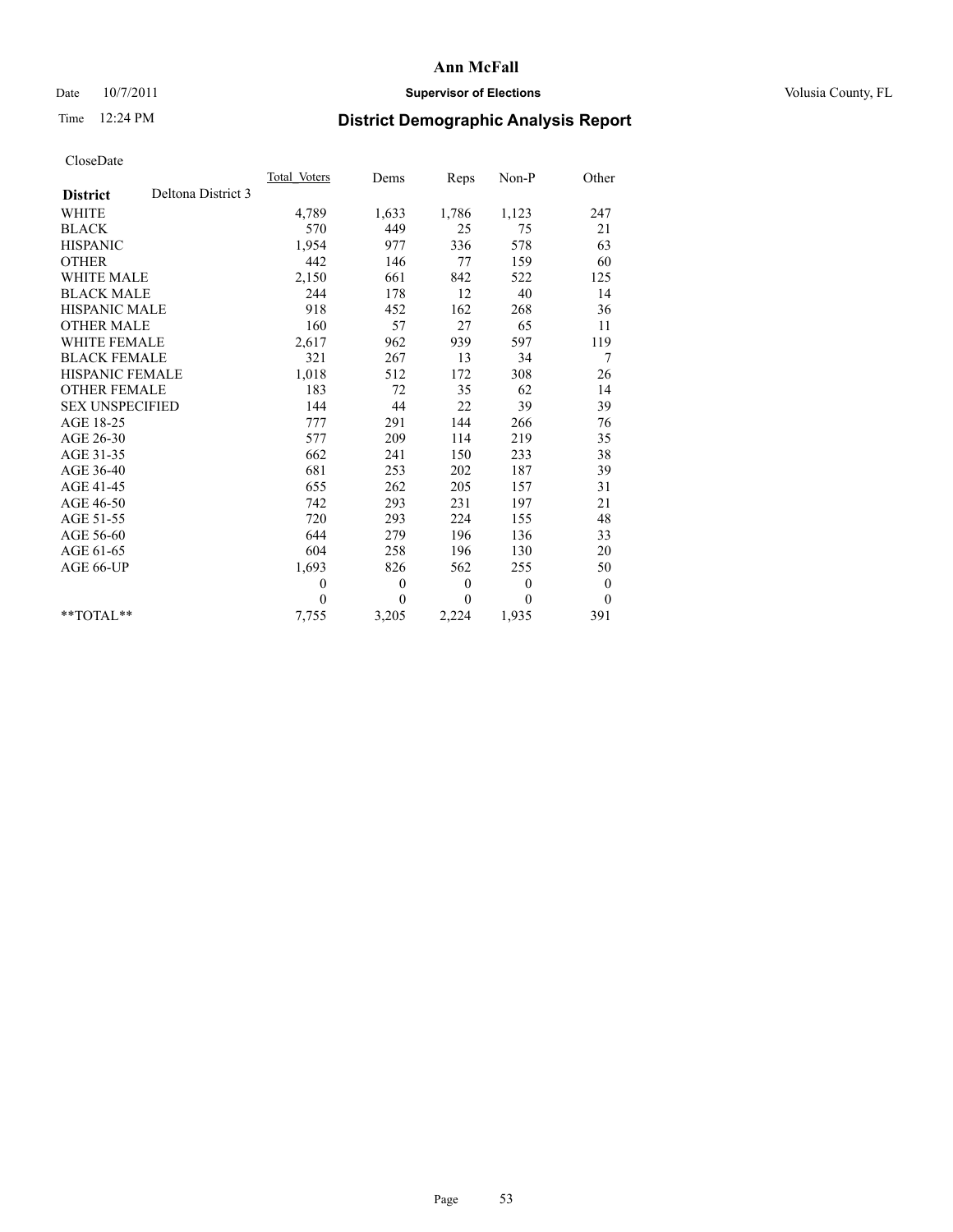## Date  $10/7/2011$  **Supervisor of Elections Supervisor of Elections** Volusia County, FL

# Time 12:24 PM **District Demographic Analysis Report**

|                        |                    | Total Voters | Dems         | Reps     | Non-P        | Other            |  |
|------------------------|--------------------|--------------|--------------|----------|--------------|------------------|--|
| <b>District</b>        | Deltona District 4 |              |              |          |              |                  |  |
| <b>WHITE</b>           |                    | 4,773        | 1,677        | 1,775    | 1,030        | 291              |  |
| <b>BLACK</b>           |                    | 578          | 458          | 21       | 84           | 15               |  |
| <b>HISPANIC</b>        |                    | 1,931        | 988          | 284      | 591          | 68               |  |
| <b>OTHER</b>           |                    | 421          | 158          | 72       | 139          | 52               |  |
| <b>WHITE MALE</b>      |                    | 2,167        | 681          | 837      | 498          | 151              |  |
| <b>BLACK MALE</b>      |                    | 252          | 183          | 16       | 45           | 8                |  |
| <b>HISPANIC MALE</b>   |                    | 882          | 426          | 144      | 276          | 36               |  |
| <b>OTHER MALE</b>      |                    | 128          | 51           | 27       | 42           | $\,$ 8 $\,$      |  |
| <b>WHITE FEMALE</b>    |                    | 2,577        | 984          | 926      | 529          | 138              |  |
| <b>BLACK FEMALE</b>    |                    | 319          | 268          | 5        | 39           | 7                |  |
| HISPANIC FEMALE        |                    | 1,041        | 558          | 140      | 311          | 32               |  |
| <b>OTHER FEMALE</b>    |                    | 166          | 78           | 28       | 49           | 11               |  |
| <b>SEX UNSPECIFIED</b> |                    | 171          | 52           | 29       | 55           | 35               |  |
| AGE 18-25              |                    | 841          | 299          | 157      | 312          | 73               |  |
| AGE 26-30              |                    | 556          | 207          | 102      | 215          | 32               |  |
| AGE 31-35              |                    | 636          | 266          | 137      | 190          | 43               |  |
| AGE 36-40              |                    | 596          | 223          | 174      | 158          | 41               |  |
| AGE 41-45              |                    | 652          | 243          | 191      | 184          | 34               |  |
| AGE 46-50              |                    | 713          | 316          | 202      | 166          | 29               |  |
| AGE 51-55              |                    | 694          | 289          | 224      | 135          | 46               |  |
| AGE 56-60              |                    | 668          | 281          | 214      | 144          | 29               |  |
| AGE 61-65              |                    | 625          | 284          | 200      | 113          | 28               |  |
| AGE 66-UP              |                    | 1,722        | 873          | 551      | 227          | 71               |  |
|                        |                    | $\mathbf{0}$ | $\mathbf{0}$ | $\theta$ | $\mathbf{0}$ | $\boldsymbol{0}$ |  |
|                        |                    | $\theta$     | $\theta$     | $\theta$ | $\theta$     | $\theta$         |  |
| $*$ $TOTAI.**$         |                    | 7,703        | 3,281        | 2,152    | 1,844        | 426              |  |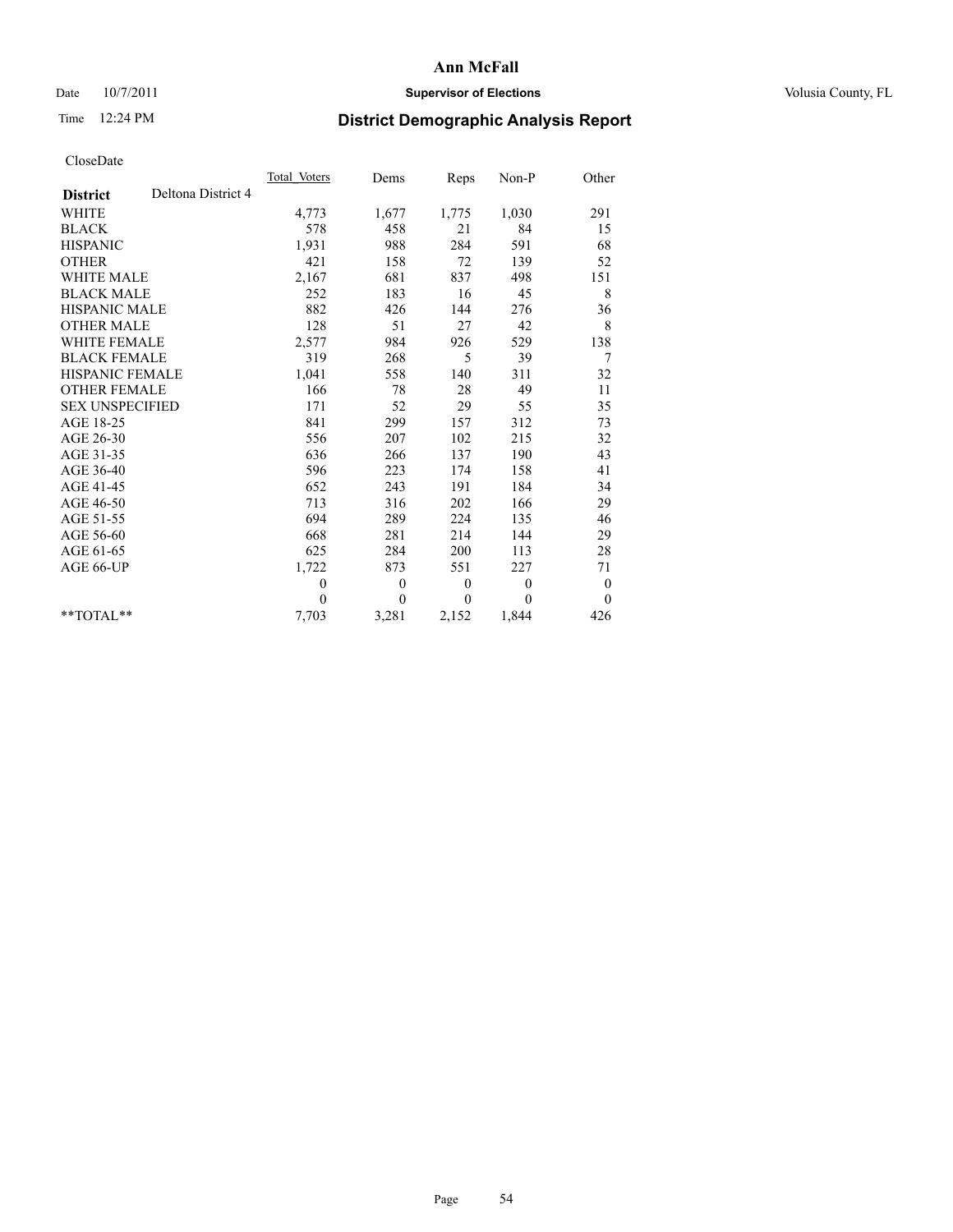## Date  $10/7/2011$  **Supervisor of Elections Supervisor of Elections** Volusia County, FL

# Time 12:24 PM **District Demographic Analysis Report**

|                                       | Total Voters | Dems         | <b>Reps</b>  | Non-P    | Other            |  |
|---------------------------------------|--------------|--------------|--------------|----------|------------------|--|
| Deltona District 5<br><b>District</b> |              |              |              |          |                  |  |
| <b>WHITE</b>                          | 5,823        | 1,976        | 2,234        | 1,265    | 348              |  |
| <b>BLACK</b>                          | 929          | 714          | 52           | 133      | 30               |  |
| <b>HISPANIC</b>                       | 2,117        | 1,068        | 328          | 649      | 72               |  |
| <b>OTHER</b>                          | 529          | 168          | 99           | 186      | 76               |  |
| <b>WHITE MALE</b>                     | 2,752        | 840          | 1,101        | 628      | 183              |  |
| <b>BLACK MALE</b>                     | 398          | 292          | 27           | 64       | 15               |  |
| HISPANIC MALE                         | 996          | 488          | 162          | 308      | 38               |  |
| <b>OTHER MALE</b>                     | 170          | 56           | 47           | 51       | 16               |  |
| WHITE FEMALE                          | 3,041        | 1,125        | 1,119        | 632      | 165              |  |
| <b>BLACK FEMALE</b>                   | 523          | 414          | 25           | 69       | 15               |  |
| HISPANIC FEMALE                       | 1,107        | 574          | 165          | 336      | 32               |  |
| <b>OTHER FEMALE</b>                   | 209          | 82           | 31           | 78       | 18               |  |
| <b>SEX UNSPECIFIED</b>                | 202          | 55           | 36           | 67       | 44               |  |
| AGE 18-25                             | 1,119        | 388          | 230          | 382      | 119              |  |
| AGE 26-30                             | 622          | 230          | 123          | 228      | 41               |  |
| AGE 31-35                             | 827          | 332          | 191          | 252      | 52               |  |
| AGE 36-40                             | 815          | 334          | 231          | 211      | 39               |  |
| AGE 41-45                             | 863          | 332          | 261          | 221      | 49               |  |
| AGE 46-50                             | 962          | 382          | 324          | 213      | 43               |  |
| AGE 51-55                             | 980          | 413          | 324          | 204      | 39               |  |
| AGE 56-60                             | 831          | 353          | 255          | 184      | 39               |  |
| AGE 61-65                             | 703          | 301          | 233          | 129      | 40               |  |
| AGE 66-UP                             | 1,676        | 861          | 541          | 209      | 65               |  |
|                                       | $\mathbf{0}$ | $\theta$     | $\mathbf{0}$ | $\theta$ | $\boldsymbol{0}$ |  |
|                                       | $\theta$     | $\mathbf{0}$ | $\mathbf{0}$ | $\theta$ | $\theta$         |  |
| $*$ $TOTAI.**$                        | 9,398        | 3,926        | 2,713        | 2,233    | 526              |  |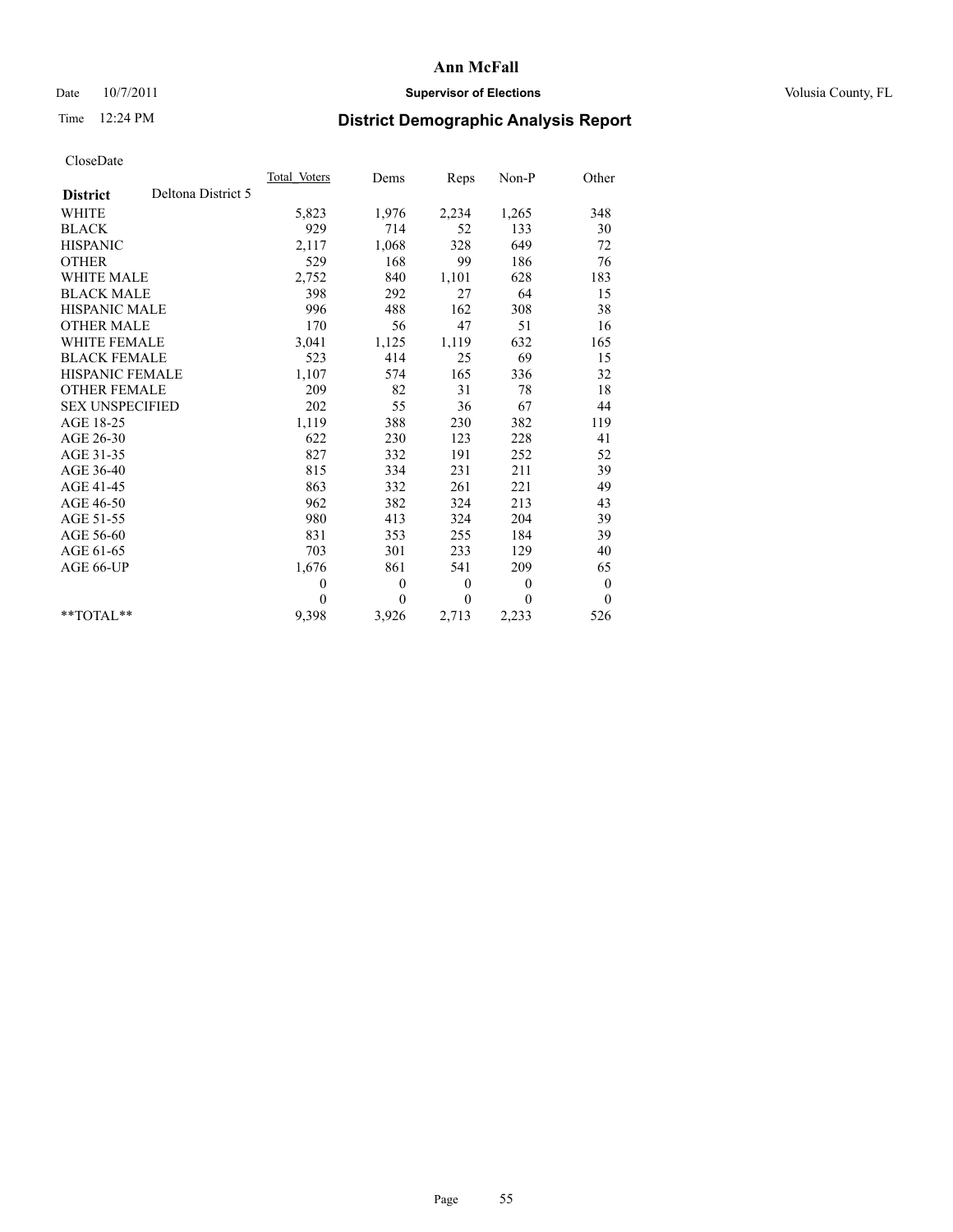## Date  $10/7/2011$  **Supervisor of Elections Supervisor of Elections** Volusia County, FL

# Time 12:24 PM **District Demographic Analysis Report**

|                                       | Total Voters | Dems         | <b>Reps</b>      | Non-P    | Other            |  |
|---------------------------------------|--------------|--------------|------------------|----------|------------------|--|
| Deltona District 6<br><b>District</b> |              |              |                  |          |                  |  |
| <b>WHITE</b>                          | 5,558        | 1,709        | 2,276            | 1,284    | 289              |  |
| <b>BLACK</b>                          | 762          | 583          | 36               | 113      | 30               |  |
| <b>HISPANIC</b>                       | 1,715        | 840          | 262              | 545      | 68               |  |
| <b>OTHER</b>                          | 443          | 132          | 92               | 156      | 63               |  |
| <b>WHITE MALE</b>                     | 2,626        | 689          | 1,139            | 648      | 150              |  |
| <b>BLACK MALE</b>                     | 342          | 258          | 17               | 49       | 18               |  |
| <b>HISPANIC MALE</b>                  | 821          | 378          | 132              | 277      | 34               |  |
| <b>OTHER MALE</b>                     | 159          | 56           | 36               | 60       | 7                |  |
| <b>WHITE FEMALE</b>                   | 2,902        | 1,012        | 1,122            | 630      | 138              |  |
| <b>BLACK FEMALE</b>                   | 414          | 320          | 19               | 63       | 12               |  |
| HISPANIC FEMALE                       | 882          | 455          | 129              | 264      | 34               |  |
| <b>OTHER FEMALE</b>                   | 148          | 53           | 32               | 55       | 8                |  |
| <b>SEX UNSPECIFIED</b>                | 184          | 43           | 40               | 52       | 49               |  |
| AGE 18-25                             | 1,065        | 357          | 249              | 359      | 100              |  |
| AGE 26-30                             | 685          | 235          | 135              | 269      | 46               |  |
| AGE 31-35                             | 674          | 253          | 174              | 208      | 39               |  |
| AGE 36-40                             | 805          | 289          | 235              | 229      | 52               |  |
| AGE 41-45                             | 732          | 255          | 257              | 182      | 38               |  |
| AGE 46-50                             | 968          | 345          | 354              | 216      | 53               |  |
| AGE 51-55                             | 939          | 359          | 357              | 188      | 35               |  |
| AGE 56-60                             | 732          | 327          | 258              | 122      | 25               |  |
| AGE 61-65                             | 643          | 274          | 220              | 128      | 21               |  |
| AGE 66-UP                             | 1,234        | 570          | 427              | 196      | 41               |  |
|                                       | $\mathbf{0}$ | $\mathbf{0}$ | $\boldsymbol{0}$ | $\theta$ | $\boldsymbol{0}$ |  |
|                                       | $\Omega$     | $\theta$     | $\theta$         | $\theta$ | $\theta$         |  |
| $*$ $TOTAI.**$                        | 8,478        | 3,264        | 2,666            | 2,098    | 450              |  |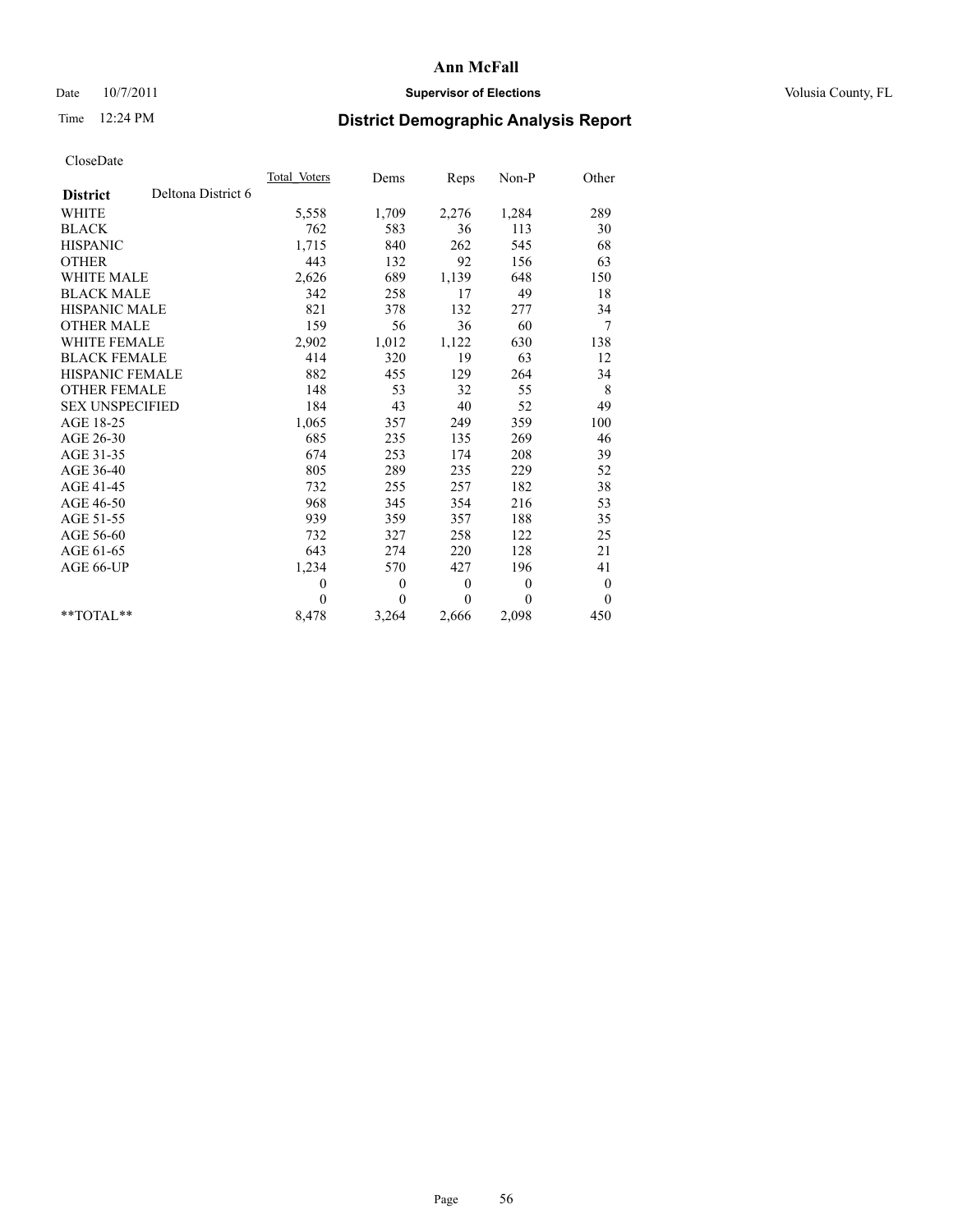## Date  $10/7/2011$  **Supervisor of Elections Supervisor of Elections** Volusia County, FL

# Time 12:24 PM **District Demographic Analysis Report**

|                                     | <b>Total Voters</b> | Dems             | Reps         | $Non-P$        | Other            |  |
|-------------------------------------|---------------------|------------------|--------------|----------------|------------------|--|
| Edgewater Ward 1<br><b>District</b> |                     |                  |              |                |                  |  |
| <b>WHITE</b>                        | 2,620               | 1,034            | 879          | 600            | 107              |  |
| <b>BLACK</b>                        | 45                  | 24               | 5            | 11             | 5                |  |
| <b>HISPANIC</b>                     | 33                  | 15               | 10           | 5              | 3                |  |
| <b>OTHER</b>                        | 92                  | 29               | 16           | 35             | 12               |  |
| <b>WHITE MALE</b>                   | 1,144               | 391              | 417          | 281            | 55               |  |
| <b>BLACK MALE</b>                   | 26                  | 11               | 4            | 8              | 3                |  |
| <b>HISPANIC MALE</b>                | 10                  | 6                | 1            | $\overline{c}$ |                  |  |
| <b>OTHER MALE</b>                   | 24                  | 9                | 6            | 8              |                  |  |
| <b>WHITE FEMALE</b>                 | 1,459               | 632              | 457          | 318            | 52               |  |
| <b>BLACK FEMALE</b>                 | 18                  | 12               | 1            | 3              | $\overline{c}$   |  |
| HISPANIC FEMALE                     | 23                  | 9                | 9            | 3              | $\overline{c}$   |  |
| <b>OTHER FEMALE</b>                 | 41                  | 16               | 7            | 16             | $\overline{c}$   |  |
| <b>SEX UNSPECIFIED</b>              | 45                  | 16               | 8            | 12             | 9                |  |
| AGE 18-25                           | 211                 | 57               | 52           | 83             | 19               |  |
| AGE 26-30                           | 160                 | 59               | 45           | 48             | $\,$ 8 $\,$      |  |
| AGE 31-35                           | 146                 | 58               | 47           | 32             | 9                |  |
| AGE 36-40                           | 159                 | 47               | 42           | 62             | 8                |  |
| AGE 41-45                           | 177                 | 53               | 60           | 52             | 12               |  |
| AGE 46-50                           | 237                 | 86               | 91           | 50             | 10               |  |
| AGE 51-55                           | 300                 | 106              | 99           | 80             | 15               |  |
| AGE 56-60                           | 289                 | 118              | 95           | 65             | 11               |  |
| AGE 61-65                           | 275                 | 111              | 90           | 63             | 11               |  |
| AGE 66-UP                           | 835                 | 407              | 289          | 115            | 24               |  |
|                                     | $\mathbf{0}$        | $\boldsymbol{0}$ | $\mathbf{0}$ | $\theta$       | $\boldsymbol{0}$ |  |
|                                     | $\Omega$            | $\theta$         | $\mathbf{0}$ | $\theta$       | $\mathbf{0}$     |  |
| **TOTAL**                           | 2,790               | 1,102            | 910          | 651            | 127              |  |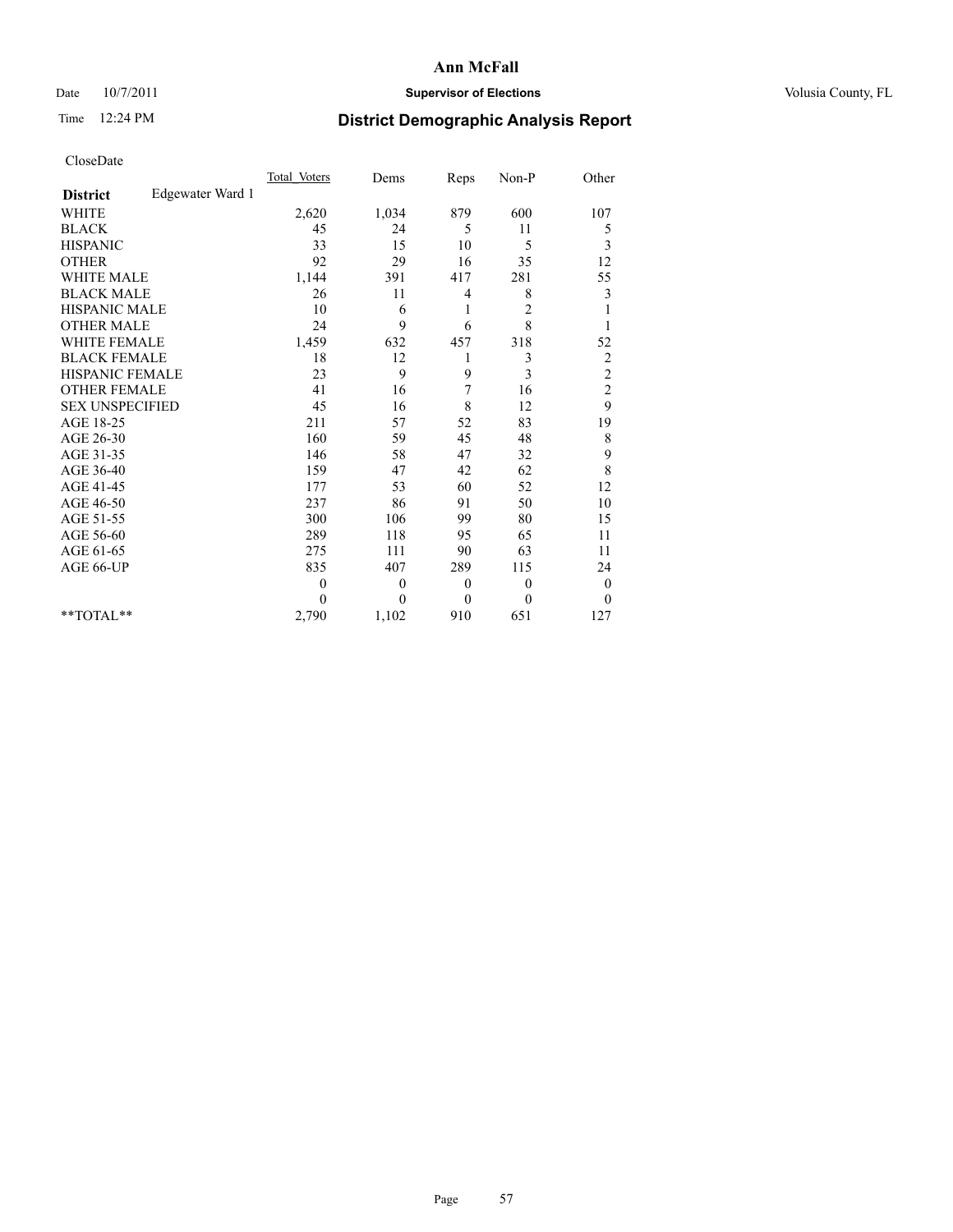### Date  $10/7/2011$  **Supervisor of Elections Supervisor of Elections** Volusia County, FL

# Time 12:24 PM **District Demographic Analysis Report**

|                                     | <b>Total Voters</b> | Dems         | Reps         | Non-P        | Other            |
|-------------------------------------|---------------------|--------------|--------------|--------------|------------------|
| Edgewater Ward 2<br><b>District</b> |                     |              |              |              |                  |
| <b>WHITE</b>                        | 3,387               | 1,250        | 1,153        | 877          | 107              |
| <b>BLACK</b>                        | 73                  | 61           | 2            | 10           | $\boldsymbol{0}$ |
| <b>HISPANIC</b>                     | 49                  | 21           | 7            | 19           | $\overline{c}$   |
| <b>OTHER</b>                        | 104                 | 32           | 22           | 32           | 18               |
| <b>WHITE MALE</b>                   | 1,569               | 531          | 572          | 415          | 51               |
| <b>BLACK MALE</b>                   | 31                  | 26           | $\theta$     | 5            | $\boldsymbol{0}$ |
| <b>HISPANIC MALE</b>                | 24                  | 12           | 4            | 6            | $\overline{c}$   |
| <b>OTHER MALE</b>                   | 39                  | 14           | 12           | 11           | $\overline{c}$   |
| <b>WHITE FEMALE</b>                 | 1,805               | 715          | 576          | 458          | 56               |
| <b>BLACK FEMALE</b>                 | 42                  | 35           | 2            | 5            | $\mathbf{0}$     |
| HISPANIC FEMALE                     | 23                  | 9            | 3            | 11           | $\boldsymbol{0}$ |
| <b>OTHER FEMALE</b>                 | 37                  | 14           | 9            | 11           | 3                |
| <b>SEX UNSPECIFIED</b>              | 43                  | 8            | 6            | 16           | 13               |
| AGE 18-25                           | 304                 | 102          | 62           | 117          | 23               |
| AGE 26-30                           | 213                 | 61           | 57           | 82           | 13               |
| AGE 31-35                           | 251                 | 80           | 71           | 92           | 8                |
| AGE 36-40                           | 244                 | 82           | 65           | 86           | 11               |
| AGE 41-45                           | 288                 | 96           | 92           | 92           | 8                |
| AGE 46-50                           | 337                 | 126          | 117          | 82           | 12               |
| AGE 51-55                           | 334                 | 116          | 122          | 87           | 9                |
| AGE 56-60                           | 371                 | 154          | 128          | 80           | 9                |
| AGE 61-65                           | 350                 | 135          | 134          | 71           | 10               |
| AGE 66-UP                           | 921                 | 412          | 336          | 149          | 24               |
|                                     | $\overline{0}$      | $\mathbf{0}$ | $\mathbf{0}$ | $\theta$     | $\boldsymbol{0}$ |
|                                     | $\theta$            | $\theta$     | $\Omega$     | $\mathbf{0}$ | $\mathbf{0}$     |
| $*$ $TOTAI.**$                      | 3,613               | 1,364        | 1,184        | 938          | 127              |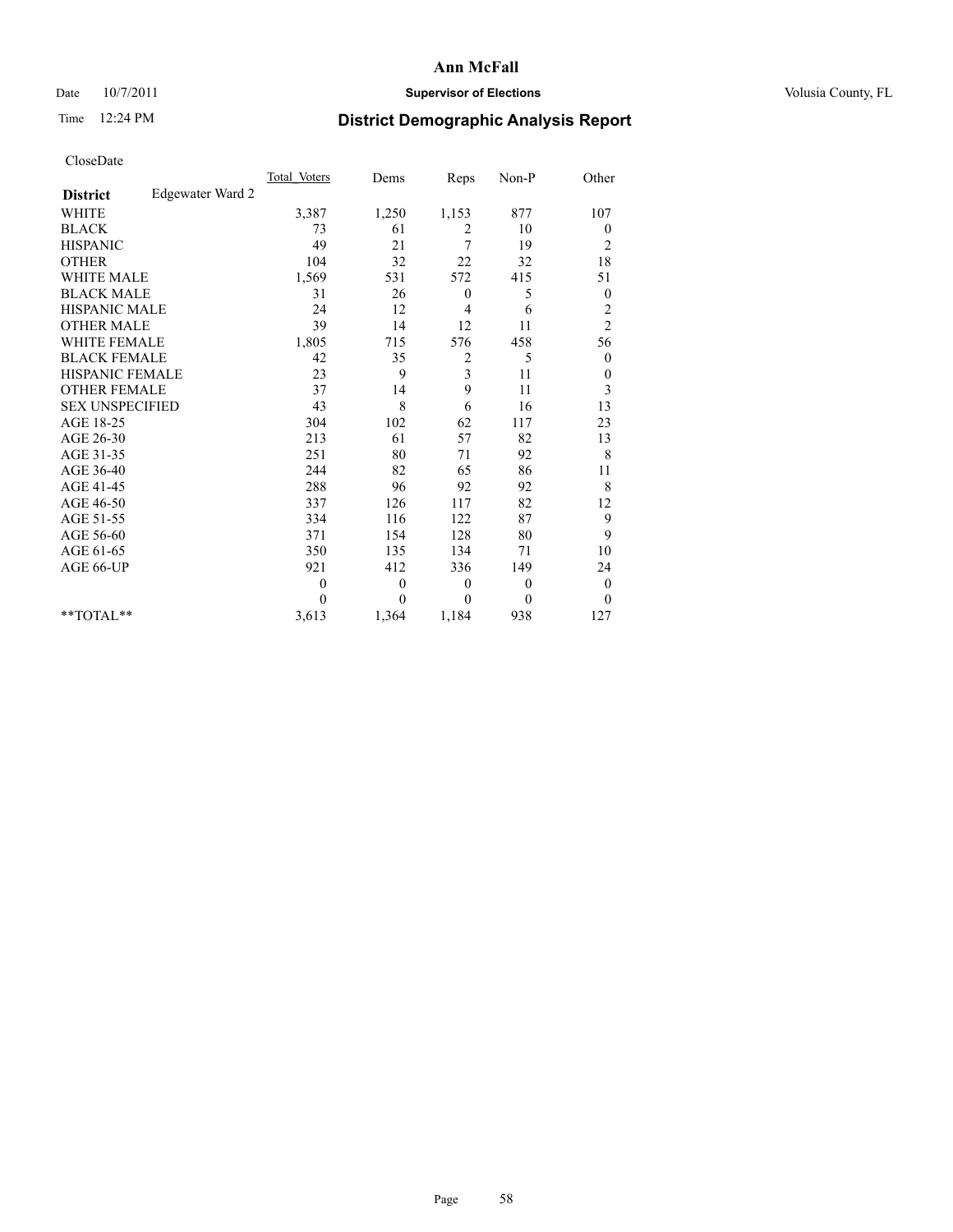### Date  $10/7/2011$  **Supervisor of Elections Supervisor of Elections** Volusia County, FL

# Time 12:24 PM **District Demographic Analysis Report**

|                                     | <b>Total Voters</b> | Dems     | Reps             | Non-P    | Other            |  |
|-------------------------------------|---------------------|----------|------------------|----------|------------------|--|
| Edgewater Ward 3<br><b>District</b> |                     |          |                  |          |                  |  |
| <b>WHITE</b>                        | 3,277               | 1,260    | 1,108            | 791      | 118              |  |
| <b>BLACK</b>                        | 73                  | 57       | 1                | 12       | 3                |  |
| <b>HISPANIC</b>                     | 42                  | 19       | 8                | 10       | 5                |  |
| <b>OTHER</b>                        | 135                 | 40       | 31               | 50       | 14               |  |
| <b>WHITE MALE</b>                   | 1,466               | 493      | 532              | 376      | 65               |  |
| <b>BLACK MALE</b>                   | 37                  | 28       | 1                | 7        | 1                |  |
| HISPANIC MALE                       | 20                  | 8        | 3                | 6        | 3                |  |
| <b>OTHER MALE</b>                   | 43                  | 14       | 13               | 15       |                  |  |
| <b>WHITE FEMALE</b>                 | 1,798               | 763      | 570              | 413      | 52               |  |
| <b>BLACK FEMALE</b>                 | 35                  | 29       | $\boldsymbol{0}$ | 5        | 1                |  |
| <b>HISPANIC FEMALE</b>              | 21                  | 10       | 5                | 4        | $\overline{c}$   |  |
| <b>OTHER FEMALE</b>                 | 56                  | 19       | 16               | 18       | 3                |  |
| <b>SEX UNSPECIFIED</b>              | 51                  | 12       | 8                | 19       | 12               |  |
| AGE 18-25                           | 292                 | 105      | 64               | 102      | 21               |  |
| AGE 26-30                           | 214                 | 64       | 65               | 76       | 9                |  |
| AGE 31-35                           | 235                 | 60       | 67               | 101      | 7                |  |
| AGE 36-40                           | 235                 | 79       | 60               | 78       | 18               |  |
| AGE 41-45                           | 261                 | 88       | 103              | 60       | 10               |  |
| AGE 46-50                           | 295                 | 107      | 101              | 74       | 13               |  |
| AGE 51-55                           | 320                 | 132      | 104              | 77       | 7                |  |
| AGE 56-60                           | 324                 | 142      | 120              | 55       | 7                |  |
| AGE 61-65                           | 366                 | 146      | 127              | 74       | 19               |  |
| AGE 66-UP                           | 985                 | 453      | 337              | 166      | 29               |  |
|                                     | $\theta$            | $\theta$ | $\theta$         | $\theta$ | $\boldsymbol{0}$ |  |
|                                     | $\theta$            | $\Omega$ | $\Omega$         | $\Omega$ | $\mathbf{0}$     |  |
| $*$ $TOTAI.**$                      | 3,527               | 1,376    | 1,148            | 863      | 140              |  |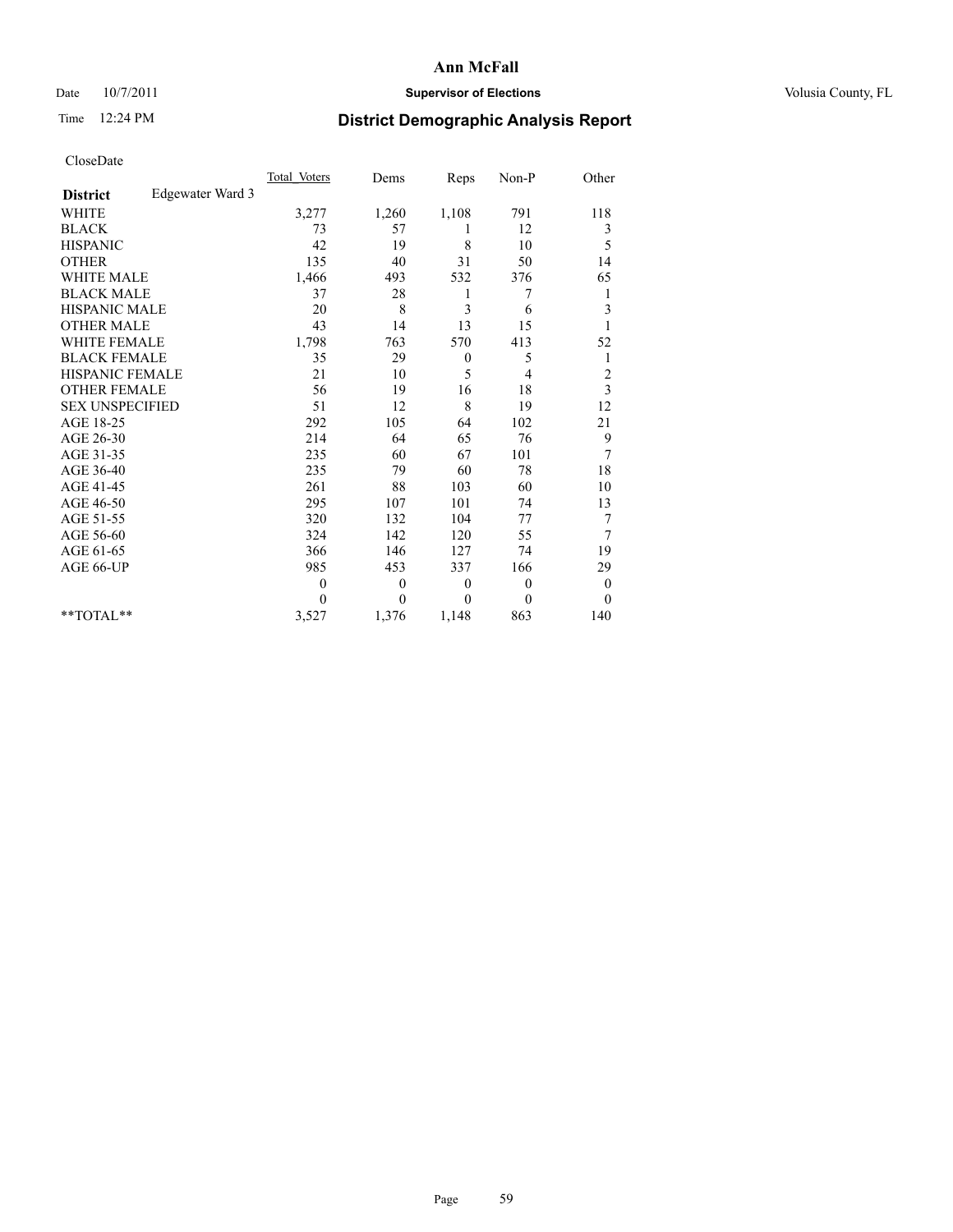## Date  $10/7/2011$  **Supervisor of Elections Supervisor of Elections** Volusia County, FL

# Time 12:24 PM **District Demographic Analysis Report**

|                                     | <b>Total Voters</b> | Dems             | Reps           | $Non-P$  | Other            |
|-------------------------------------|---------------------|------------------|----------------|----------|------------------|
| Edgewater Ward 4<br><b>District</b> |                     |                  |                |          |                  |
| <b>WHITE</b>                        | 3,363               | 1,238            | 1,161          | 808      | 156              |
| <b>BLACK</b>                        | 65                  | 51               | 5              | 8        | 1                |
| <b>HISPANIC</b>                     | 44                  | 20               | 12             | 10       | $\overline{c}$   |
| <b>OTHER</b>                        | 98                  | 28               | 16             | 39       | 15               |
| <b>WHITE MALE</b>                   | 1,541               | 497              | 580            | 389      | 75               |
| <b>BLACK MALE</b>                   | 28                  | 23               | 2              | 3        | $\boldsymbol{0}$ |
| <b>HISPANIC MALE</b>                | 17                  | 8                | $\mathfrak{Z}$ | 5        | 1                |
| <b>OTHER MALE</b>                   | 35                  | 12               | 9              | 11       | 3                |
| <b>WHITE FEMALE</b>                 | 1,801               | 735              | 571            | 414      | 81               |
| <b>BLACK FEMALE</b>                 | 36                  | 27               | 3              | 5        | 1                |
| HISPANIC FEMALE                     | 27                  | 12               | 9              | 5        | 1                |
| <b>OTHER FEMALE</b>                 | 29                  | 10               | 5              | 11       | 3                |
| <b>SEX UNSPECIFIED</b>              | 56                  | 13               | 12             | 22       | 9                |
| AGE 18-25                           | 252                 | 81               | 57             | 96       | 18               |
| AGE 26-30                           | 206                 | 65               | 56             | 78       | 7                |
| AGE 31-35                           | 218                 | 69               | 52             | 83       | 14               |
| AGE 36-40                           | 239                 | 82               | 67             | 76       | 14               |
| AGE 41-45                           | 238                 | 92               | 76             | 61       | 9                |
| AGE 46-50                           | 325                 | 123              | 107            | 86       | 9                |
| AGE 51-55                           | 317                 | 113              | 121            | 66       | 17               |
| AGE 56-60                           | 324                 | 138              | 106            | 69       | 11               |
| AGE 61-65                           | 290                 | 122              | 96             | 54       | 18               |
| AGE 66-UP                           | 1,161               | 452              | 456            | 196      | 57               |
|                                     | $\mathbf{0}$        | $\boldsymbol{0}$ | $\mathbf{0}$   | $\theta$ | $\boldsymbol{0}$ |
|                                     | $\theta$            | $\theta$         | $\theta$       | $\theta$ | $\theta$         |
| $*$ $TOTAI.**$                      | 3,570               | 1,337            | 1,194          | 865      | 174              |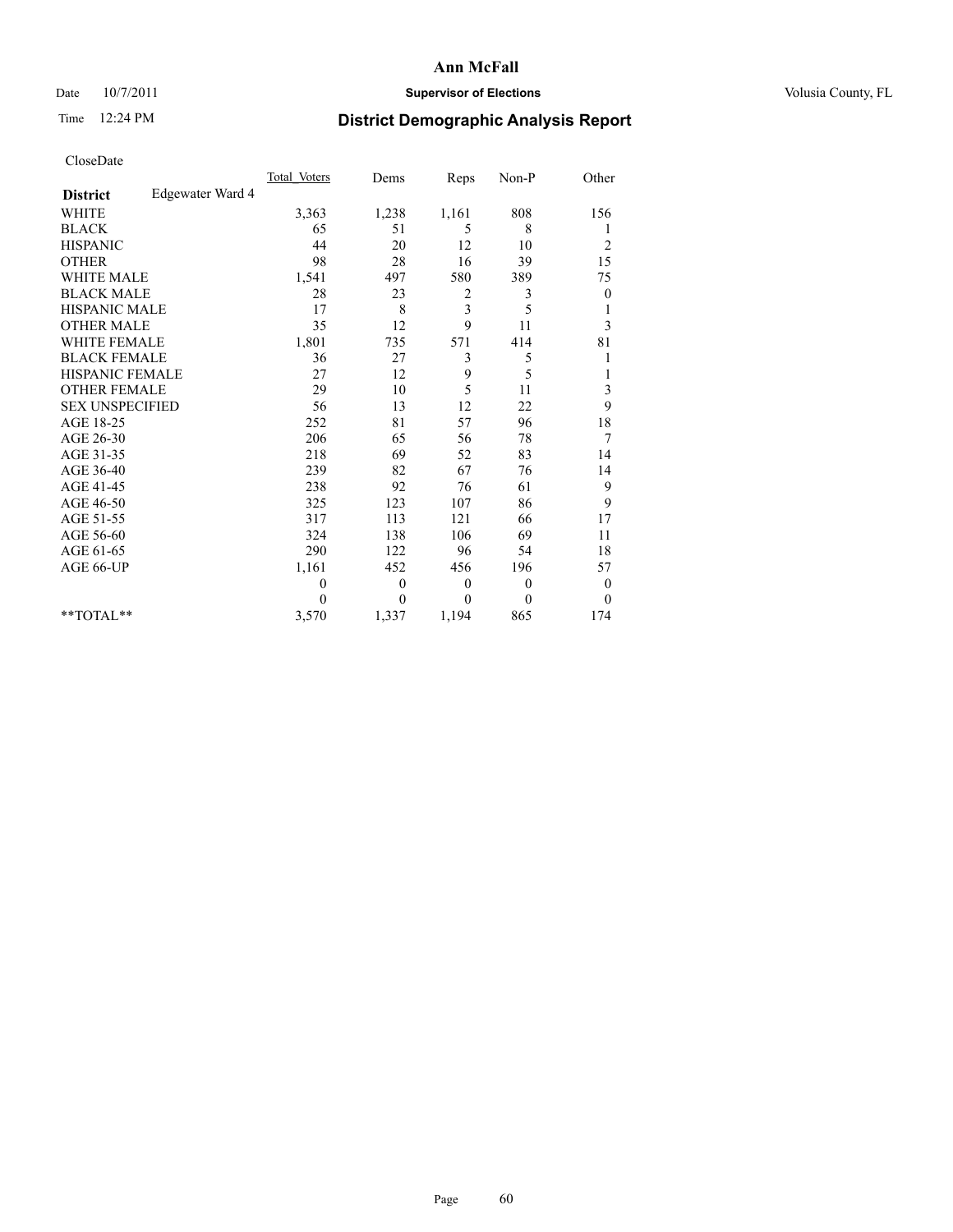## Date  $10/7/2011$  **Supervisor of Elections Supervisor of Elections** Volusia County, FL

# Time 12:24 PM **District Demographic Analysis Report**

|                                      | <b>Total Voters</b> | Dems         | Reps           | $Non-P$      | Other                   |
|--------------------------------------|---------------------|--------------|----------------|--------------|-------------------------|
| Holly Hill Zone 1<br><b>District</b> |                     |              |                |              |                         |
| <b>WHITE</b>                         | 1,180               | 495          | 330            | 288          | 67                      |
| <b>BLACK</b>                         | 104                 | 79           | 8              | 14           | 3                       |
| <b>HISPANIC</b>                      | 44                  | 17           | 7              | 16           | 4                       |
| <b>OTHER</b>                         | 66                  | 25           | 17             | 18           | 6                       |
| <b>WHITE MALE</b>                    | 588                 | 223          | 178            | 158          | 29                      |
| <b>BLACK MALE</b>                    | 47                  | 38           | 2              | 6            | 1                       |
| HISPANIC MALE                        | 24                  | 5            | $\overline{4}$ | 13           | $\overline{c}$          |
| <b>OTHER MALE</b>                    | 16                  | 3            | 5              | 5            | $\overline{\mathbf{3}}$ |
| <b>WHITE FEMALE</b>                  | 585                 | 270          | 150            | 129          | 36                      |
| <b>BLACK FEMALE</b>                  | 56                  | 41           | 6              | 8            | 1                       |
| HISPANIC FEMALE                      | 20                  | 12           | 3              | 3            | $\overline{c}$          |
| <b>OTHER FEMALE</b>                  | 35                  | 16           | 11             | 7            | 1                       |
| <b>SEX UNSPECIFIED</b>               | 23                  | 8            | 3              | 7            | 5                       |
| AGE 18-25                            | 124                 | 52           | 20             | 41           | 11                      |
| AGE 26-30                            | 84                  | 37           | 16             | 27           | 4                       |
| AGE 31-35                            | 94                  | 35           | 24             | 29           | 6                       |
| AGE 36-40                            | 77                  | 32           | 20             | 21           | 4                       |
| AGE 41-45                            | 124                 | 50           | 35             | 31           | 8                       |
| AGE 46-50                            | 156                 | 53           | 52             | 39           | 12                      |
| AGE 51-55                            | 155                 | 61           | 40             | 45           | 9                       |
| AGE 56-60                            | 164                 | 89           | 27             | 38           | 10                      |
| AGE 61-65                            | 134                 | 59           | 39             | 29           | 7                       |
| AGE 66-UP                            | 282                 | 148          | 89             | 36           | 9                       |
|                                      | $\theta$            | $\mathbf{0}$ | $\mathbf{0}$   | $\mathbf{0}$ | $\boldsymbol{0}$        |
|                                      | $\Omega$            | $\theta$     | $\theta$       | $\theta$     | $\theta$                |
| **TOTAL**                            | 1,394               | 616          | 362            | 336          | 80                      |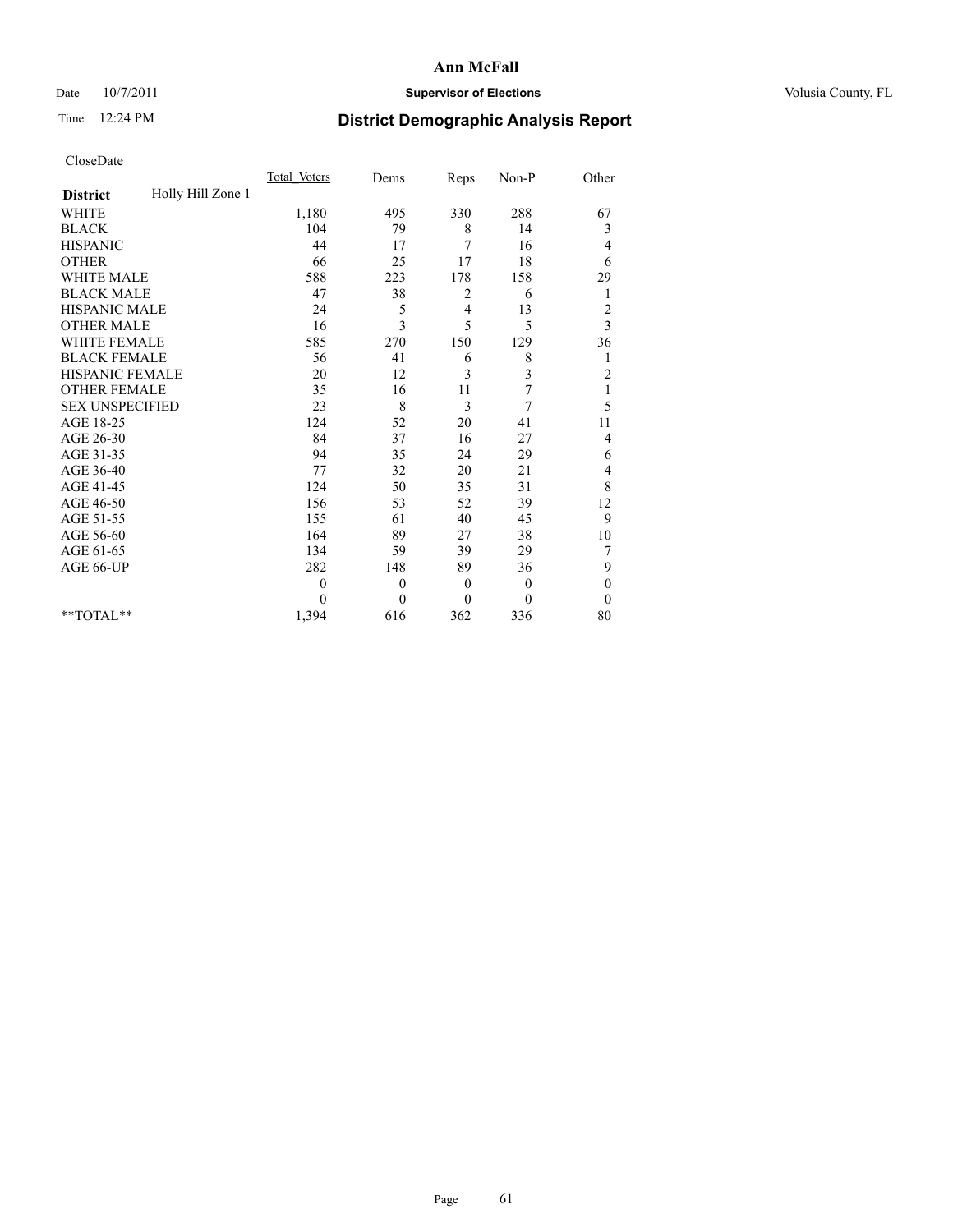## Date  $10/7/2011$  **Supervisor of Elections Supervisor of Elections** Volusia County, FL

# Time 12:24 PM **District Demographic Analysis Report**

|                        |                   | <b>Total Voters</b> | Dems         | Reps           | $Non-P$      | Other            |
|------------------------|-------------------|---------------------|--------------|----------------|--------------|------------------|
| <b>District</b>        | Holly Hill Zone 2 |                     |              |                |              |                  |
| <b>WHITE</b>           |                   | 1,381               | 628          | 375            | 308          | 70               |
| <b>BLACK</b>           |                   | 191                 | 161          | 7              | 22           | 1                |
| <b>HISPANIC</b>        |                   | 33                  | 19           | 6              | 8            | $\theta$         |
| <b>OTHER</b>           |                   | 90                  | 31           | 13             | 33           | 13               |
| <b>WHITE MALE</b>      |                   | 635                 | 263          | 189            | 156          | 27               |
| <b>BLACK MALE</b>      |                   | 71                  | 56           | 3              | 12           | $\boldsymbol{0}$ |
| <b>HISPANIC MALE</b>   |                   | 13                  | 4            | 5              | 4            | $\boldsymbol{0}$ |
| <b>OTHER MALE</b>      |                   | 22                  | 7            | $\overline{4}$ | 8            | 3                |
| WHITE FEMALE           |                   | 738                 | 363          | 185            | 150          | 40               |
| <b>BLACK FEMALE</b>    |                   | 120                 | 105          | 4              | 10           |                  |
| HISPANIC FEMALE        |                   | 20                  | 15           | 1              | 4            | $\boldsymbol{0}$ |
| <b>OTHER FEMALE</b>    |                   | 36                  | 13           | 8              | 14           |                  |
| <b>SEX UNSPECIFIED</b> |                   | 40                  | 13           | $\overline{c}$ | 13           | 12               |
| AGE 18-25              |                   | 157                 | 63           | 27             | 54           | 13               |
| AGE 26-30              |                   | 127                 | 67           | 26             | 30           | 4                |
| AGE 31-35              |                   | 108                 | 54           | 18             | 27           | 9                |
| AGE 36-40              |                   | 134                 | 63           | 25             | 44           | $\overline{c}$   |
| AGE 41-45              |                   | 147                 | 66           | 38             | 34           | 9                |
| AGE 46-50              |                   | 210                 | 96           | 55             | 45           | 14               |
| AGE 51-55              |                   | 191                 | 98           | 42             | 40           | 11               |
| AGE 56-60              |                   | 170                 | 78           | 46             | 38           | 8                |
| AGE 61-65              |                   | 136                 | 71           | 28             | 32           | 5                |
| AGE 66-UP              |                   | 315                 | 183          | 96             | 27           | 9                |
|                        |                   | $\theta$            | $\mathbf{0}$ | $\overline{0}$ | $\mathbf{0}$ | $\mathbf{0}$     |
|                        |                   | $\theta$            | $\theta$     | $\mathbf{0}$   | $\mathbf{0}$ | $\theta$         |
| **TOTAL**              |                   | 1,695               | 839          | 401            | 371          | 84               |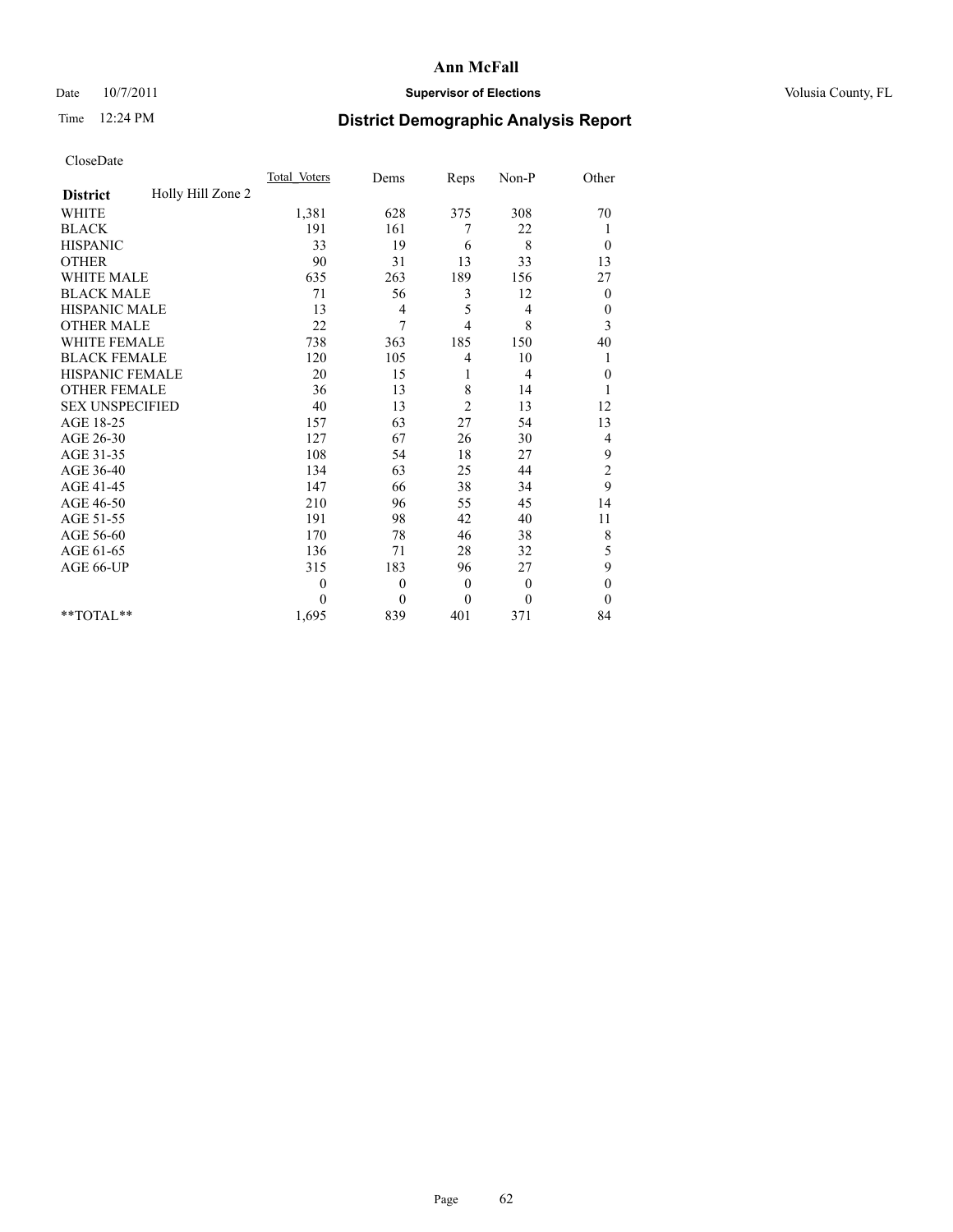### Date  $10/7/2011$  **Supervisor of Elections Supervisor of Elections** Volusia County, FL

# Time 12:24 PM **District Demographic Analysis Report**

|                                      | <b>Total Voters</b> | Dems           | Reps           | Non-P          | Other            |
|--------------------------------------|---------------------|----------------|----------------|----------------|------------------|
| Holly Hill Zone 3<br><b>District</b> |                     |                |                |                |                  |
| <b>WHITE</b>                         | 1,448               | 591            | 490            | 301            | 66               |
| <b>BLACK</b>                         | 125                 | 111            | 4              | 10             | $\boldsymbol{0}$ |
| <b>HISPANIC</b>                      | 16                  | 3              | 5              | 7              | 1                |
| <b>OTHER</b>                         | 84                  | 30             | 11             | 34             | 9                |
| <b>WHITE MALE</b>                    | 605                 | 217            | 216            | 141            | 31               |
| <b>BLACK MALE</b>                    | 50                  | 41             | 3              | 6              | $\boldsymbol{0}$ |
| HISPANIC MALE                        | 9                   | $\overline{2}$ | $\overline{c}$ | 4              | 1                |
| <b>OTHER MALE</b>                    | 24                  | 11             |                | 10             | $\overline{c}$   |
| <b>WHITE FEMALE</b>                  | 838                 | 371            | 273            | 159            | 35               |
| <b>BLACK FEMALE</b>                  | 75                  | 70             | 1              | 4              | $\theta$         |
| HISPANIC FEMALE                      | 7                   | 1              | 3              | 3              | 0                |
| <b>OTHER FEMALE</b>                  | 40                  | 14             | 9              | 16             | 1                |
| <b>SEX UNSPECIFIED</b>               | 25                  | 8              | $\overline{2}$ | 9              | 6                |
| AGE 18-25                            | 95                  | 37             | 18             | 28             | 12               |
| AGE 26-30                            | 74                  | 29             | 15             | 26             | 4                |
| AGE 31-35                            | 74                  | 29             | 15             | 29             | 1                |
| AGE 36-40                            | 71                  | 31             | 18             | 20             | $\overline{c}$   |
| AGE 41-45                            | 101                 | 35             | 26             | 37             | 3                |
| AGE 46-50                            | 128                 | 45             | 40             | 34             | 9                |
| AGE 51-55                            | 117                 | 49             | 38             | 21             | 9                |
| AGE 56-60                            | 142                 | 65             | 38             | 33             | 6                |
| AGE 61-65                            | 151                 | 77             | 38             | 30             | 6                |
| AGE 66-UP                            | 720                 | 338            | 264            | 94             | 24               |
|                                      | $\theta$            | $\mathbf{0}$   | $\theta$       | $\overline{0}$ | $\boldsymbol{0}$ |
|                                      | $\Omega$            | $\mathbf{0}$   | $\theta$       | $\mathbf{0}$   | $\theta$         |
| **TOTAL**                            | 1,673               | 735            | 510            | 352            | 76               |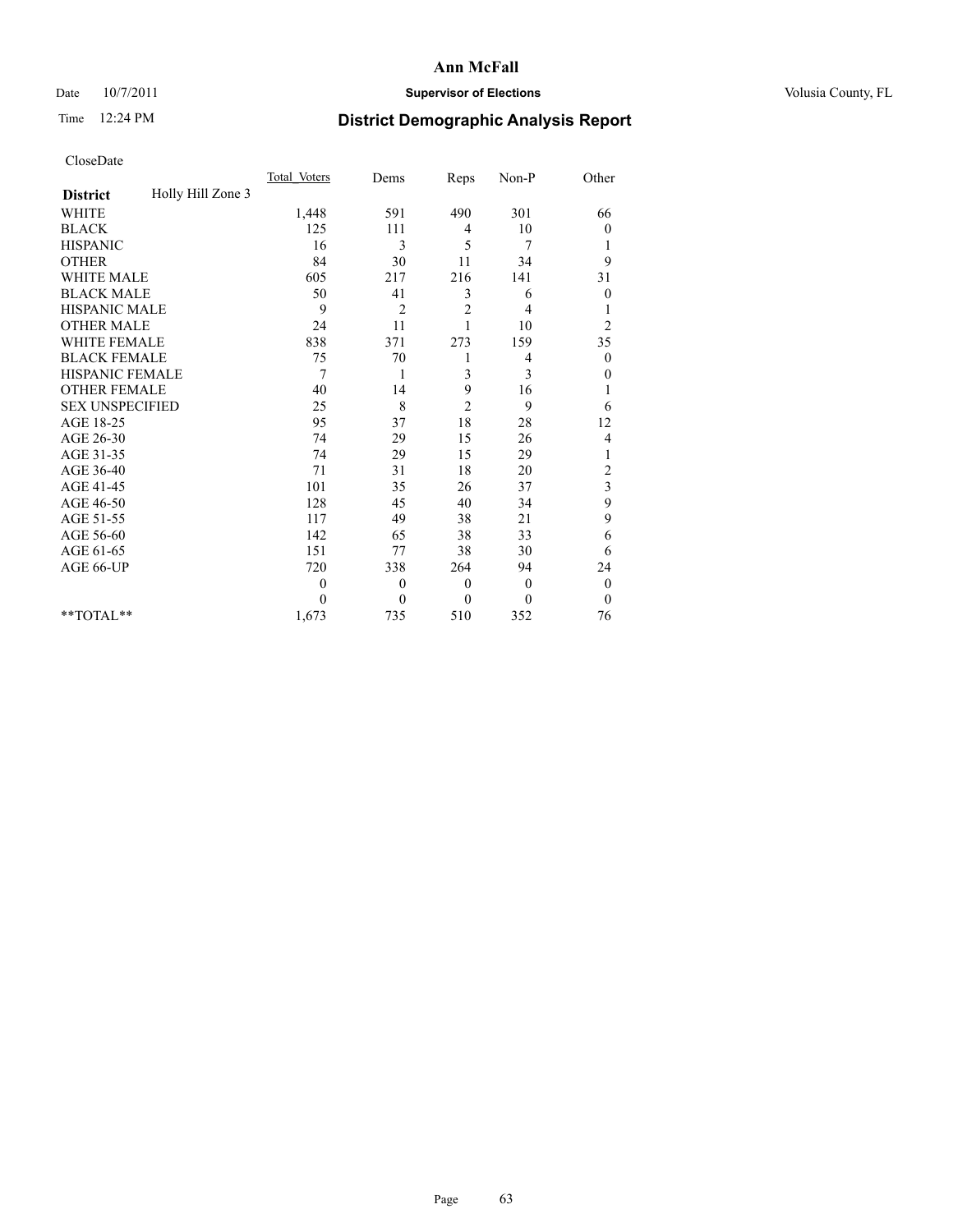## Date  $10/7/2011$  **Supervisor of Elections Supervisor of Elections** Volusia County, FL

# Time 12:24 PM **District Demographic Analysis Report**

|                                      | <b>Total Voters</b> | Dems         | Reps           | Non-P    | Other            |  |
|--------------------------------------|---------------------|--------------|----------------|----------|------------------|--|
| Holly Hill Zone 4<br><b>District</b> |                     |              |                |          |                  |  |
| <b>WHITE</b>                         | 1,339               | 529          | 444            | 299      | 67               |  |
| <b>BLACK</b>                         | 246                 | 199          | 5              | 37       | 5                |  |
| <b>HISPANIC</b>                      | 44                  | 26           | 4              | 14       | $\theta$         |  |
| <b>OTHER</b>                         | 79                  | 26           | 11             | 27       | 15               |  |
| <b>WHITE MALE</b>                    | 595                 | 199          | 212            | 146      | 38               |  |
| <b>BLACK MALE</b>                    | 52                  | 39           | 1              | 10       | $\overline{c}$   |  |
| HISPANIC MALE                        | 16                  | 10           | $\overline{c}$ | 4        | $\boldsymbol{0}$ |  |
| <b>OTHER MALE</b>                    | 24                  | 7            | 5              | 10       | $\overline{c}$   |  |
| <b>WHITE FEMALE</b>                  | 737                 | 327          | 230            | 151      | 29               |  |
| <b>BLACK FEMALE</b>                  | 191                 | 158          | 4              | 26       | 3                |  |
| HISPANIC FEMALE                      | 28                  | 16           | 2              | 10       | $\boldsymbol{0}$ |  |
| <b>OTHER FEMALE</b>                  | 27                  | 16           | 1              | 9        | 1                |  |
| <b>SEX UNSPECIFIED</b>               | 38                  | 8            | 7              | 11       | 12               |  |
| AGE 18-25                            | 210                 | 91           | 39             | 63       | 17               |  |
| AGE 26-30                            | 123                 | 49           | 27             | 42       | 5                |  |
| AGE 31-35                            | 145                 | 66           | 32             | 41       | 6                |  |
| AGE 36-40                            | 97                  | 39           | 24             | 25       | 9                |  |
| AGE 41-45                            | 130                 | 56           | 32             | 34       | 8                |  |
| AGE 46-50                            | 150                 | 53           | 45             | 43       | 9                |  |
| AGE 51-55                            | 181                 | 80           | 60             | 30       | 11               |  |
| AGE 56-60                            | 151                 | 70           | 40             | 37       | 4                |  |
| AGE 61-65                            | 122                 | 63           | 35             | 19       | 5                |  |
| AGE 66-UP                            | 399                 | 213          | 130            | 43       | 13               |  |
|                                      | $\mathbf{0}$        | $\mathbf{0}$ | $\mathbf{0}$   | $\theta$ | $\boldsymbol{0}$ |  |
|                                      | $\Omega$            | $\theta$     | $\mathbf{0}$   | $\theta$ | $\theta$         |  |
| $*$ $TOTAI.**$                       | 1,708               | 780          | 464            | 377      | 87               |  |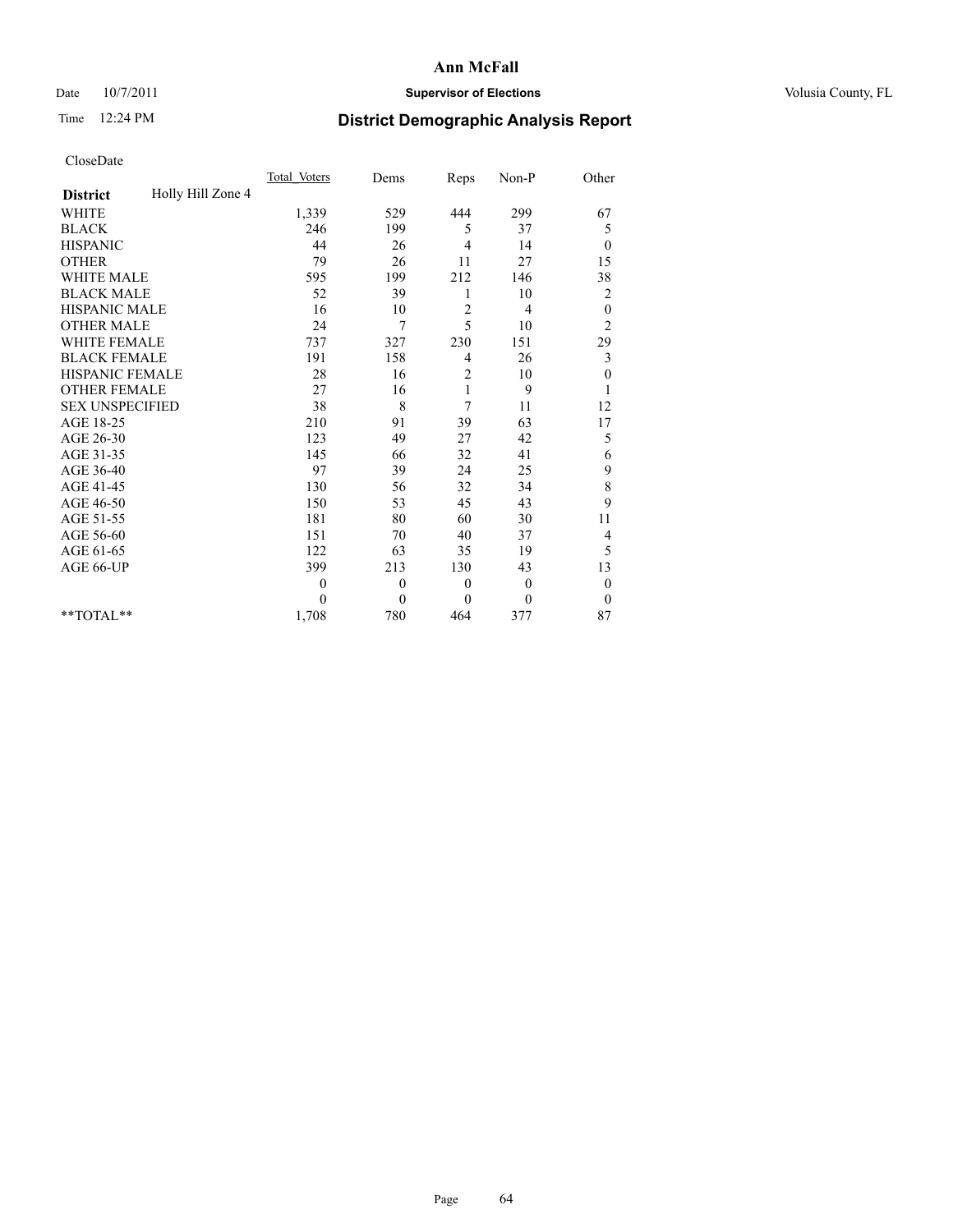## Date  $10/7/2011$  **Supervisor of Elections Supervisor of Elections** Volusia County, FL

# Time 12:24 PM **District Demographic Analysis Report**

|                                      | Total Voters   | Dems           | Reps         | $Non-P$      | Other            |
|--------------------------------------|----------------|----------------|--------------|--------------|------------------|
| New Smyrna Zone 1<br><b>District</b> |                |                |              |              |                  |
| <b>WHITE</b>                         | 3,665          | 1,209          | 1,617        | 716          | 123              |
| <b>BLACK</b>                         | 6              | 3              | 1            | 2            | $\overline{0}$   |
| <b>HISPANIC</b>                      | 35             | 9              | 9            | 16           |                  |
| <b>OTHER</b>                         | 108            | 23             | 31           | 36           | 18               |
| <b>WHITE MALE</b>                    | 1,711          | 467            | 799          | 379          | 66               |
| <b>BLACK MALE</b>                    | 2              |                | $\bf{0}$     | 1            | $\mathbf{0}$     |
| <b>HISPANIC MALE</b>                 | 14             | $\overline{2}$ | 1            | 11           | $\overline{0}$   |
| <b>OTHER MALE</b>                    | 31             | 5              | 14           | 11           |                  |
| WHITE FEMALE                         | 1,931          | 732            | 812          | 331          | 56               |
| <b>BLACK FEMALE</b>                  | $\overline{4}$ | $\overline{c}$ | 1            | 1            | $\boldsymbol{0}$ |
| HISPANIC FEMALE                      | 21             | 7              | 8            | 5            |                  |
| <b>OTHER FEMALE</b>                  | 41             | 11             | 14           | 10           | 6                |
| <b>SEX UNSPECIFIED</b>               | 59             | 17             | 9            | 21           | 12               |
| AGE 18-25                            | 204            | 60             | 51           | 77           | 16               |
| AGE 26-30                            | 135            | 47             | 31           | 48           | 9                |
| AGE 31-35                            | 139            | 34             | 52           | 45           | 8                |
| AGE 36-40                            | 141            | 48             | 41           | 45           | 7                |
| AGE 41-45                            | 212            | 60             | 89           | 54           | 9                |
| AGE 46-50                            | 241            | 63             | 121          | 48           | 9                |
| AGE 51-55                            | 358            | 125            | 145          | 71           | 17               |
| AGE 56-60                            | 410            | 153            | 176          | 70           | 11               |
| AGE 61-65                            | 515            | 165            | 234          | 100          | 16               |
| AGE 66-UP                            | 1,459          | 489            | 718          | 212          | 40               |
|                                      | $\overline{0}$ | $\theta$       | $\mathbf{0}$ | $\mathbf{0}$ | $\overline{0}$   |
|                                      | $\Omega$       | $\theta$       | $\theta$     | $\theta$     | $\theta$         |
| $**TOTAL**$                          | 3,814          | 1,244          | 1,658        | 770          | 142              |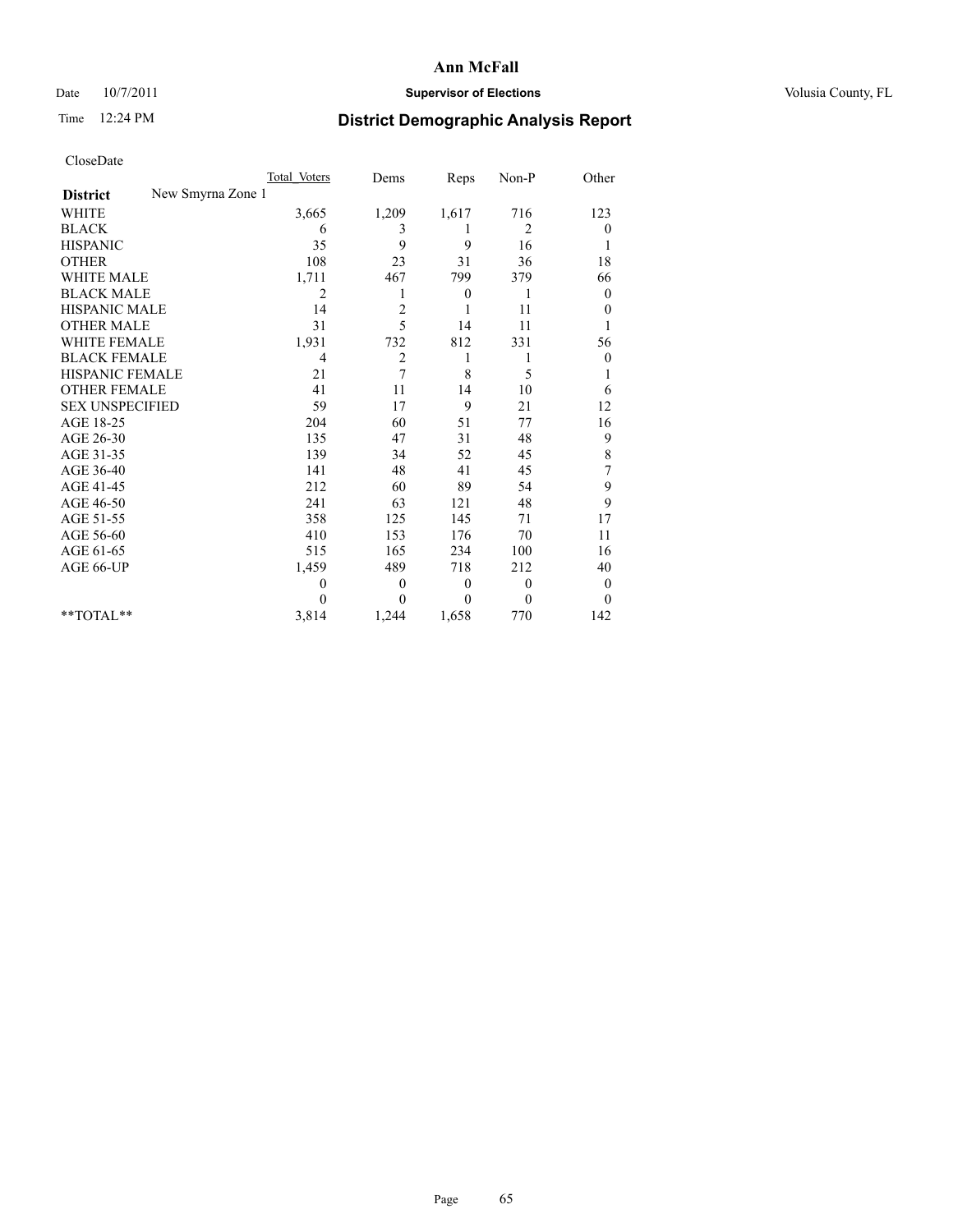### Date  $10/7/2011$  **Supervisor of Elections Supervisor of Elections** Volusia County, FL

# Time 12:24 PM **District Demographic Analysis Report**

|                                      | <b>Total Voters</b> | Dems     | Reps           | Non-P          | Other            |
|--------------------------------------|---------------------|----------|----------------|----------------|------------------|
| New Smyrna Zone 2<br><b>District</b> |                     |          |                |                |                  |
| <b>WHITE</b>                         | 3,106               | 1,141    | 1,168          | 663            | 134              |
| <b>BLACK</b>                         | 17                  | 12       | $\overline{0}$ | 5              | 0                |
| <b>HISPANIC</b>                      | 35                  | 8        | 15             | 11             | 1                |
| <b>OTHER</b>                         | 91                  | 22       | 24             | 31             | 14               |
| <b>WHITE MALE</b>                    | 1,410               | 453      | 537            | 348            | 72               |
| <b>BLACK MALE</b>                    | 8                   | 5        | $\mathbf{0}$   | 3              | $\boldsymbol{0}$ |
| <b>HISPANIC MALE</b>                 | 18                  | 4        | 7              | 7              | $\boldsymbol{0}$ |
| <b>OTHER MALE</b>                    | 24                  | 6        | 6              | 11             |                  |
| <b>WHITE FEMALE</b>                  | 1,668               | 679      | 616            | 311            | 62               |
| <b>BLACK FEMALE</b>                  | 9                   | 7        | $\mathbf{0}$   | $\overline{c}$ | $\boldsymbol{0}$ |
| HISPANIC FEMALE                      | 17                  | 4        | 8              | 4              |                  |
| <b>OTHER FEMALE</b>                  | 40                  | 13       | 14             | 12             | 1                |
| <b>SEX UNSPECIFIED</b>               | 55                  | 12       | 19             | 12             | 12               |
| AGE 18-25                            | 164                 | 46       | 49             | 56             | 13               |
| AGE 26-30                            | 147                 | 55       | 38             | 45             | 9                |
| AGE 31-35                            | 132                 | 29       | 39             | 55             | 9                |
| AGE 36-40                            | 147                 | 51       | 37             | 49             | 10               |
| AGE 41-45                            | 144                 | 50       | 57             | 33             | 4                |
| AGE 46-50                            | 226                 | 71       | 96             | 53             | 6                |
| AGE 51-55                            | 313                 | 110      | 117            | 65             | 21               |
| AGE 56-60                            | 329                 | 123      | 105            | 88             | 13               |
| AGE 61-65                            | 382                 | 139      | 154            | 73             | 16               |
| AGE 66-UP                            | 1,265               | 509      | 515            | 193            | 48               |
|                                      | $\Omega$            | $\theta$ | $\theta$       | $\theta$       | $\theta$         |
|                                      | 0                   | $\theta$ | $\theta$       | $\theta$       | $\mathbf{0}$     |
| **TOTAL**                            | 3,249               | 1,183    | 1,207          | 710            | 149              |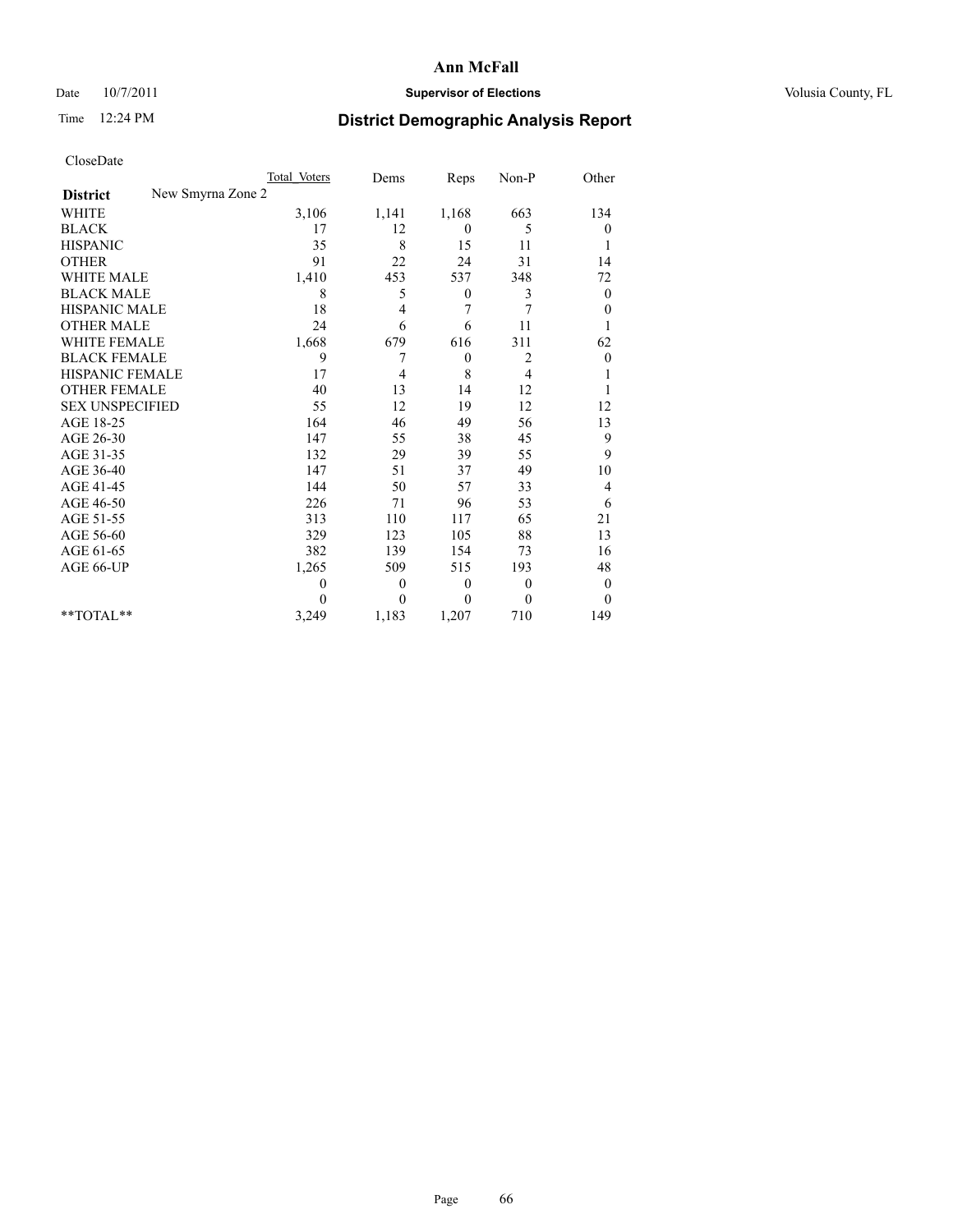### Date  $10/7/2011$  **Supervisor of Elections Supervisor of Elections** Volusia County, FL

# Time 12:24 PM **District Demographic Analysis Report**

|                                      | Total Voters | Dems         | Reps           | Non-P          | Other            |
|--------------------------------------|--------------|--------------|----------------|----------------|------------------|
| New Smyrna Zone 3<br><b>District</b> |              |              |                |                |                  |
| <b>WHITE</b>                         | 4,093        | 1,337        | 1,685          | 916            | 155              |
| <b>BLACK</b>                         | 29           | 20           | 2              | 6              | 1                |
| <b>HISPANIC</b>                      | 39           | 16           | 8              | 12             | 3                |
| <b>OTHER</b>                         | 155          | 41           | 28             | 59             | 27               |
| <b>WHITE MALE</b>                    | 1,896        | 532          | 822            | 460            | 82               |
| <b>BLACK MALE</b>                    | 16           | 10           | 1              | 4              | 1                |
| HISPANIC MALE                        | 19           | 7            | $\overline{4}$ | 6              | $\overline{c}$   |
| <b>OTHER MALE</b>                    | 49           | 18           | 9              | 21             | 1                |
| <b>WHITE FEMALE</b>                  | 2,176        | 796          | 856            | 451            | 73               |
| <b>BLACK FEMALE</b>                  | 13           | 10           | 1              | $\overline{c}$ | $\boldsymbol{0}$ |
| HISPANIC FEMALE                      | 20           | 9            | 4              | 6              | 1                |
| <b>OTHER FEMALE</b>                  | 49           | 17           | 13             | 13             | 6                |
| <b>SEX UNSPECIFIED</b>               | 78           | 15           | 13             | 30             | 20               |
| AGE 18-25                            | 255          | 71           | 58             | 104            | 22               |
| AGE 26-30                            | 212          | 64           | 69             | 68             | 11               |
| AGE 31-35                            | 252          | 83           | 67             | 88             | 14               |
| AGE 36-40                            | 211          | 68           | 58             | 77             | 8                |
| AGE 41-45                            | 250          | 80           | 89             | 71             | 10               |
| AGE 46-50                            | 310          | 102          | 122            | 74             | 12               |
| AGE 51-55                            | 388          | 135          | 151            | 85             | 17               |
| AGE 56-60                            | 424          | 166          | 161            | 78             | 19               |
| AGE 61-65                            | 447          | 160          | 178            | 94             | 15               |
| AGE 66-UP                            | 1,567        | 485          | 770            | 254            | 58               |
|                                      | $\theta$     | $\mathbf{0}$ | $\theta$       | $\mathbf{0}$   | $\boldsymbol{0}$ |
|                                      | $\theta$     | $\theta$     | $\Omega$       | $\theta$       | $\theta$         |
| $*$ $TOTAI.**$                       | 4,316        | 1,414        | 1,723          | 993            | 186              |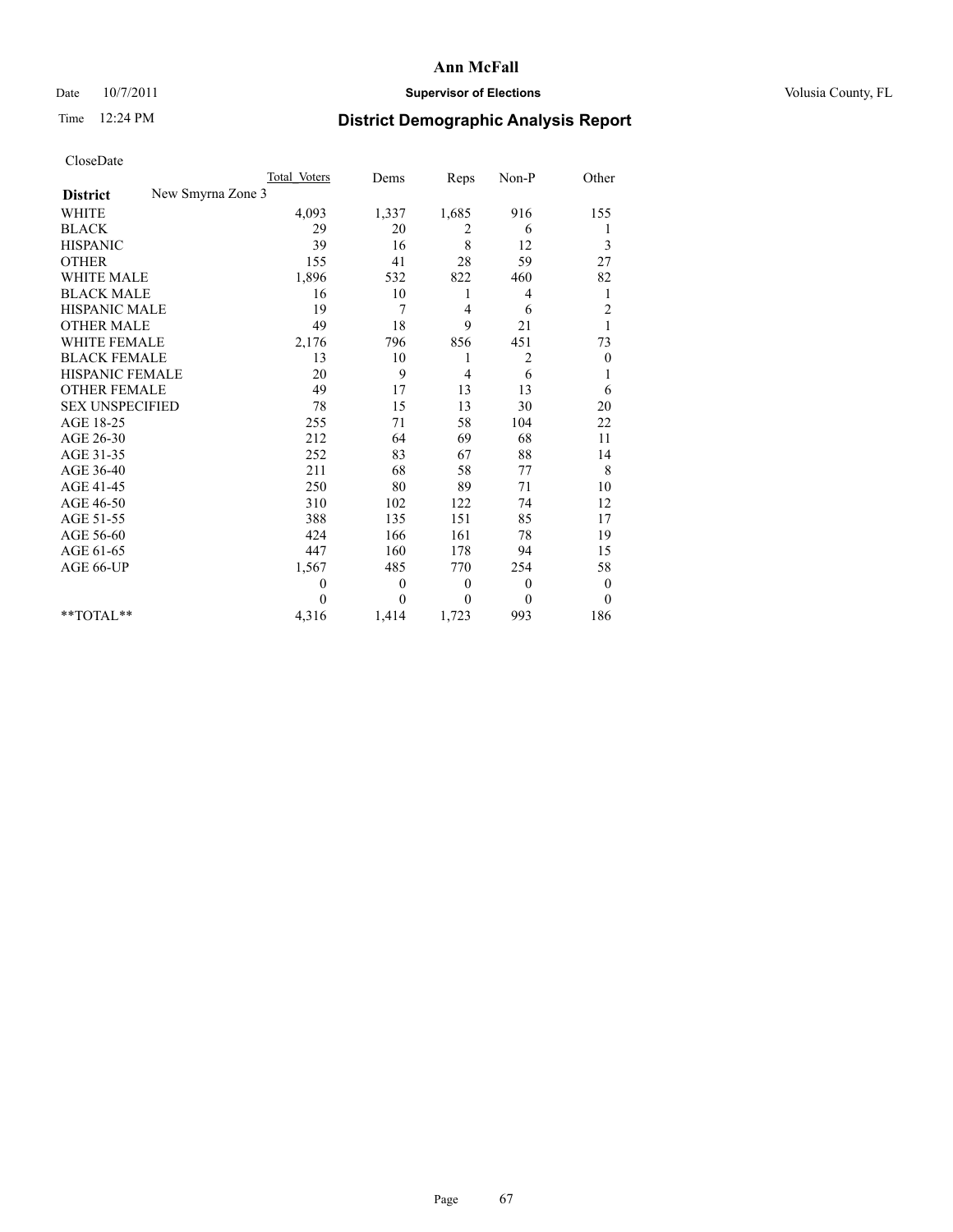### Date  $10/7/2011$  **Supervisor of Elections Supervisor of Elections** Volusia County, FL

# Time 12:24 PM **District Demographic Analysis Report**

|                                      | Total Voters | Dems         | Reps     | Non-P          | Other                   |  |
|--------------------------------------|--------------|--------------|----------|----------------|-------------------------|--|
| New Smyrna Zone 4<br><b>District</b> |              |              |          |                |                         |  |
| <b>WHITE</b>                         | 4,066        | 1,385        | 1,611    | 895            | 175                     |  |
| <b>BLACK</b>                         | 637          | 550          | 18       | 59             | 10                      |  |
| <b>HISPANIC</b>                      | 79           | 33           | 17       | 25             | 4                       |  |
| <b>OTHER</b>                         | 169          | 49           | 26       | 69             | 25                      |  |
| <b>WHITE MALE</b>                    | 1,829        | 557          | 754      | 438            | 80                      |  |
| <b>BLACK MALE</b>                    | 258          | 213          | 7        | 31             | 7                       |  |
| <b>HISPANIC MALE</b>                 | 40           | 14           | 11       | 12             | 3                       |  |
| <b>OTHER MALE</b>                    | 52           | 13           | 10       | 26             | $\overline{\mathbf{3}}$ |  |
| <b>WHITE FEMALE</b>                  | 2,219        | 819          | 854      | 452            | 94                      |  |
| <b>BLACK FEMALE</b>                  | 375          | 333          | 11       | 28             | 3                       |  |
| HISPANIC FEMALE                      | 39           | 19           | 6        | 13             | $\mathbf{1}$            |  |
| <b>OTHER FEMALE</b>                  | 67           | 26           | 12       | 26             | 3                       |  |
| <b>SEX UNSPECIFIED</b>               | 72           | 23           | 7        | 22             | 20                      |  |
| AGE 18-25                            | 362          | 159          | 63       | 121            | 19                      |  |
| AGE 26-30                            | 243          | 92           | 55       | 77             | 19                      |  |
| AGE 31-35                            | 263          | 80           | 80       | 88             | 15                      |  |
| AGE 36-40                            | 282          | 112          | 89       | 65             | 16                      |  |
| AGE 41-45                            | 288          | 110          | 103      | 62             | 13                      |  |
| AGE 46-50                            | 373          | 139          | 136      | 82             | 16                      |  |
| AGE 51-55                            | 393          | 160          | 134      | 83             | 16                      |  |
| AGE 56-60                            | 491          | 206          | 161      | 102            | 22                      |  |
| AGE 61-65                            | 499          | 210          | 157      | 115            | 17                      |  |
| AGE 66-UP                            | 1,757        | 749          | 694      | 253            | 61                      |  |
|                                      | $\theta$     | $\mathbf{0}$ | $\theta$ | $\overline{0}$ | $\boldsymbol{0}$        |  |
|                                      | $\theta$     | $\theta$     | $\theta$ | $\theta$       | $\theta$                |  |
| $*$ $TOTAI.**$                       | 4,951        | 2,017        | 1,672    | 1,048          | 214                     |  |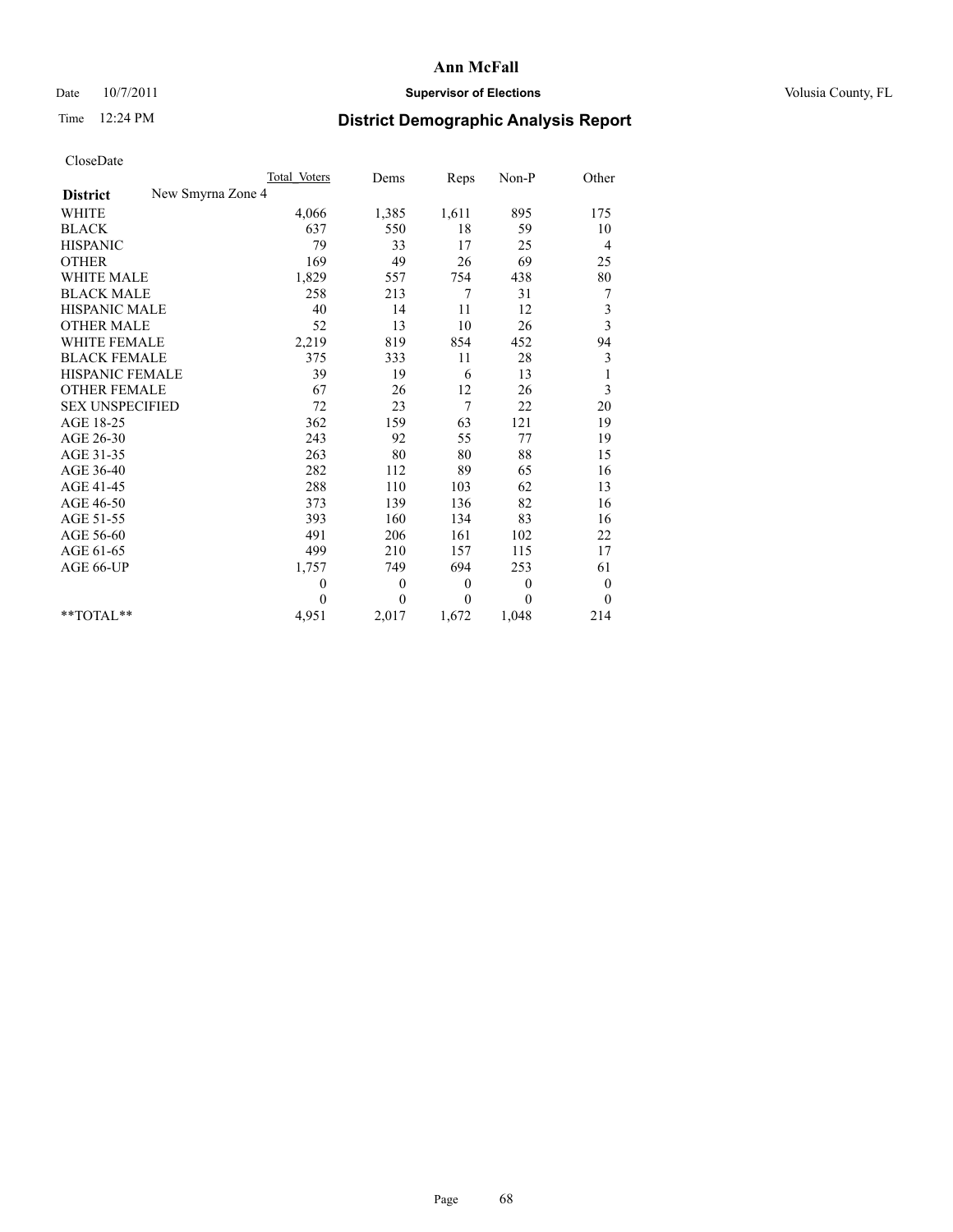## Date  $10/7/2011$  **Supervisor of Elections Supervisor of Elections** Volusia County, FL

# Time 12:24 PM **District Demographic Analysis Report**

|                                       | <b>Total Voters</b> | Dems           | Reps           | $Non-P$  | Other            |  |
|---------------------------------------|---------------------|----------------|----------------|----------|------------------|--|
| Orange City Zone 1<br><b>District</b> |                     |                |                |          |                  |  |
| <b>WHITE</b>                          | 591                 | 218            | 227            | 115      | 31               |  |
| <b>BLACK</b>                          | 91                  | 79             | 4              | 8        | $\overline{0}$   |  |
| <b>HISPANIC</b>                       | 275                 | 120            | 42             | 100      | 13               |  |
| <b>OTHER</b>                          | 39                  | 13             | 11             | 9        | 6                |  |
| <b>WHITE MALE</b>                     | 241                 | 89             | 91             | 49       | 12               |  |
| <b>BLACK MALE</b>                     | 30                  | 25             | $\overline{0}$ | 5        | $\boldsymbol{0}$ |  |
| <b>HISPANIC MALE</b>                  | 110                 | 44             | 16             | 45       | 5                |  |
| <b>OTHER MALE</b>                     | 15                  | 7              | 6              | 1        | 1                |  |
| <b>WHITE FEMALE</b>                   | 348                 | 129            | 134            | 66       | 19               |  |
| <b>BLACK FEMALE</b>                   | 61                  | 54             | 4              | 3        | $\boldsymbol{0}$ |  |
| HISPANIC FEMALE                       | 164                 | 76             | 25             | 55       | 8                |  |
| <b>OTHER FEMALE</b>                   | 14                  | 4              | 3              | 5        | $\overline{c}$   |  |
| <b>SEX UNSPECIFIED</b>                | 13                  | $\overline{c}$ | 5              | 3        | 3                |  |
| AGE 18-25                             | 109                 | 36             | 24             | 42       | $\overline{7}$   |  |
| AGE 26-30                             | 92                  | 43             | 22             | 22       | 5                |  |
| AGE 31-35                             | 90                  | 29             | 26             | 28       | 7                |  |
| AGE 36-40                             | 68                  | 24             | 19             | 21       | 4                |  |
| AGE 41-45                             | 79                  | 37             | 21             | 18       | 3                |  |
| AGE 46-50                             | 73                  | 26             | 21             | 25       | 1                |  |
| AGE 51-55                             | 66                  | 32             | 14             | 14       | 6                |  |
| AGE 56-60                             | 74                  | 32             | 15             | 24       | 3                |  |
| AGE 61-65                             | 75                  | 38             | 26             | 9        | $\overline{c}$   |  |
| AGE 66-UP                             | 270                 | 133            | 96             | 29       | 12               |  |
|                                       | $\mathbf{0}$        | $\theta$       | $\theta$       | $\theta$ | $\boldsymbol{0}$ |  |
|                                       | $\Omega$            | $\theta$       | $\theta$       | $\theta$ | $\theta$         |  |
| $*$ $TOTAI.**$                        | 996                 | 430            | 284            | 232      | 50               |  |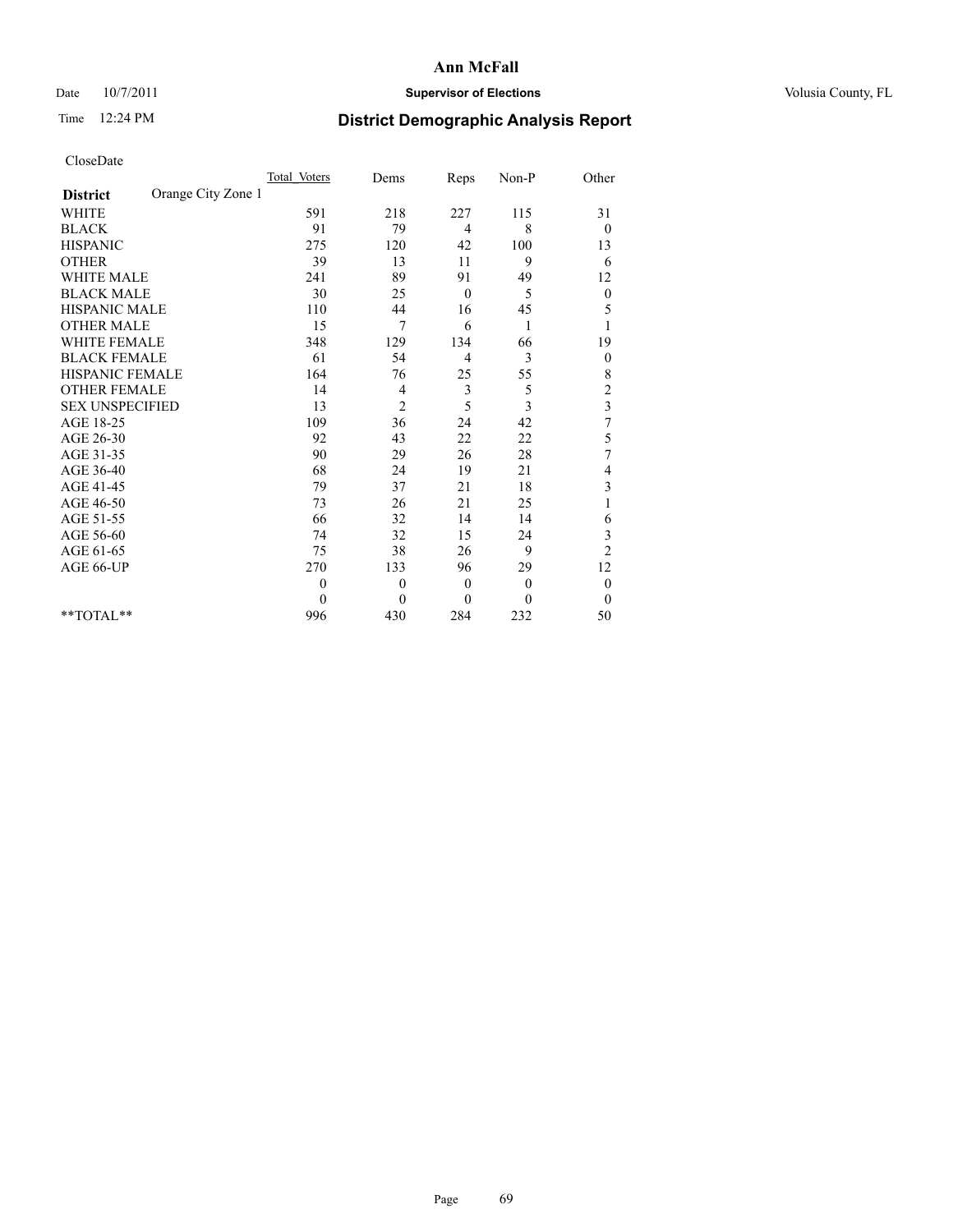## Date  $10/7/2011$  **Supervisor of Elections Supervisor of Elections** Volusia County, FL

# Time 12:24 PM **District Demographic Analysis Report**

|                                       | Total Voters | Dems     | Reps           | Non-P        | Other                   |
|---------------------------------------|--------------|----------|----------------|--------------|-------------------------|
| Orange City Zone 2<br><b>District</b> |              |          |                |              |                         |
| <b>WHITE</b>                          | 680          | 232      | 265            | 142          | 41                      |
| <b>BLACK</b>                          | 33           | 25       | $\overline{4}$ | 4            | $\boldsymbol{0}$        |
| <b>HISPANIC</b>                       | 92           | 44       | 16             | 30           | $\overline{\mathbf{c}}$ |
| <b>OTHER</b>                          | 46           | 14       | 9              | 20           | $\overline{\mathbf{3}}$ |
| <b>WHITE MALE</b>                     | 316          | 97       | 125            | 71           | 23                      |
| <b>BLACK MALE</b>                     | 13           | 7        | 3              | 3            | $\theta$                |
| <b>HISPANIC MALE</b>                  | 47           | 20       | 10             | 16           |                         |
| <b>OTHER MALE</b>                     | 15           | 5        | 5              | 4            |                         |
| WHITE FEMALE                          | 364          | 135      | 140            | 71           | 18                      |
| <b>BLACK FEMALE</b>                   | 19           | 17       |                | 1            | $\mathbf{0}$            |
| HISPANIC FEMALE                       | 45           | 24       | 6              | 14           |                         |
| <b>OTHER FEMALE</b>                   | 12           | 4        | 1              | 7            | $\boldsymbol{0}$        |
| <b>SEX UNSPECIFIED</b>                | 20           | 6        | 3              | 9            | $\overline{c}$          |
| AGE 18-25                             | 84           | 25       | 22             | 31           | 6                       |
| AGE 26-30                             | 63           | 20       | 18             | 19           | 6                       |
| AGE 31-35                             | 75           | 26       | 22             | 22           | 5                       |
| AGE 36-40                             | 60           | 25       | 19             | 13           | 3                       |
| AGE 41-45                             | 77           | 33       | 25             | 15           | $\overline{\mathbf{4}}$ |
| AGE 46-50                             | 96           | 36       | 32             | 21           | 7                       |
| AGE 51-55                             | 66           | 19       | 32             | 14           |                         |
| AGE 56-60                             | 88           | 29       | 36             | 20           | 3                       |
| AGE 61-65                             | 71           | 26       | 23             | 17           | 5                       |
| AGE 66-UP                             | 171          | 76       | 65             | 24           | 6                       |
|                                       | $\mathbf{0}$ | $\theta$ | $\mathbf{0}$   | $\mathbf{0}$ | $\mathbf{0}$            |
|                                       | $\theta$     | $\theta$ | $\theta$       | $\Omega$     | $\mathbf{0}$            |
| $*$ TOTAL $*$                         | 851          | 315      | 294            | 196          | 46                      |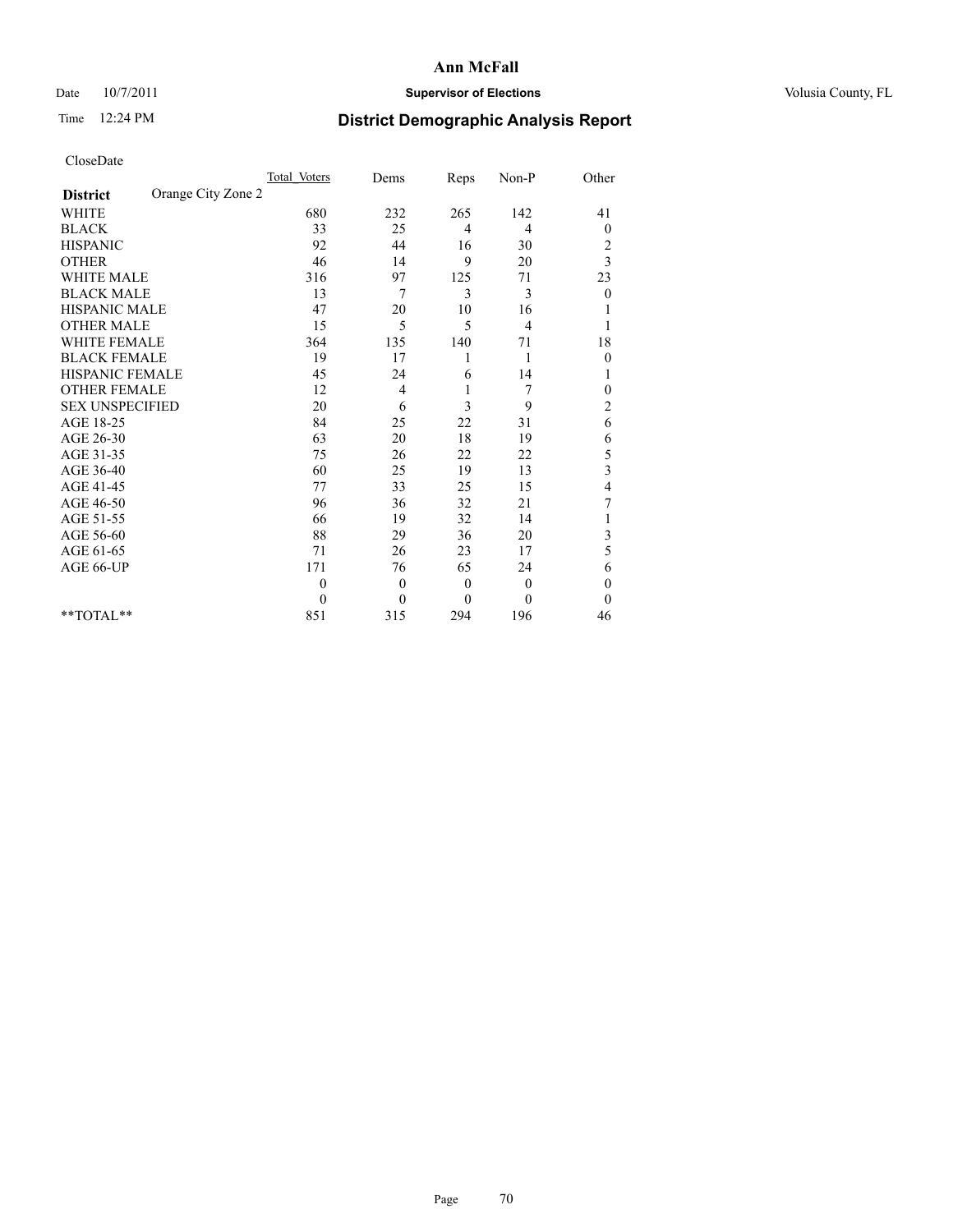### Date  $10/7/2011$  **Supervisor of Elections Supervisor of Elections** Volusia County, FL

# Time 12:24 PM **District Demographic Analysis Report**

|                                       | <b>Total Voters</b> | Dems     | Reps         | Non-P        | Other                    |  |
|---------------------------------------|---------------------|----------|--------------|--------------|--------------------------|--|
| Orange City Zone 3<br><b>District</b> |                     |          |              |              |                          |  |
| <b>WHITE</b>                          | 973                 | 344      | 381          | 199          | 49                       |  |
| <b>BLACK</b>                          | 51                  | 38       | $\theta$     | 11           | $\overline{\mathbf{c}}$  |  |
| <b>HISPANIC</b>                       | 139                 | 72       | 28           | 36           | 3                        |  |
| <b>OTHER</b>                          | 66                  | 18       | 13           | 31           | 4                        |  |
| <b>WHITE MALE</b>                     | 423                 | 131      | 183          | 81           | $28\,$                   |  |
| <b>BLACK MALE</b>                     | 20                  | 15       | $\mathbf{0}$ | 4            | 1                        |  |
| HISPANIC MALE                         | 54                  | 28       | 12           | 12           | $\overline{2}$           |  |
| <b>OTHER MALE</b>                     | 25                  | 6        | 5            | 13           |                          |  |
| <b>WHITE FEMALE</b>                   | 545                 | 209      | 198          | 117          | 21                       |  |
| <b>BLACK FEMALE</b>                   | 31                  | 23       | $\mathbf{0}$ | 7            |                          |  |
| HISPANIC FEMALE                       | 85                  | 44       | 16           | 24           |                          |  |
| <b>OTHER FEMALE</b>                   | 24                  | 8        | 3            | 12           |                          |  |
| <b>SEX UNSPECIFIED</b>                | 22                  | 8        | 5            | 7            | $\overline{c}$           |  |
| AGE 18-25                             | 88                  | 27       | 29           | 28           | $\overline{\mathcal{L}}$ |  |
| AGE 26-30                             | 64                  | 26       | 15           | 20           | 3                        |  |
| AGE 31-35                             | 64                  | 28       | 16           | 15           | 5                        |  |
| AGE 36-40                             | 64                  | 15       | 28           | 17           | 4                        |  |
| AGE 41-45                             | 68                  | 18       | 22           | 28           | 0                        |  |
| AGE 46-50                             | 71                  | 24       | 25           | 16           | 6                        |  |
| AGE 51-55                             | 86                  | 35       | 29           | 19           | 3                        |  |
| AGE 56-60                             | 101                 | 49       | 29           | 20           | 3                        |  |
| AGE 61-65                             | 116                 | 40       | 41           | 29           | 6                        |  |
| AGE 66-UP                             | 507                 | 210      | 188          | 85           | 24                       |  |
|                                       | $\theta$            | $\theta$ | $\mathbf{0}$ | $\mathbf{0}$ | $\boldsymbol{0}$         |  |
|                                       | $\theta$            | $\theta$ | $\mathbf{0}$ | $\theta$     | $\boldsymbol{0}$         |  |
| $*$ $TOTAI.**$                        | 1,229               | 472      | 422          | 277          | 58                       |  |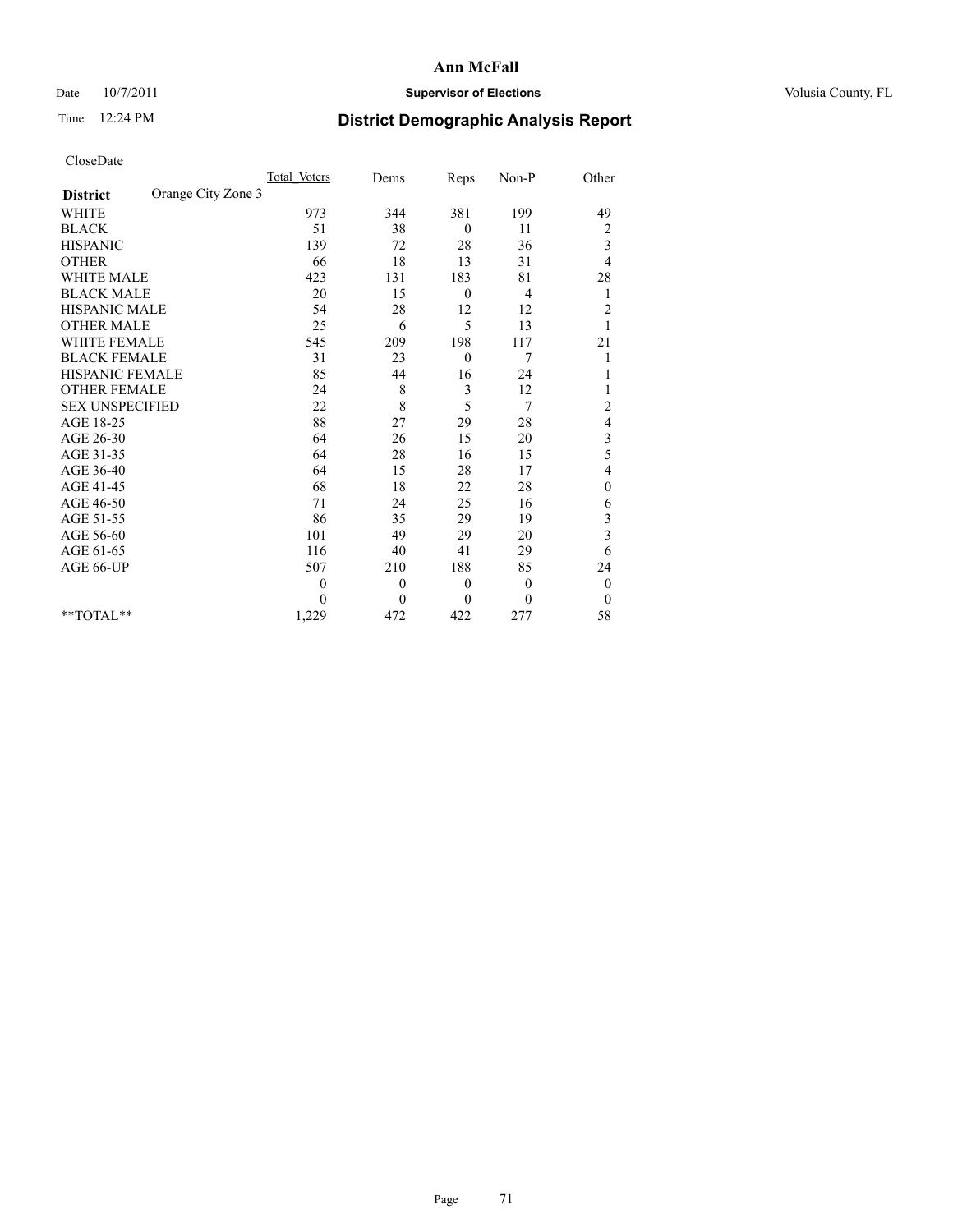### Date  $10/7/2011$  **Supervisor of Elections Supervisor of Elections** Volusia County, FL

# Time 12:24 PM **District Demographic Analysis Report**

|                                       | <b>Total Voters</b> | Dems         | Reps     | Non-P          | Other            |
|---------------------------------------|---------------------|--------------|----------|----------------|------------------|
| Orange City Zone 4<br><b>District</b> |                     |              |          |                |                  |
| <b>WHITE</b>                          | 1,380               | 464          | 538      | 307            | 71               |
| <b>BLACK</b>                          | 16                  | 10           |          | 4              |                  |
| <b>HISPANIC</b>                       | 59                  | 30           | 7        | 21             |                  |
| <b>OTHER</b>                          | 49                  | 14           | 13       | 19             | 3                |
| <b>WHITE MALE</b>                     | 625                 | 175          | 259      | 151            | 40               |
| <b>BLACK MALE</b>                     | 7                   | 3            | 1        | 2              | 1                |
| HISPANIC MALE                         | 31                  | 17           | 3        | 11             | $\theta$         |
| <b>OTHER MALE</b>                     | 16                  | 4            | 5        | 7              | $\mathbf{0}$     |
| <b>WHITE FEMALE</b>                   | 750                 | 287          | 277      | 155            | 31               |
| <b>BLACK FEMALE</b>                   | 9                   | 7            | $\theta$ | $\overline{c}$ | $\boldsymbol{0}$ |
| HISPANIC FEMALE                       | 27                  | 13           | 4        | 9              |                  |
| <b>OTHER FEMALE</b>                   | 20                  | 7            | 6        | 7              | $\mathbf{0}$     |
| <b>SEX UNSPECIFIED</b>                | 19                  | 5            | 4        | 7              | 3                |
| AGE 18-25                             | 147                 | 40           | 44       | 48             | 15               |
| AGE 26-30                             | 110                 | 27           | 39       | 37             | 7                |
| AGE 31-35                             | 106                 | 26           | 43       | 33             | 4                |
| AGE 36-40                             | 88                  | 29           | 20       | 32             | $\boldsymbol{7}$ |
| AGE 41-45                             | 113                 | 35           | 34       | 38             | 6                |
| AGE 46-50                             | 148                 | 38           | 55       | 46             | 9                |
| AGE 51-55                             | 152                 | 44           | 73       | 29             | 6                |
| AGE 56-60                             | 148                 | 64           | 49       | 29             | 6                |
| AGE 61-65                             | 135                 | 52           | 52       | 25             | 6                |
| AGE 66-UP                             | 357                 | 163          | 150      | 34             | 10               |
|                                       | $\theta$            | $\theta$     | $\theta$ | $\overline{0}$ | $\boldsymbol{0}$ |
|                                       | $\Omega$            | $\mathbf{0}$ | $\theta$ | $\theta$       | $\theta$         |
| **TOTAL**                             | 1,504               | 518          | 559      | 351            | 76               |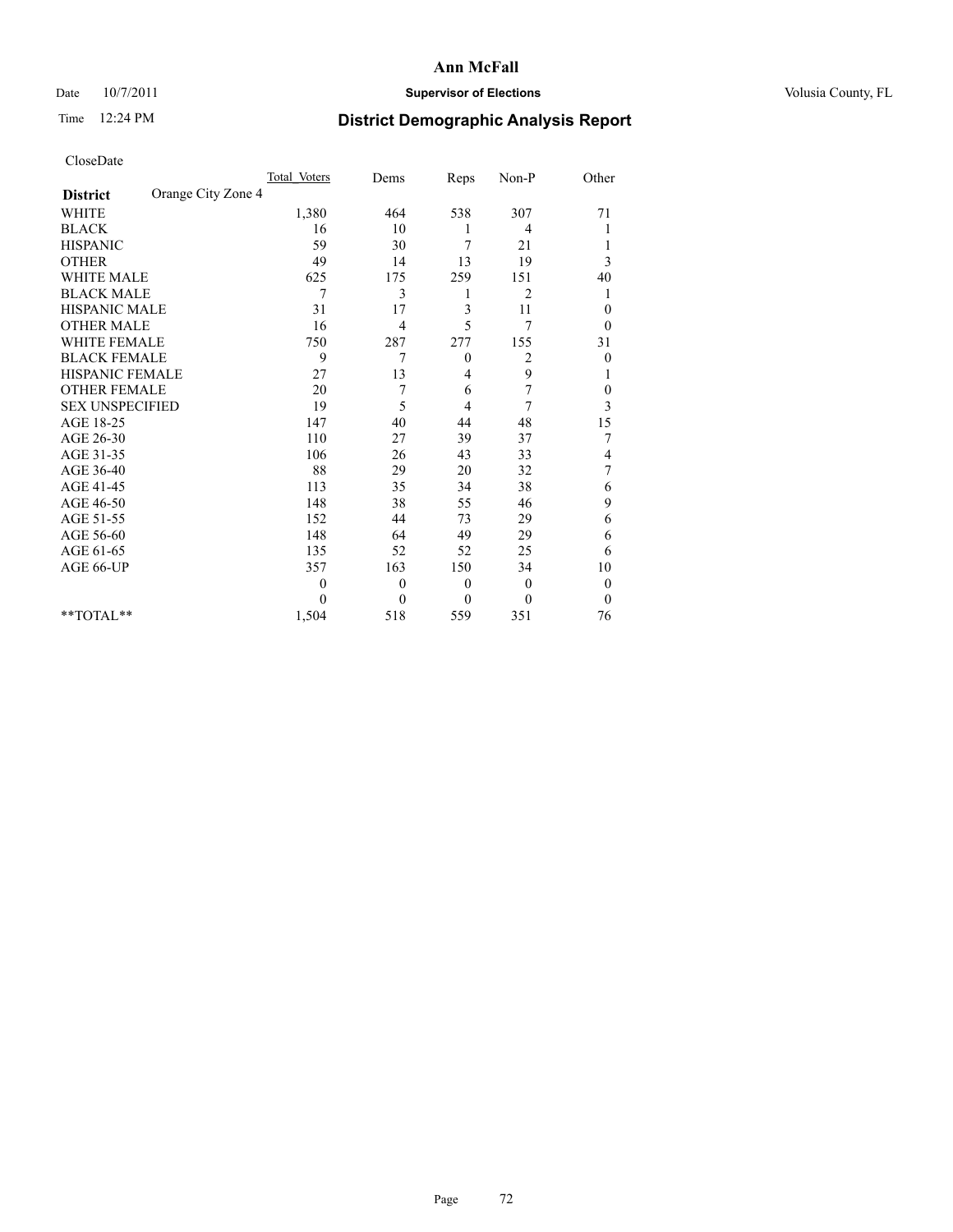## Date  $10/7/2011$  **Supervisor of Elections Supervisor of Elections** Volusia County, FL

# Time 12:24 PM **District Demographic Analysis Report**

|                                       | <b>Total Voters</b> | Dems         | Reps         | Non-P          | Other                   |  |
|---------------------------------------|---------------------|--------------|--------------|----------------|-------------------------|--|
| Orange City Zone 5<br><b>District</b> |                     |              |              |                |                         |  |
| <b>WHITE</b>                          | 1,268               | 409          | 583          | 220            | 56                      |  |
| <b>BLACK</b>                          | 103                 | 88           | 2            | 12             |                         |  |
| <b>HISPANIC</b>                       | 70                  | 31           | 11           | 28             | $\theta$                |  |
| <b>OTHER</b>                          | 67                  | 30           | 15           | 15             | 7                       |  |
| <b>WHITE MALE</b>                     | 500                 | 151          | 227          | 93             | 29                      |  |
| <b>BLACK MALE</b>                     | 40                  | 28           | 2            | 9              | 1                       |  |
| HISPANIC MALE                         | 28                  | 14           | 6            | 8              | $\boldsymbol{0}$        |  |
| <b>OTHER MALE</b>                     | 19                  | 10           | 5            | $\overline{2}$ | $\overline{c}$          |  |
| <b>WHITE FEMALE</b>                   | 761                 | 257          | 353          | 124            | 27                      |  |
| <b>BLACK FEMALE</b>                   | 61                  | 58           | $\theta$     | 3              | $\boldsymbol{0}$        |  |
| HISPANIC FEMALE                       | 42                  | 17           | 5            | 20             | $\boldsymbol{0}$        |  |
| <b>OTHER FEMALE</b>                   | 33                  | 15           | 8            | 8              | $\overline{c}$          |  |
| <b>SEX UNSPECIFIED</b>                | 24                  | 8            | 5            | 8              | $\overline{\mathbf{3}}$ |  |
| AGE 18-25                             | 40                  | 21           | $\,8\,$      | 10             |                         |  |
| AGE 26-30                             | 45                  | 22           | 7            | 16             | $\boldsymbol{0}$        |  |
| AGE 31-35                             | 66                  | 23           | 19           | 23             |                         |  |
| AGE 36-40                             | 44                  | 17           | 18           | 8              |                         |  |
| AGE 41-45                             | 42                  | 21           | 6            | 12             | 3                       |  |
| AGE 46-50                             | 57                  | 20           | 15           | 22             | $\overline{0}$          |  |
| AGE 51-55                             | 77                  | 33           | 18           | 22             | 4                       |  |
| AGE 56-60                             | 78                  | 39           | 21           | 14             | 4                       |  |
| AGE 61-65                             | 87                  | 35           | 30           | 16             | 6                       |  |
| AGE 66-UP                             | 972                 | 327          | 469          | 132            | 44                      |  |
|                                       | $\theta$            | $\theta$     | $\mathbf{0}$ | $\overline{0}$ | $\boldsymbol{0}$        |  |
|                                       | $\Omega$            | $\mathbf{0}$ | $\theta$     | $\theta$       | $\theta$                |  |
| **TOTAL**                             | 1,508               | 558          | 611          | 275            | 64                      |  |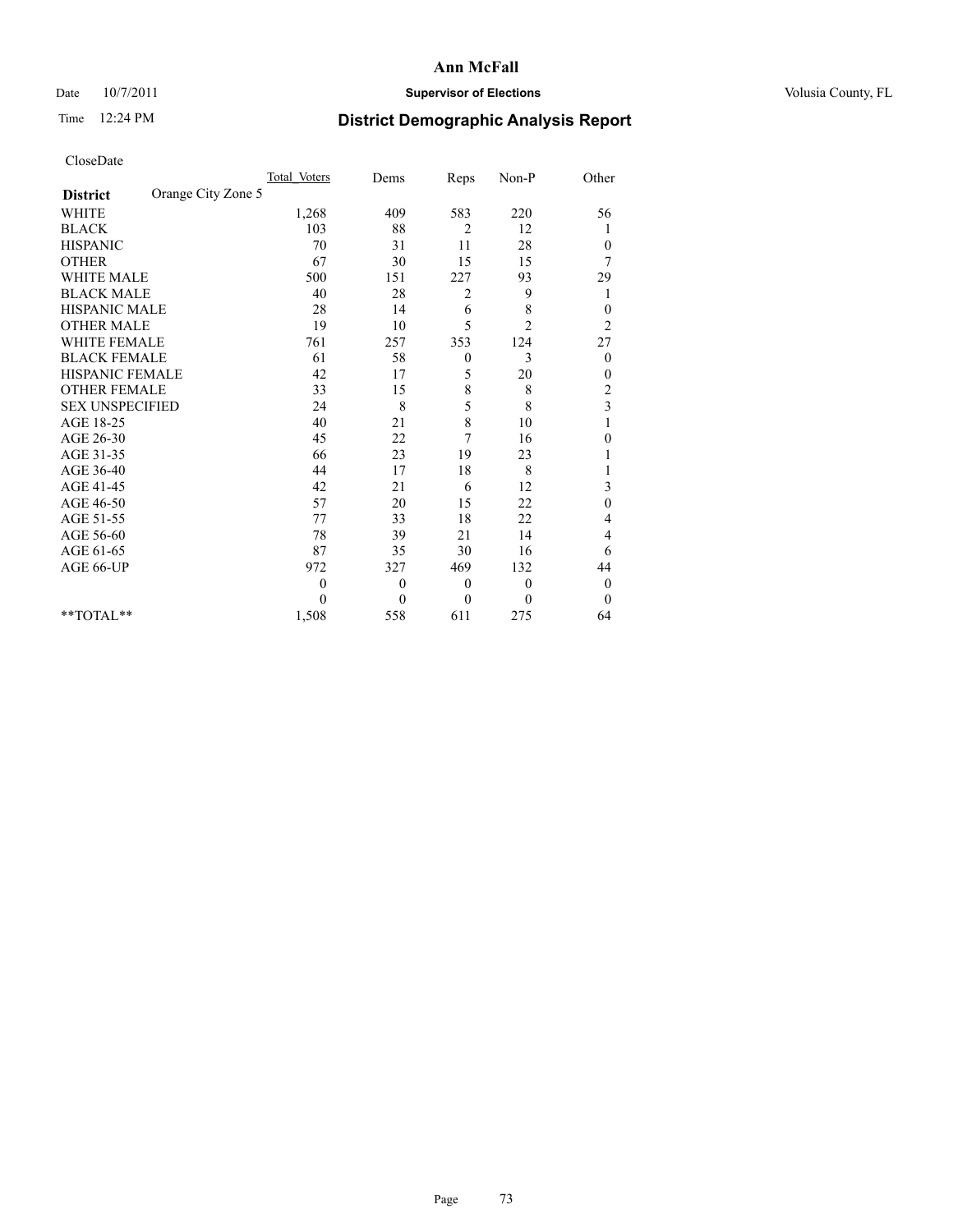## Date  $10/7/2011$  **Supervisor of Elections Supervisor of Elections** Volusia County, FL

# Time 12:24 PM **District Demographic Analysis Report**

|                                      | Total Voters | Dems         | Reps     | Non-P        | Other                   |  |
|--------------------------------------|--------------|--------------|----------|--------------|-------------------------|--|
| Ormond Bch Zone 1<br><b>District</b> |              |              |          |              |                         |  |
| <b>WHITE</b>                         | 6,633        | 2,346        | 2,828    | 1,246        | 213                     |  |
| <b>BLACK</b>                         | 87           | 65           | 6        | 11           | 5                       |  |
| <b>HISPANIC</b>                      | 112          | 39           | 39       | 30           | 4                       |  |
| <b>OTHER</b>                         | 321          | 105          | 88       | 101          | 27                      |  |
| <b>WHITE MALE</b>                    | 3,051        | 973          | 1,347    | 614          | 117                     |  |
| <b>BLACK MALE</b>                    | 41           | 31           | 3        | 5            | $\overline{\mathbf{c}}$ |  |
| <b>HISPANIC MALE</b>                 | 50           | 9            | 23       | 16           | $\overline{c}$          |  |
| <b>OTHER MALE</b>                    | 141          | 45           | 44       | 48           | 4                       |  |
| <b>WHITE FEMALE</b>                  | 3,556        | 1,367        | 1,472    | 622          | 95                      |  |
| <b>BLACK FEMALE</b>                  | 45           | 34           | 3        | 6            | $\boldsymbol{2}$        |  |
| HISPANIC FEMALE                      | 58           | 28           | 14       | 14           | $\overline{c}$          |  |
| <b>OTHER FEMALE</b>                  | 111          | 44           | 31       | 30           | 6                       |  |
| <b>SEX UNSPECIFIED</b>               | 100          | 24           | 24       | 33           | 19                      |  |
| AGE 18-25                            | 544          | 170          | 173      | 164          | 37                      |  |
| AGE 26-30                            | 320          | 96           | 110      | 96           | 18                      |  |
| AGE 31-35                            | 314          | 91           | 105      | 97           | 21                      |  |
| AGE 36-40                            | 409          | 134          | 152      | 109          | 14                      |  |
| AGE 41-45                            | 508          | 151          | 216      | 120          | 21                      |  |
| AGE 46-50                            | 634          | 215          | 272      | 124          | 23                      |  |
| AGE 51-55                            | 676          | 229          | 303      | 126          | 18                      |  |
| AGE 56-60                            | 774          | 308          | 322      | 125          | 19                      |  |
| AGE 61-65                            | 722          | 295          | 273      | 135          | 19                      |  |
| AGE 66-UP                            | 2,251        | 866          | 1,034    | 292          | 59                      |  |
|                                      | $\theta$     | $\mathbf{0}$ | $\theta$ | $\mathbf{0}$ | $\boldsymbol{0}$        |  |
|                                      | $\theta$     | $\theta$     | $\theta$ | $\theta$     | $\theta$                |  |
| $*$ $TOTAI.**$                       | 7,153        | 2,555        | 2,961    | 1,388        | 249                     |  |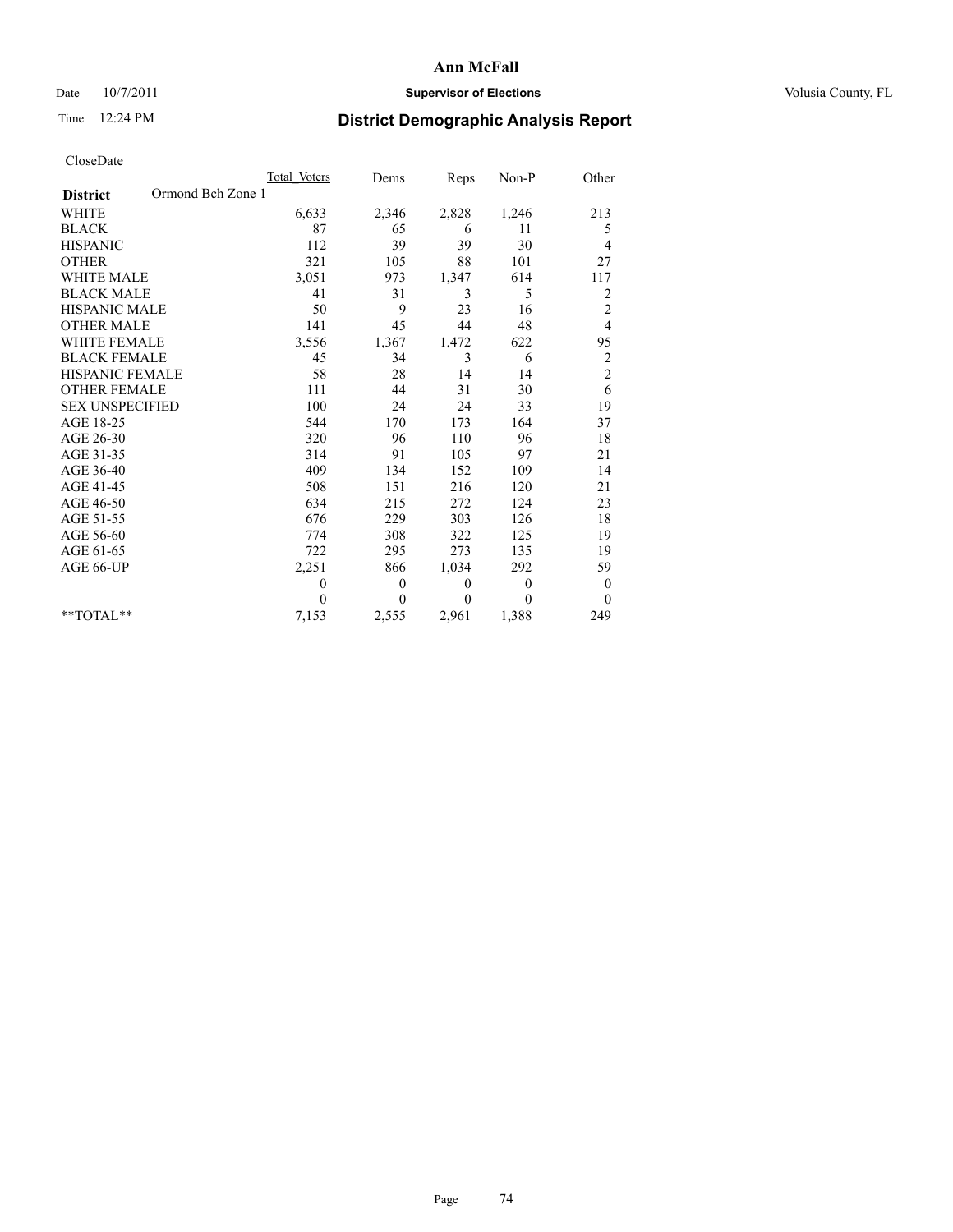## Date  $10/7/2011$  **Supervisor of Elections Supervisor of Elections** Volusia County, FL

# Time 12:24 PM **District Demographic Analysis Report**

|                                      | Total Voters | Dems         | Reps             | Non-P        | Other                   |
|--------------------------------------|--------------|--------------|------------------|--------------|-------------------------|
| Ormond Bch Zone 2<br><b>District</b> |              |              |                  |              |                         |
| <b>WHITE</b>                         | 4,459        | 1,717        | 1,627            | 939          | 176                     |
| <b>BLACK</b>                         | 346          | 262          | 25               | 51           | 8                       |
| <b>HISPANIC</b>                      | 114          | 52           | 25               | 32           | 5                       |
| <b>OTHER</b>                         | 308          | 108          | 74               | 82           | 44                      |
| <b>WHITE MALE</b>                    | 1,947        | 649          | 749              | 457          | 92                      |
| <b>BLACK MALE</b>                    | 153          | 103          | 15               | 29           | 6                       |
| <b>HISPANIC MALE</b>                 | 42           | 15           | 10               | 15           | $\overline{c}$          |
| <b>OTHER MALE</b>                    | 94           | 30           | 29               | 31           | 4                       |
| <b>WHITE FEMALE</b>                  | 2,492        | 1,059        | 873              | 476          | 84                      |
| <b>BLACK FEMALE</b>                  | 189          | 155          | 10               | 22           | $\overline{\mathbf{c}}$ |
| HISPANIC FEMALE                      | 72           | 37           | 15               | 17           | $\overline{\mathbf{3}}$ |
| <b>OTHER FEMALE</b>                  | 121          | 55           | 34               | 24           | $\,8\,$                 |
| <b>SEX UNSPECIFIED</b>               | 117          | 36           | 16               | 33           | 32                      |
| AGE 18-25                            | 439          | 157          | 113              | 128          | 41                      |
| AGE 26-30                            | 277          | 96           | 58               | 112          | 11                      |
| AGE 31-35                            | 299          | 103          | 81               | 101          | 14                      |
| AGE 36-40                            | 311          | 126          | 85               | 86           | 14                      |
| AGE 41-45                            | 379          | 120          | 142              | 94           | 23                      |
| AGE 46-50                            | 472          | 177          | 177              | 96           | 22                      |
| AGE 51-55                            | 511          | 205          | 170              | 111          | 25                      |
| AGE 56-60                            | 523          | 226          | 159              | 118          | 20                      |
| AGE 61-65                            | 528          | 225          | 199              | 86           | 18                      |
| AGE 66-UP                            | 1,488        | 704          | 567              | 172          | 45                      |
|                                      | $\mathbf{0}$ | $\mathbf{0}$ | $\boldsymbol{0}$ | $\mathbf{0}$ | $\boldsymbol{0}$        |
|                                      | $\theta$     | $\theta$     | $\theta$         | $\theta$     | $\theta$                |
| $*$ $TOTAI.**$                       | 5,227        | 2,139        | 1,751            | 1,104        | 233                     |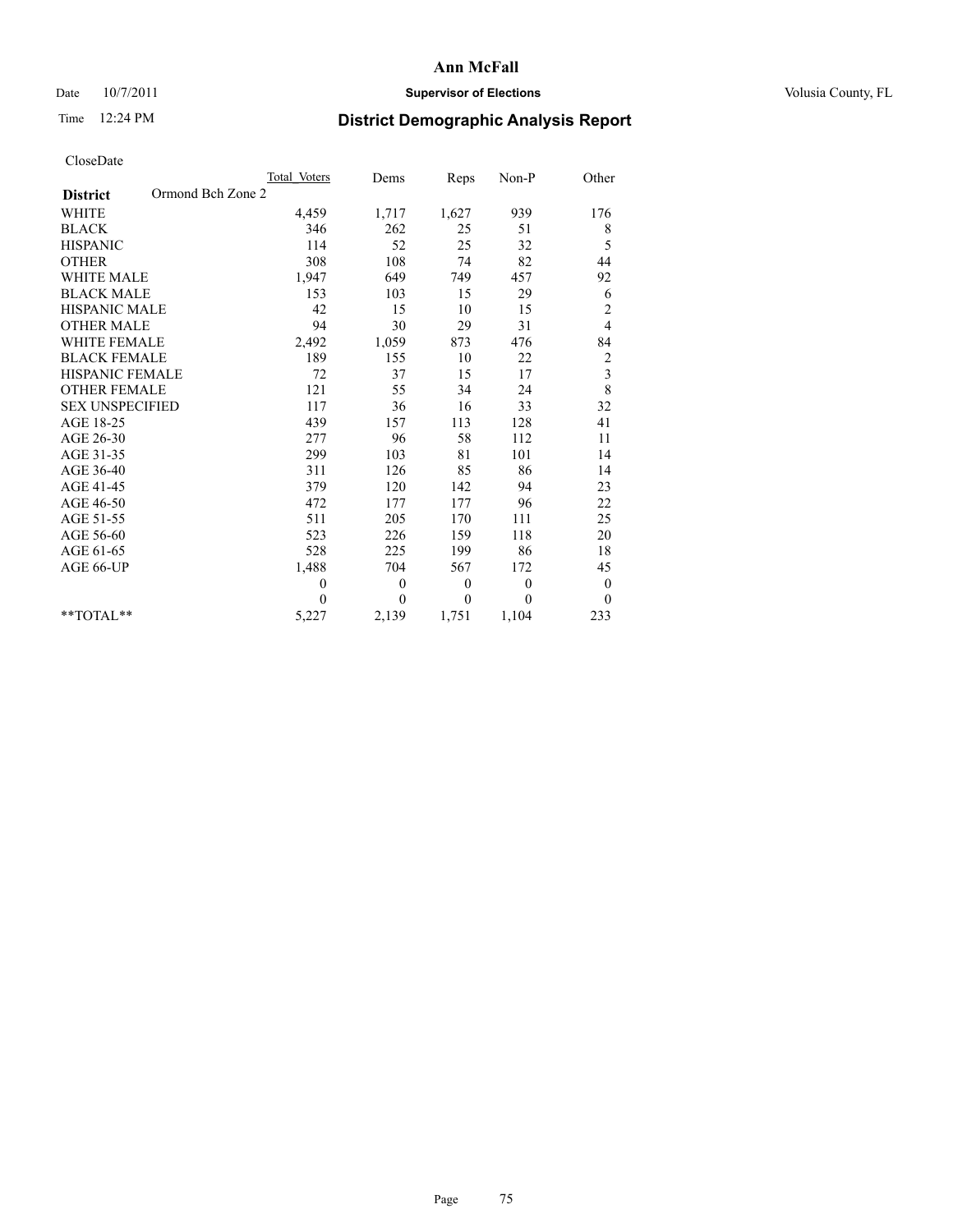## Date  $10/7/2011$  **Supervisor of Elections Supervisor of Elections** Volusia County, FL

# Time 12:24 PM **District Demographic Analysis Report**

|                                      | Total Voters | Dems         | Reps         | Non-P    | Other            |
|--------------------------------------|--------------|--------------|--------------|----------|------------------|
| Ormond Bch Zone 3<br><b>District</b> |              |              |              |          |                  |
| <b>WHITE</b>                         | 7,876        | 2,422        | 3,790        | 1,386    | 278              |
| <b>BLACK</b>                         | 175          | 127          | 9            | 29       | 10               |
| <b>HISPANIC</b>                      | 153          | 51           | 54           | 41       | 7                |
| <b>OTHER</b>                         | 443          | 136          | 118          | 145      | 44               |
| <b>WHITE MALE</b>                    | 3,690        | 1,022        | 1,853        | 677      | 138              |
| <b>BLACK MALE</b>                    | 83           | 60           | 6            | 12       | 5                |
| <b>HISPANIC MALE</b>                 | 73           | 18           | 32           | 20       | 3                |
| <b>OTHER MALE</b>                    | 157          | 48           | 45           | 56       | 8                |
| <b>WHITE FEMALE</b>                  | 4,144        | 1,387        | 1,920        | 700      | 137              |
| <b>BLACK FEMALE</b>                  | 89           | 65           | 3            | 16       | 5                |
| HISPANIC FEMALE                      | 79           | 33           | 21           | 21       | 4                |
| <b>OTHER FEMALE</b>                  | 197          | 69           | 54           | 65       | 9                |
| <b>SEX UNSPECIFIED</b>               | 135          | 34           | 37           | 34       | 30               |
| AGE 18-25                            | 763          | 205          | 294          | 211      | 53               |
| AGE 26-30                            | 399          | 122          | 152          | 110      | 15               |
| AGE 31-35                            | 385          | 95           | 150          | 118      | 22               |
| AGE 36-40                            | 467          | 127          | 204          | 103      | 33               |
| AGE 41-45                            | 647          | 160          | 346          | 117      | 24               |
| AGE 46-50                            | 799          | 211          | 401          | 161      | 26               |
| AGE 51-55                            | 882          | 283          | 439          | 144      | 16               |
| AGE 56-60                            | 874          | 295          | 399          | 152      | 28               |
| AGE 61-65                            | 913          | 340          | 405          | 144      | 24               |
| AGE 66-UP                            | 2,518        | 898          | 1,181        | 341      | 98               |
|                                      | $\mathbf{0}$ | $\mathbf{0}$ | $\theta$     | $\theta$ | $\boldsymbol{0}$ |
|                                      | $\theta$     | $\theta$     | $\mathbf{0}$ | $\theta$ | $\theta$         |
| $*$ $TOTAI.**$                       | 8,647        | 2,736        | 3,971        | 1,601    | 339              |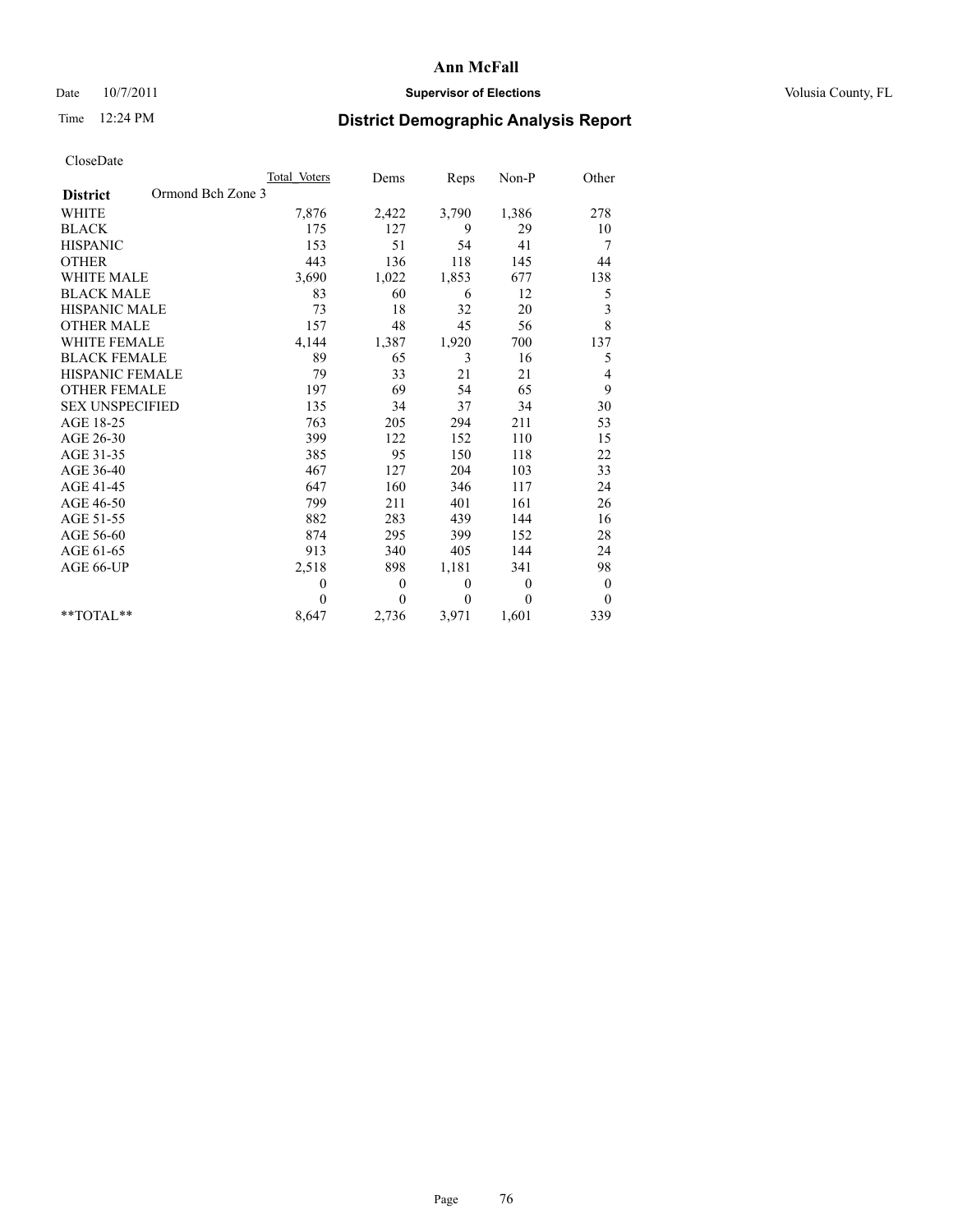## Date  $10/7/2011$  **Supervisor of Elections Supervisor of Elections** Volusia County, FL

# Time 12:24 PM **District Demographic Analysis Report**

|                                      | Total Voters | Dems         | Reps         | Non-P          | Other            |
|--------------------------------------|--------------|--------------|--------------|----------------|------------------|
| Ormond Bch Zone 4<br><b>District</b> |              |              |              |                |                  |
| <b>WHITE</b>                         | 5,855        | 2,120        | 2,309        | 1,163          | 263              |
| <b>BLACK</b>                         | 157          | 120          | 8            | 22             | 7                |
| <b>HISPANIC</b>                      | 98           | 53           | 14           | 29             | $\overline{c}$   |
| <b>OTHER</b>                         | 271          | 98           | 61           | 84             | 28               |
| <b>WHITE MALE</b>                    | 2,540        | 804          | 1,059        | 544            | 133              |
| <b>BLACK MALE</b>                    | 68           | 54           | 2            | 9              | 3                |
| <b>HISPANIC MALE</b>                 | 36           | 20           | 6            | 8              | $\overline{c}$   |
| <b>OTHER MALE</b>                    | 98           | 35           | 20           | 36             | 7                |
| <b>WHITE FEMALE</b>                  | 3,282        | 1,308        | 1,242        | 605            | 127              |
| <b>BLACK FEMALE</b>                  | 89           | 66           | 6            | 13             | 4                |
| HISPANIC FEMALE                      | 62           | 33           | 8            | 21             | $\boldsymbol{0}$ |
| <b>OTHER FEMALE</b>                  | 120          | 50           | 37           | 28             | 5                |
| <b>SEX UNSPECIFIED</b>               | 86           | 21           | 12           | 34             | 19               |
| AGE 18-25                            | 416          | 143          | 118          | 126            | 29               |
| AGE 26-30                            | 266          | 88           | 78           | 83             | 17               |
| AGE 31-35                            | 250          | 78           | 85           | 73             | 14               |
| AGE 36-40                            | 263          | 78           | 87           | 79             | 19               |
| AGE 41-45                            | 338          | 110          | 139          | 75             | 14               |
| AGE 46-50                            | 509          | 193          | 201          | 105            | 10               |
| AGE 51-55                            | 549          | 210          | 212          | 106            | 21               |
| AGE 56-60                            | 537          | 215          | 209          | 90             | 23               |
| AGE 61-65                            | 642          | 242          | 226          | 128            | 46               |
| AGE 66-UP                            | 2,611        | 1,034        | 1,037        | 433            | 107              |
|                                      | $\theta$     | $\mathbf{0}$ | $\mathbf{0}$ | $\overline{0}$ | $\boldsymbol{0}$ |
|                                      | $\theta$     | $\theta$     | $\mathbf{0}$ | $\theta$       | $\theta$         |
| $*$ $TOTAI.**$                       | 6,381        | 2,391        | 2,392        | 1,298          | 300              |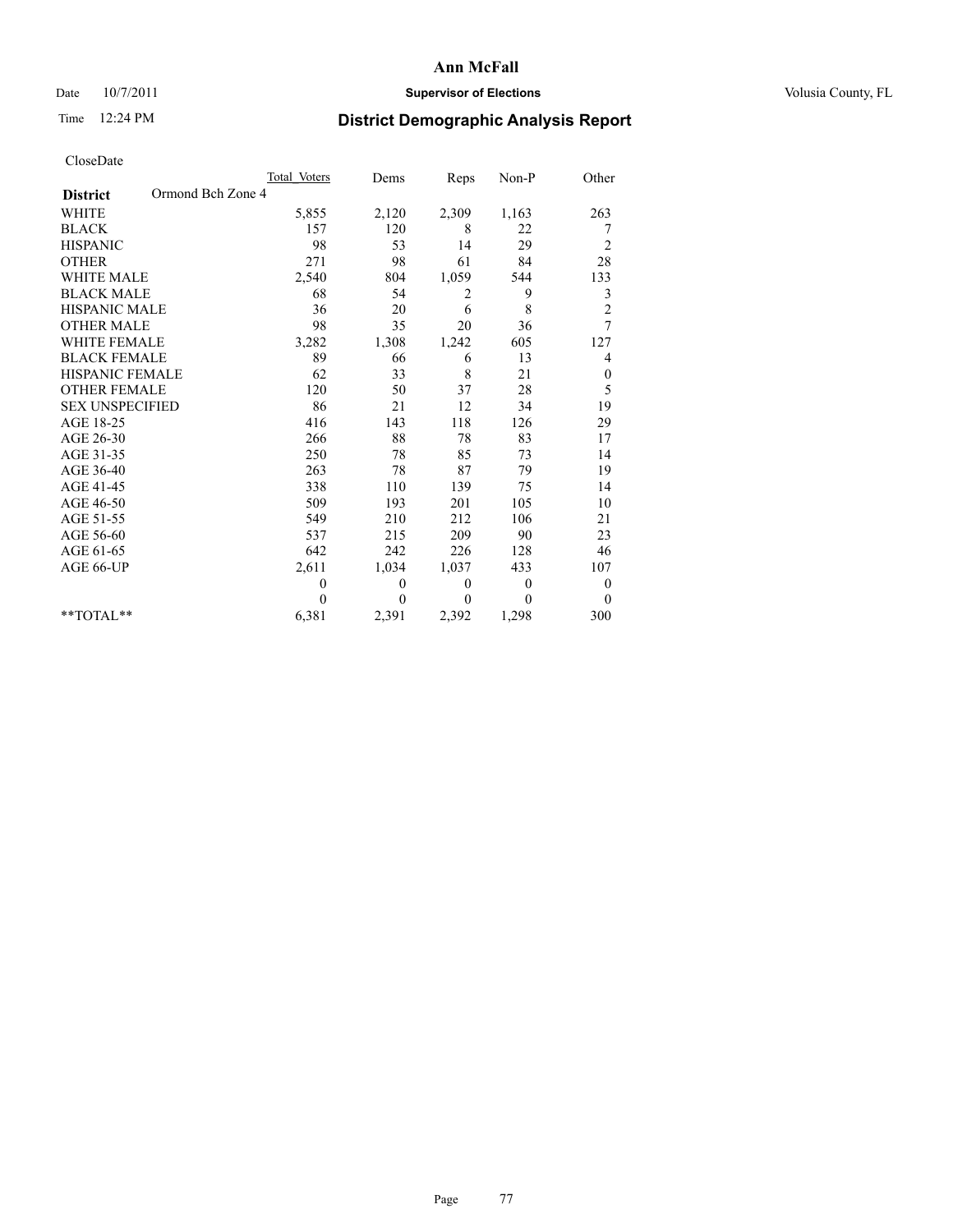## Date  $10/7/2011$  **Supervisor of Elections Supervisor of Elections** Volusia County, FL

# Time 12:24 PM **District Demographic Analysis Report**

|                                           | Total Voters | Dems         | Reps         | $Non-P$        | Other            |
|-------------------------------------------|--------------|--------------|--------------|----------------|------------------|
| Port Orange District 1<br><b>District</b> |              |              |              |                |                  |
| <b>WHITE</b>                              | 6,294        | 2,533        | 2,010        | 1,464          | 287              |
| <b>BLACK</b>                              | 94           | 73           | 6            | 10             | 5                |
| <b>HISPANIC</b>                           | 149          | 69           | 26           | 52             | $\overline{c}$   |
| <b>OTHER</b>                              | 263          | 86           | 51           | 102            | 24               |
| <b>WHITE MALE</b>                         | 2,806        | 995          | 974          | 692            | 145              |
| <b>BLACK MALE</b>                         | 42           | 31           | 3            | 6              | $\overline{c}$   |
| <b>HISPANIC MALE</b>                      | 58           | 29           | 12           | 16             | 1                |
| <b>OTHER MALE</b>                         | 82           | 25           | 14           | 39             | 4                |
| <b>WHITE FEMALE</b>                       | 3,440        | 1,523        | 1,020        | 760            | 137              |
| <b>BLACK FEMALE</b>                       | 52           | 42           | 3            | $\overline{4}$ | 3                |
| HISPANIC FEMALE                           | 88           | 40           | 13           | 34             |                  |
| <b>OTHER FEMALE</b>                       | 101          | 39           | 26           | 30             | 6                |
| <b>SEX UNSPECIFIED</b>                    | 131          | 37           | 28           | 47             | 19               |
| AGE 18-25                                 | 467          | 183          | 82           | 170            | 32               |
| AGE 26-30                                 | 380          | 124          | 95           | 138            | 23               |
| AGE 31-35                                 | 367          | 126          | 89           | 124            | 28               |
| AGE 36-40                                 | 377          | 138          | 93           | 125            | 21               |
| AGE 41-45                                 | 407          | 140          | 132          | 113            | 22               |
| AGE 46-50                                 | 576          | 213          | 189          | 145            | 29               |
| AGE 51-55                                 | 655          | 271          | 208          | 148            | 28               |
| AGE 56-60                                 | 643          | 258          | 228          | 127            | 30               |
| AGE 61-65                                 | 668          | 271          | 223          | 147            | 27               |
| AGE 66-UP                                 | 2,260        | 1,037        | 754          | 391            | 78               |
|                                           | $\theta$     | $\mathbf{0}$ | $\mathbf{0}$ | $\overline{0}$ | $\boldsymbol{0}$ |
|                                           | $\theta$     | $\theta$     | $\theta$     | $\theta$       | $\theta$         |
| $*$ $TOTAI.**$                            | 6,800        | 2,761        | 2,093        | 1,628          | 318              |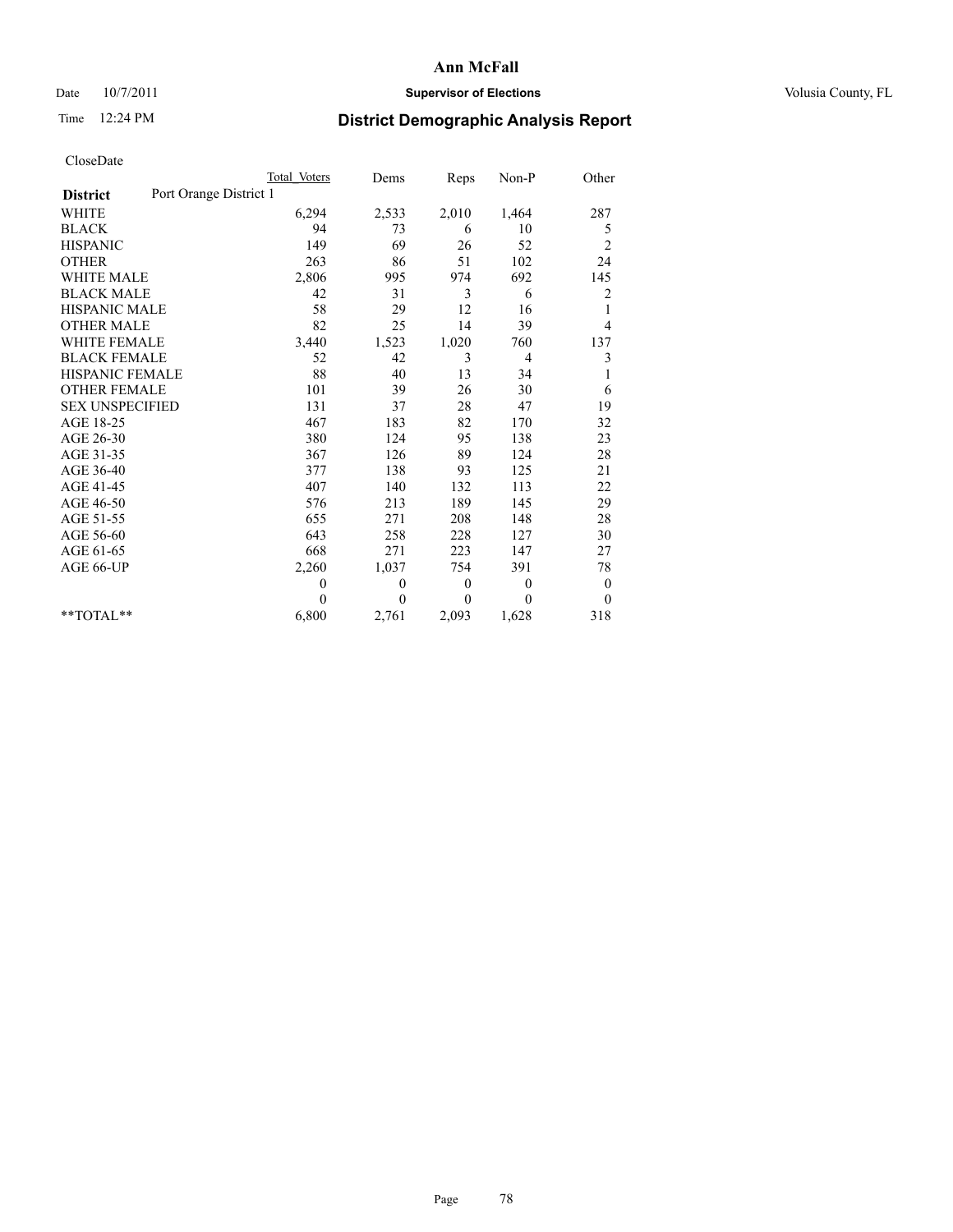## Date  $10/7/2011$  **Supervisor of Elections Supervisor of Elections** Volusia County, FL

# Time 12:24 PM **District Demographic Analysis Report**

|                                           | <b>Total Voters</b> | Dems         | Reps         | $Non-P$  | Other            |
|-------------------------------------------|---------------------|--------------|--------------|----------|------------------|
| Port Orange District 2<br><b>District</b> |                     |              |              |          |                  |
| <b>WHITE</b>                              | 7,452               | 2,732        | 2,705        | 1,664    | 351              |
| <b>BLACK</b>                              | 314                 | 249          | 17           | 37       | 11               |
| <b>HISPANIC</b>                           | 206                 | 98           | 40           | 62       | 6                |
| <b>OTHER</b>                              | 414                 | 135          | 98           | 146      | 35               |
| <b>WHITE MALE</b>                         | 3,343               | 1,088        | 1,281        | 808      | 166              |
| <b>BLACK MALE</b>                         | 124                 | 94           | 7            | 15       | 8                |
| <b>HISPANIC MALE</b>                      | $88\,$              | 39           | 19           | 29       | 1                |
| <b>OTHER MALE</b>                         | 158                 | 47           | 39           | 63       | 9                |
| <b>WHITE FEMALE</b>                       | 4,060               | 1,625        | 1,404        | 850      | 181              |
| <b>BLACK FEMALE</b>                       | 189                 | 154          | 10           | 22       | 3                |
| HISPANIC FEMALE                           | 117                 | 59           | 21           | 32       | 5                |
| <b>OTHER FEMALE</b>                       | 168                 | 71           | 39           | 51       | 7                |
| <b>SEX UNSPECIFIED</b>                    | 139                 | 37           | 40           | 39       | 23               |
| AGE 18-25                                 | 739                 | 275          | 209          | 210      | 45               |
| AGE 26-30                                 | 595                 | 187          | 159          | 219      | 30               |
| AGE 31-35                                 | 495                 | 189          | 126          | 156      | 24               |
| AGE 36-40                                 | 471                 | 161          | 163          | 123      | 24               |
| AGE 41-45                                 | 530                 | 190          | 175          | 141      | 24               |
| AGE 46-50                                 | 685                 | 232          | 258          | 162      | 33               |
| AGE 51-55                                 | 717                 | 278          | 260          | 152      | 27               |
| AGE 56-60                                 | 730                 | 289          | 268          | 149      | 24               |
| AGE 61-65                                 | 844                 | 331          | 289          | 179      | 45               |
| AGE 66-UP                                 | 2,580               | 1,082        | 953          | 418      | 127              |
|                                           | $\mathbf{0}$        | $\mathbf{0}$ | $\mathbf{0}$ | $\theta$ | $\boldsymbol{0}$ |
|                                           | $\Omega$            | $\theta$     | $\theta$     | $\theta$ | $\theta$         |
| $*$ $TOTAI.**$                            | 8,386               | 3,214        | 2,860        | 1,909    | 403              |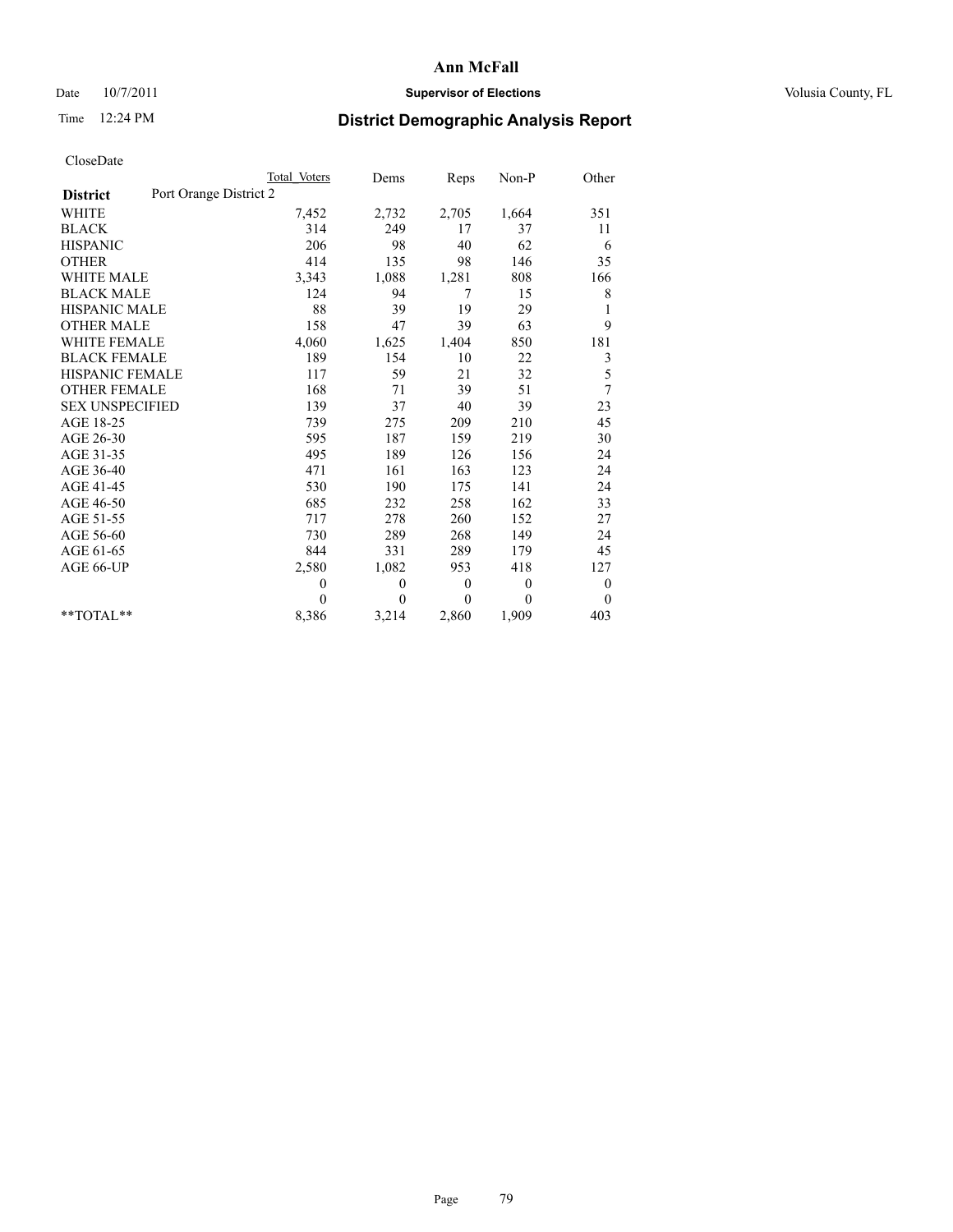## Date  $10/7/2011$  **Supervisor of Elections Supervisor of Elections** Volusia County, FL

# Time 12:24 PM **District Demographic Analysis Report**

|                                          | Total Voters | Dems     | Reps         | Non-P          | Other            |  |
|------------------------------------------|--------------|----------|--------------|----------------|------------------|--|
| Port Orange Distrit 3<br><b>District</b> |              |          |              |                |                  |  |
| <b>WHITE</b>                             | 9,921        | 3,286    | 3,968        | 2,226          | 441              |  |
| <b>BLACK</b>                             | 271          | 219      | 10           | 33             | 9                |  |
| <b>HISPANIC</b>                          | 239          | 81       | 50           | 94             | 14               |  |
| <b>OTHER</b>                             | 503          | 152      | 115          | 180            | 56               |  |
| WHITE MALE                               | 4,486        | 1,298    | 1,850        | 1,113          | 225              |  |
| <b>BLACK MALE</b>                        | 120          | 97       | 7            | 12             | $\overline{4}$   |  |
| <b>HISPANIC MALE</b>                     | 107          | 37       | 21           | 43             | 6                |  |
| <b>OTHER MALE</b>                        | 176          | 58       | 44           | 63             | 11               |  |
| <b>WHITE FEMALE</b>                      | 5,368        | 1,971    | 2,094        | 1,095          | 208              |  |
| <b>BLACK FEMALE</b>                      | 151          | 122      | 3            | 21             | 5                |  |
| <b>HISPANIC FEMALE</b>                   | 130          | 43       | 28           | 51             | 8                |  |
| <b>OTHER FEMALE</b>                      | 207          | 69       | 46           | 77             | 15               |  |
| <b>SEX UNSPECIFIED</b>                   | 189          | 43       | 50           | 58             | 38               |  |
| AGE 18-25                                | 875          | 288      | 253          | 259            | 75               |  |
| AGE 26-30                                | 736          | 240      | 218          | 244            | 34               |  |
| AGE 31-35                                | 652          | 203      | 219          | 193            | 37               |  |
| AGE 36-40                                | 651          | 196      | 245          | 187            | 23               |  |
| AGE 41-45                                | 747          | 239      | 265          | 212            | 31               |  |
| AGE 46-50                                | 870          | 262      | 369          | 201            | 38               |  |
| AGE 51-55                                | 931          | 312      | 380          | 208            | 31               |  |
| AGE 56-60                                | 923          | 377      | 333          | 182            | 31               |  |
| AGE 61-65                                | 986          | 359      | 359          | 208            | 60               |  |
| AGE 66-UP                                | 3,563        | 1,262    | 1,502        | 639            | 160              |  |
|                                          | $\theta$     | $\theta$ | $\mathbf{0}$ | $\overline{0}$ | $\boldsymbol{0}$ |  |
|                                          | $\theta$     | $\theta$ | $\Omega$     | $\Omega$       | $\mathbf{0}$     |  |
| $*$ $TOTAI.**$                           | 10,934       | 3,738    | 4,143        | 2,533          | 520              |  |